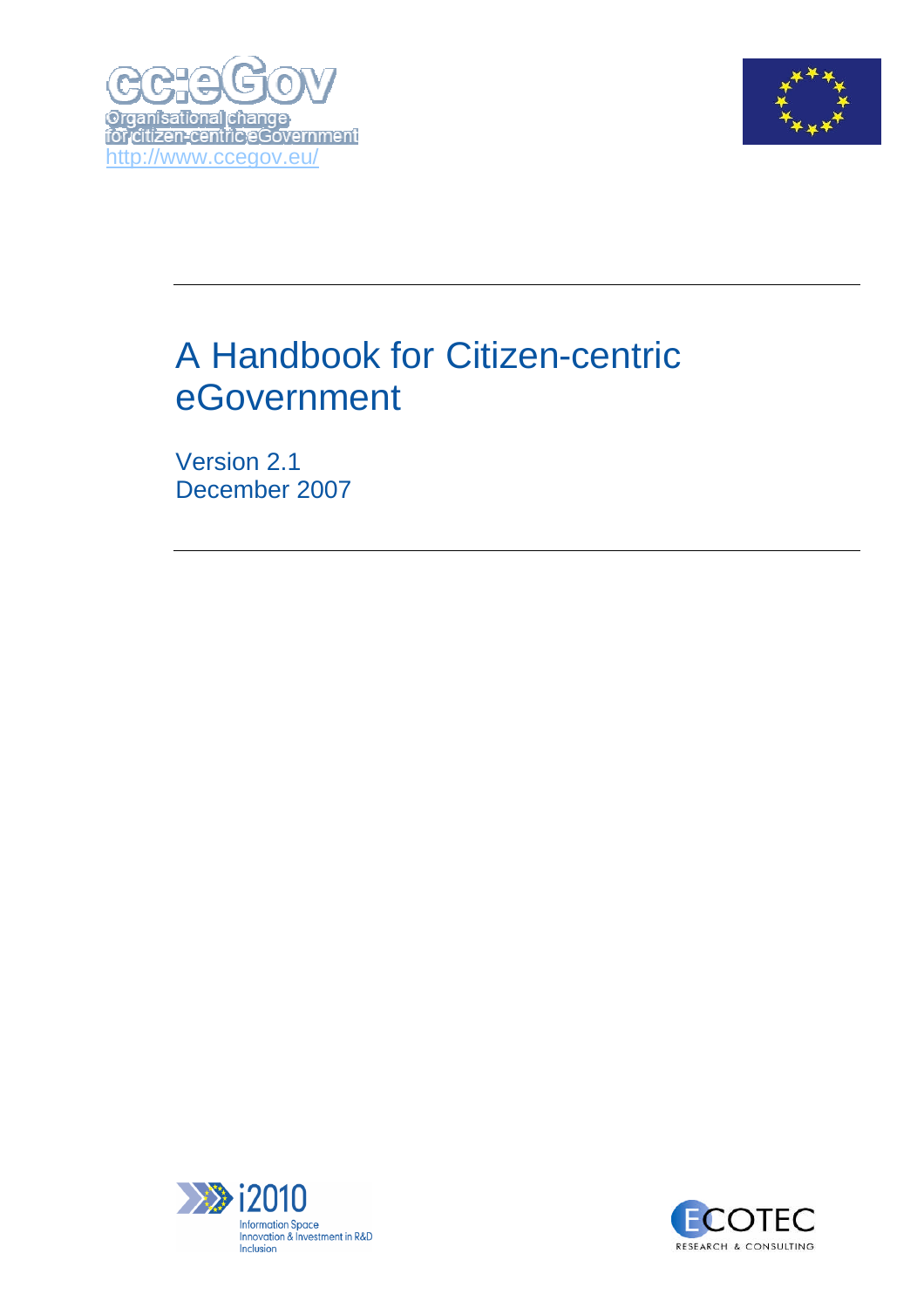



# A Handbook for Citizen-centric eGovernment

*Prepared for the eGovernment unit, DG Information Society and Media, European Commission* http://europa.eu.int/egovernment\_research

*The opinions expressed in this study are those of the authors and do not necessarily reflect the views of the European Commission. Reproduction is authorized, provided the source (eGovernment unit, DG Information Society and Media, European Commission) is clearly acknowledged, save where otherwise stated.*

Series editors: Trond Arne Undheim and Michael Blakemore



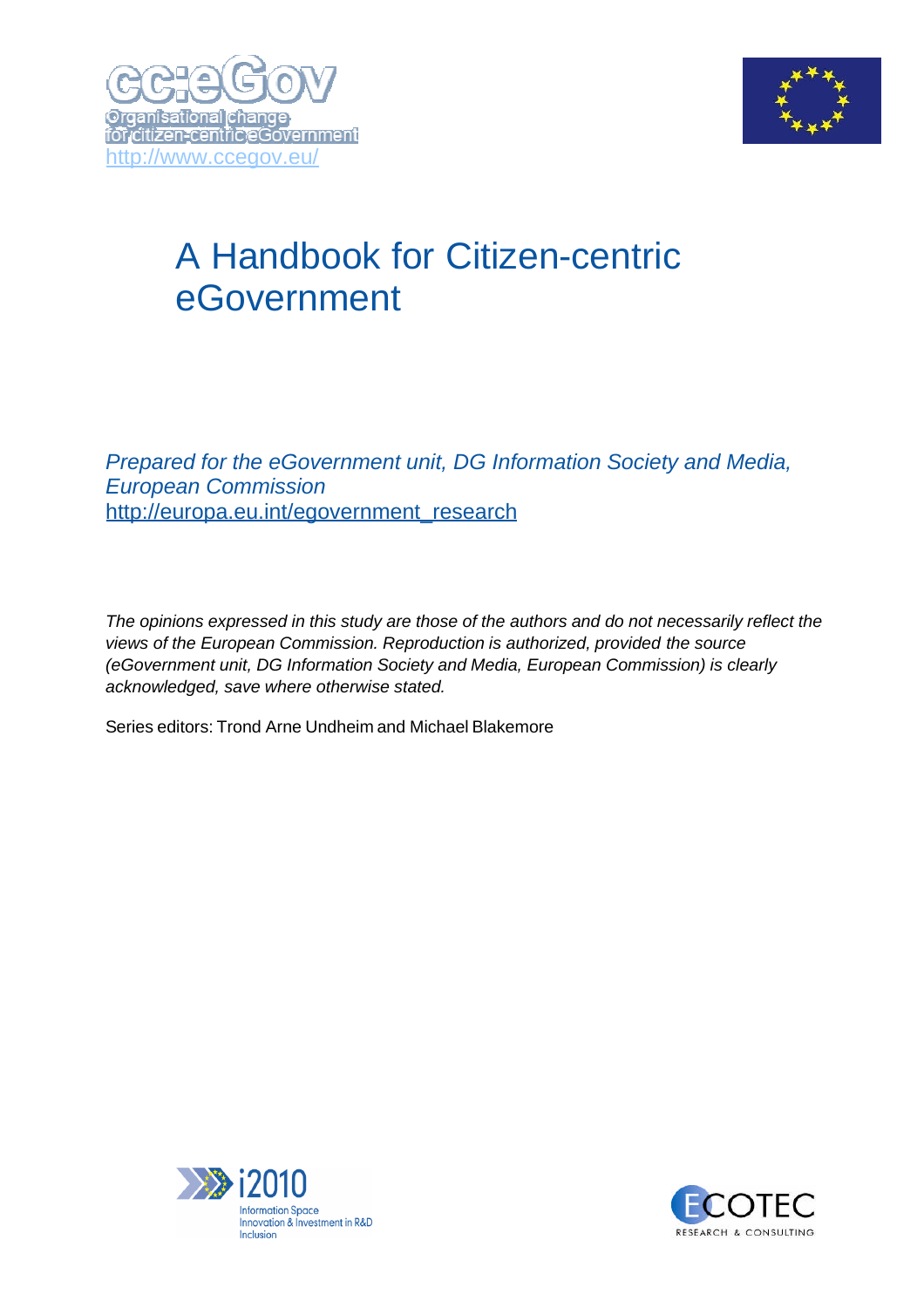# TABLE OF CONTENTS

| 1.0  |                                                     |  |
|------|-----------------------------------------------------|--|
| 1.1  |                                                     |  |
| 1.2  |                                                     |  |
| 1.3  |                                                     |  |
| 1.4  |                                                     |  |
| 2.0  |                                                     |  |
| 3.0  | MAKE THE FRONT OFFICE FULLY CUSTOMER-FOCUSED 8      |  |
| 3.1  |                                                     |  |
| 3.2  |                                                     |  |
| 3.3  |                                                     |  |
| 4.0  |                                                     |  |
| 4.1  |                                                     |  |
| 4.2  |                                                     |  |
| 4.3  |                                                     |  |
| 5.0  | UNDERSTAND YOUR CUSTOMERS - BUILD RELATIONSHIPS  21 |  |
| 5.1  |                                                     |  |
| 5.2  |                                                     |  |
| 5.3  |                                                     |  |
| 5.4  |                                                     |  |
| 6.0  | BECOME A FLEXIBLE AND A STABLE ORGANISATION 27      |  |
| 6.1  |                                                     |  |
| 6.2  |                                                     |  |
| 7.0  |                                                     |  |
| 8.0  |                                                     |  |
| 8.1  |                                                     |  |
| 8.2  |                                                     |  |
| 8.3  |                                                     |  |
| 8.4  |                                                     |  |
| 8.5  |                                                     |  |
| 8.6  |                                                     |  |
| 8.7  |                                                     |  |
| 8.8  |                                                     |  |
| 8.9  |                                                     |  |
| 8.10 |                                                     |  |
| 8.11 |                                                     |  |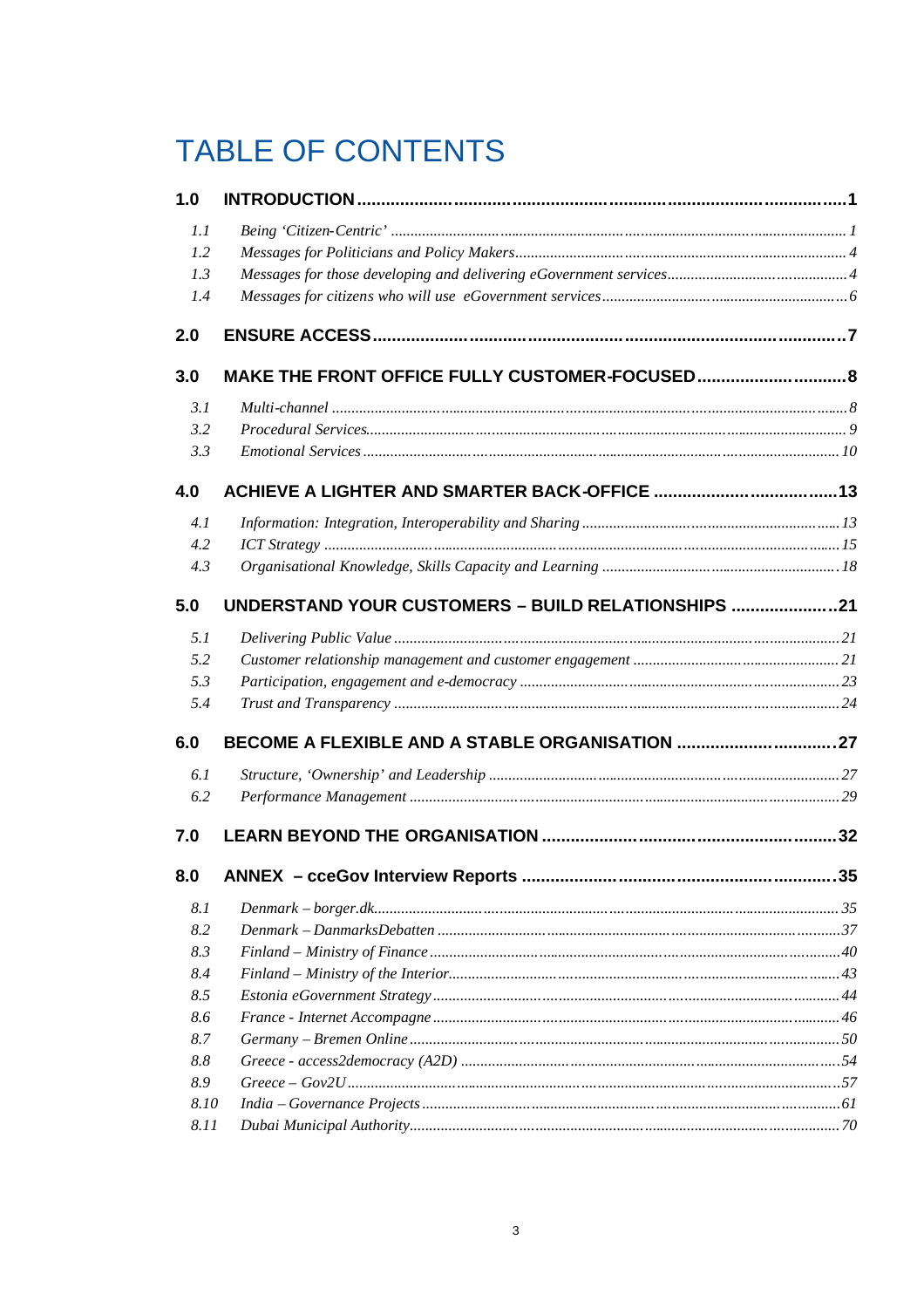| 8.13 |                          |  |
|------|--------------------------|--|
| 8.14 |                          |  |
| 8.15 |                          |  |
| 8.16 |                          |  |
| 8.17 | $Netherlands - RDW$ $81$ |  |
|      |                          |  |
| 8.19 |                          |  |
|      |                          |  |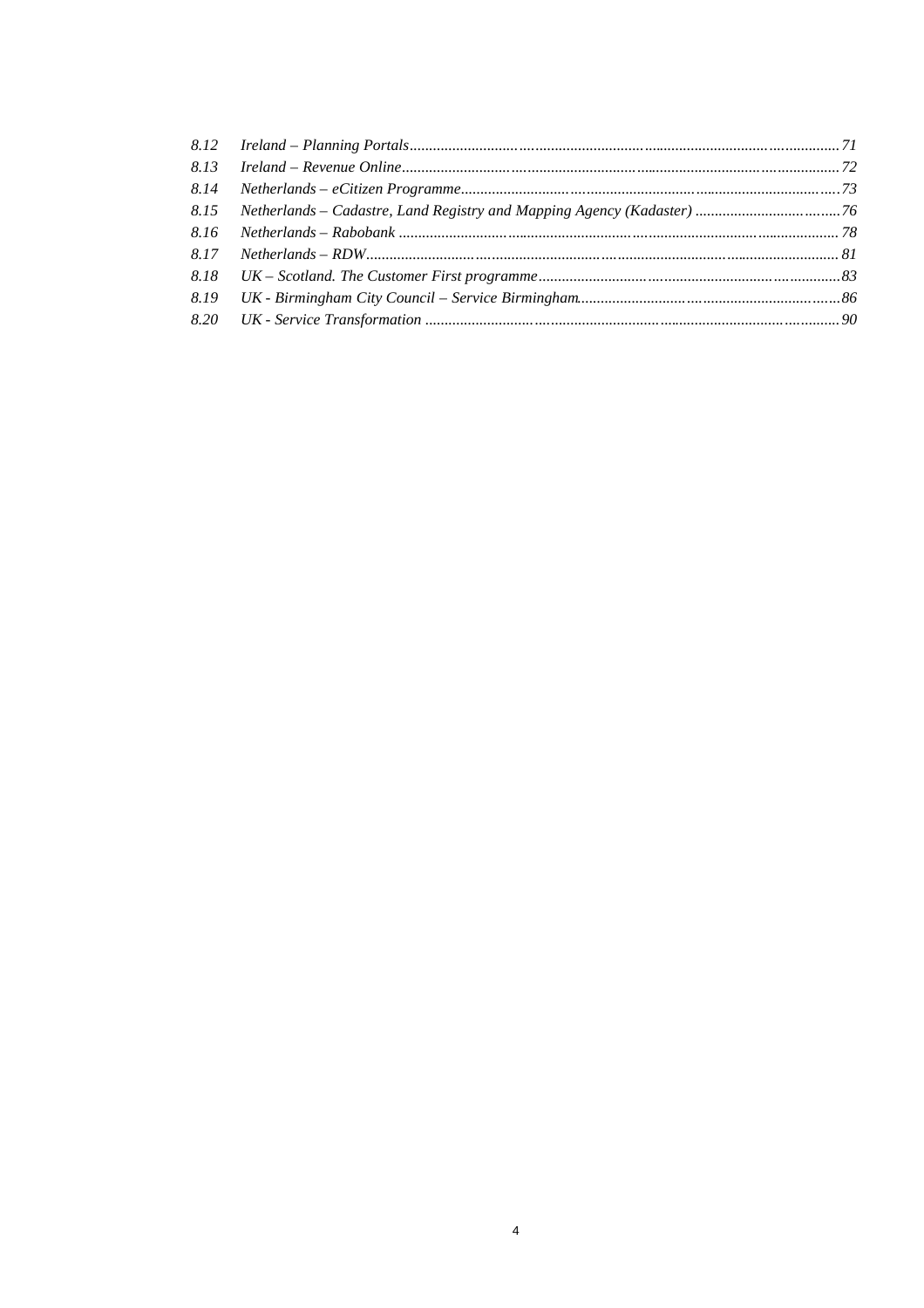#### **1.0 INTRODUCTION**

#### *1.1 Being 'Citizen-Centric'*

Citizen-centric governments deliver cost-effective, personalised and relevant e-services that simultaneously enhance democratic dialogue. From our study over 24 months for the European Commission eGovernment Unit<sup>1</sup> we assessed the ways in which organisations are changing to deliver eGovernment services, and found that a simple focus on the organisation was not sufficient – it is the way in which the organisation mediates a critical relationship between government and citizen that matters.

We found that it is not enough just to implement organisational change. Change in itself will not guarantee delivering services that deliver public value. You can make progress in eGovernment through modernisation and the effective use of IT. You can also work on processes that improve the trust of citizens in government. To make real progress on transforming government services you should aim to positively transform the relationship between government and citizens.

Efficiency is mediated via citizen use and public value into effectiveness. Efficiency is the operation of the governance process in a way that continues to demonstrate cost benefits; more for the same, the same for less. Effectiveness comes from the use of efficient processes to construct service portfolios that deliver individual and public value. Managing the transformation of efficiency into effectiveness involves flexible organisational behaviour and relationship management with citizens. Consequently, the true measurement of the benefits of public service modernisation cannot necessarily be found just in the traditional bottom-line financial approach.

In our research we were guided by a network of international experts in eGovernment and organisational change<sup>2</sup>. We stimulated debates<sup>3</sup>, carried out desk research on cases and the literature, benefited from the rich collection of eGovernment good practice being gathered for the European Commission eGovernment Unit<sup>4</sup>, and we produced the most extensive available bibliography of eGovernment literature<sup>5</sup>. We brought together experts in focused workshops in Warsaw, Athens and Aarhus, and a final event in Brussels<sup>6</sup>. We interviewed in depth leading eGovernment projects in Europe, and our reports are provided in Annex A. And, we have reviewed the resulting diverse portfolio of information and insight to produce a series of policy-oriented 'Think Papers'<sup>7</sup>.

<sup>1</sup> http://ec.europa.eu/egovernment

<sup>2</sup> http://www.ccegov.eu/?Page=Working+Group 3

http://www.ccegov.eu/forum

<sup>4</sup> http://www.epractice.eu/cases/epractice

<sup>&</sup>lt;sup>5</sup><br>http://www.ccegov.eu/?Page=Bibliography

http://www.ccegov.eu/?Page=Workshops and http://www.epractice.eu/workshop/cceGov

<sup>7</sup> http://www.ccegov.eu/?Page=ThinkPapers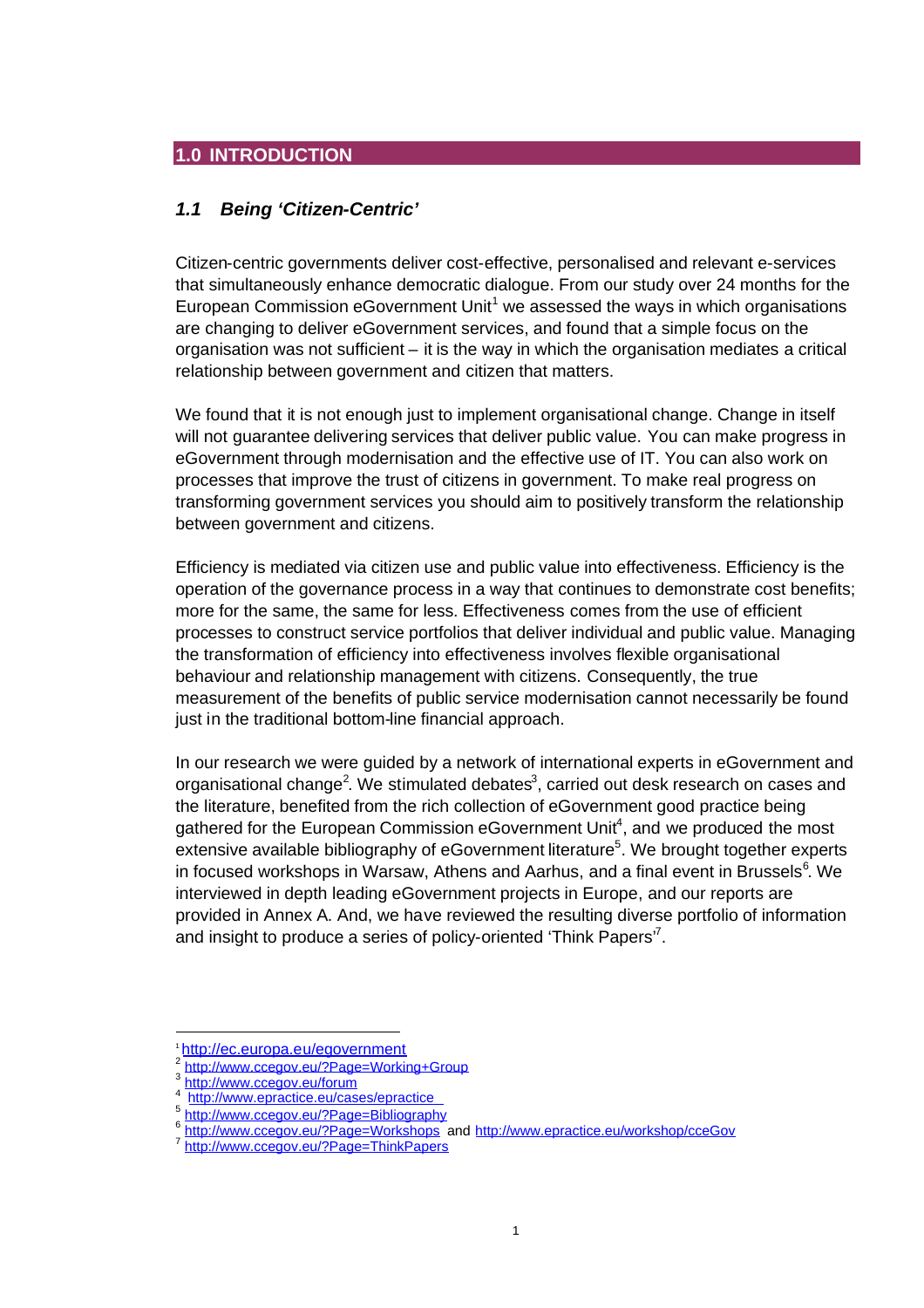From these activities we have observed a complex interplay of issues, and in this document we focus on actions which, in combination, can help deliver 'public value' where:

*Citizen-centric eGovernment services are designed to deliver increasingly costeffective, personalised and relevant services to citizens, but also serve to enhance the democratic relationship, and build better democratic dialogue, between citizens and their government, which then enhances the practice of citizenship within society.*

As the starting base we note a key conclusion of our investigation into the relationship between service delivery and service uptake:

*While investment in infrastructure and eGovernment service development is fundamental to service delivery, the governance characteristics of transparency and trust are critical in legitimating the investment and in creating the conditions for widespread usage of services<sup>8</sup>* .

We have argued in detail that public value is not a process, but it is a relationship built on participation $^9$  , organisational transparency and trust<sup>10</sup>. Set within the European eGovernment policy context<sup>11</sup> the interplay of efficiency (administrative burden reduction), organisational transformation, the use of integrated information (eID) within interoperable systems built on open standards, and operating on a pan-European basis, trust and transparency have become more important than ever.

Therefore this Handbook notes that change involves more than just restructuring an organisation. After all, an organisation can be technically and procedurally efficient, but can still not deliver value for citizens – for example Estonia has efficient systems and structures to maintain a successfully integrated identity card for citizens<sup>12</sup>, but the UK (with similar organisational and technical conditions in place<sup>13</sup>) has been experiencing major

<sup>8</sup> BLAKEMORE, M. & LLOYD, P. (2007). *Think Paper 10: Trust and Transparency: pre-requisites for effective eGovernment.* (August) Ccegov Project, [cited September 1 2007].

http://www.ccegov.eu/Downloads/Paper%2010%20Trust,%20Transparency,%20Efficiency%20and%20eG overnment%20v2.3.pdf

<sup>9</sup> HALL, N. (2007). *Think Paper 6: The participative citizen.* (January) Ccegov Project, [cited January 31 2007]. http://www.ccegov.eu/Downloads/Think%20Paper%206%20v2%200%20Jan%202007%20Final.pdf

<sup>10</sup> BLAKEMORE, M. & LLOYD, P. (2007). *Think Paper 10: Trust and Transparency: pre-requisites for effective eGovernment.* (August) Ccegov Project, [cited September 1 2007]. http://www.ccegov.eu/Downloads/Paper%2010%20Trust,%20Transparency,%20Efficiency%20and%20eG

overnment%20v2.3.pdf

<sup>11</sup> EUROPE. (2007b). *Ministerial Declaration: Interoperability and Reduction of administrative Costs are the Objectives.* (September 20) European Commission, [cited September 20 2007]. http://www.epractice.eu/document/3928w

<sup>12</sup> EPRACTICE. (2006a). *eGovernment Factsheet - Estonia - eServices for Citizens.* (September) European Commission, [cited May 4 2007]. http://www.epractice.eu/document/3333

<sup>13</sup> KABLENET. (2007i). *Whitehall to boost identity spend by £5.2bn.* (August 21) Kable Government Computing, [cited August 21 2007].

http://www.kablenet.com/kd.nsf/Frontpage/27BED2385A407FB38025733E003B057C?OpenDocument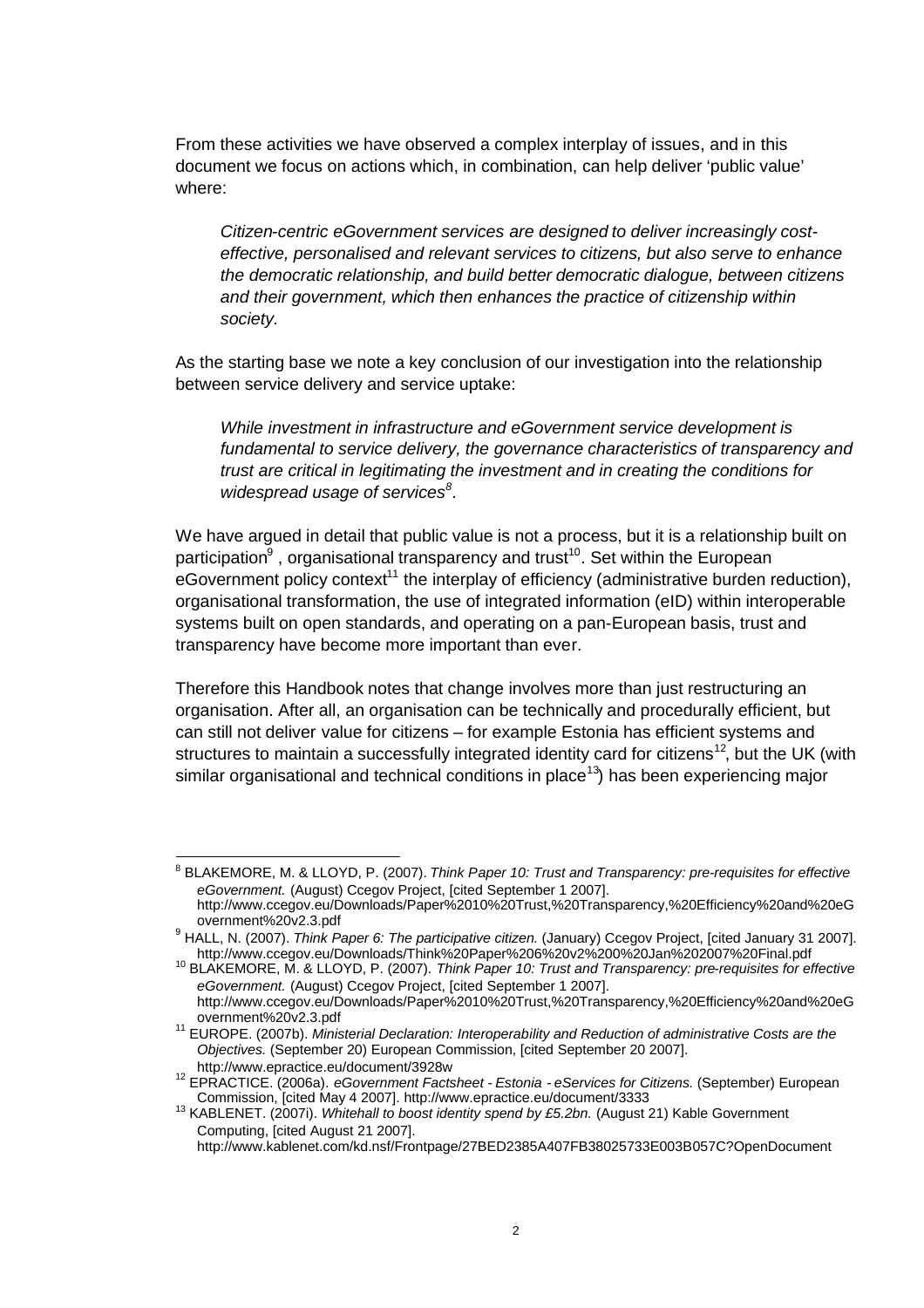concerns over privacy intrusion and surveillance by central government<sup>14</sup>. In our first Think Paper we noted:

*Successful organisational change does therefore not rely on the mere one-to-one transfer of 'tried and tested' concepts from the private sector to government but rather translating concepts across sectors, testing their practical usefulness in context, and at times transforming them*<sup>15</sup> .

Consequently we do not offer a single organisational model for what we observe is a bricolage of different eGovernment practices and cultures in Europe<sup>16</sup>, but we do identify important underlying processes that will enable organisations to deliver citizen-centric services. We have explored the potential for interchange of customer practices between the public and private sectors<sup>17</sup>, concluding that organisational efficiency gains need to have customer relationships embedded in them:

*"Focus on re-building and strengthening relationships between citizens and government, including eParticipation, social partnerships, ethics, to provide citizens with abilities to help them evaluate their roles and responsibilities in service delivery*"

We explored the potential of advanced technologies in maximising efficiency in organisations<sup>18</sup>, concluding that:

*There should be a clearer focus on technologies that use citizen-relevant channels to deliver citizen/public value, rather than just to deliver efficiency gains and cost savings. The technology component of e-Governance services should aim to use 'everyday' and commonplace technologies to maximise inclusion and utility, and to avoid unnecessary demands (skills, device purchase etc.) on citizens*".

<sup>17</sup> BLAKEMORE, M. (2006a). *Think Paper 2: Customer-centric, citizen centric. Should Government learn directly from business?* (October) Ccegov Project, [cited November 22 2006]. http://www.ccegov.eu/thinkpapers.asp, BLAKEMORE, M. (2007). *Think Paper 7: 'Consumizens': Taking Ryanair to the Public Sector?* (February) Ccegov Project, [cited February 18 2007]. http://www.ccegov.eu/thinkpapers.asp, MCDONALD, N. (2006). *Think Paper 5: Is Citizen-centric the same as Customer-centric?* (October) Ccegov Project, [cited November 22 2006]. http://www.ccegov.eu/thinkpapers.asp

<sup>14</sup> KABLENET. (2007f). *Paper calls for local ID cards.* (August 20) Kable Government Computing, [cited August 21 2007].

http://www.kablenet.com/kd.nsf/Frontpage/4A318022AD7AEA5A8025733D0047E54F?OpenDocument <sup>15</sup> JUNGE, K., KELLEHER, J. & HADJIVASSILIOU, K. (2006). *Think Paper 1: What is the scope for organisational change in the public sector in Europe?* (October) ccegov Project, [cited November 22 2006].

http://www.ccegov.eu/thinkpapers.asp <sup>16</sup> BLAKEMORE, M. (2006b). *Think Paper 4: eGovernment strategy across Europe - a bricolage responding to societal challenges.* (November) Ccegov Project, [cited November 22 2006]. http://www.ccegov.eu/thinkpapers.asp

<sup>18</sup> WILSON, F. (2006). *Think Paper 3: Trends in Technology for Citizen Centricity.* (October) Ccegov Project, [cited November 22 2006]. http://www.ccegov.eu/thinkpapers.asp, WILSON, F. & BLAKEMORE, M. (2007). *Think Paper 8: Technology Futures - and why Government should Care.* (May) European Commission, [cited June 1 2007]. http://www.ccegov.eu/Downloads/Paper%208%20- %20Technology%20Futures%20v2.pdf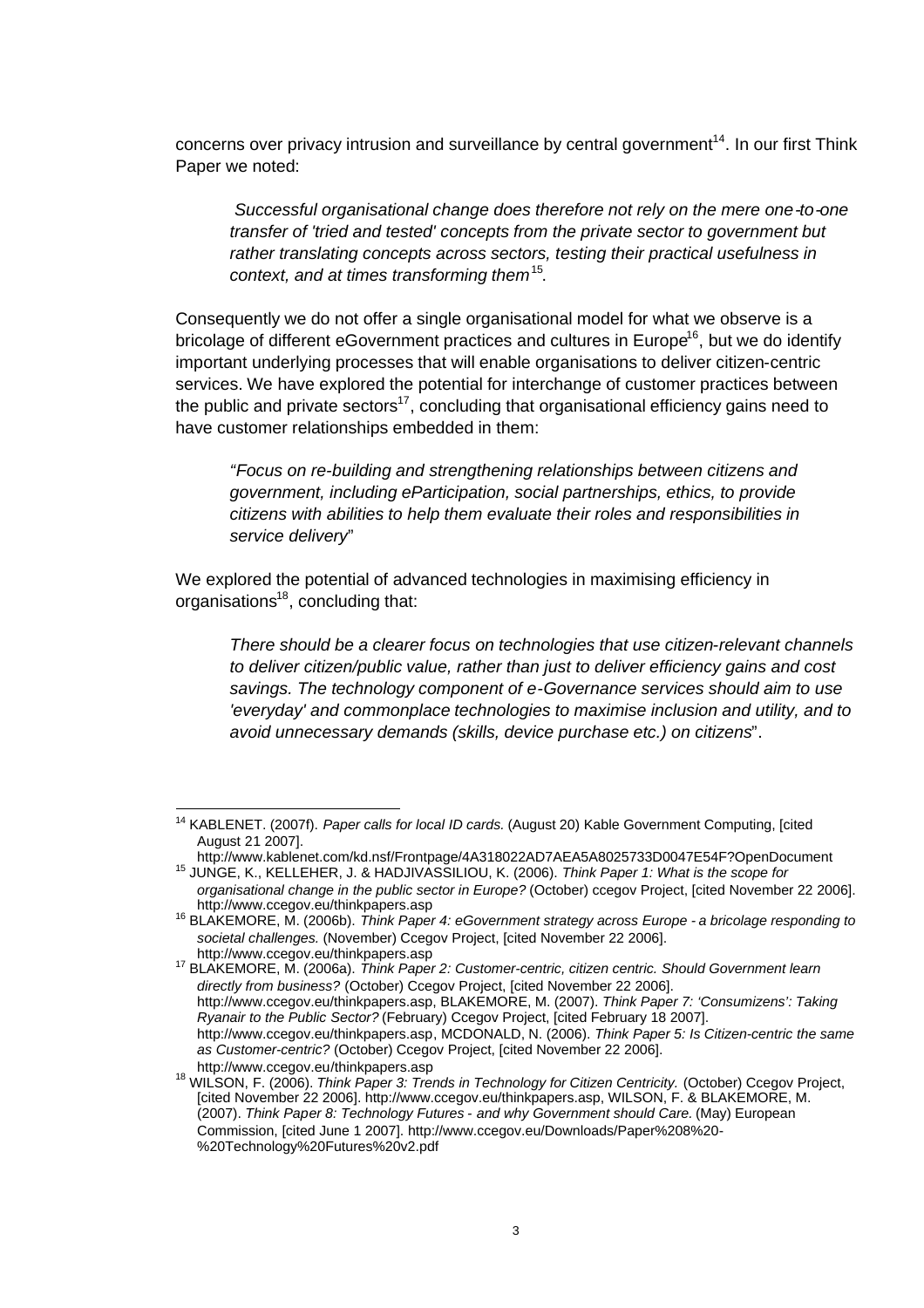Being citizen-centric is crucial for three groups<sup>19</sup> which produce and/or consume eGovernment services;

- Politicians and Policy Makers those setting the policy and regulatory environment;
- Producers those who are tasked with enabling the policy through organisational and business strategy; and
- Users those who are the recipients/consumers of services. In this particular study these are citizens.

For each of the three key groups of eGovernment stakeholders we now identify the key themes that you could consider as you read this Handbook.

#### *1.2 Messages for Politicians and Policy Makers*

For you eGovernment is a central action in achieving two important goals: reducing the cost of government, and delivering quality services to customers (businesses and citizens). The cases we have studied encourage you to:

- Reform the legislative and regulatory frameworks to maximise accessibility of services through relevant ICT channels.
- Provide sustainable investment and business models for agencies that are tasked with building eGovernment services.
- Set a new vision of government that combines the characteristics: lighter, simpler, swifter, available, trusted.

Those actions deliver the eGovernment environment – in essence the producer dimension. To maximise the consumption dimension (the uptake, use and impact of eGovernment services) requires more than just the availability of infrastructure and services, no matter how well the services are designed. What helps to really maximise consumption is a healthy and trusted relationship with citizens:

- Be transparent with your citizens, for example be open about what you are doing with citizen information.
- Build their trust in your custodianship of their information; citizens need to be confident that their data are not being misused, and that their data are securely held.

#### *1.3 Messages for those developing and delivering eGovernment services*

For you, it is about what type of organisation are you, what type of organisation could you become, and how much organisational independence you have. The successful organisations we have studied combine characteristics such as strong independence in

 $19$  We stress that the three are not discrete groups: for example, politicians are citizens, and citizens work in the organisations that are delivering services to other citizens.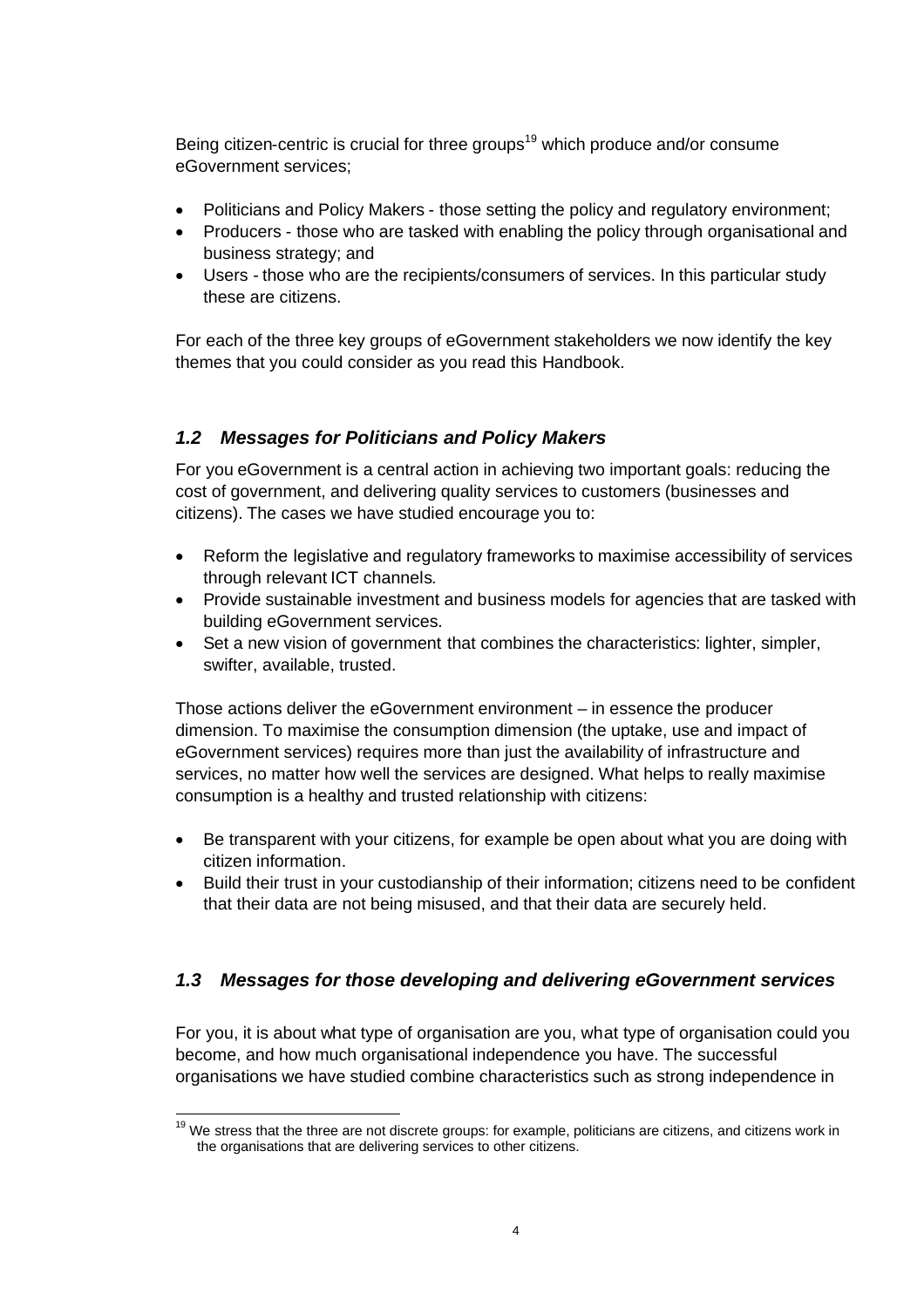financial and staff planning, flexibility in the development of the eGovernment service strategy, and constructive relationships with citizens and businesses. The cases we have studied encourage you to understand first how organisational independence can help:

- Review the benefits and strengths of your organisational structure: are you constrained by being part of a vertical bureaucracy with limited financial and strategic flexibility, or can you become an Executive Agency or Business Unit with more strategic autonomy?
- Can you plan financially beyond a budget year? For example, are you able to benefit from cost savings you are making by re-investing savings into new and better services?

For some organisations the uptake of eGovernment services is about maximising income. It is not surprising that early implemented services are those that form the income stream for government: taxes, customs and excise, licensing etc. These we describe as 'procedural' services. There is a direct relationship between electronic service use and cost-effectiveness where the cost of collecting a unit of income can be reduced through customers using electronic channels.

More challenging is the electronic delivery of all or part of what we term 'emotionallyladen' services, typical examples being health and social services. As an organisation you have much less influence over the income (unless a service is subject to user fees) and significantly less influence over demand (other than through waiting lists, or prioritising particular illnesses).

There are organisational challenges in balancing first the need to become a leaner, smarter organisation, second in achieving structural change within the context of civil service staffing codes, and third in retaining organisational knowledge and skills:

- Become a knowledge-rich learning organisation.
- Build flexibility but retain stability in your organisation.
- Respond to the policy and regulatory environment, such as Inclusion.
- Implement change management, dignity and effectiveness in the workplace.
- Empower employees to be service design and delivery agents.
- Provide Leadership: Objectives, organisational values, clear roles and responsibilities.

Lastly, there is the critical relationship with your customers, which is mediated through two major processes which form customer relationship management. First is the process of understanding the needs and behaviours of your customers. Second is the process of developing customer trust in the use of your electronic services. Here the case studies can provide guidance about understanding what is meant by citizen-centric design, about using personas (profiles relating to the needs and characteristics of various 'typical' citizens) and segmentation to identify and understand citizen needs. Many successful projects emphasis building and maintaining the trust of citizens and businesses, utilising cost-effective and relevant ICT security strategies, and aligning channels to multiple user needs: Multi-channel strategies, using familiar channels as well as new ones. Lastly there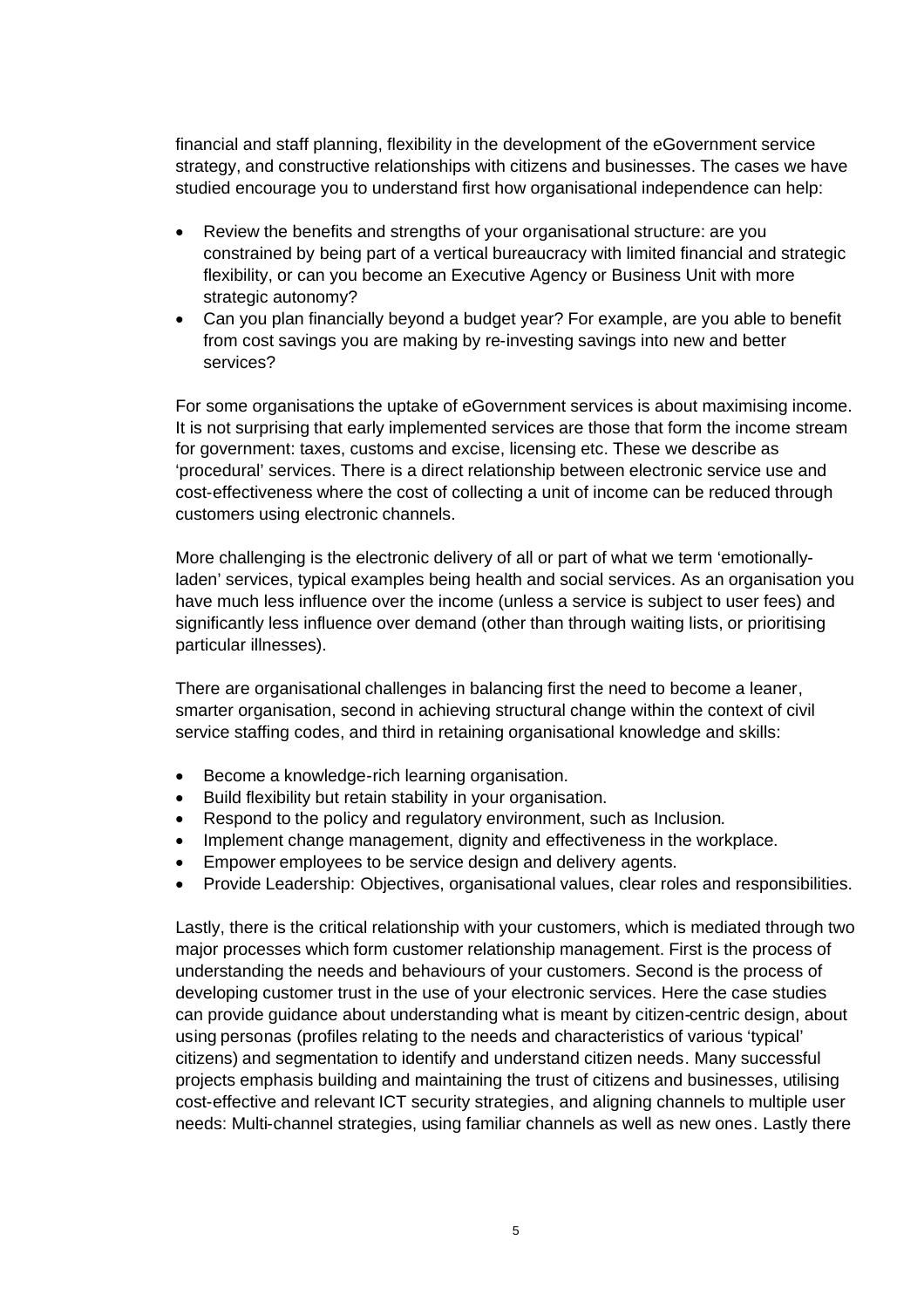are opportunities to build organisational capacity by engaging effectively with social intermediaries, and delegating responsibility to employees – can they operate outside the procedural structures when it benefits citizens?

## *1.4 Messages for citizens who will use eGovernment services*

Citizens are not passive in the construction of efficient eGovernment services. There are important considerations both for individual citizens, and for the important intermediary organisations which represent and help citizens, and groups of citizens, to be included in eGovernment service consumption. Our research has identified a critical participative and trusting relationship where we also found highly utilised services.

As a citizen you should:

- Understand the relationships between your rights to receive services from government, and your obligations when using them.
- Understand the important relationship that exists between the use of your personal information, and delivering the right services to you.

After all, it is your money, contributed through taxes, that is re-invested in your services, and you should no more waste that money than you would do your own.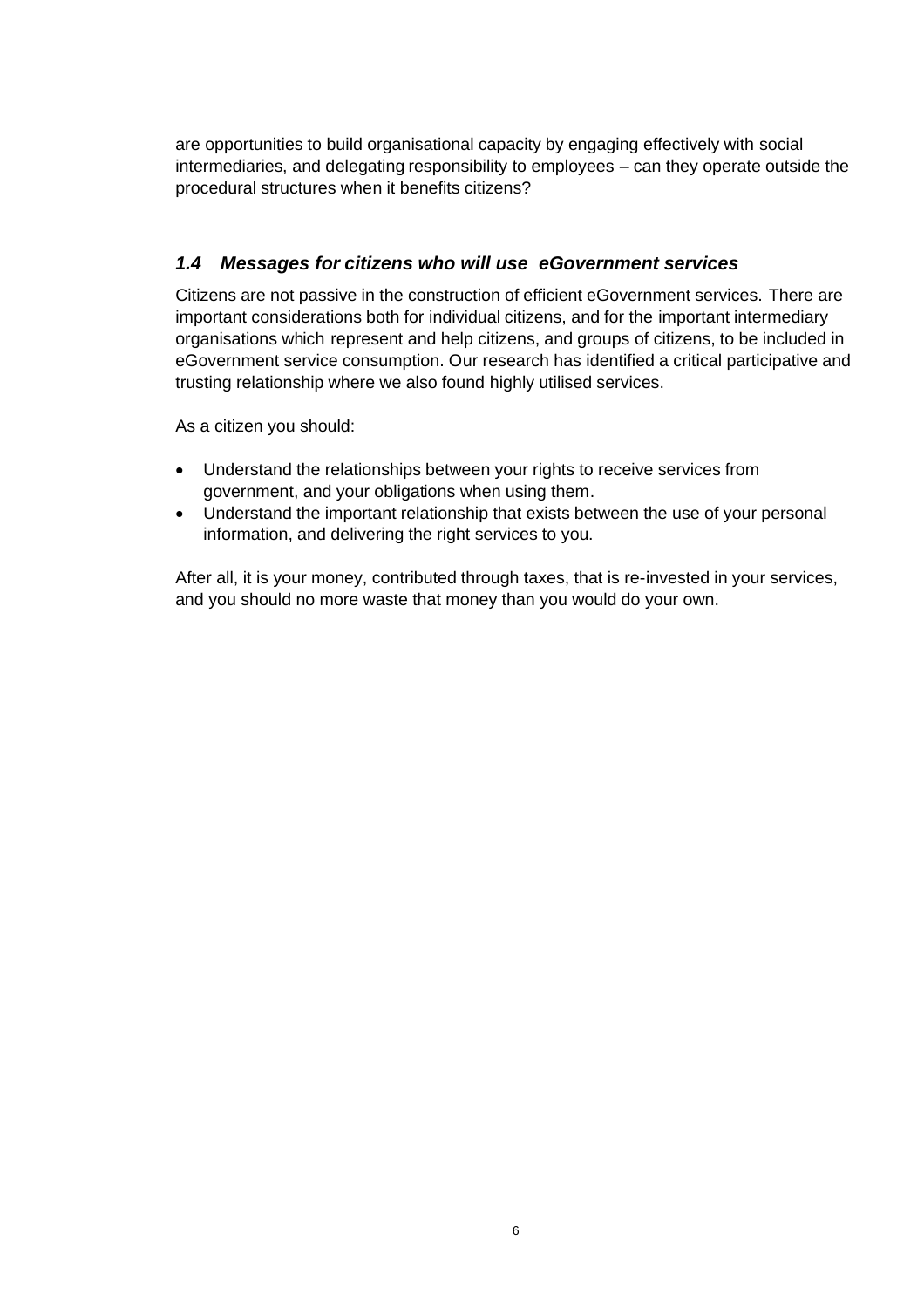#### **2.0 ENSURE ACCESS**

A range of antecedent issues concerning eGovernment services is at the core of improved service quality: providing access to infrastructure, customer services, skills training and knowledge. It is a truism that access is linked strongly to availability of services – for example an appropriate ICT infrastructure at an appropriate price. However, the issue of access is also closely related to managing citizens' expectations, in the sense that speed and convenience of access is increasingly important to people as they become accustomed to online transactions.

Sometimes, as is the cases in the community of Neunen (in the Eindhoven area of the Netherlands), a coordinated provision of access can occur, where high-speed fibre - 100 megabits speed (symmetrical) has been provided to every home<sup>20</sup>. Also there can be access to an increasing service portfolio such as by Raboban $k^{21}$  (NL), going beyond its core service delivery of banking and finance to provide online health checks and advice to citizens via video as well as services targeted on the elderly. Investing in IT literacy and skills at a national level has been undertaken in the Czech Republic<sup>22</sup>, while integrated access to information about government services has been widely undertaken at national levels, for example in Austria<sup>23</sup> and France<sup>24</sup>, and at a more local level in the Service Birmingham<sup>25</sup> partnership in the UK.

In Birmingham the public have been directly involved in the development of service provision, while constituents have also been able to provide feedback on the website redevelopment process. While this localisation of services has been facilitated by the use of IT innovations, it has also has encouraged face to face visits, with members of the public now able to access council services in their local area. The interaction between policy, producers and consumers introduces the important aspect of scale and geography, and in larger countries there are tensions between central control of strategy<sup>26</sup>, and local implementation of services and relationships that help build customer relationships<sup>27</sup>.

The approach taken by the France Internet Accompagne<sup>28</sup> initiative has been to simplify ICT equipment and connectivity, and make sure that all French citizens can master it through the government supporting, mentoring and encouraging citizens. Availability of cost-effective Internet access supports these efforts: since the deregulation of telecoms in 2002, French citizens have benefited from low subscription rates for internet access, and with 99% broadband coverage.

<sup>20</sup> http://www.onsnet.tv/

 $21$  Annex A

<sup>22</sup> http://www.epractice.eu/cases/1042

<sup>23</sup> http://www.epractice.eu/cases/289

<sup>24</sup> http://www.epractice.eu/cases/1941

 $25$  Annex A

<sup>26</sup> Political change also can influence the relative role of local and central, as was the case with Finland in early 2007 where a new government brought some aspects of local eGovernment back into central control.

<sup>&</sup>lt;sup>27</sup> For example read (Annex A)about the tensions between local and central government in the UK and about the specifically local initiative in Greece, e-Trikala which operates at a very local, almost unique level.

<sup>&</sup>lt;sup>28</sup> http://www.epractice.eu/document/297, and Annex A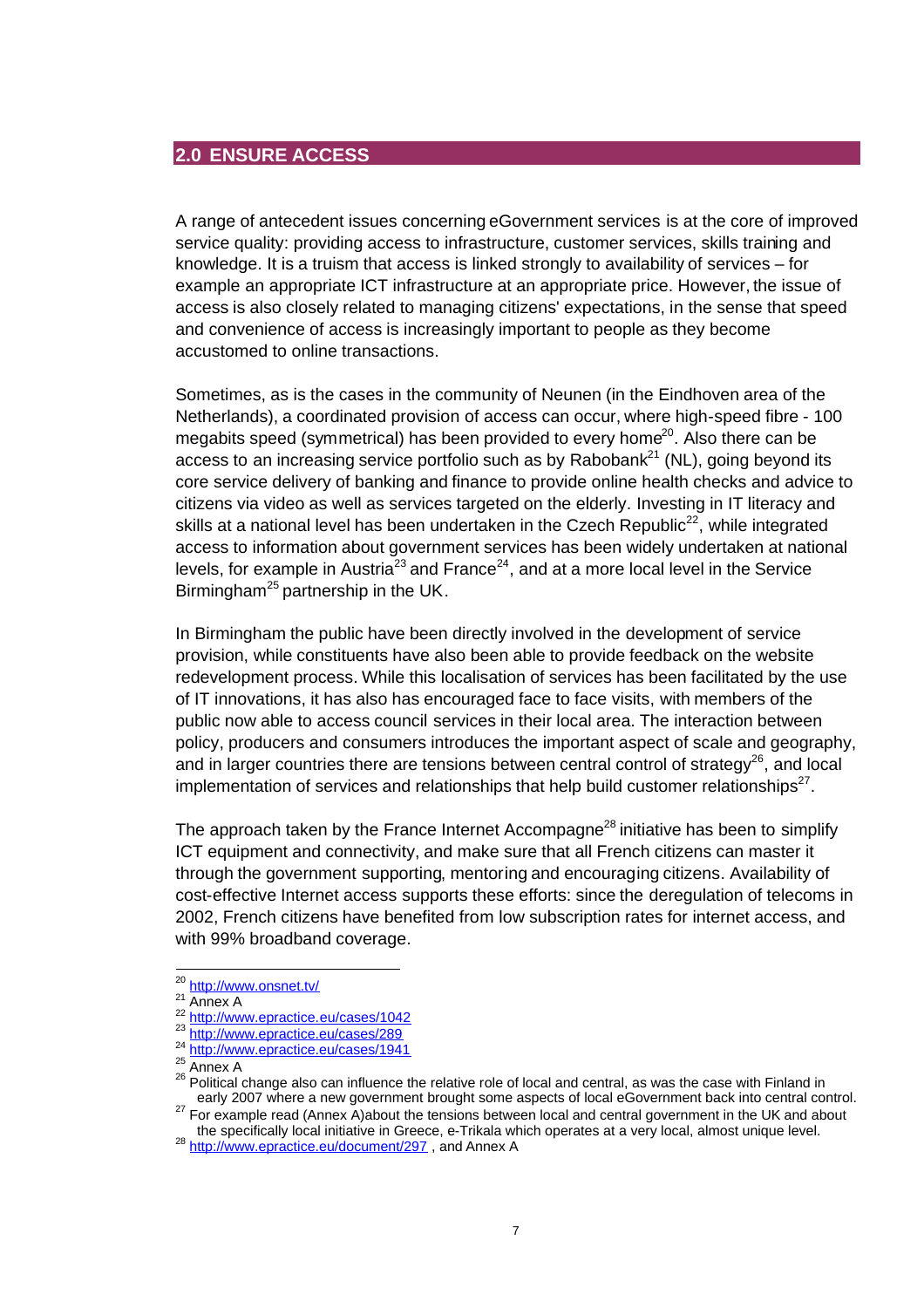## **3.0 MAKE THE FRONT OFFICE FULLY CUSTOMER-FOCUSED**

#### *3.1 Multi-channel*

Ensuring that citizens have a number of channels via which to access public services is perhaps one of the most common principles or goals that inform the development of eGovernment services. Many initiatives across Europe share this vision of a multi-channel world and the personal choice that it appears to embody, but the issue of choice is not as easy to understand or resolve in the public sector as it is in the private realm. And if, as some evidence suggests, people want choice between services rather than just choice between channels, then this has significant implications for current eGovernment approaches. The technology component of e-Governance services should aim to use 'everyday' and commonplace technologies to maximise inclusion and utility, and to avoid unnecessary demands (skills, device purchase etc.) on citizens.

The Netherlands e-Citizen Charter<sup>29</sup> explicitly embodies the channel-choice principle: "As *a citizen I can choose myself in which way to deal with government. Government ensures multi channel service delivery, i.e. the availability of all communication channels: visit, letter, phone, e-mail, and internet".* This expresses the multi-channel approach as an 'across the board' response to service transformation in the Netherlands, and this approach is also central to regional and local challenges.

In the UK for example the Scottish Government's Customer First $30$  programme is based on an 'all channels open' approach, focusing on back office re-engineering rather than reducing customer-facing channels. Service Birmingham's<sup>31</sup> re-organisation is interesting for the emphasis the Council places on keeping traditional contact routes open to the public while using e-government services to complement – and promote – the methods already available. Here, the use of electronic information has actually strengthened face to face contact between Councillors and residents.

There are also many examples where specific services benefit from it: the modernised Ireland<sup>32</sup>, where new customers may interact via the Internet, touch-tone phone, text message etc. as part of a more customer focused service. RDW, The Netherlands Vehicle Licensing Agency<sup>33</sup> provides another example where a multi-channel focus is maintained through modernisation, where although there are 25 million visits a year to the website, one million telephone enquiries are still supported.

Multi-channel strategies imply the desire not to deny users the options to use traditional means of interaction with their public service provider (telephone, face-to-face), but at the same time efficiency savings may only be achieved by encouraging people towards the online option. The UK's Transformational Government Strategy<sup>34</sup> emphasises choice and

<sup>&</sup>lt;sup>29</sup> http://www.epractice.eu/cases/1034 and Annex A

 $30$  Annex A

<sup>&</sup>lt;sup>31</sup> Annex A

 $32$  Annex A  $33$  Annex A

<sup>34</sup> Annex A and http://www.epractice.eu/cases/1029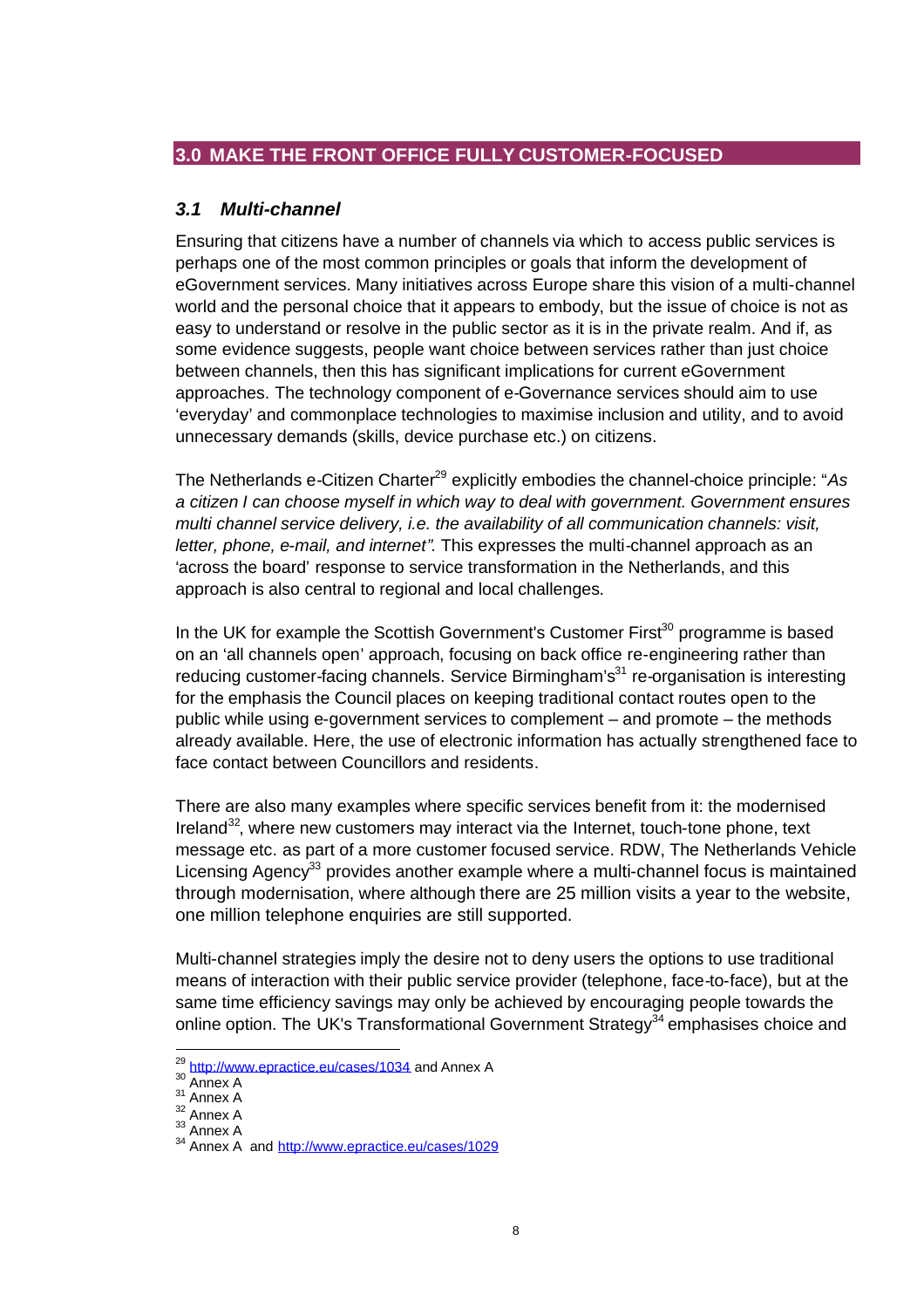multi-channel delivery, but the initial focus was strongly on monetary savings, which put pressure on the strategy to deliver cost savings at a time when it was being broadened to understand the need for delivery of services through multiple channels. The answer may be that it is possible to maintain traditional channels, but this requires government to work flexibly, and in partnership with industry and the voluntary sector $35$ .

In some cases, such as in Denmark, where uptake of online services is high, and where businesses can see clearly the benefit of online interaction<sup>36</sup>, we also see an approach in the Municipality of Aarhus<sup>37</sup> where there is a multi-channel strategy, but it is accompanied by an explicit policy to encourage citizen migration to the online channel<sup>38</sup> - noting the advice that "*online services that are not designed around how internet users actually behave will not optimise take-up, resulting in poorer value for money*" 39 .

#### *3.2 Procedural Services*

In many cases, simply using ICT to make processes more efficient provides significant benefits to delivery organisations and customers. This is particularly the case where the service provided is relatively routine, or at least not emotionally laden. Labour issues, particularly the challenge of maintaining employee morale and commitment in the face of uncertainty of jobs and organisational change, also often arise in these cases.

The Irish Tax Office<sup>40</sup> is an example of a fully automated online service with rapid automatic responses relating to rebates (the phrase used is 'efiling not efilling'). Repayments of up to €5,000 are made automatically. A 'peace of mind' confirmation is sent once tax information is filed, and the information is sent back into the customer ROS inbox as double confirmation. For companies it is possible to set levels of access for people within their organisation. Customers can look at their account details over the last seven years. Monthly use of the service in early 2007 was about 490,000 accesses and about 70% of business returns were processed online.

In another example, the Finnish Finance Ministry<sup>41</sup> operates a system where pre-filled tax forms are sent to Finns, and if they accept the details they do not even need to sign it. Information is collected automatically from employers, banks, insurance companies, and

<sup>&</sup>lt;sup>35</sup> In 2007 the review of Transformational Government noted ongoing underpinning activities of Website rationalisation and shared services/information. CABINET. (2007b). *Transformational Government: Enabled by Technology. Annual Report 2006*. London: Cabinet Office. January.

http://www.cio.gov.uk/documents/annual\_report2006/trans\_gov2006.doc

<sup>&</sup>lt;sup>36</sup> For example companies applying online for sickness compensation for employees http://www.epractice.eu/cases/1030

<sup>37</sup> http://www.epractice.eu/cases/2384

<sup>38</sup> FURLONG, R. (2006). *E-revolution forces Danes online.* (March 2) BBC, [cited March 4 2006]. http://news.bbc.co.uk/1/hi/world/europe/4767852.stm. Note also that the nature of governance can be influential, such as in Dubai where 'Project Zero' aims to oblige all citizens and businesses to interact online with Government, and to pay for that facility. See Annex A

<sup>39</sup> NAO. (2007). *Government on the internet: progress in delivering information and services online.* (July 13) National Audit Office, [cited July 13 2007]. http://www.nao.org.uk/publications/nao\_reports/06- 07/0607529es.htm <sup>40</sup> Annex A

<sup>&</sup>lt;sup>41</sup> Annex A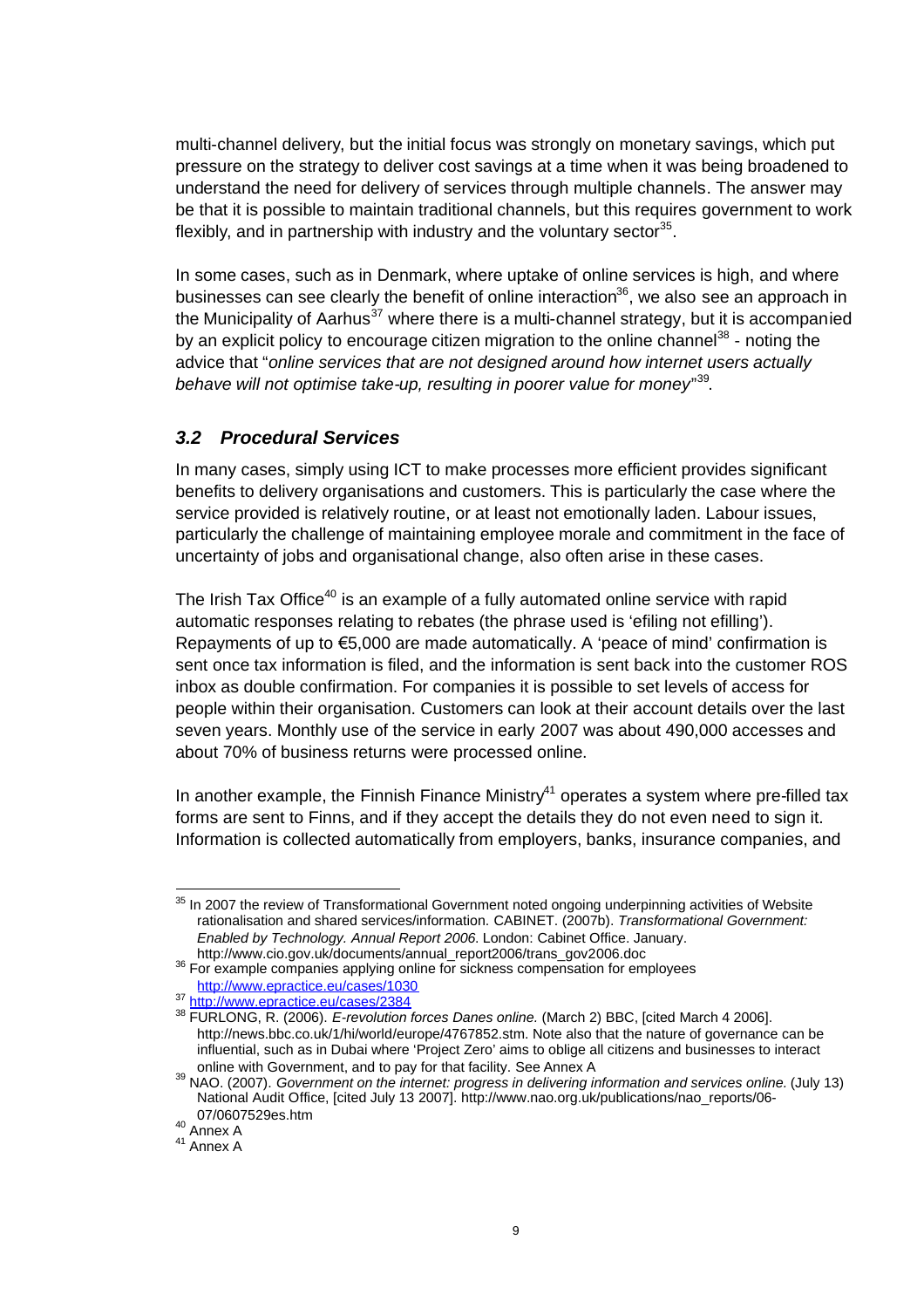the trust in the electronic process is underpinned by proactive and ongoing work on data and network security.

In the Netherlands, both the Kadaster<sup>42</sup> and the Netherlands Vehicle Licensing agency (RDW) provide examples where a 'routine' service has been re-configured to achieve efficiency gains. They provide an improved service and deliver cost reductions to customers. RDW is producing cost benefits through the disintermediation of some channels. Notification of change of car ownership used always to be via the Post Office and took 6-7 days. Some 6 euros of the 9 euro fee were retained by the Post Office.

Now with online notification at the 20,000 garages in the Netherlands the process is instant and the fee is retained by RDW – the garages are happy to see the business benefit of online registration, valuing the convenience of the service above revenue sharing. The Netherlands Kadaster collects information about registered properties, records them in public registers and on maps and makes this information available to members of the public, companies and other interested parties. Over recent years investment in IT has resulted in efficiency gains that have been passed onto customers in the form of reduced tariffs: 2004 had a tariff reduction of 4%, 2005 and 2006 were 10% each, meaning that tariffs reduced nearly one quarter over the three year period.

#### *3.3 Emotional Services*

One of the main differences between the public and commercial sectors is the 'emotionally- charged' nature of certain public services, such as health. This means that citizens and customers are not directly and simply interchangeable terms, for people tend to regard the public sector as "*important and different from the private sector*", referring in particular to important life events – birth, health, education and death<sup>43</sup>. The provision of consistent and robust integrated health information in Lithuania<sup>44</sup> and Poland<sup>45</sup> aims to provide an underpinning infrastructure for better health provision to citizens.

In the context of health service provision however, we saw how the UK Health Service is developing the concept of 'patient choice'<sup>46</sup>, but where choice is constrained by two factors. First, is the fact that most people wish to go to a local hospital, for example because relatives and friends can visit them more easily. Second, performance targets and financial restrictions may mean that their first choice hospital may not have capacity, and will reject their 'choice'. Here we saw how organisational behaviour, focused on being efficient and in delivering customer choice, failed to effectively research the customer behaviours.

<sup>42</sup> http://www.epractice.eu/cases/1805 and Annex A

<sup>43</sup> MCDONALD, N. (2006). *Think Paper 5: Is Citizen-centric the same as Customer-centric?* (October) Ccegov Project, [cited November 22 2006]. http://www.ccegov.eu/thinkpapers.asp

<sup>44</sup> http://www.epractice.eu/document/289

<sup>45</sup> http://www.epractice.eu/document/244

<sup>46</sup> BLAKEMORE, M. (2006a). *Think Paper 2: Customer-centric, citizen centric. Should Government learn directly from business?* (October) Ccegov Project, [cited November 22 2006]. http://www.ccegov.eu/thinkpapers.asp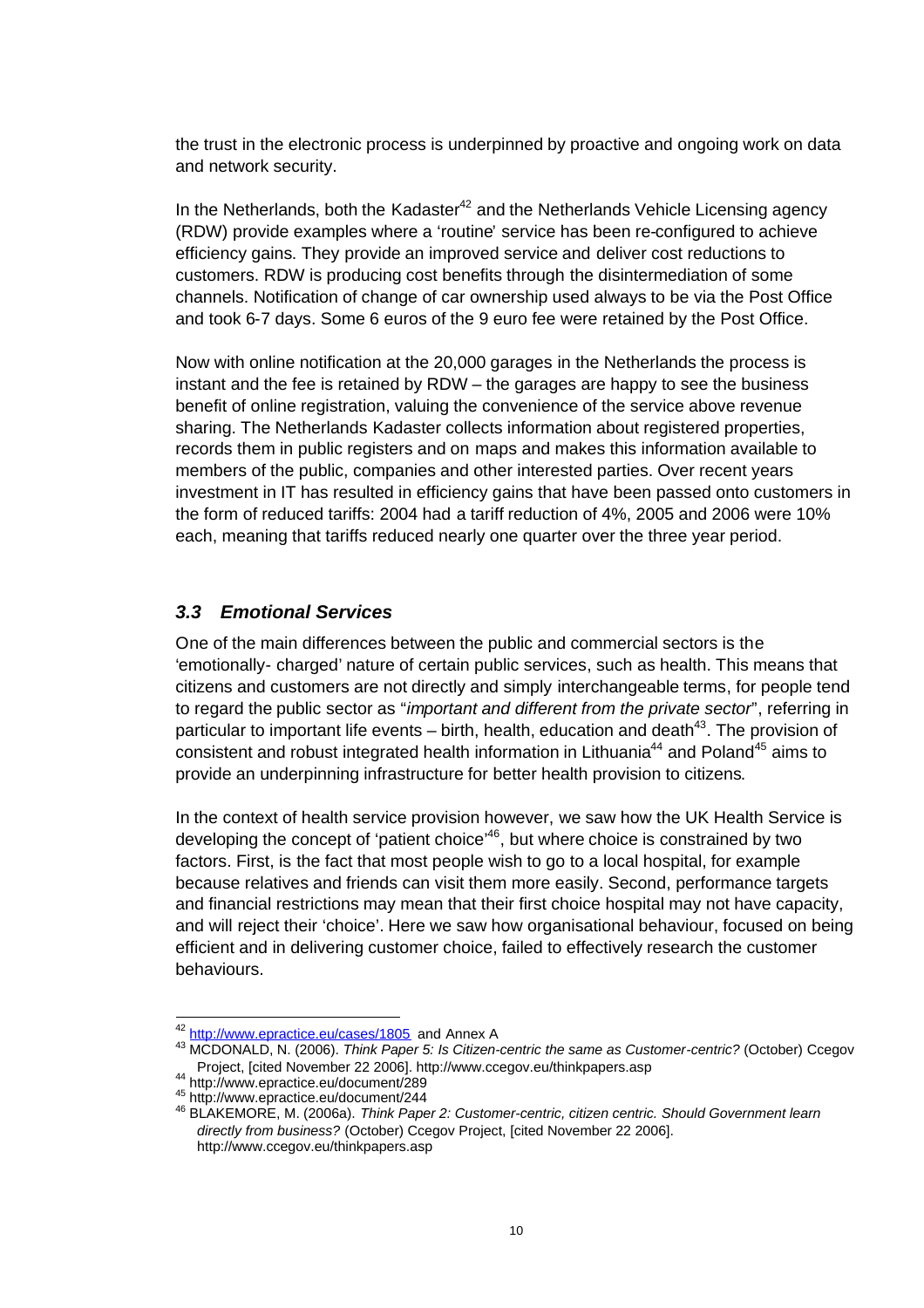One of the most significant examples of the delivery of emotionally-laden services is the Crossroads Bank in Belgium<sup>47</sup>. To deliver proactive social security services for citizens they have sought to provide reassurance in areas of privacy, and to change behaviour in stakeholders. For example they have focused on the construction sector where historically many people did not pay contributions. Instead of a large-scale data surveillance activity, they changed the regulations. Now, an organisation that employs a construction company becomes liable for contributions of the construction company employees if it is found they are avoiding social security payments. Therefore the 'users' of the social security services have a greater interest in ensuring compliance throughout their employment chain.

One of the key drivers behind the Scotland Customer First<sup>48</sup> programme is to ensure that public services in Scotland deal better with so-called major life events. For example, in the past, confusion about who to contact and what to following the death of a family member has caused distress. Now, with as a joined-up back-office, such situations should be avoided in future. Across a range of services the goal is to make sure the appropriate public service actors have access the information they need to proactively provide the services citizens need.

There is a clear acknowledgement of 'emotion' and service delivery by Rabobank  $NL^{49}$ . The focus is on TV and video, as well as the Internet, allowing contact with Rabobank 'Advisors' who are real people who can provide video advice for private banking. Only 1% of all contact with the bank is now non-digital, but there still are 5-6 million calls a year. They also will maintain physical outlets, with local banks being important. Building on this close contact with their customers other developments include the 'Window on Nuenen' for elderly people in care homes. Another applications provided is a 'digital health check', a facility that was available from project partner Achmea<sup>50</sup>, which made the 'Health' facility available some five years ago as an extra benefit for insured customers, with a quick check of 5-6 key health items.

Healthcare has emerged as one of the most sensitive areas of emotional services, and any successful delivery of such services links technical efficiency and security with trusted relationships (see the later section on trust), in ways that overcome a previous "*lack of methods to evaluate the social and economic costs of healthcare ICTs: the development* of new methodologies is urgently required<sup>, 51</sup>, and which constructively engage the skills and knowledge both of specialists and citizens.

For example, there have for long been concerns about online health sites (quality of information, accuracy and liability etc.), but emerging arguments indicate a possible joint approach:

<sup>47</sup> http://www.epractice.eu/cases/1908

 $48$  Annex A

 $^{49}$  Annex A

http://www.achmea.nl/bv/portal/ep/home.do

<sup>51</sup> ROYAL. (2005). *Digital healthcare: the impact of information and communication technologies on health and healthcare*. London: Royal Society, iv+60 p.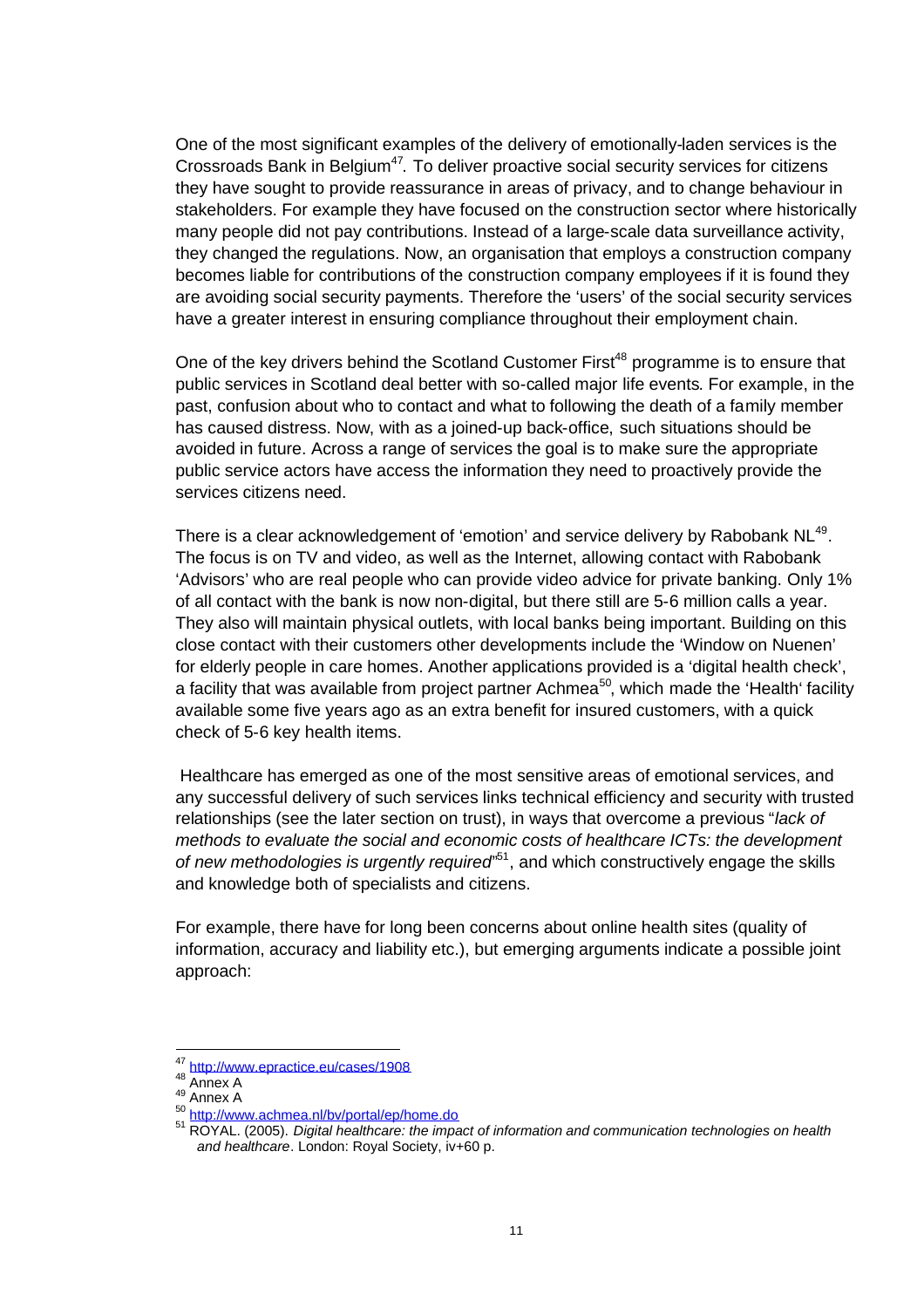*"Patients who live with chronic diseases such as epilepsy often know more about them than their doctors, contends Daniel Hoch, a professor at Harvard Medical School who helped to found BrainTalk. Many doctors, he says, 'don't get the wisdom of crowds.' But he thinks the combined knowledge of a crowd of his patients would be far greater than his own. A wiki capturing the knowledge of, say, 300 epileptics could be invaluable not only to others with epilepsy, but also to the medical professionals who care for them" 52* .

<sup>52</sup> ECONOMIST. (2007a). *Health 2.0.* (September 6) Economist, [cited September 16 2007]. http://www.economist.com/science/tq/displaystory.cfm?story\_id=9719054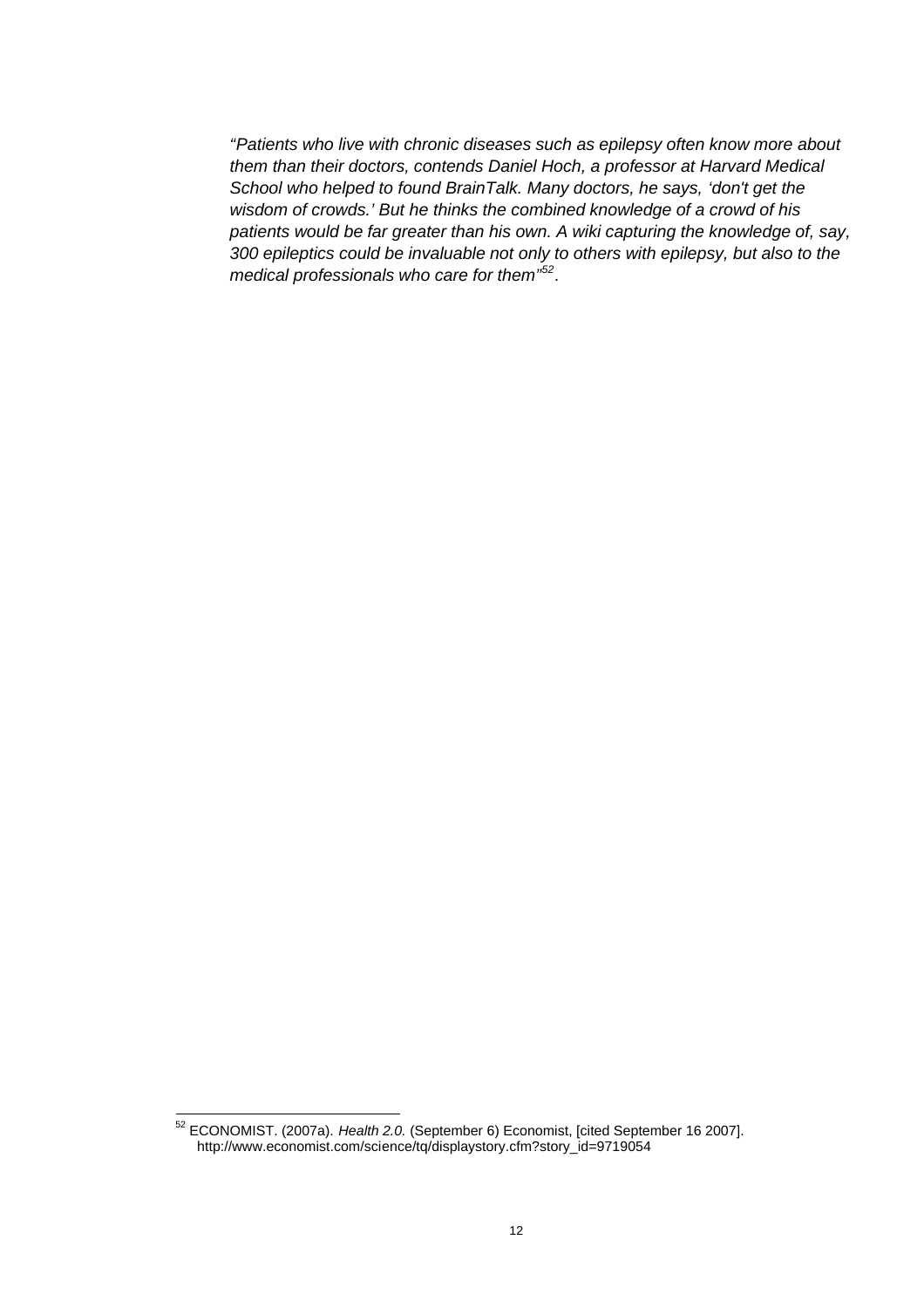# **4.0 ACHIEVE A LIGHTER AND SMARTER BACK-OFFICE**

#### *4.1 Information: Integration, Interoperability and Sharing*

One of the key messages of Think Papers 3 and  $8^{53}$  was the importance of integrating information across a range of hitherto administrative silos. ICT infrastructures need to be better linked to the information infrastructures. Services in safety critical areas require joined-up information systems and services that increasingly are dependent on National and European level interoperability and interchange. European level 'communities of practice' can be identified and supported to ensure European level interoperability and interchange.

Public authorities have been quick to recognise that in sharing information between departments and service actors the internal users have to deal with a huge amount of information, much of which is not directly required for their own service tasks. Structuring and searching information now involves techniques such as 'information mark-up' (such as XML, an extensible mark-up language), also known generically as 'metadata', which encodes content so that external users and processes may know what is contained there.

An example of this is the RISER project<sup>54</sup>, which has created a European registry information service. The service offers an online one-stop shop providing uniform, centralised access to the registries of a number of European countries. Built on open standards (such as the emerging XML-based formats for e-government transactions in Germany and in particular the data format for citizens registration processes OSCI-XMeld) the service is supplied with data by national and local civil registration offices. Importantly, the integration of information is not through a single integrated database, but through protocols that interoperate between existing information silos at national and regional level. As with the Crossroads Bank<sup>55</sup> in Belgium the fact that sensitive data are not held by the application is an important reassurance for citizens about their privacy and security being protected.

Information sharing through interoperability is evident also in the Estonian eGovernment Strategy, which emerged from a strong desire to build up governance from the ground level, and to build also on existing Departments and delivery channels (silos) using ICTs. Rapid prototyping was possible given the relatively small size of the country with a population of 1.3 million people. Local and Departmental autonomy meant that departments and municipalities could design and develop systems and services rapidly, and the integration of these systems has been achieved through a secure system of interoperability, known as the X-Road<sup>56</sup>, and in early 2006 355 agencies and 50 state

<sup>54</sup> http://www.epractice.eu/document/1425 and now a business at http://www.riserid.eu/magnoliaPublic/en.html

<sup>53</sup> WILSON, F. (2006). *Think Paper 3: Trends in Technology for Citizen Centricity.* (October) Ccegov Project, [cited November 22 2006]. http://www.ccegov.eu/thinkpapers.asp, WILSON, F. & BLAKEMORE, M. (2007). *Think Paper 8: Technology Futures - and why Government should Care.* (May) European Commission, [cited June 1 2007]. http://www.ccegov.eu/Downloads/Paper%208%20- %20Technology%20Futures%20v2.pdf

http://www.epractice.eu/cases/268

<sup>56</sup> http://www.ria.ee/?id=27309&&langchange=1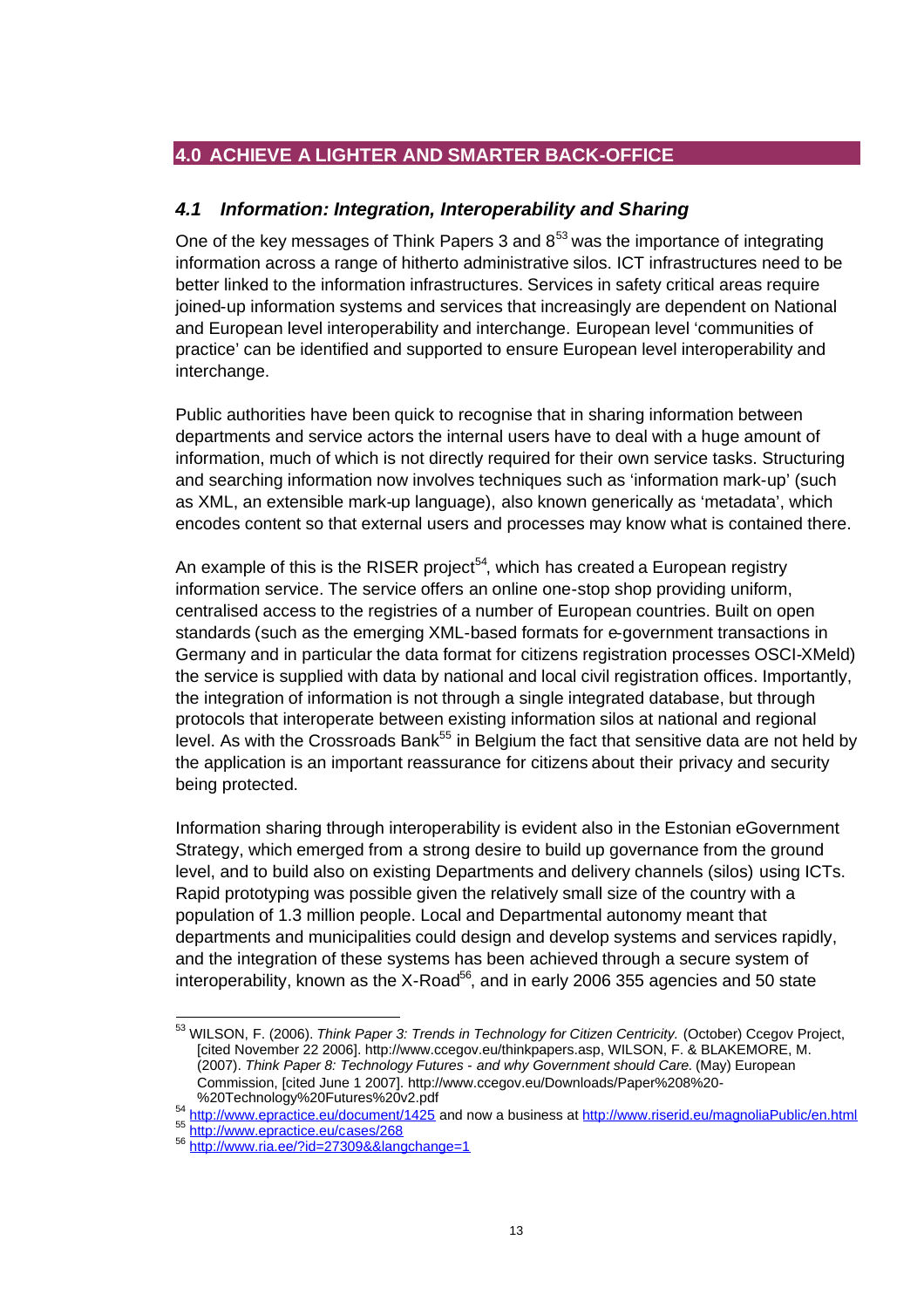databases were operating within the X-Road. The X-Road provides the operating base for the document exchange centre<sup>57</sup> (DEC) where "*Documents are messages with described semantics and structure. These can be letters, draft legislation, financial documents (including eInvoices and payment orders), electronic forms, documents related to public procurement procedures etc*". The X-Road permits interoperability also between public and private services, such as banking and finance.

In Denmark, a new web portal for Danish citizens Borger.dk<sup>58</sup> was launched in January 2007, as a central instrument of the government's objective to improve public online services and thus to digitise all relevant communication between the citizen and the public sector by 2012. Borger.dk is an integrated project: it brings together different government services to make it easier for people to use them. This means, however, that the different administrations need to work together to provide the kind of 'easy access' to services that people want. The project has therefore resulted in what is described as an "*internationally unusual*" arrangement<sup>59</sup> where representatives from all three levels of government (local, regional and national) are brought together to collaborate on the implementation of the project. This is an example of re-organising public institutions on the basis of a 'pull through' from citizens rather than a 'push out' from public policy offers potential for improved public services and higher user satisfaction.

Information can therefore be integrated, shared and interoperated – but whatever the action is needs to be driven by citizen needs. Sensitivity to the ways in which end-users will consume a service was further evident in the Revenue Online Service in Ireland $^{60}$ . The staffing structure has moved from silo-based activities to a fully integrated approach to case management. Furthermore, the Agency has needed to extend its IT remit beyond the historical silos, to be sensitive to the systems used by major customers. For example, there was liaison with third party payroll software vendors to ensure that their systems interfaced well with ROS.

Sharing services, facilitated by new back-office IT systems, is one way to achieve greater cost-efficiency, while improving service delivery<sup>61</sup>. Local accountability can be retained, while sharing services to achieve economies of scale. There are many examples of this across Europe. For example, as part of the Customer First<sup>62</sup> programme in Scotland, a citizens' portal being deployed across multiple channels underpins the delivery of the whole programme. Although service delivery is the responsibility of 26 different local authorities (and other bodies), the model adopted has a single underlying infrastructure built on customer data, allowing access to different services *via* one account. The original specification was not technically detailed but instead focused on what the system was designed to do in terms of outputs and business outcomes. For example, that service providers could summon customer details on-screen at the start of any enquiry that

<sup>&</sup>lt;sup>57</sup> http://www.ria.ee/28567

<sup>58</sup> Annex A

<sup>59</sup> http://www.e.gov.dk/english/egov\_projects/citizen\_portal/index.html

 $60$  Annex A

<sup>61</sup> EUROPE. (2007b). *Ministerial Declaration: Interoperability and Reduction of administrative Costs are the Objectives.* (September 20) European Commission, [cited September 20 2007].

http://www.epractice.eu/document/3928

<sup>62</sup> Annex A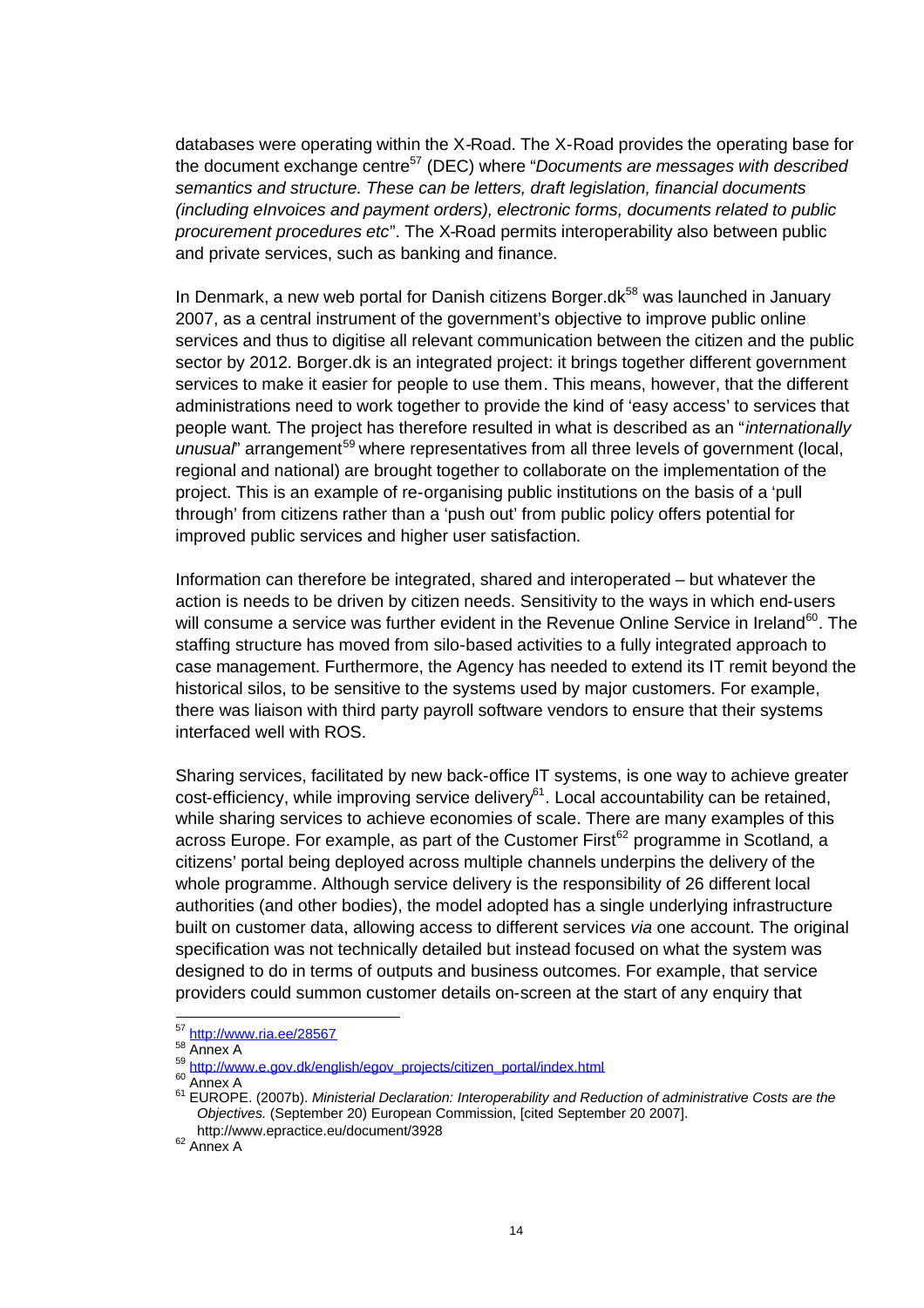customers should be able to be posted to the relevant service provider, that any service provider should be able to offer services within the portal.

An example where responsibility is shared across government organisations, with potential impacts on the quality of service delivery, was examined by the UK's National Audit Office, which acknowledged the need for shared service delivery but noted that, *"People are, however, most interested in services, such as how to obtain support or care for an elderly relative, which is often the shared responsibility of a number of* organisations<sup>,63</sup>. In fact our case study on the UK Transformation<sup>64</sup> strategy highlighted some mixed messages about the joined-up services requiring joined up data, ranging from sharing of Council Tax information<sup>65</sup>, to the paradox that people increasingly share personal information online through virtual communities<sup>66</sup>, yet often react adversely to the  $\overline{a}$  integration of personal information on identity cards<sup>67</sup>. Concerns often are expressed by citizens even though there is clear public value in the use of electronic identity management in the health services – for example in hospitals by avoiding errors identifying patients and linking them to the correct treatment $^{68}$ .

#### *4.2 ICT Strategy*

In Think Paper 7: "Consumizens, taking Ryanair to the public sector"<sup>69</sup> we explored the paradoxes between service delivery expectations from the public and private sectors, in particular examining service quality and organisational change using the low-fare airline business as a metaphor. Although it is easy to demonise businesses such as Ryanair, the business model works well in service relationships that are short-term and generally largely devoid of emotion. Furthermore, some of the business processes being used by governments indicate a strong crossing-over of strategies, ranging from flexible working, creating new agencies, and market testing service delivery.

The main organisational change resulting from the Bremen.online<sup>70</sup> initiative was the creation of the private limited company GmbH. This company is owned completely by the

<sup>63</sup> COMMONS. (2002). *Public Accounts - Sixty-Sixth Report: Progress in Achieving Government on the Web.* (December) House of Commons, Public Accounts Committee, [cited December 14 2002]. http://www.publications.parliament.uk/pa/cm200102/cmselect/cmpubacc/936/93602.htm

 $64$  Annex A

<sup>65</sup> KABLENET. (2007d). *ICO approves council tax data share.* (January 31) Kable Government Computing, [cited January 31 2007].

http://www.kablenet.com/kd.nsf/Frontpage/E456485EBEEAFCA0802572720061F411?OpenDocument <sup>66</sup> ANON. (2007f). *Web information-sharing the new force for social progress says Cabinet Office.* (February 8) Public Technology, [cited February 8 2007].

http://www.publictechnology.net/modules.php?op=modload&name=News&file=article&sid=7689

<sup>&</sup>lt;sup>67</sup> This issue became politicised, with the Conservative Opposition party proposing to abolish moves to create identity cards. See: HIGGINS, J. (2007). *ID Cards: IT trade association blasts Conservative pledge to kill ID cards.* (February 8) Public Technology, [cited February 8 2007].

http://www.publictechnology.net/modules.php?op=modload&name=News&file=article&sid=7696 <sup>68</sup> BBC. (2007e). *Hospitals pick hi-tech clipboard.* (February 21) BBC, [cited February 21 2007]. http://news.bbc.co.uk/2/hi/technology/6383035.stm

<sup>69</sup> BLAKEMORE, M. (2007). *Think Paper 7: 'Consumizens': Taking Ryanair to the Public Sector?* (February) Ccegov Project, [cited February 18 2007]. http://www.ccegov.eu/Downloads/Paper%207%20%20- %20Consumizens%20-%20Taking%20Ryanair%20to%20the%20Public%20Sector%20v2.pdf

<sup>70</sup> Annex A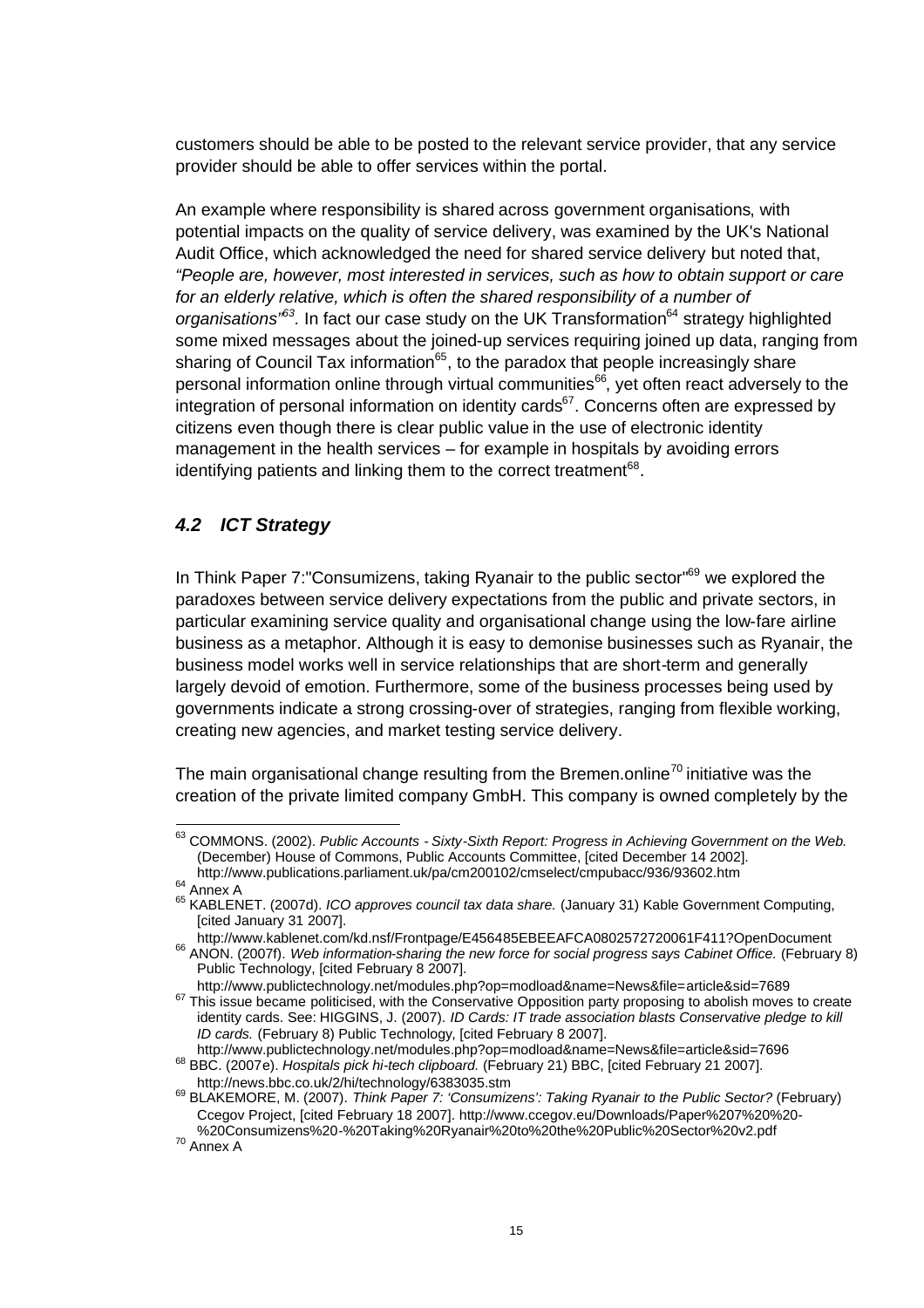Free Hanseatic City of Bremen and is charged with running Bremen.de by providing editorial services and taking care of the commercial exploitation of the portal on behalf of the City. The overall task of Bremen.online GmbH is thus to develop Bremen's online presence whilst ensuring that this matches the city's eGovernment strategy and is also in keeping with an 'integrative' offer. The approach in Bremen seems to combine the ethos of the public sector (citizen service, non-discrimination for reasons of profit etc.), with the efficiencies that can be gained from private sector working practices and financial independence. Indeed, financial independence combined with the ability to set a staffing strategy relevant to the services being developed, was evident in the Crossroads Bank and the Netherlands Kadaster (both discussed earlier).

Partnership with the private sector (whether it is contracting out a service, or a sharing of risk through a public private partnership PPP) more explicitly acknowledges the need of the private sector to make a profit. The controversial cost benefit justification for such approaches assumes that the profit for the business will be more than offset by the combination of hard financial efficiency gains and the more 'soft' intangible benefits for the customers. This is possibly one of the most controversial areas in government service delivery, with a rich literature that on one hand warns governments that they need to be more business-like when developing large scale IT projects<sup>71</sup>, while on the other hand there are detailed concerns that business-led IT projects can also fail<sup>72</sup>, and that some initiatives such as PPP may risk deferring, not avoiding  $costs^{73}$ .

Security is a concern that consistently appears high on the eGovernment agenda, prompted by fears that privacy is compromised when data is provided to the government. Overcoming these fears is a central process for successful citizen-centric eGovernment, with trust and transparency playing a major role. Clearly, technologies have an important role to play. Attention is needed to privacy and security in data sharing and integration, and to the natural oligopoly (i.e. single dominant sources of information) that exists with public sector information providers. In Think Paper 11: "Trust and identity in interactive services<sup>74</sup> we explored how the use of verifiable identity in electronic services requires

<sup>71</sup> JACKSON, W. (2007). *IT security: Too big for government.* (August 13) Government Computer News, [cited August 19 2007]. http://www.gcn.com/print/26\_21/44843-1.html, ANON. (2007b). *Gartner highlights massive future risks in large scale enterprise IT projects.* (September 21) Public Technology, [cited September 22 2007]. http://www.publictechnology.net/modules.php?op=modload&name=News&file=article&sid=11620

<sup>72</sup> ANON. (2007d). *IT managers hugely cynical & fearful of large-scale transformation projects.* (September 6) Public Technology, [cited September 10 2007]. http://www.publictechnology.net/modules.php?op=modload&name=News&file=article&sid=11293, CARVEL, J. (2007). *Concern over NHS's IT systems after 50 view celebrity's details.* (September 19)

Guardian (London), [cited September 20 2007]. http://www.guardian.co.uk/uk\_news/story/0,,2172039,00.html

<sup>&</sup>lt;sup>73</sup> For example Standard and Poors survey noted "Some of the 161 respondents said PPPs performed no better than the most efficient public sector procurement processes, which incorporated many of the stringent standards and penalty regimes that PPPs tended to employ". GRIGGS, T. & TIMMINS, N. (2007). *PPPs 'no magic bullet for public sector'.* (April 12) Financial Times (London), [cited April 13 2007]. http://www.ft.com/cms/s/6a57952c-e893-11db-b2c3-000b5df10621.html

<sup>74</sup> WILSON, F. (2007). *Think Paper 11: Trust and Identity in Interactive Services: Technical and Societal Challenges.* (November) Ccegov Project, [cited November 12 2007]. http://www.ccegov.eu/?Page=ThinkPapers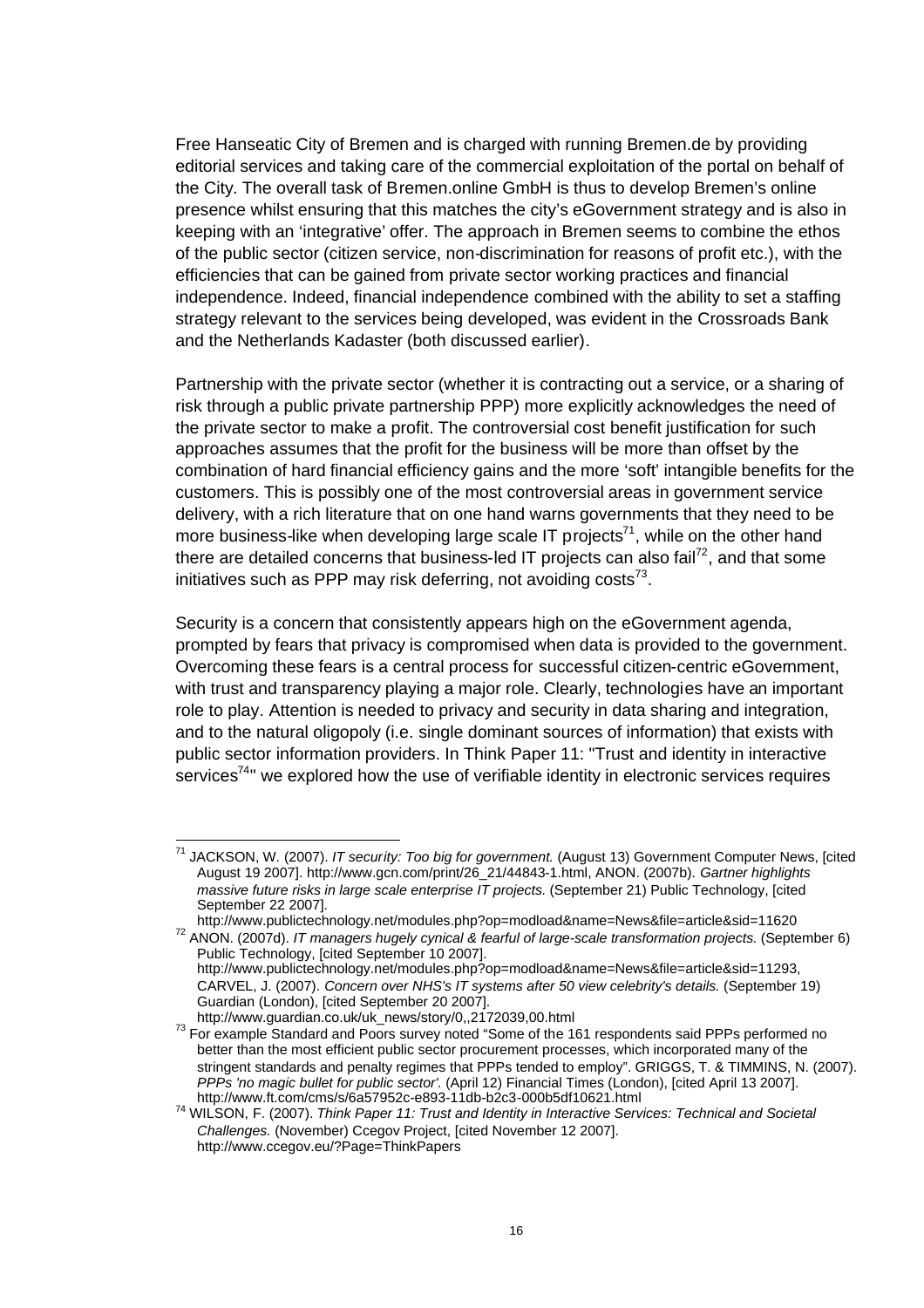robust trust and security mechanisms. "*Trust enables security' and 'security enables trust*" – the requirements of each must be met.

In Finland, from the 1960s. Finns had a single personal identification number $^{75}$  that was used in all services, and also in commerce – extending to banking, commerce, video rentals etc. There were clear efficiency benefits, and change of address notification was an easy activity, since a single central notification meant that all other stakeholders were automatically informed, ranging from government departments, commercial companies, churches, municipalities and shops. The Electronic Identity Card (EIC) was launched in 1999. In 2005 the former citizen ID card and the EIC were combined, but overall use of the card was low given the investment. However, since service use is dependent on need for a service, many people do not use the card generally because they do not need to access services. Given the extensive integration and interoperation of government services, the saturation level of mobile phone use, and the single data point of the Identity Card, Finland could be seen as an ideal candidate for the most tracked citizenry – yet the issues of surveillance and privacy are minimal for citizens, and as their President stated "*The emphasis on human resources and social justice has benefited us in social terms. This has increased social cohesion, promoting good governance and preventing* corruption<sup>"76</sup>.

The Scotland Customer First programme clearly took the approach that information should only be provided where justified, and where a valid use could be demonstrated. Where the sharing of information is in the interests of the citizen then citizens will be happier to provide personal details. A key element here is that no one body or organisation has access to all of an individual's personal information and sharing is driven strictly by customer service need.

Estonia's eGovernment strategy includes the development of a fully integrated identity card that can be used for a wide range of services from social security to transportation. Underpinning the identity card is a dramatic act of transparency. An Estonian citizen can log onto a secure Web service and see which civil servant in which ministry has used their data, and for what purposes, on a daily basis. The previous Soviet regime experienced low levels of citizen trust in government, and citizens now accept that the ICTs allow them to verify and audit government services and employees in a way that maintains trust through transparency. Participation also encourages trust, and this is maintained through the interactive citizen portal<sup>77</sup>, and through the specific linking of rights to consume public services being accompanied by obligations of being a citizen.

The same process of trust and intervisibility is championed by the Netherlands eCitizen programme, and the Netherlands OV public transport chip-card<sup>78</sup> is a particular example

<sup>75</sup> http://www.fineid.fi/vrk/fineid/home.nsf/pages/2F1722857B8D77C5C2257054002C5C6B

<sup>76</sup> HALONEN, T. (2007). *Keynote Address by President of the Republic Tarja Halonen At the Seventh Doha Forum on Democracy, Development and Free Trade in Qatar on 23 April 2007.* (April 23) President of Finland, [cited May 3 2007]. http://www.kauppalehti.fi/4/i/yritykset/stt-

info/tiedote.jsp?selected=kaikki&oid=20070401/11773460033730 <sup>77</sup> http://www.eesti.ee/est

<sup>78</sup> http://www.ov-chipkaart.nl/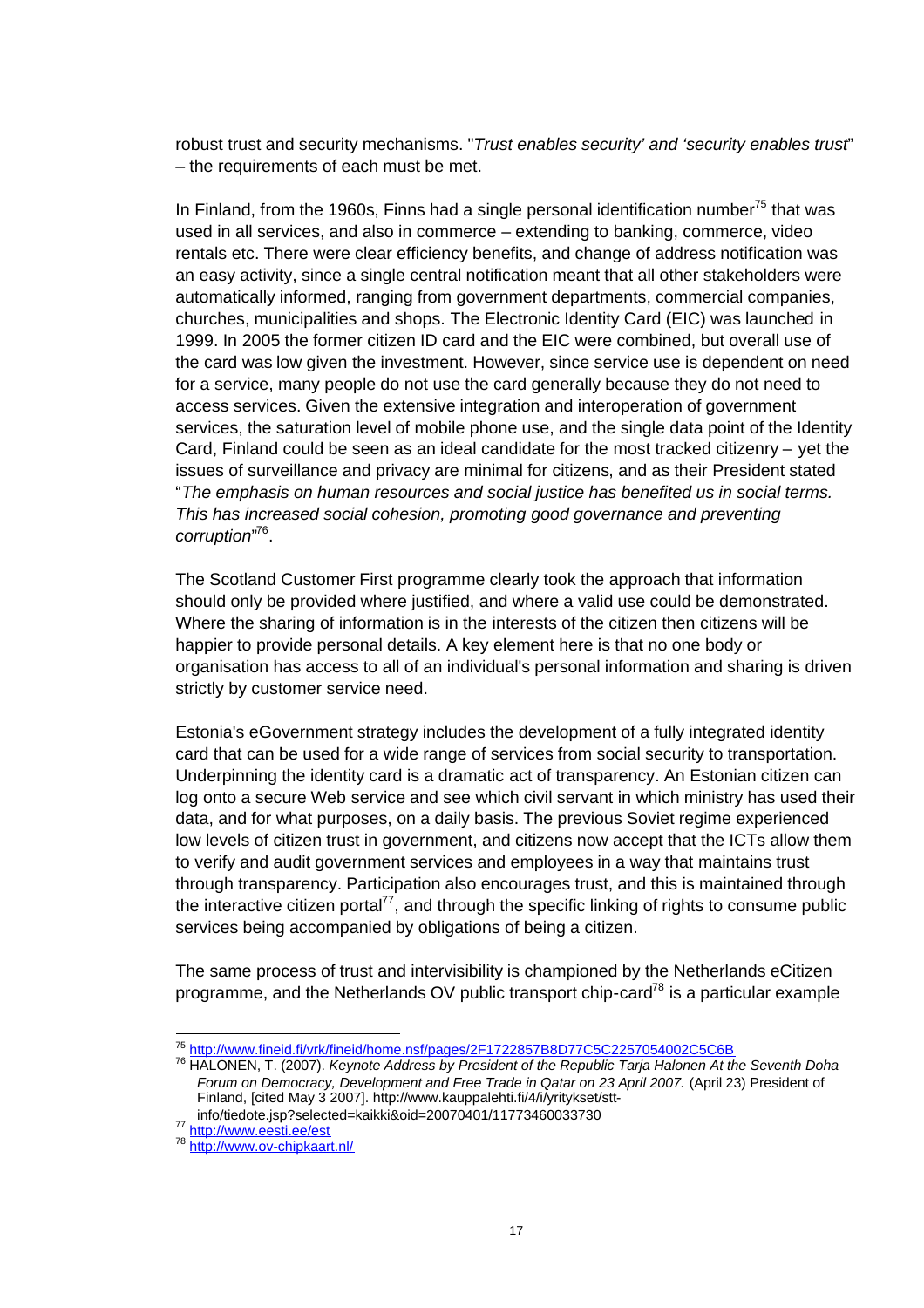of this. Concerns over privacy are balanced by the utility and flexibility (in particular time saved purchasing individual tickets for journeys, and a guarantee that the lowest fare will be charged for your journey) that the card gives a user. This is similar to the London Oyster Card<sup>79</sup>, where there also is an 'over the counter' version that does not need any personal identification.

# *4.3 Organisational Knowledge, Skills Capacity and Learning*

In Think Paper 1: "Scope for organisational change in the public sector", we began to understand some of the characteristics of public sector organisations, the environment in which they operate (that is, what motivates and influences change processes in this sector) and began to elucidate some of the implications for approaches to organisational change. Public sector organisations do have characteristics that make them distinct from business. Successful organisational change does therefore not rely on the mere one-toone transfer of 'tried and tested' concepts from the private sector to government but rather translating concepts across sectors, testing their practical usefulness in context, and at times transforming them. Developing knowledge, skills and learning can therefore be critical determinants of success.

In Finland the current approach to organisational change involved re-training and crosstraining, but there are reductions expected in overall agency size through retirement. There is a central productivity programme that has involved pay reform<sup>80</sup>, moving away from salary according to grades to "*three basic components of the salary, that is, a jobrelated component and an individual component, possibly also a results-based component*".

In Norway it has been the experience of eHandel $^{81}$  electronic procurement initiative that the key with e-procurement is to change the focus away from paper-handling and reallocate time to improving supplier lists and making the contracting process efficient. By increasing performance in these more strategic areas, e-procurement actually increases the number of people dealing directly with procurement. So while there may be two additional people working in procurement, this does not imply losing two front-line staff (e.g. nurses); rather, the administrative workload of the two front-line staff will be reduced by maybe 10-15 per cent. This idea almost leads to a need to analyse the whole system to reveal impacts in a chain. Efficient procurement online is a feature of many eGovernment strategies such as in Germany<sup>82</sup>, Latvia<sup>83</sup>, France<sup>84</sup>, and Austria<sup>85</sup>.

<sup>&</sup>lt;sup>79</sup> https://sales.oystercard.com/oyster/lul/entry.do<br><sup>80</sup> http://www.bit.but.fi/enmopell/egguug/elDQ\_113

http://www.bit.hut.fi/samapalkkaisuus/cID0\_1131en.htm

<sup>81</sup> http://www.epractice.eu/cases/1894

<sup>82</sup> http://www.epractice.eu/cases/2261

<sup>83</sup> http://www.epractice.eu/cases/2238

http://www.epractice.eu/cases/1945

<sup>85</sup> http://www.epractice.eu/cases/1939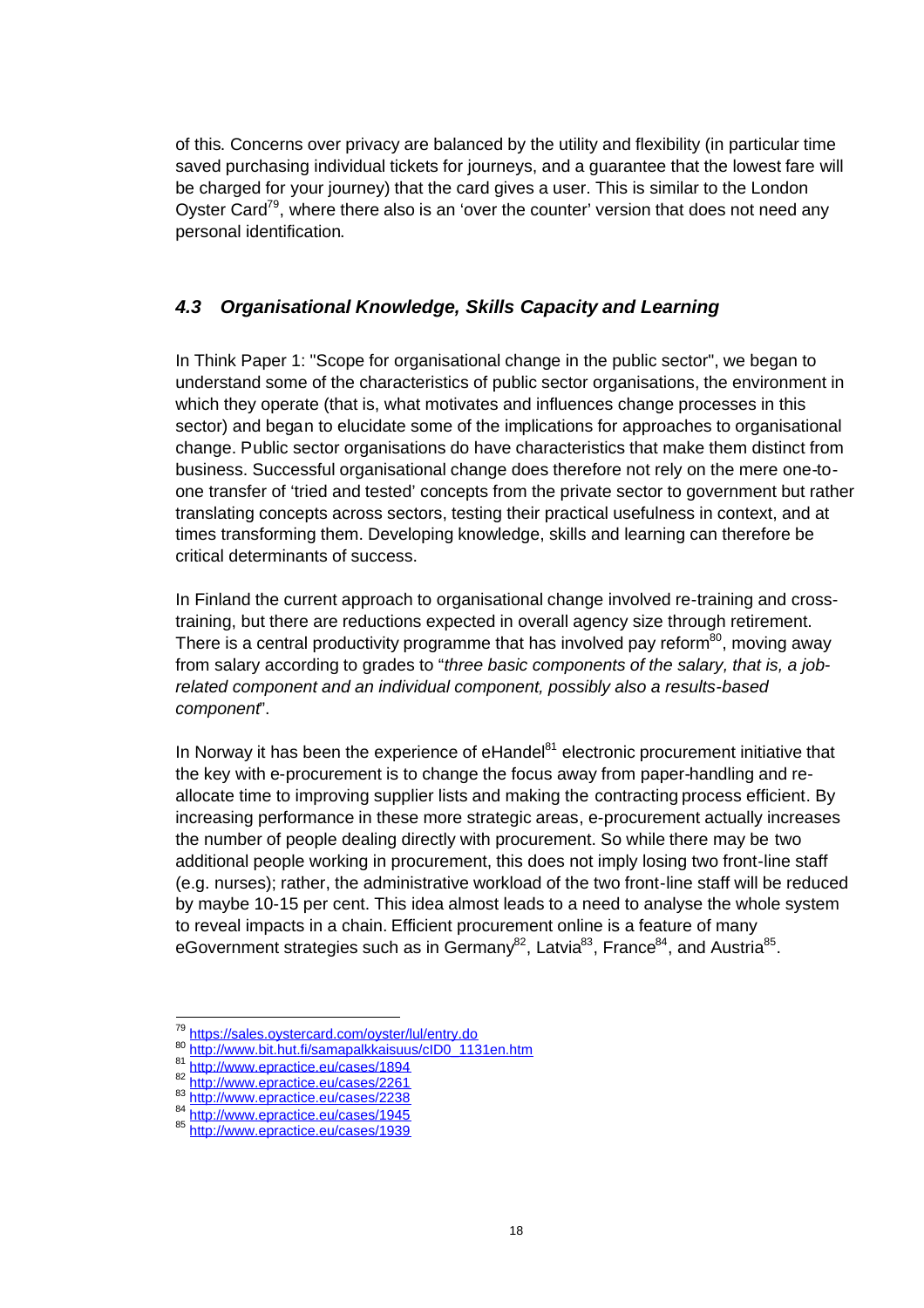Revenue Online in Ireland<sup>86</sup> was initially created as a high-interaction customer service, but subsequently the reduction in the need for staff interaction with clients allowed organisational restructuring to take place. However this was achieved without staff joblosses (the overall staff complement remains about 6300-6500 employees), an issue described as an important 'comfort factor' when dealing with workplace changes. However, there was an expectation that staff will become broader in their skills and be able to move roles within Revenue. It also was acknowledged that this process allowed important organisational knowledge to be retained, although there is some labour flexibility through the combination of core employees, contract and agency staff (particularly temporary staff to deal with workload peaks).

In the case of the transformation of Birmingham City Council's online services, some staff were still coming to terms with the new technologies and ways of working. Therefore, in some cases progress to change/modernise was slower than anticipated. As with any new technology however, the partnership found that finding the best solutions for maximum efficiency involved working with staff throughout to assess the positive and negative effects of all new tools while looking for ways to further improve provision and internal organisation.

The Dutch vehicle licensing authority's (RDW's) change to independent agency status was viewed with mixed feelings by the employees. However, the majority in the end accepted the need for change – after consultation it was apparent that some resistance was the result not of unwillingness to change, but of mixed and confusing messages being heard by employees. With independence came responsibility – if the service fails then jobs will be lost, so there was an incentive to address service quality with a sense of urgency.

The experience of the Crossroads Bank in Belgium shows that there is a middle-ground between IT staff inflexibility with people on normal civil service contracts, the potentially high costs of PPP projects, and the short-termism of commercial contract staff. This is achieved through the establishment of an intermediary skills organisation that provides services to a range of IT-rich projects. We could term this combination of stability and flexibility as being what Jens Rose terms 'flextability'<sup>87</sup>.

The Netherlands Kadaster gained agency status in 1994 and with more business being undertaken online it is logical to plan for fewer staff. Every person in Kadaster was interviewed about goals and competencies and the need to go through change and job mobility programmes. This process allowed organisational change to occur, but with a business focus on the dignity of employees. Some people may develop particular skills relevant to new projects such as digitising the Archives. The organisation is focused on retaining knowledge and developing skills, rather than just dispensing with a target number of people.

<sup>&</sup>lt;sup>86</sup> Annex A

<sup>&</sup>lt;sup>87</sup> http://www.amazon.com/Weiterbildung-Besch%C3%A4ftigter-Arbeitskr%C3%A4fte-Wissenspool-FlexStAbility/dp/3825503437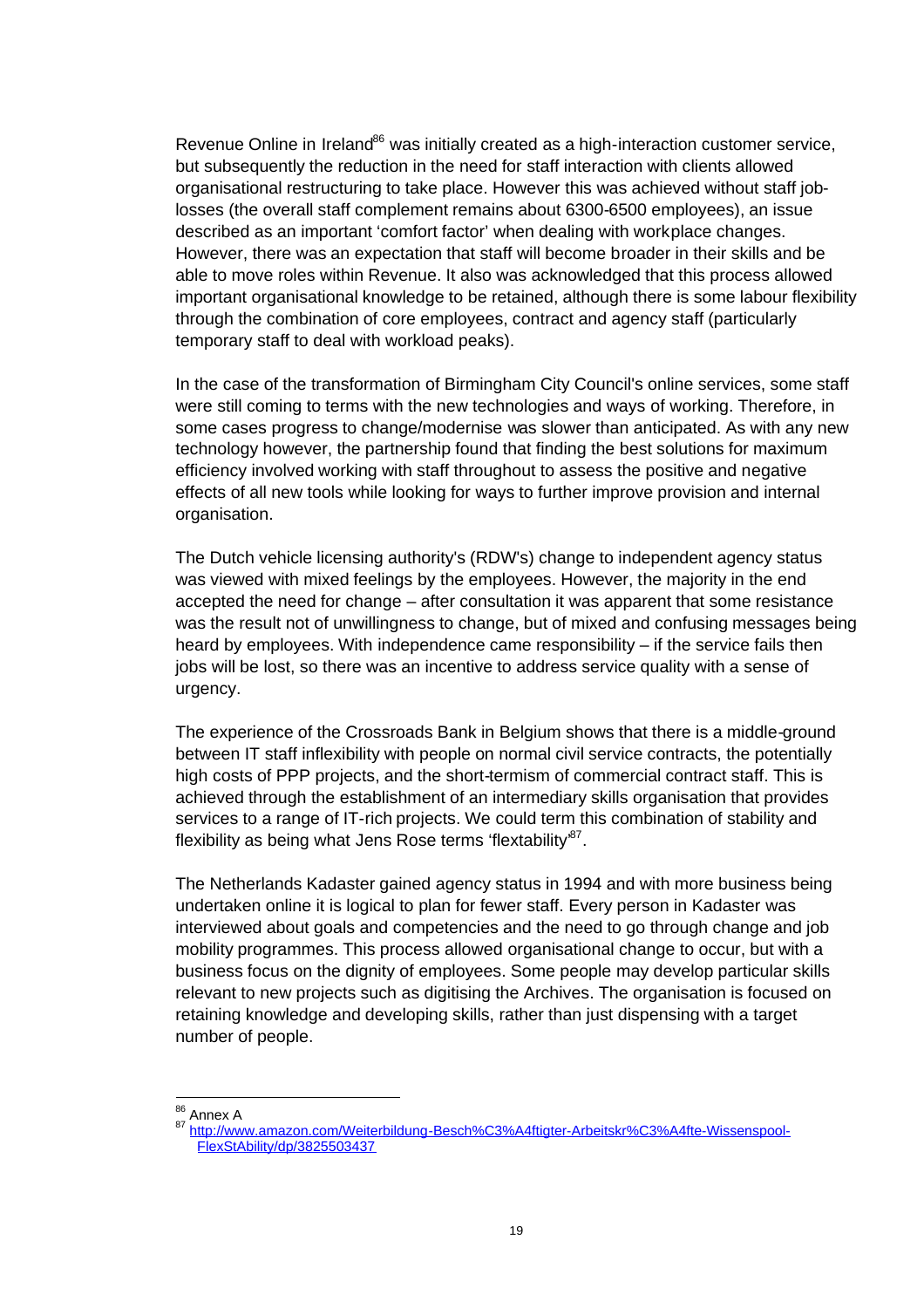A feature of the eDialogos project in Trikala<sup>88</sup>, Greece is the employment model the Mayor of Trikala is using. Few of the leaders in his team are civil servants linked to their position for life, whereas the opposite generally is the case with municipal employees elsewhere. Employees are keen to acquire new skills as well as to look for additional funding and projects as they create their own raison-d'etre in the municipal structures $^{89}$ .

Sharing experiences such as these is a fundamental action for the EU through initiatives such as the Good Practice Framework and now the ePractice<sup>90</sup> initiative. It has been an important initiative in stimulating the structured exchange of experience throughout Europe, but the methodologies by which good practice is assessed has been a difficult process of balancing objectivity and quantification: is innovation and excellence generic, or is it context and geographically sensitive?; where and how can best practice be transferred? Enacting the communication of good practice, however, involves a difficult balance between sharing experience, providing advice, prescription, and judgement.

<sup>88</sup> BASU, I. (2007). *Digital City.* (June 1) Govtech.com, [cited June 25 2007]. http://www.govtech.com/gt/articles/124734

<sup>89</sup> http://www.goviecin.com/gvandoco/n=1101

<sup>90</sup> http://www.epractice.eu/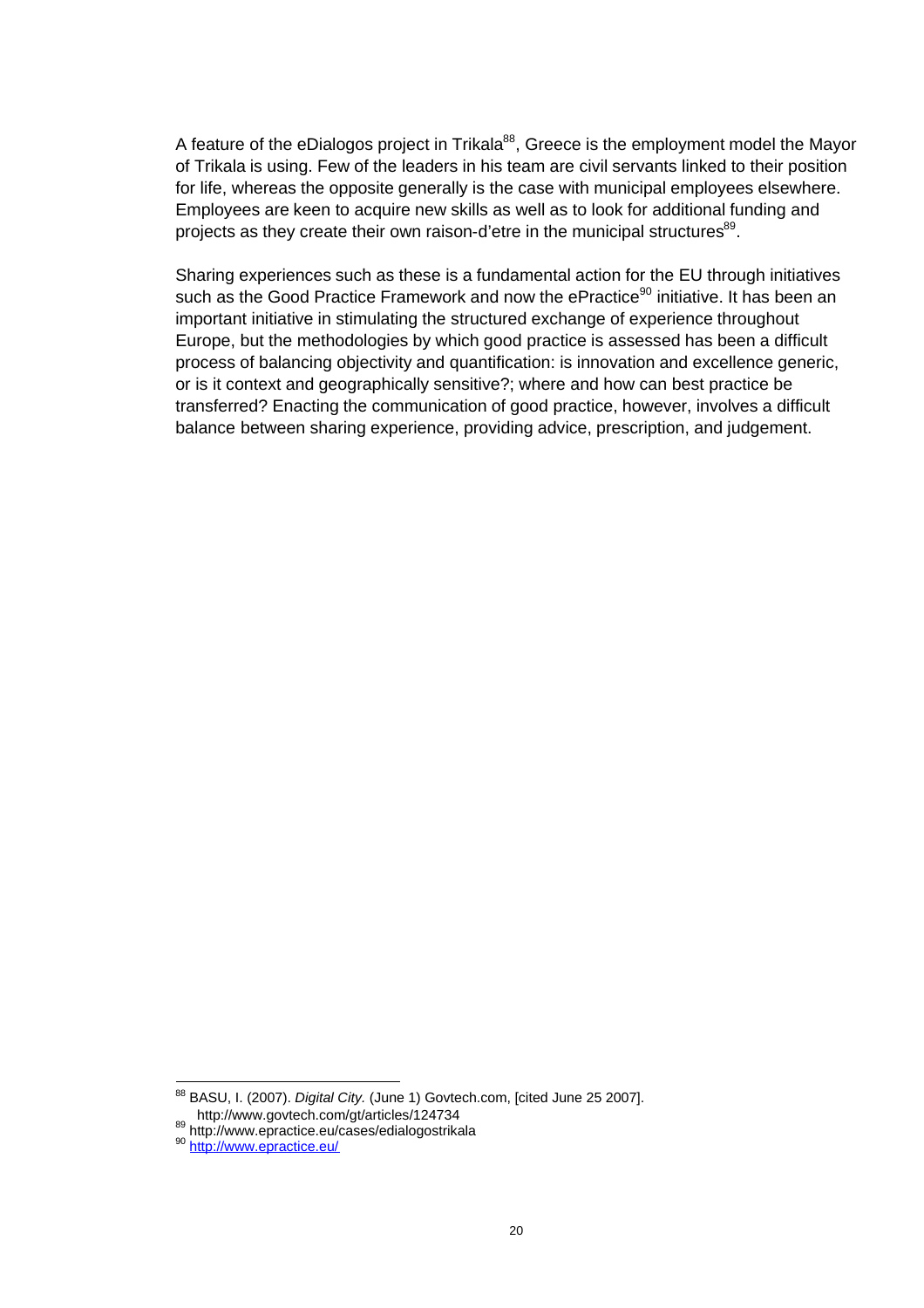## **5.0 UNDERSTAND YOUR CUSTOMERS – BUILD RELATIONSHIPS**

#### *5.1 Delivering Public Value*

.

An improved understanding of citizen-customers is critical to transforming government to a more citizen-centric model. New technologies increasingly allow this. In Think Paper 2: "Should government learn from business", we saw that the identification of citizen and customer needs is an iterative process (an 'emergent' strategy) involving dialogues, informal knowledge gained by employees in their dealings with customers, and formal knowledge gained for example through customer surveys. We also found that the crossmatching of citizen data, with commercial data, can generate new insights into service demands and delivery.

From the broad set of interviews and cases reviewed in this study it is consistently clear that a full understanding of citizen preferences is fundamental to inform re-design of services and organizational change aimed at increased citizen-centricity. The concept of 'public value', around which there is an emerging literature<sup>91</sup>, has offered the potential to help us explore the needs issue. An important component of the public value concept is that which considers public preferences, since in a democracy only the public can determine what is of value to them.

#### *5.2 Customer relationship management and customer engagement*

Think Paper 2: "Should government learn from business" reviewed how business manages customer relationships and the transferability of commercial approaches to the public sector. Commerce seeks to retain customers and to generate customer loyalty, whereas government service delivery, such as social services and health, ideally want fewer customers who will make reducing demands on the services. For this and a range of other reasons, it seems unlikely that governments can become customer-centric in the business sense, but will often remain product centric where services remain delivered through silo-based organisations. Customer-centricity can be achieved through integrated and personalised packages of service, support, education, consulting, for example the integrated assessment and proactive payment of benefits in Belgium, also in Andalucia $^{92}$ ,

<sup>91</sup> For example: MOORE, M. H. (1995) *Creating Public Value Strategic Management in Government,* Cambridge, MA, Harvard University Press, COLE, M. & PARSTON, G. (2006). *Defining Public Value.* (December 19) Public-cio.com, [cited January 3 2007]. http://www.publiccio.com/story.php?id=2006.12.19-102969, EGOVBARRIERS. (2007). *Overcoming obstacles to improving*

*European public services. Modinis study Contract no. 29172: Solutions for eGovernment. Draft Deliverable 3.* (September 13) egovbarriers.org, [cited November 10 2007].

http://www.egovbarriers.org/downloads/deliverables/Draft%20deliverable%203Sep.rtf, MILLARD, J., WARREN, R., LEITNER, C. & SHAHIN, J. (2006). *Towards the eGovernment Vision for the EU in 2010: Research Policy Challenges*. Seville, Spain: Joint Research Centre (DG JRC), Institute for Prospective Technological Studies. August, xii+276 p.

http://fiste.jrc.es/pages/documents/eGovresearchpolicychallenges-DRAFTFINALWEBVERSION.pdf, HORNER, L., LEKHI, R. & BLAUG, R. (2006). *Deliberative democracy and the role of public managers: Final report of The Work Foundation's public value consortium*. London: The Work Foundation. November, 53 p.

<sup>92</sup> http://www.epractice.eu/cases/2222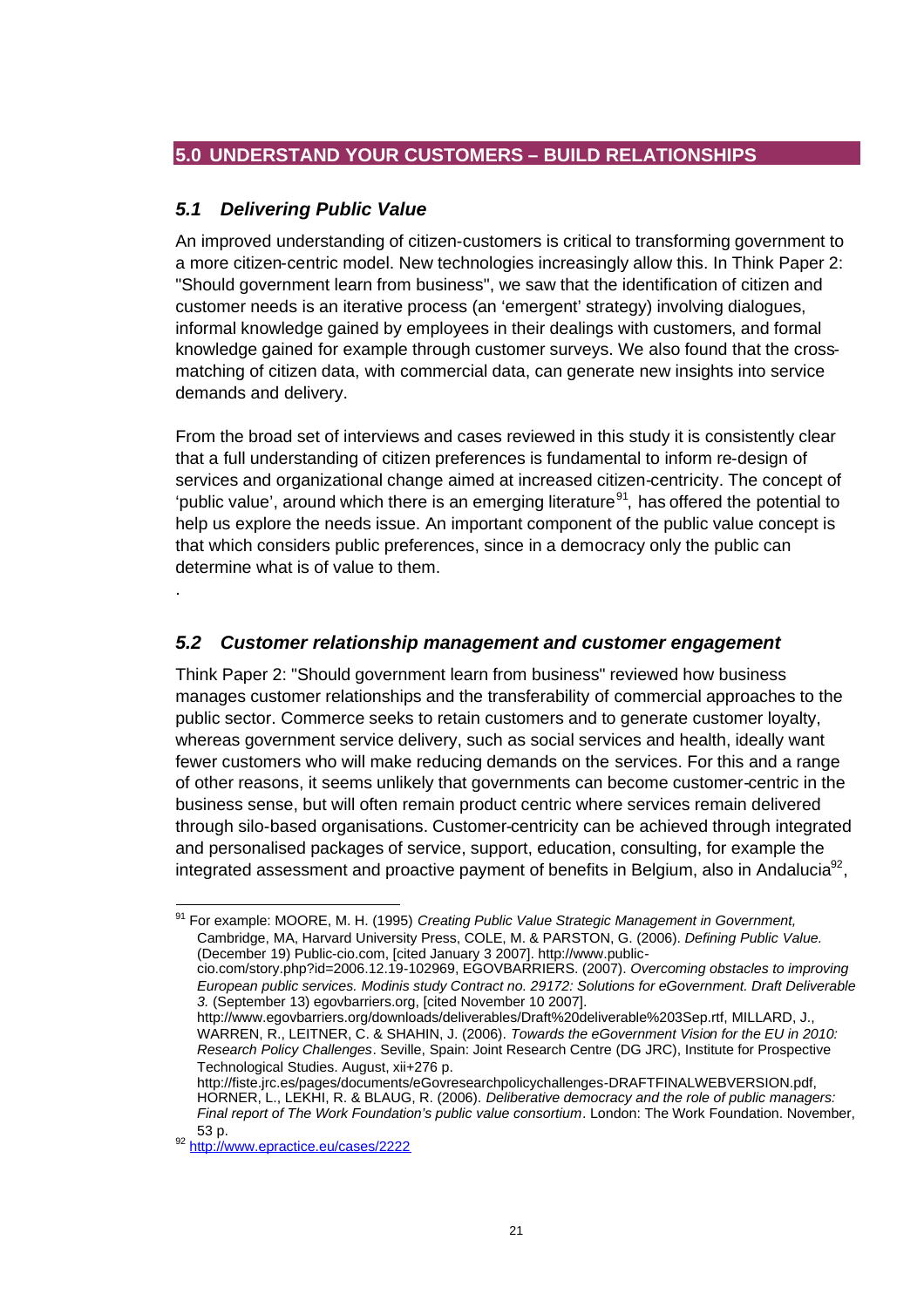and in the formal adoption of enterprise-wide customer relationship management by the Scottish Executive<sup>93</sup>.

Think Paper 5: "Is citizen-centric the same as customer-centric?" considered the dominance of customer-handling in many discussions about making public services more citizen-centric. It is the essential non-discriminatory aspect of service delivery makes a  $c$ itizen-customer rather than a commercial customer $94$ . This raises the distinction between the nature, scope and quality of services themselves and the systems in place to make the flow of information and communication better and therefore deal more effectively with beneficiaries. Nevertheless, without a detailed understanding of customers (any by that we mean the customer as a person with many needs, not just a consumer of one particular service) it is difficult to deliver services effectively and efficiently. Therefore, eGovernment is concerned more with the process of 'customer insight':

*"Insight can be defined as 'a deep 'truth' about the customer based on their behaviour, experiences, beliefs, needs or desires, that is relevant to the task or issue and 'rings bells' with target people."<sup>95</sup>*

There are opportunities for government to use business customer information. The crossmatching of citizen data, with commercial data, can generate new insights into service demands and delivery. For example Experian Business Strategies<sup>96</sup> has worked with the public sector in areas such as health, to 'drill-down' from aggregate official statistics of deprivation, to build intelligent household level profiles, and to use these to model demand and supply more effectively.

Many transformation initiatives emphasize the key role of customer relationship management (CRM), and investments in this area have been significant in recent years. These investments are often underpinned and complemented by the goal to understand customers better. For the Scottish Customer First project a fundamental challenge was for local authorities to have a better understanding of who their customers were, in particular overcoming their inability to track customers and how to contact them. As well as making the back-office process more efficient and effective, it was also critical to address customer concerns and misperceptions of how local authorities function.

A range of methods is available to understand citizen needs better and feed this knowledge into service development. Citizens' Services in Aarhus<sup>97</sup> deliver a one-stopservice for citizens including tax, passport, drivers licence, child care, social security and notification of moving house. In developing the strategy a tool called 'personas' (profiles

<sup>93</sup> http://www.epractice.eu/cases/1792

<sup>94</sup> Although we did explore more the blurring of this difference. For example, public services can use discriminatory filters, such as eligibility tests, means tests (tested against your financial well-being), and the most frequently used of all is the 'waiting list' – you are eligible for a service, you can obtain it, but only at some time in the future.

<sup>95</sup> CABINET. (2007a). *Establishing an effective Customer Insight Capability in Public Sector Organisations*. London: Cabinet Office. January, 18 p. http://www.cabinet-

office.gov.uk/publications/delivery\_council/word/emerging\_principles.doc

<sup>96</sup> http://www.business-strategies.co.uk/Public%20sector.aspx

<sup>97</sup> http://www.epractice.eu/cases/2384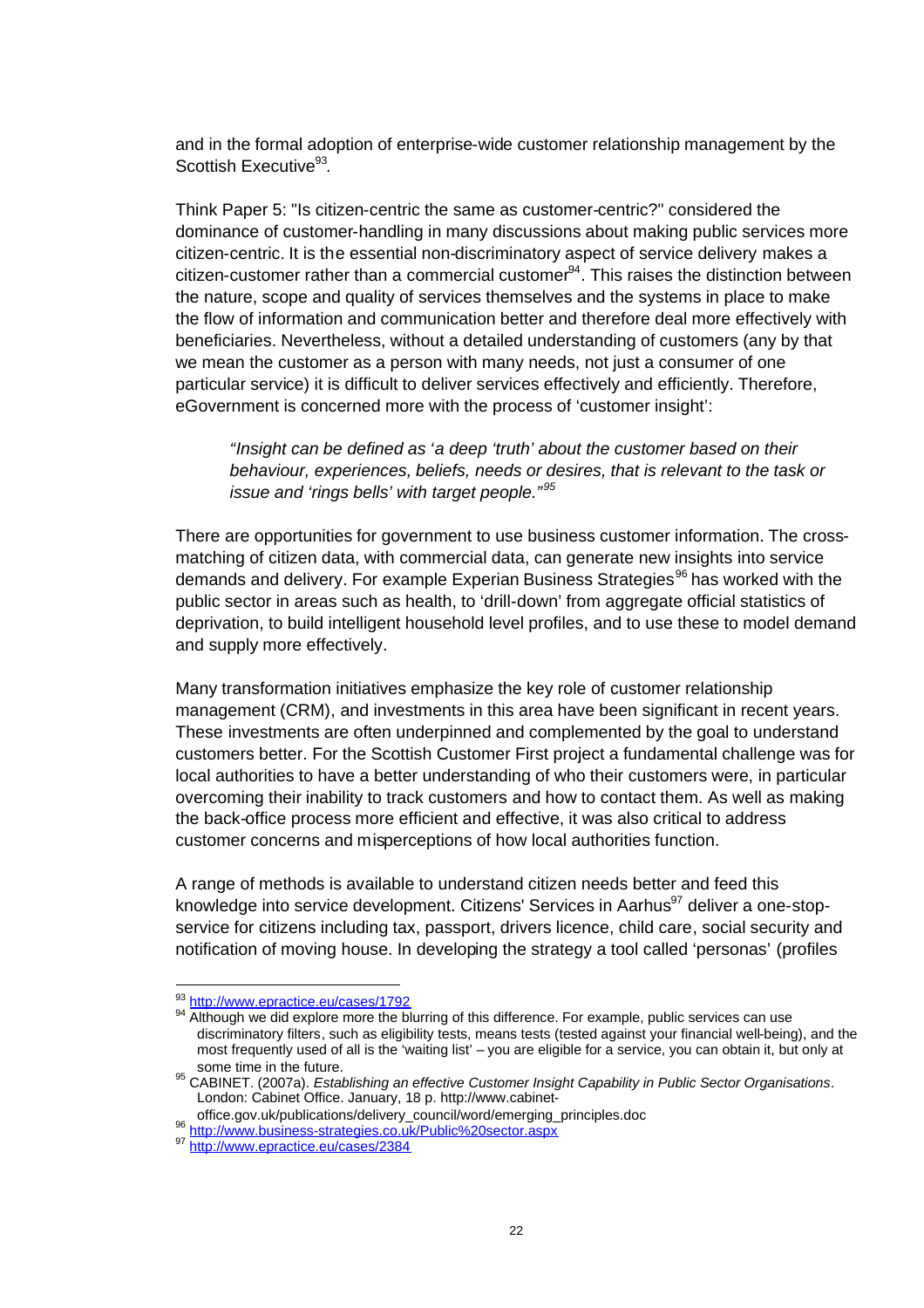relating to the needs and characteristics of various 'typical' citizens) has been used to provide a better understanding of citizen behaviour, thus targeting efforts in the right direction.

#### *5.3 Participation, engagement and e-democracy*

In Think Paper 6: "The participative citizen" we noted that in the context of participation administrations can learn from the citizen and vice versa in an environment of mutual enrichment. This is increasingly being facilitated through online tools and mechanisms such as online consultations and online petitions, although there are associated concerns about the extent to which such activities widen representative participation<sup>98</sup>, or amplify existing uneven participation<sup>99</sup>. We identified four main types of citizen behaviour: the disengaged, the expert, the activist and the excluded.

In the eDialogos initiative in Greece, the Access2democracy<sup>100</sup> system acts as a trusted intermediary and supports a holistic eDemocracy approach, not just the online forum<sup>101</sup>. It facilitates mediation between Government (national/regional/local) and ICT companies to help them understand each other, and importantly shows that eDemocracy must be clearly linked to changing policy outcomes, otherwise it can be counterproductive by facilitating unstructured and 'noisy' debates.

The DenmarksDebatten<sup>102</sup> initiative is an online discussion forum designed to allow citizens and elected representatives in Denmark to contribute to debates on current topics affecting them locally and nationally. Local authorities and other government bodies can use the system to instigate debates based around a current issue facing citizens in a locality. Citizens are then able to engage in an exchange with their elected representatives by submitting their views through DanmarksDebatten. DanmarksDebatten was conceptualised in a political climate characterised by the declining interest in political engagement on the one hand and the rise of eGovernment on the other. As elsewhere in Europe, Denmark experienced a declining interest among the population in political engagement. From the ensuing debate about this phenomenon the idea of using 'edialogue' to allow citizens to contribute to the political debate emerged. To ensure that citizens' views do indeed feed back into the political process, and avoid that DanmarksDebatten becomes a mere talking shop, a number of facilitating features were incorporated into the design of the system.

A range of other cases illustrate democratic participation initiatives at the national level (Slovenia<sup>103</sup>, The Netherlands<sup>104</sup>, the UK<sup>105</sup>, Scotland<sup>106</sup>, and Italy<sup>107</sup>) and at more local

<sup>98</sup> TEMPEST, M. (2007). *E-petitions could undermine democracy, MPs warned.* (March 8) Guardian (London), [cited April 29 2007]. http://society.guardian.co.uk/e-public/story/0,,2029433,00.html

<sup>99</sup> SCOTLAND. (2007). *Review of the Renewing Local Democracy Project.* (July 27) Scottish Executive, [cited July 31 2007]. http://www.scotland.gov.uk/Publications/2007/07/26144456/0

 $100 \text{ A}$ nnex A

<sup>101</sup> Note also other platforms that are available such as the Local Channel. LOCAL. (2006). *The Local Channel.* The Local Channel, [cited August 16 2006].

http://tellmeabout.thelocalchannel.co.uk/home.aspx?p=1&m=130

www.danmarksdebatten.dk and Annex A

<sup>103</sup> http://www.epractice.eu/cases/2007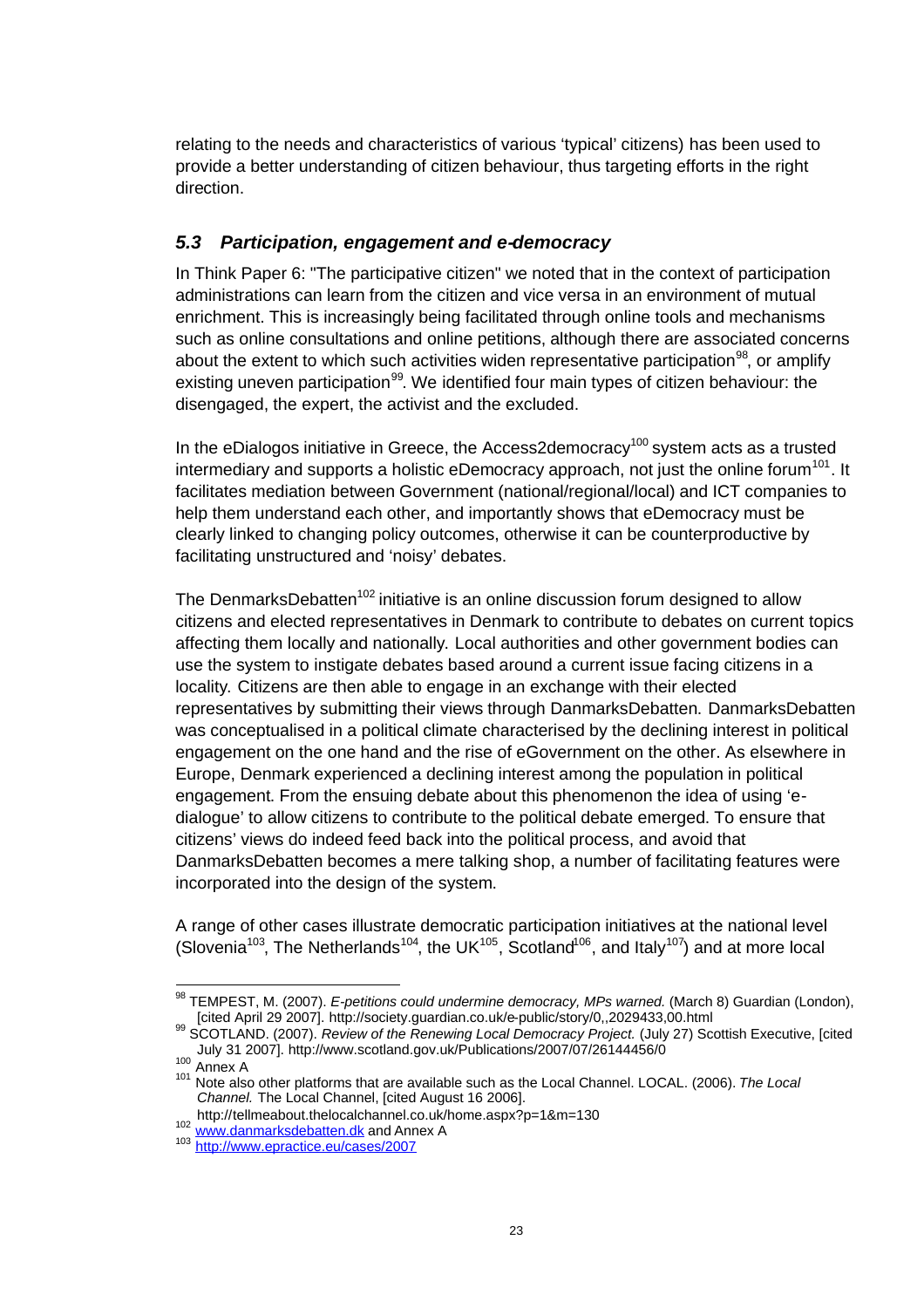levels (Madrid<sup>108</sup>and Issy-les-Moulineaux<sup>109</sup>) where there is a stronger opportunity to retain and strengthen traditional place-based relationships between government and citizens.

#### *5.4 Trust and Transparency*

In Think Paper 9: "Aarhus discussion paper" we noted that while organisations need to change, the impact of the change is strongly mediated through the trust relationship between citizens and government. Culture therefore matters, because the extent of trust varies across European countries. Another component of the process is transparency, most evident in Estonia where the comprehensively integrated information that underpins the ID card, and enables joined-up services, is linked to full transparency. Citizens in Estonia can log onto a secure Web site and see which civil servants have accessed their data, and for what purposes. This nicely inverts the rights and obligations argument, implying that if government has rights to use citizen data, it has associated obligations to inform the citizen when data have been used. In addition, this process also involves citizens in the process of data maintenance and quality, since they will be able to request corrections for data errors.

Think Paper 10: "Trust and transparency: pre-requisites for effective eGovernment", presented a deeper analysis of the importance of these issues, noting that while investment in infrastructure and eGovernment service development is fundamental to service delivery, the governance characteristics of transparency and trust are critical in legitimating the investment and in creating the conditions for widespread usage of services.

Trust is a central underpinning to the development of services for citizens and businesses in the Nordic countries in particular. In  $Find and <sup>110</sup>$  for example we found that trust in government is not the same as trust in politicians – Finns have a low level of trust in politicians. However, politicians generally are very accessible, and the Prime Minister is not routinely surrounded by high levels of security. Furthermore, the levels of trust are maintained also by high levels of openness and transparency, for example being able to see the salaries of government employees. Trust in government has enabled the Nordic Welfare State model to operate, with high levels of taxation and high acceptance of this by citizens who receive services that are citizen-centric and comprehensive, and the Finnish Information Society Strategy argued<sup>111</sup>.

<sup>104</sup> http://www.epractice.eu/cases/1034

<sup>105</sup> http://www.epractice.eu/cases/1021

<sup>106</sup> http://www.epractice.eu/cases/1812

<sup>&</sup>lt;sup>107</sup> http://www.epractice.eu/cases/1035<br><sup>108</sup> http://www.epractice.eu/cases/1012

<sup>108</sup> http://www.epractice.eu/cases/1012

http://www.epractice.eu/cases/1019

 $110$  Annex A

<sup>111</sup> FINLAND. (2006). *A renewing, human-centric and competitive Finland.* (September) Information Society Programme, Prime Minister's Office, Finland, [cited May 2 2007]. http://www.tietoyhteiskuntaohjelma.fi/esittely/en\_GB/introduction/\_files/76222690188788831/default/Strate gia\_englanti\_181006final.pdf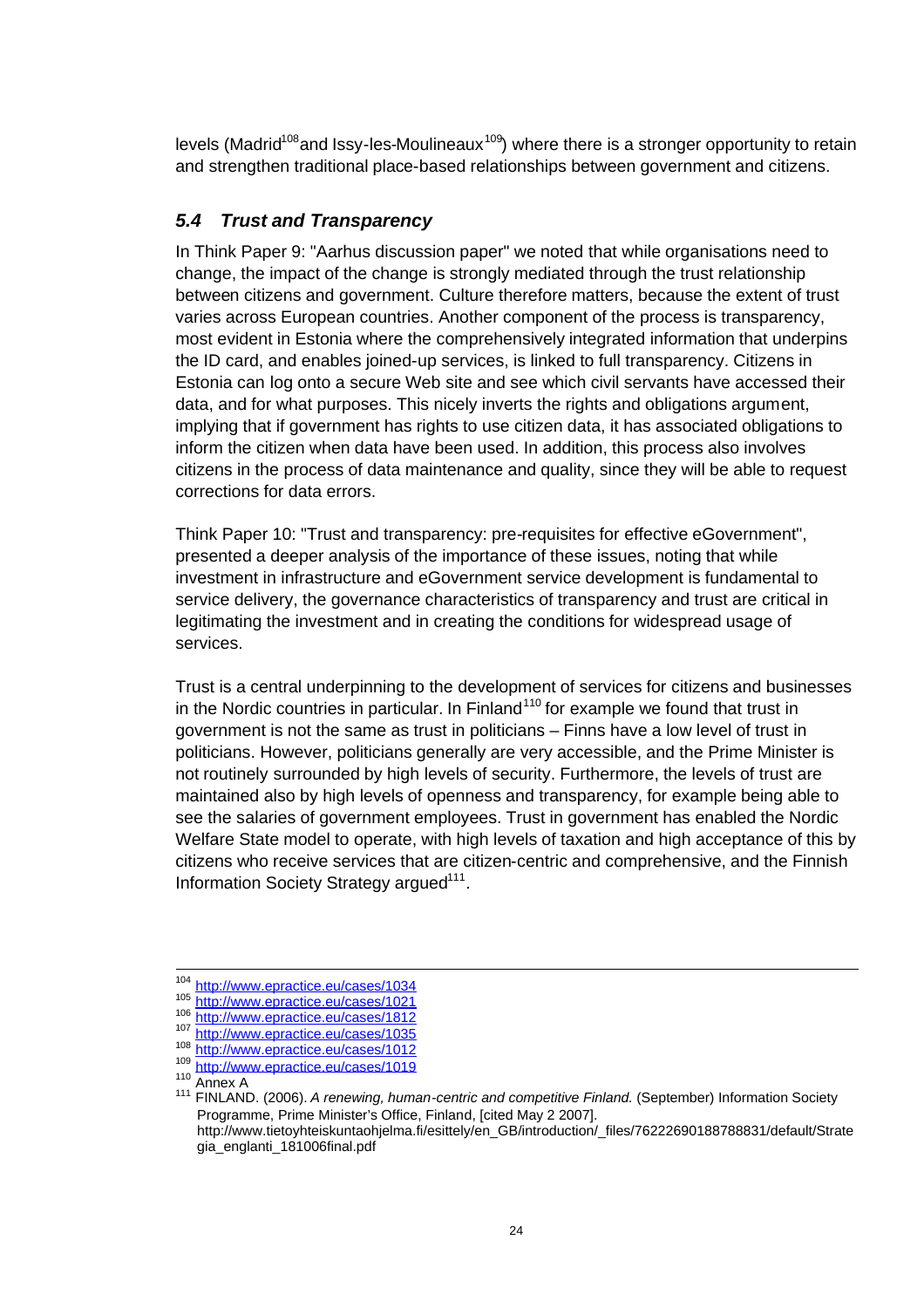*"Finland is a strong society of trust: people trust one another, the public administration, other actors in society and electronic services. The easy availability of information has led to a situation in which citizens trust their own expertise but are also able to utilise experts if necessary. This has promoted responsible citizenship: initiative and creativity in everyday activities and problem solving"*.

We noted earlier in this document how Estonia developed a fully integrated identity card where an Estonian citizen can log onto a secure Web service and see which civil servant in which ministry has used their data, and for what purposes, on a daily basis. This mutuality was also noted with the Netherlands eCitizen project where citizens cannot expect to receive services unless they are aware also of their obligations to society. It was put simply to us: you have a right to live in peace in your house, and that is accompanied by your obligations not to inflict noise and disturbance on your neighbours. Transparency reduces suspicion in emotional areas such as planning decisions where citizens may expect insider deals and corruption. Therefore Malta<sup>112</sup> has a planning system where there is transparency of information, as does local government in Ireland<sup>113</sup> where online mapping is provided that allows citizens to rapidly pre-test the potential feasibility of their own development intentions. The service provides citizens with clear information about possible restrictions and problems, leading potentially to more informed discussions with local government planning official.

Trust can also be built within organisations through transparency of process. This was evident in the Irish tax agency Revenue Online (ROI), where organisational reform was undertaken in a partnership with employees, who have become flexible in skills and knowledge, as the service priorities of ROI have shifted from checking paper forms to checking broader compliance. By valuing the knowledge that is embedded in its human capital, ROI has built trusted and flexible relationships with staff.

In Think Paper 10: "Trust and transparency: pre-requisites for effective eGovernment", a quantitative ranking was developed using a broad set of existing surveys that cover governance, eGovernment, and the Information Society. While acknowledging that this does not in itself provide a definitive segmentation of eGovernment in Europe, it does have a role in helping to underpin some of the key outcomes from the research, interviews, and workshops undertaken during the cceGov project. There has been a clear and consistent message regarding trust and transparency. Overall, our analysis produced the following grouping:

- Scandinavian role models
- Authoritative and trusted government
- Service delivery and trust challenges
- Iberian and Italian usage and trust challenges
- Eastern and southern European investment and trust challenges.

<sup>112</sup> http://www.epractice.eu/cases/1036

<sup>113</sup> Annex A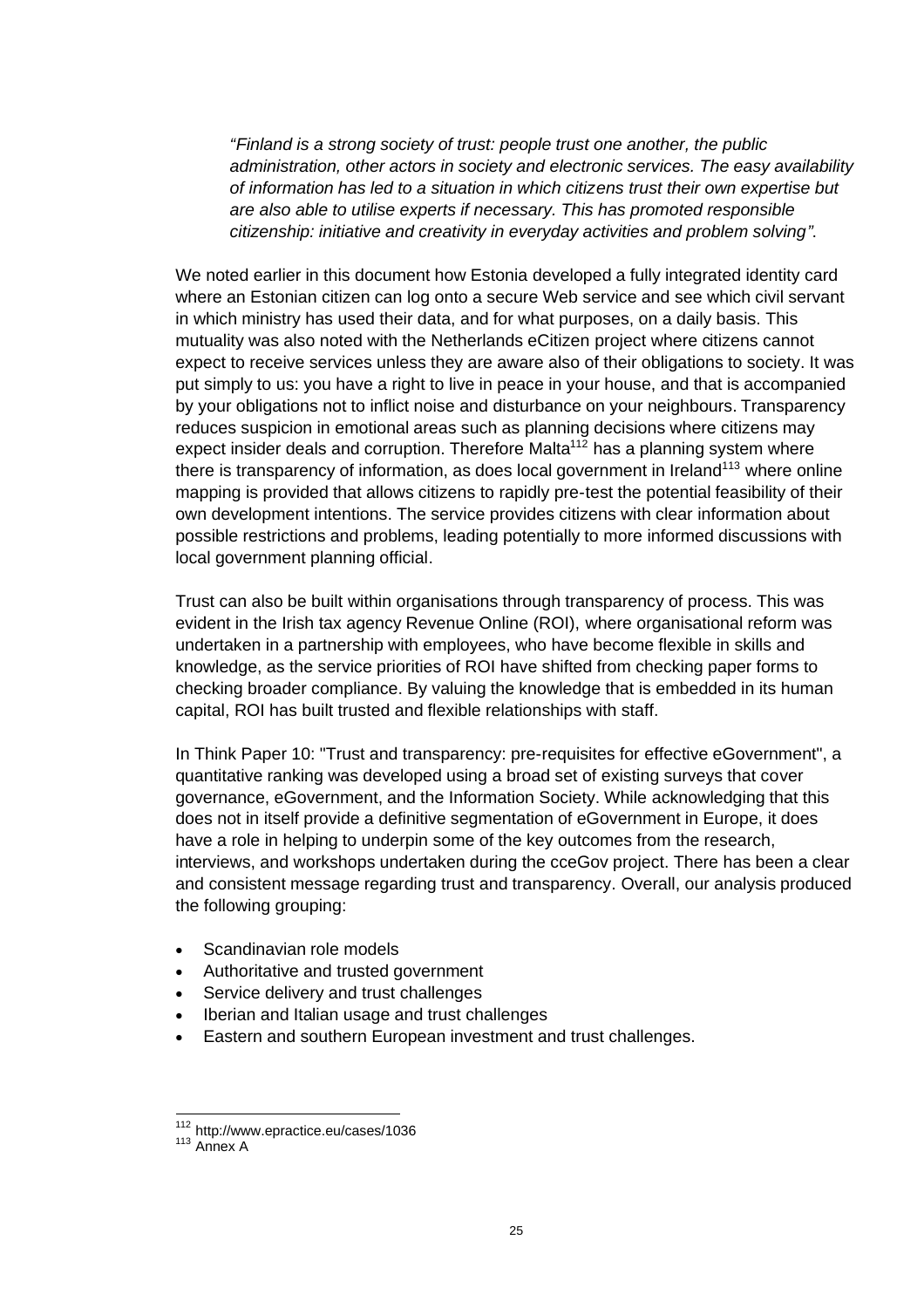Out of all the countries studied Estonia is a very individual model by maximising investment in trust and public value. It ranks low on the cost of government, medium on trust and peace. However, it ranks strongly on sophistication and availability of services, network readiness, and ICT spend per head. Combined with the particularly impressive information transparency Estonia shows how low cost, effective investment, and the building of citizen trust, translates into clear public value. Although levels of service use by citizens and business ranks only medium, the conditions are in place for continuing and effective uptake of services, as was evident in the use of eVoting in 2007<sup>114</sup>, participatory governance<sup>115</sup>, and the integrated ID card<sup>116</sup> with very transparent use by Government. These conditions provide strong foundations for trusted use of electronic services.

Estonia is significant because it provides a pathway through the dilemma of how other countries could produce and sustain a high-cost, highly-trusted Nordic government model. It would be a brave, indeed foolhardy, government that expected to be re-elected on the basis of a dramatic increase in taxation to reach the Nordic levels of funding. Furthermore, the challenge for Nordic countries now is how they can maintain trust and service levels in an atmosphere of pressure on taxation levels. Keeping the citizen both engaged, and committed to governance is crucial, and trust and transparency therefore emerge as central enabling factors for citizen-centric eGovernment.

<sup>&</sup>lt;sup>114</sup> BBC. (2007d). *Estonia claims new e-voting first.* (March 1) BBC, [cited May 4 2007].<br>
... http://news.bbc.co.uk/2/hi/europe/6407269.stm

http://news.bbc.co.uk/2/hi/europe/o4o7203.stm<br><sup>115</sup> EPRACTICE. (2007b). *New website gives Estonians their say in government issues.* (July 13) European Commission, [cited August 9 2007]. http://www.epractice.eu/document/3708

<sup>116</sup> EPRACTICE. (2006b). *Estonian eID card passes 1 million threshold.* (October 23) European Commission, [cited October 25 2006]. http://www.epractice.eu/document/295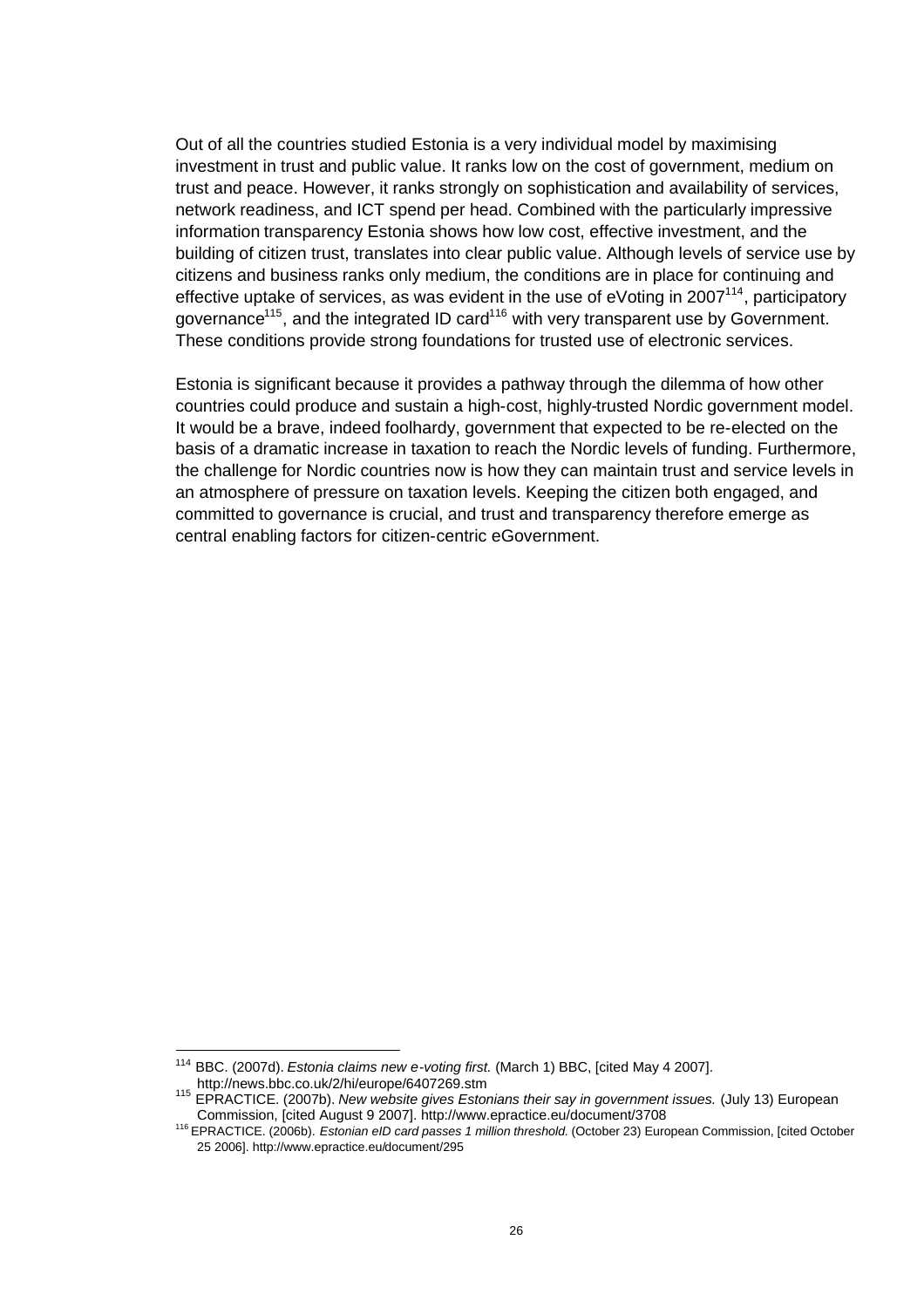#### **6.0 BECOME A FLEXIBLE AND A STABLE ORGANISATION**

Being trusted and transparent is not something that can be achieved and then maintained easily. Hard to build, and easy to destroy<sup>117</sup>, trust and transparency need to be worked on as core organisational goals, and it is in that context that organisational change comes back to the centre stage. To be flexible, agile, and knowledgeable an organisation needs to have strong autonomy in its ability to reform and refocus, while still maintaining a focus on the higher level public service goals of delivering citizen-centric services.

There is a difficult challenge of moving away from centralist bureaucracy that is easily critiqued as being big, slow, costly and ineffective<sup>118</sup>, with confrontational situations over a need for major reform at all levels<sup>119</sup>, towards organisational strategies that combine the strengths of flexibility with security (as we have noted with Revenue Ireland for example): "*Flexicurity combines active labour market policies, flexible contractual arrangements,* lifelong learning and modern social protection systems"<sup>120</sup>.

#### *6.1 Structure, 'Ownership' and Leadership*

In Think Paper 4: "eGovernment strategies" we highlighted the political messages of the i2010 Strategy continue to promote European societal goals of; reducing poverty and exclusion; promoting competitiveness and job creation; to achieve the highest possible rates of participation in the democratic process; to ensure that government delivers the services needed by citizens, through the channels they want, but not necessarily to deliver the services itself; and, achieve the goals cost effectively<sup>121</sup>. Financing change and innovation remains challenging in the context of "*shrinking budgets, long term ROI, ICT*

<sup>117</sup> ZETTER, K. (2004). *Wrong Time for an E-Vote Glitch.* (August 12) Wired.com, [cited August 16 2004]. http://www.wired.com/news/evote/0,2645,64569,00.html, KABLENET. (2006f). *Public prefers banks for ID.* (April 4) Kable Government Computing, [cited April 7 2006]. http://www.kablenet.com/kd.nsf/Frontpage/CFF04626BDC74F8E80257146004BD885?OpenDocument, BBC. (2007c). *Consumers 'shun' hacked stores.* (April 17) BBC, [cited April 17 2007]. http://news.bbc.co.uk/1/hi/technology/6559509.stm, ANON. (2007g). *You can't trust directors with digital data, says new survey.* (September 6) Public Technology, [cited September 10 2007].

http://www.publictechnology.net/modules.php?op=modload&name=News&file=article&sid=11309 <sup>118</sup> BAIN, B. (2007). *Giuliani: Federal workforce is too big.* (September 21) Federal Computer Week, [cited September 23 2007]. http://www.fcw.com/article103822-09-21-07-Web, EPRACTICE. (2006e). *Minister calls for reform of state administration to facilitate eGovernment.* (December 4) European Commission, [cited December 5 2006]. http://www.epractice.eu/document/232

<sup>119</sup> BBC. (2007f). *Sarkozy announces huge job cuts.* (September 19) BBC, [cited September 20 2007]. http://news.bbc.co.uk/2/hi/europe/7003866.stm

<sup>120</sup> EUROPE. (2007a). *European partners join lively debate on flexicurity.* (April 20) European Commission, [cited April 24 2007]. http://europa.eu/rapid/pressReleasesAction.do?reference=IP/07/519&format=HTML&aged=0&language=E N&guiLanguage=fr

<sup>121</sup> EUROPE. (2006). *i2010 – First Annual Report on the European Information Society*. Brussels: European Commission. May 19, Report COM(2006) 215 final, 12 p. http://ec.europa.eu/information\_society/eeurope/i2010/docs/annual\_report/com\_2006\_215\_en.pdf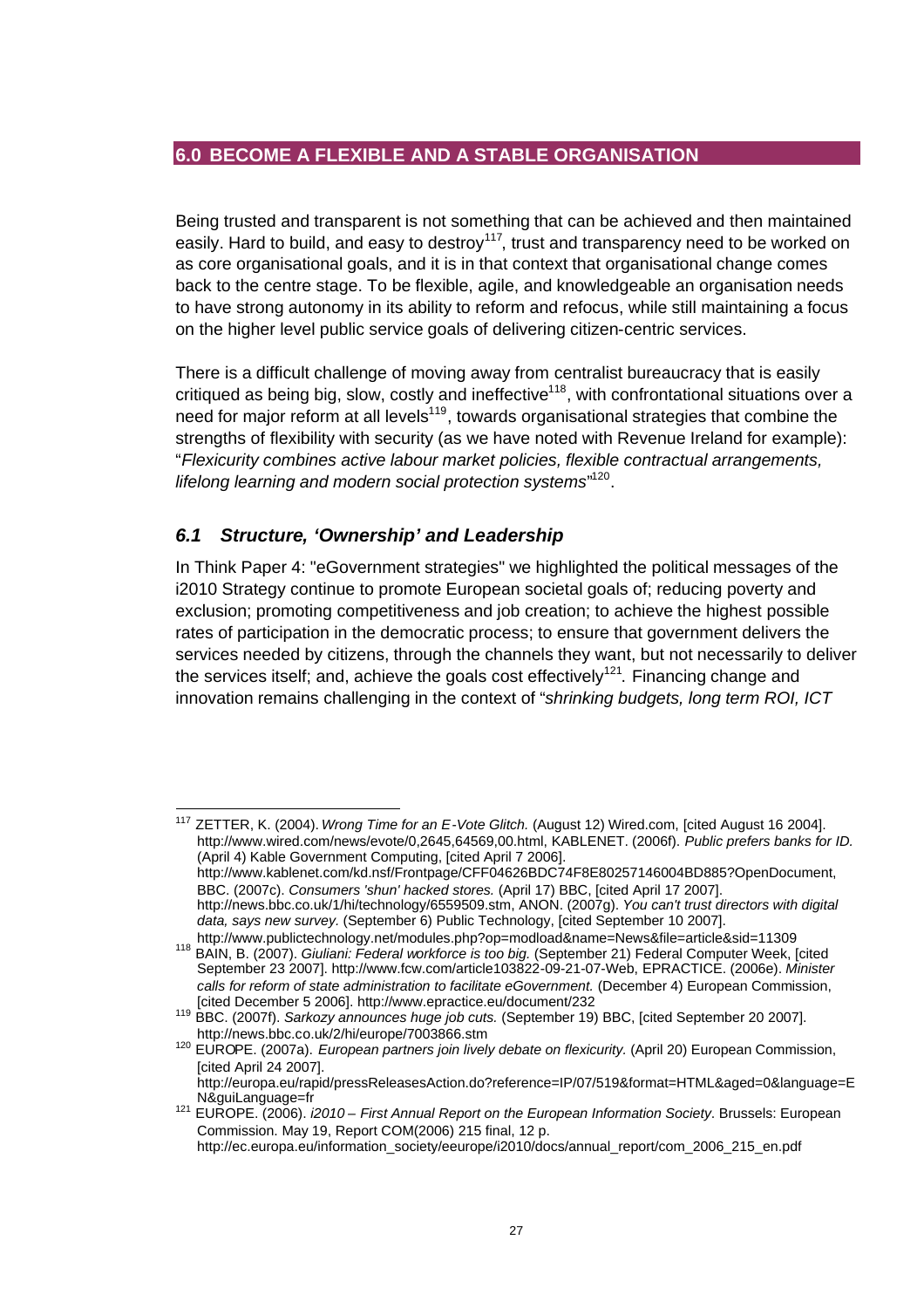costs too high<sup>"122</sup>. In that paper we described the various strategies European governments have adopted.

One common outcome of modernisation or transformation is to move responsibility for service delivery from a government department to an agency. In the case of the Dutch vehicle licensing authority (RDW), prior to receiving agency status RDW was a small part of the Ministry of Transport and Water Management, having only 8% of all employees in that Ministry. Agency status led to a big change in emphasis, with independence in budget, and strategic autonomy proving major enablers for culture change. RDW could now start to understand its own performance – there was a move from focusing on inputs (staff and allocated budget) to outputs (service quality, income levels etc.)

A similar case is the Netherlands Kadaster, which has been a 'Self-Administering State Body' since 1994, the first ten years involved cost-cutting, raising income while reducing prices (and making the pricing policy open and transparent), and developing a business approach to customers. Financial flexibility has been provided because Kadaster no longer operates within traditional civil service budgets of yearly budgets and 'revolving funds<sup> $123$ </sup>, and one third of a yearly balance can now be kept as a strategic reserve.

Cross-roads Bank Belgium is one of the beacon projects for European eGovernment, having won awards and praise for it efficient and effective electronic management of social security payments through employers, and a proactive monitoring and payment of social security benefits as and when citizens qualify for them. A new institution was created to 'house' the Bank, so there was not an issue of organisational legacy, and few of the normal issues of staff redeployment (natural wastage is primarily used to rebalance staff resources), although staff reallocation is undertaken within the Bank according to skill needs of the service. The core employees of the bank are civil servants, having been recruited through the normal civil servant competitive examination, and having statutory rights of employment. There was consideration of how best to meet the ICT demands of the service, because the civil service structure does not provide the flexible IT resource needed, and they did not want to rely on short-term contract staff. To maintain both flexibility, and stability of skills and knowledge, a new Association was created between Social Security Institutions to provide a core of IT expertise for this, and other projects.

In Finland, until the recent election (spring 2007), the Ministry of Finance had focused on central government, and the Ministry of Interior was focused on municipal and regional issues. Two Department of the Ministry of Interior would then move to the Ministry of Finance. eGovernment had been undertaken by a small staff component, with 35 people in the Ministry of Finance, and 50 in Interior, so eGovernment was not high profile within the Ministries. The Information Society Commission (ISC) was a much larger programme

<sup>122</sup> LOTTI, S. & MANCINI, C. (2006). *The impact of e-government in the Regions: results and future perspectives.* (September 9) European Commission, Impact of eGovernment Conference: Helsinki(13.09.06), [cited October 26 2006].

Revolving funds have featured strongly in traditional civil service structures. Any income received by a Department is not kept, but is sent to the Treasury – hence the revolving door analogy. This process damages any process of developing markets, since resources are diverted in the Department to develop a service, and the income received is not then used to offset those costs.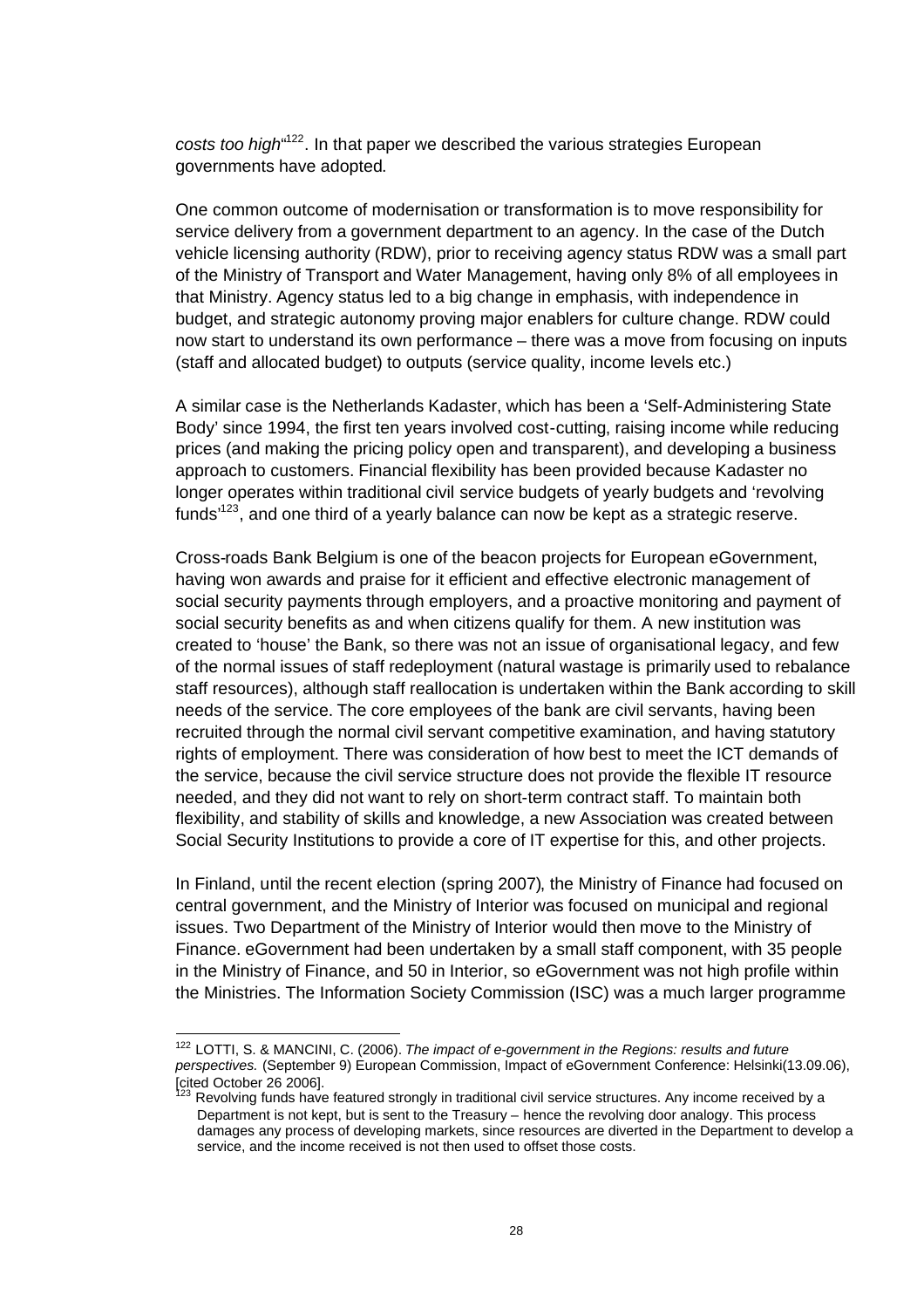of activities, but had very bureaucratic structures involving many staff working part-time on around 75 actions in support programmes. The new Minister was considering the status of the ISC. Information Society issues were moved to the Ministry of Traffic and Communications. The approach to organisational change involved re-training and crosstraining, but there were reductions expected in overall agency size through retirement. There is a central productivity programme that nvolved pay reform $124$ , moving away from salary according to grades to "*three basic components of the salary, that is, a job-related component and an individual component, possibly also a results-based component*".

There is much in the literature of organisations about leadership, about creating a 'learning organisation, and about having senior staff who 'champion' a project $^{125}$ . While there is much literature also about poor leadership, there are also beacon projects of eGovernment where leadership was central to the successful development and implementation of a service. In the Belgian Crossroads Bank there was high level ministerial support from the outset, and Frank Robben was the central champion of the project, having the advantage of both a working relationship with ministers, and with experienced civil servants at managerial levels. In the e-Trikala<sup>126</sup> initiative in Greece leadership of the Mayor was central in developing successful local government services, having seized the initiative after the Greek Prime Minister promoted e-Democracy. Both models of leadership will have relevance depending on the political environment in which a project is being developed.

#### *6.2 Performance Management*

Lastly, but crucially, how do we measure the success of an organisation in delivering public value through eGovernment services? Measuring the impact of non-emotional services is far easier than for emotional ones – cost savings for procurement for example can be stated clearly<sup>127</sup>. Furthermore, Hodgson warns of the risk that measurement "*studies are more concerned with improvements in processes rather than improvements* in services in the form of outputs or outcomes for consumers"<sup>128</sup>.

<sup>&</sup>lt;sup>124</sup> http://www.bit.hut.fi/samapalkkaisuus/cID0\_1131en.htm

<sup>125</sup> ANON. (2006b). *Q&A Mike Watts, Director of HR Transformation, The Cabinet Office.* (July 3) Egovmonitor.com, [cited July 7 2006]. http://www.egovmonitor.com/node/6581, JONES, A. & WILLIAMS, L. (2005). *Public Services and ICT - FINAL REPORT. How can ICT help improve quality, choice and efficiency in public services?* London: The Work Foundation, 25 p. http://www.theworkfoundation.com/Assets/PDFs/PublicServicesandICTFinal%20Report.pdf. CODAGNONE, C. (2006). *Bench-learning in government - reflections from eGEP experience and beyond.* (September 13) European Commission, Impact of eGovernment Conference: Helsinki(13.09.06), [cited October 26 2006]. http://www.egov-goodpractice.org/event\_details.php?&eventid=125

<sup>126</sup> BASU, I. (2007). *Digital City.* (June 1) Govtech.com, [cited June 25 2007]. http://www.govtech.com/gt/articles/124734, and Annex A

<sup>127</sup> KABLENET. (2007g). *Record e-auction saves £100m.* (June 29) Kable Government Computing, [cited June 30 2007].

http://www.kablenet.com/kd.nsf/Frontpage/76EE5DCF16B7F69D8025730800594115?OpenDocument, KABLENET. (2007e). *IT overhaul saves council £5m.* (September 3) Kable Government Computing, [cited September 4 2007].

http://www.kablenet.com/kd.nsf/Frontpage/830C45CBE1688C0E8025734B00353BA6?OpenDocument<br><sup>128</sup> HODGSON, L., FARRELL, C. M. & CONNOLLY, M. (2007) Improving UK Public Services: A Review of the Evidence. *Public Administration,* 85**,** 355-382.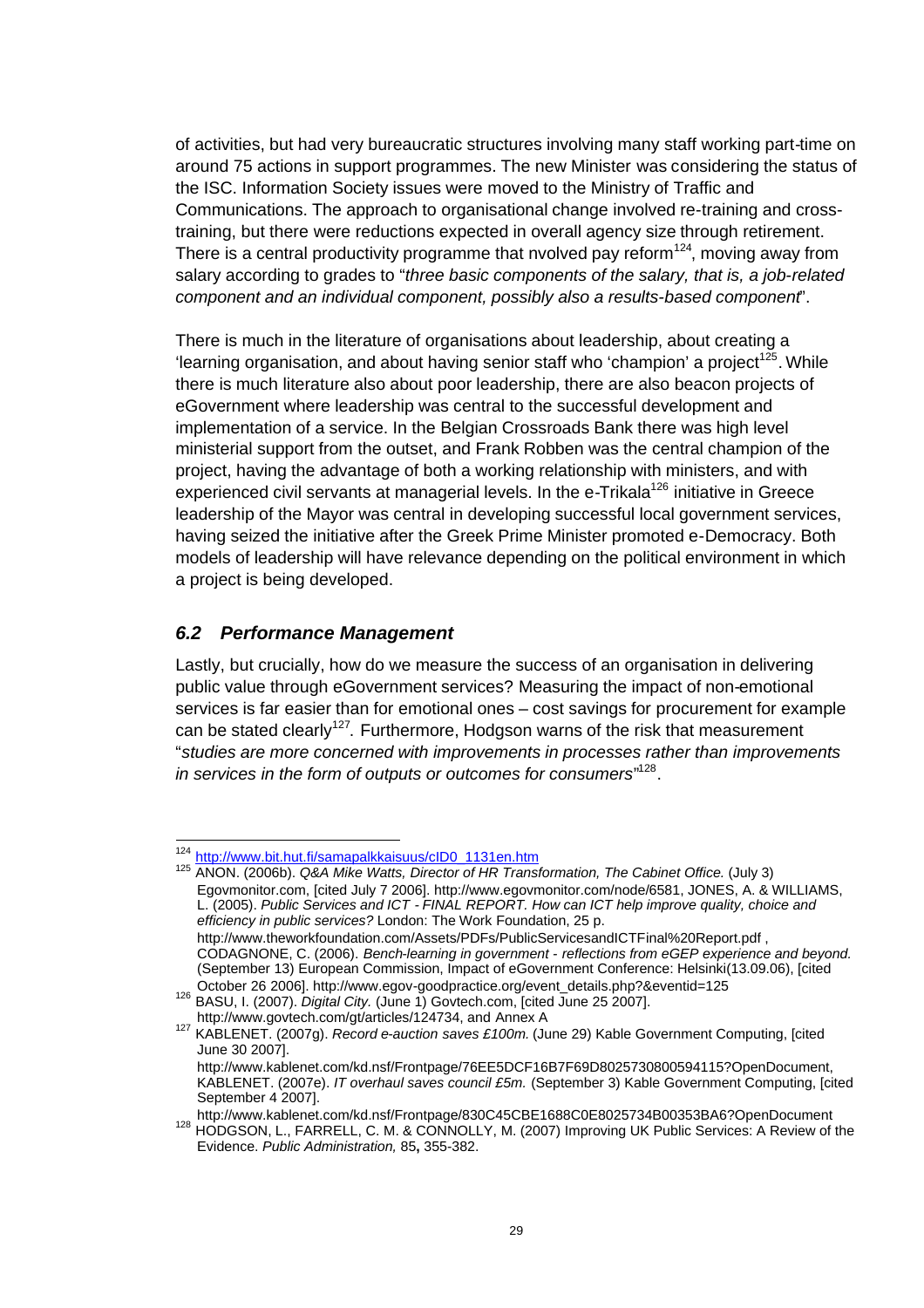In Think Paper 5: "Is citizen-centric the same as customer-centric?" we explored changes in the reform agenda in the UK, where the rather narrow focus of New Public Management on cost savings during the 1980s and 1990s (accompanied by the construction of indicators that are most easily measured into objectives) has given way to models, such as the public value model, that take account of public preferences. This is partly as a result of the difficulty in reconciling technical gains in efficiency with service quality, for example where efficiency is measured solely in terms of average costs of processing inputs, with no regard for public preferences or perceptions. ICT is one of the main ways in which the cost of service inputs can be reduced. What may be less clear in some instances is the extent to which outputs and outcomes are 'better' (more citizencentric?) from the recipients' perspective.

Quantitative approaches on a pan-EU scale include the EU- funded eUser<sup>129</sup> study is a major research and support project which provides evidence about users' needs regarding eGovernment, eHealth and eLearning, as well as providing data about their attitudes and the levels of uptake of current public online services. It provides empirical information and assesses the demand/supply match in these fields.

Measurement also needs to be trusted and transparent, and it needs to be a process which operating within a "*corporate framework for management and accountability of data quality, with a commitment to secure a culture of data quality throughout the organisation*" <sup>130</sup>. The Crossroads Bank does not measure performance themselves, but this is carried out independently by the Federal Planning Bureau. Most of the direct cost savings are experienced by the companies who now provide information electronically to the Social Security system. In 2002 the cost of processing the forms was €16m of the €1.7billion earned by the companies – a 1:100 cost. Now, with 500million electronic exchanges in 2006 the costs are minimal. There are commensurate gains in the quality of social protection through proactive granting of benefits, which avoids previous short-term poverty traps where citizens need services, but spend time applying for them.

A final approach is more collaborative and qualitative, moving towards what Picci terms "*Reputation based governance*" that links customer feedback (the CRM issues noted in earlier sections) with formal metrics that allow comparison between service deliverers<sup>131</sup>:

*"Reputational effects have three main positive effects on governance. First, at a given moment in time they help discriminating between providers of different quality … Secondly, they allow selection forces to weed out the least fit. … Thirdly, they provide incentives to invest in quality"*.

<sup>129</sup> http://www.euser-eu.org

<sup>130</sup> AUDIT. (2007). *Improving information to support decision making: standards for better quality data.* (November 9) Audit Commission, [cited November 10 2007]. http://www.auditcommission.gov.uk/reports/NATIONAL-REPORT.asp?CategoryID=&ProdID=AE298947-73F0-4dcb-AF77- D2520EECBCFB&fromREPORTSANDDATA=NATIONAL-REPORT

<sup>131</sup> PICCI, L. (2007). *Reputation–based governance.* (Volume 12, number 9 (September)) First Monday, [cited September 22 2007]. http://firstmonday.org/issues/issue12\_9/picci/index.html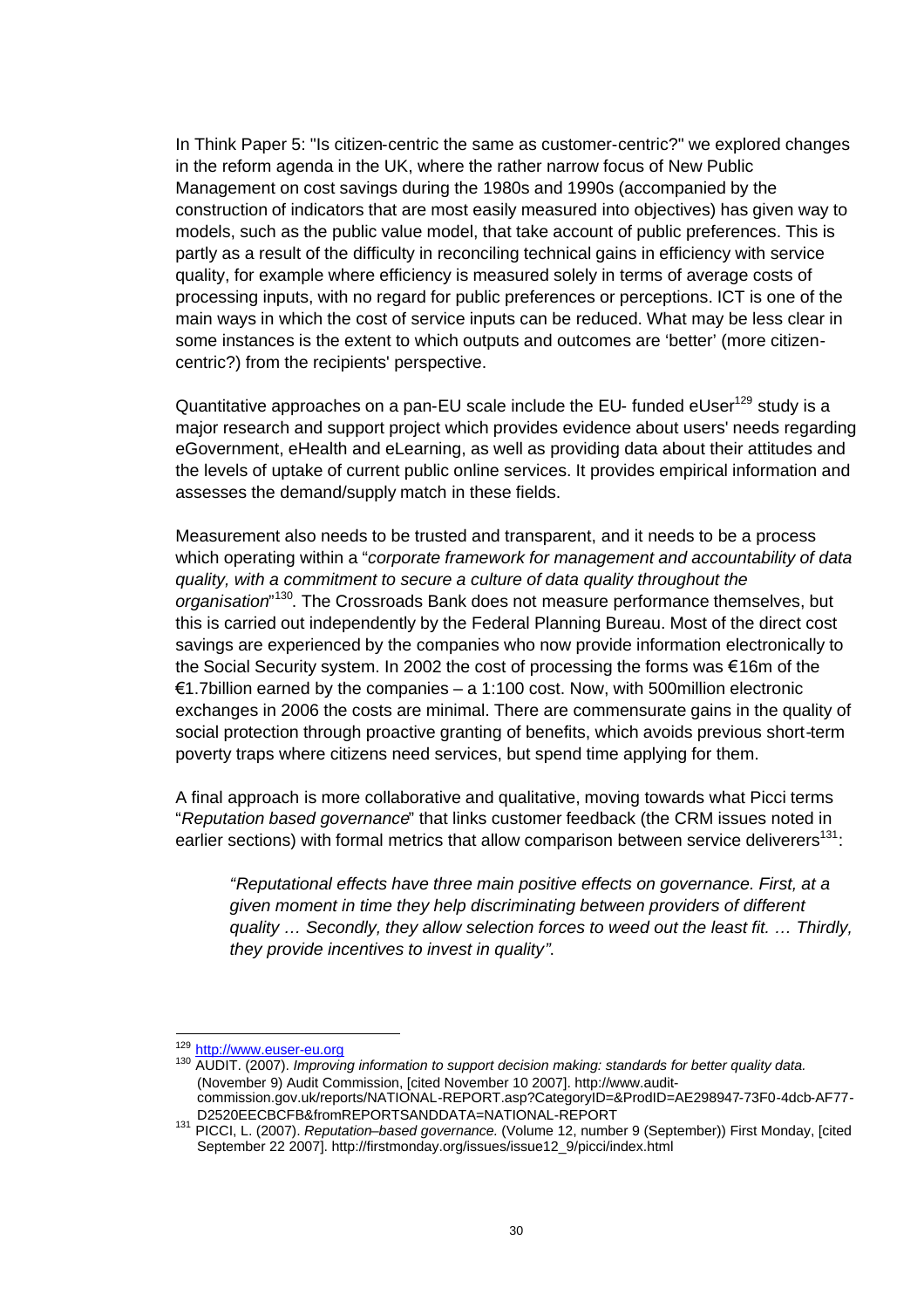The key lessons about measurement are first that it should be simple and elegant (long sets of prescriptive measures risk changing organisational behaviour towards the activities that are measured), second that it should be clearly linked to policy aims and public value outcomes, and third that it should be standardised to allow for comparisons or benchmarking. Finally, measurement is designed to inform the organisation, not to be a central controlling activity.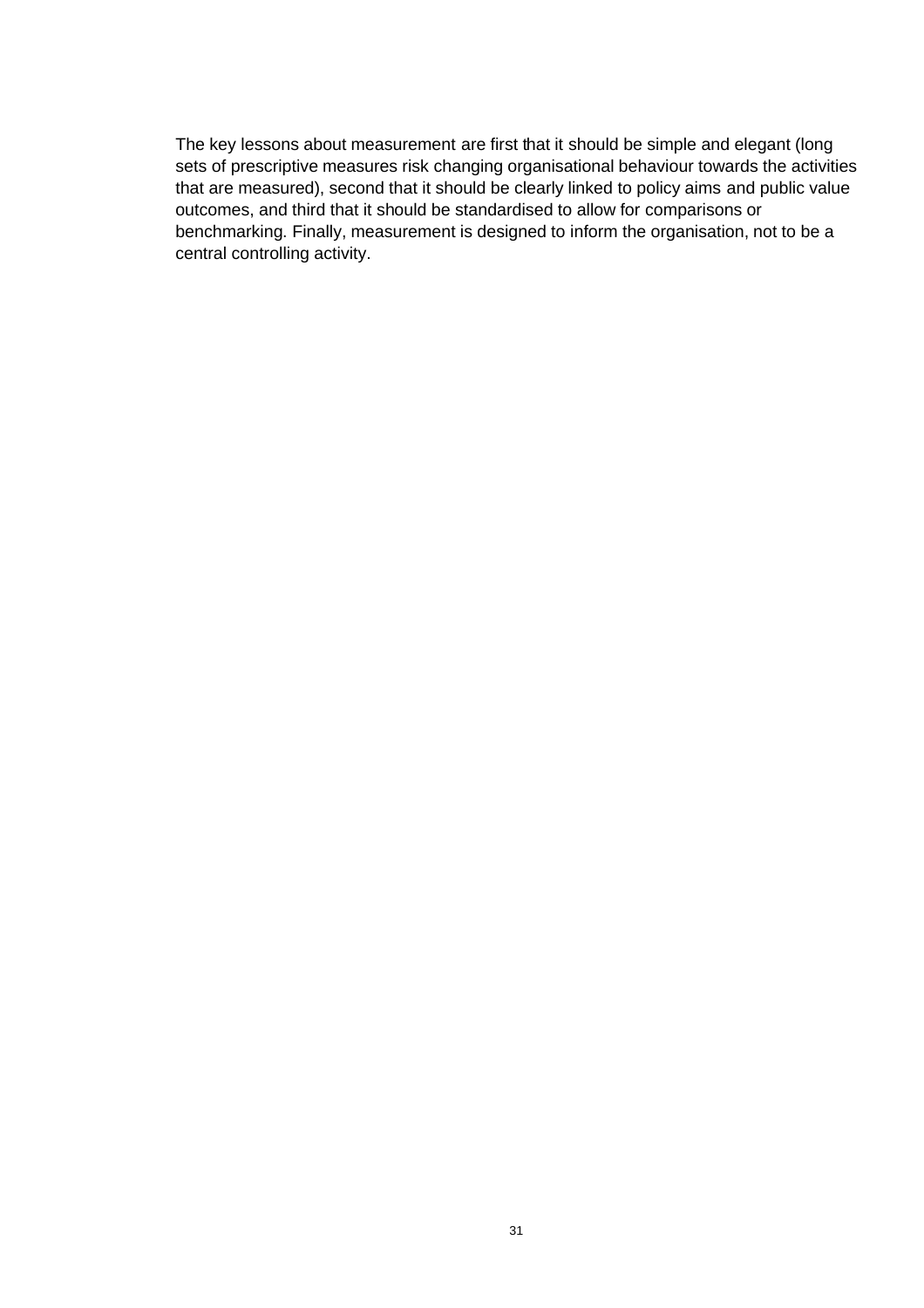#### **7.0 LEARN BEYOND THE ORGANISATION**

Let us be clear – organisational change has been, and remains, a critical action in the wider process of delivering public value to citizens through efficient and effective eGovernment services. Let us also be clear – organisational change by itself will not necessarily deliver public value, nor will it deliver the full extent of public value that is needed by citizens. This is clearly acknowledged in the criteria used in the European Commission 2007 eGovernment Awards<sup>132</sup>, where the winners were assessed for innovativeness and effective management, real practice results and impact, and relevance and transferability in four thematic categories; Better public services for growth and jobs; Participation and transparency; Effective and efficient administration, and Most inspiring good practice.

Research for the European Commission continues to emphasis the importance of citizencentricity, with the 2007 eGovernment benchmarking process involving a new indicator of citizen-centricity<sup>133</sup> . The 2007 National Progress reports<sup>134</sup> communicate "*impressive progress in transforming public administrations, thereby boosting economic growth by placing citizens and businesses at the centre of government services*", and the comparative review of progress in European eGovernment 2005-2007<sup>135</sup> advises that in achieving inclusive and citizen-centric eGovernment "*much effort is still highly fragmented in terms of both policy and practice, resulting in a failure to benefit from critical mass and mutual learning, and there is still too much focus on silo-specific solutions which are not joined up*". The European Commission therefore maintains a central role in promoting the sharing of excellence across Europe, in providing strategic guidance about government service priorities, and in driving forward the development of efficient ICTs that can help organisations become more efficient and effective.

The wider literature is well populated with examples where in both public and the private sectors large IT projects and organisational change processes have been problematical<sup>136</sup>. However, that has been the case throughout history<sup>137</sup>, and the important

<sup>132</sup> http://www.epractice.eu/document/3917

<sup>133</sup> CAPGEMINI. (2007). *The User Challenge: Benchmarking the Supply of Online Public Services: 7th Measurement.* (September 13) Capgemini, [cited September 20 2007]. http://www.epractice.eu/document/3929

<sup>134</sup> http://www.epractice.eu/document/3915

<sup>135</sup> MILLARD, J. (2007). *European eGovernment 2005-2007: Taking stock of good practice and progress towards implementation of the i2010 eGovernment Action Plan (2007).* (September 20) European Commission, [cited September 20 2007].

http://www.epractice.eu/files/download/awards/ResearchReport2007.pdf <sup>136</sup> EPRACTICE. (2006c). *European project to banish dumb call centres in public administrations.* (August 28) European Commission, [cited August 31 2006]. http://www.epractice.eu/document/363, ECONOMIST. (2006a). *Never doubt the power of bureaucrats to waste your money.* (November 23) Economist, [cited November 23 2006]. http://www.economist.com/world/britain/displaystory.cfm?story\_id=8329090, ECONOMIST. (2007c). *Toughing out a rethink.* (March 29) Economist, [cited April 10 2007]. http://www.economist.com/world/britain/displaystory.cfm?story\_id=8934853, GRIGGS, T. & TIMMINS, N. (2007). *PPPs 'no magic bullet for public sector'.* (April 12) Financial Times (London), [cited April 13 2007]. http://www.ft.com/cms/s/6a57952c-e893-11db-b2c3-000b5df10621.html, BBC. (2007b). *Complacency 'rife' in IT projects.* (June 4) BBC, [cited June 5 2007]. http://news.bbc.co.uk/1/hi/business/6720547.stm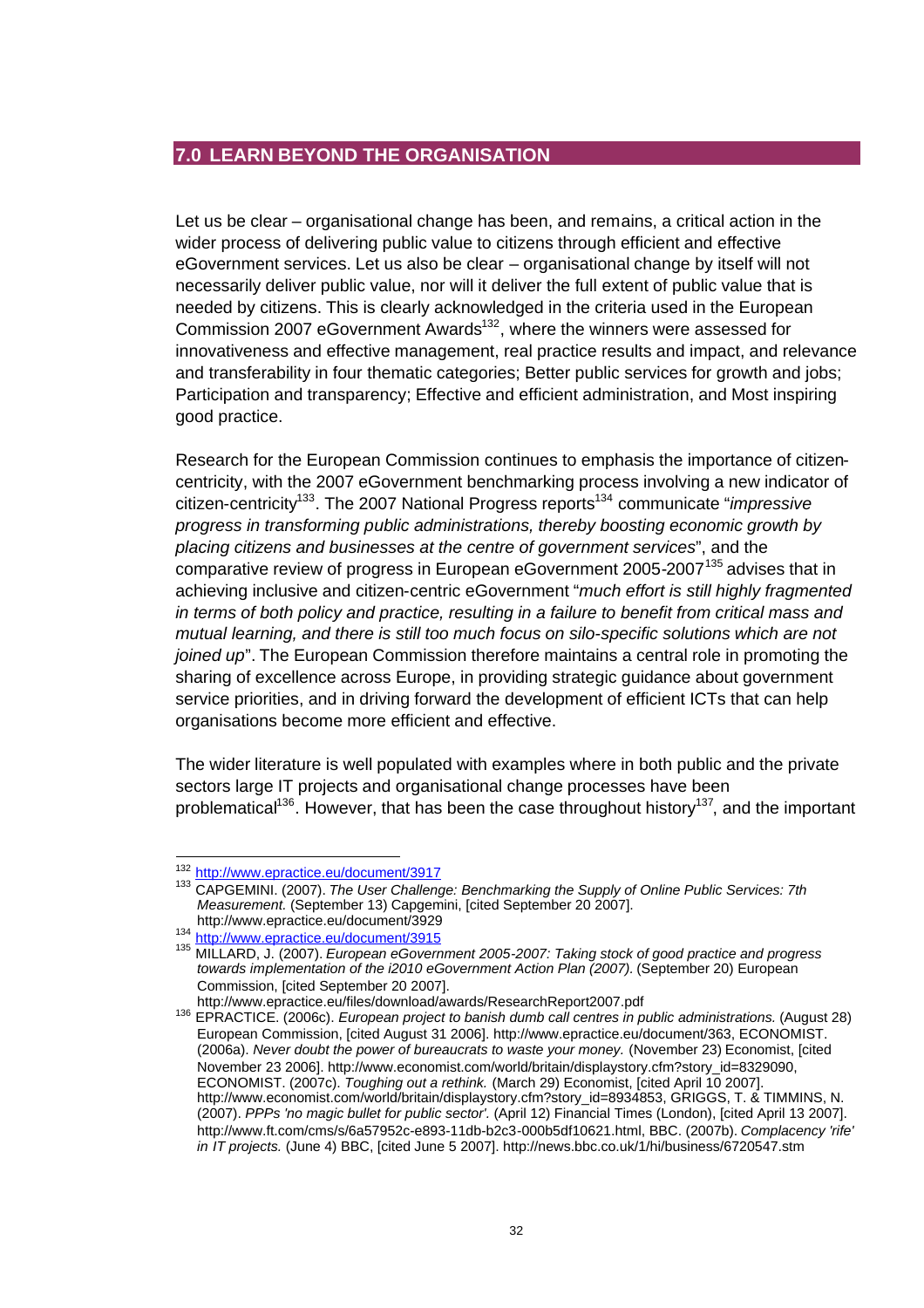context is provided by Jane Fountain's research<sup>138</sup> showing that the people in organisations are "*central enactors of technology in the state*'', and it is through their "*organisational networks*" that they integrate the delivery of public services and deliver public value. Put simply, people matter more than the technologies, and the maxims that have emerged advise us to:

- Work with citizens to build and maximise their trust:
	- o Develop and open and quality- controlled information strategy allow them to see their data, and encourage them to be quality controllers of their data.
	- $\circ$  Be transparent about what you are doing with their data tell them who is using it and why.
	- o Inform them clearly about the security and data protection procedures you are using to protect their data, their privacy, and their identity.
- Be very clear about the complex demands of emotional services such as health and social security:
	- o Understand that transforming your organisation and delivering an emotional eservice will not guarantee that all citizen demands will be met.
	- o Work with citizens to build a mutual understanding of the importance both of their rights to access a service, and their obligations as citizens to use the services acceptably and ethically.
- Do not undertake organisational change simply to reduce bottom-line costs:
	- $\circ$  Develop strategies to maximise the engagement of staff in organisational change so that knowledge is retained within the organisation.
	- o Maximise staff flexibility through a combination of performance management linked to job security.

In our research we have seen that organisational change has been used best where it has helped to mediate the challenging trust relationships between citizens and government – Estonia is a beacon of excellent practice. We have also found that organisational change, even where it uses the latest technologies and management practice, can fail to deliver public value because there is a lack of transparency – this is seen most in the integration and sharing of citizen information for emotional services such as health, and in the context of security and terrorism.

Organisational change will rightly continue to be centre-stage in the delivery of public value to European citizens. For countries in Scandinavia used to relatively high-cost government there are challenges of ageing populations, a declining tax base, and organisations will need to be smarter and more efficient, while still retaining the core trust of citizens through transparency of process.

<sup>137</sup> WHITTAKER, B. (1999) What went wrong? Unsuccessful information technology projects. *Information Management and Computer Security,* 7**,** 23-29.

<sup>138</sup> FOUNTAIN, J. E. (2001) *Building the Virtual State: Information Technology and Institutional Change,* Washington DC, Brookings Institution.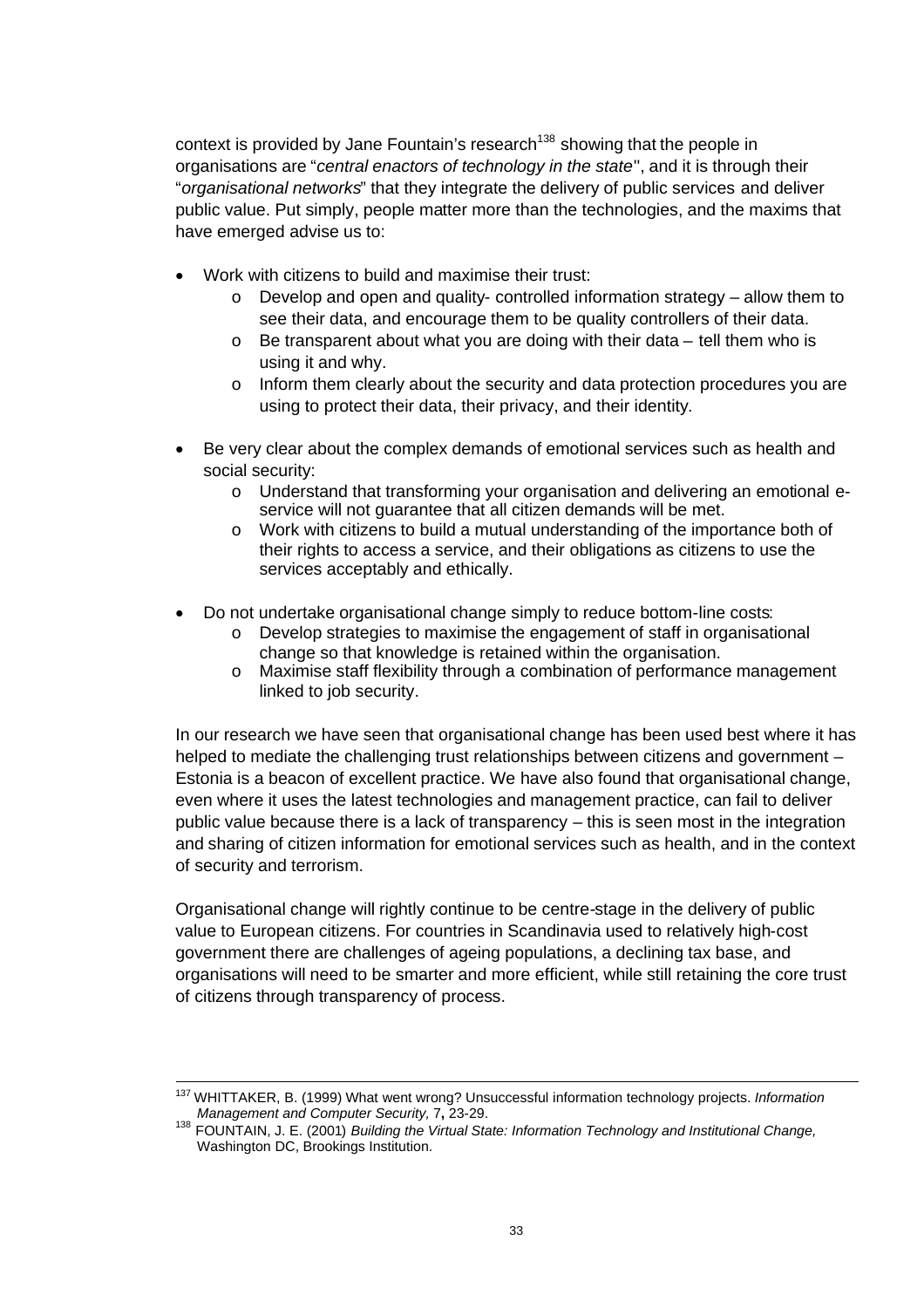In larger nations such as France<sup>139</sup> governments have been elected on platforms of organisational change and reform – citizens are giving clear messages that they want public value, but that they also expect it to be delivered cost-effectively. In nations such as Greece<sup>140</sup> the investments in technology and eGovernment services must also be accompanied by dramatically increased trust in government if they are to deliver public value. In November 2007 the UK suffered a major setback to citizen trust in eGovernment security<sup>141</sup> when confidential information about 25 million citizens was lost when one agency transferred it to another agency on disks through unsecured postal channels.

Many new member states in Eastern and Southern Europe face difficult challenges<sup>142</sup>: how can you increase tax income to deliver public value while not diminishing fragile trust relationships that exist because public value is not presently being delivered? Organisational change/transformation will therefore be essential in reducing the costs of government, and in delivering more value for the money that is available. As this project has shown, the reduction of costs and the associated efficiency gains, are best translated into public value when citizen trust is placed at the heart of the transformation process.

At national levels, individual governments can work on organisational change strategies that both respect the agendas set by globalisation, demographic change, and economic cycles, with the very local agendas of identity, democracy and participation that can underpin citizenship. The relationship between governance and citizen is therefore mediated through organisations that operate at multiple spatial scales and this is not more evident than in the European Commission 2007 eGovernment Awards<sup>143</sup>, where pan-European recognition was given to projects that were strongly locally and regionallybased, and which show how important it is to have strong relationships with citizens.

http://www.economist.com/world/europe/displaystory.cfm?story\_id=8972460

<sup>&</sup>lt;sup>139</sup> COLE, A. & JONES, G. (2005) Reshaping the State: Administrative Reform and New Public Management in France. *Governance,* 18**,** 567-588, BBC. (2007f). *Sarkozy announces huge job cuts.* (September 19) BBC, [cited September 20 2007]. http://news.bbc.co.uk/2/hi/europe/7003866.stm

<sup>140</sup> HAHAMIS, P., ILES, J. & HEALY, M. (2005). *e-Government in Greece: Bridging the gap Between Need and Reality.* (Volume 3 Issue 4 December) Electronic Journal of e-Government, [cited January 6 2007]. http://www.ejeg.com/volume-3/vol3-iss4/v3-i4-art4.htm, EPRACTICE. (2007a). *New on-line services for Greek enterprises through the Citizen Service Centres (KEP).* (February 6) European Commission, [cited February 19 2007]. http://www.epractice.eu/document/167, ECONOMIST. (2007b). *School for scandal.* (April 4) Economist, [cited April 10 2007].

<sup>141</sup> BBC. (2007a). *UK's families put on fraud alert.* (November 20) BBC, [cited November 20 2007]. http://news.bbc.co.uk/1/hi/uk\_politics/7103566.stm, HOULDER, V. (2007). *HMRC chairman resigns after loss of records.* (November 20) Financial Times (London), [cited November 20 2007]. http://www.ft.com

<sup>142</sup> For more detail refer to: BLAKEMORE, M. & LLOYD, P. (2007). *Think Paper 10: Trust and Transparency: pre-requisites for effective eGovernment.* (August) Ccegov Project, [cited September 1 2007]. http://www.ccegov.eu/Downloads/Paper%2010%20Trust,%20Transparency,%20Efficiency%20and%20eG overnment%20v2.3.pdf

<sup>&</sup>lt;sup>143</sup> http://www.epractice.eu/document/3917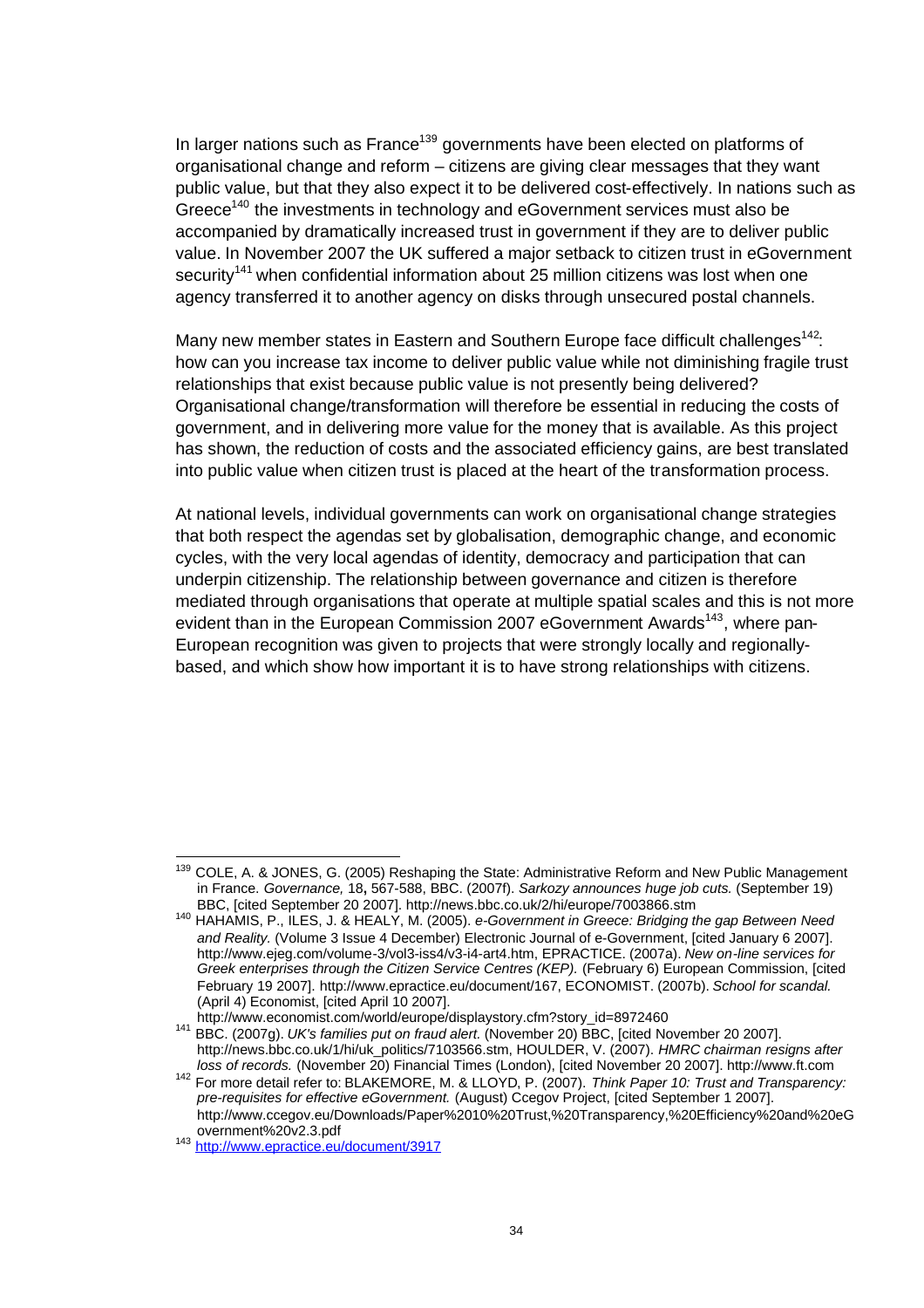# **8.0 ANNEX – CCEGOV INTERVIEW REPORTS**

These interviews took place between the summer of 2006 and the spring of 2007. At the request of some interviewees, not all interview reports are available for public distribution.

# *8.1 Denmark – borger.dk*

Borger.dk is the new web portal for Danish citizens. It has been launched in January 2007 as a central instrument of the government's objective to improve public online services and thus to digitise all relevant communication between the citizen and the public sector by 2012. The site combines the two previous portals denmark.dk and netborger.dk. It has been set up in close co-operation between the Danish Ministry of Science, Technology and Innovation and Local Government Denmark as the main entrance for the citizen to the public authorities on the Internet. Borger.dk deals with public authorities, legal matters and topics with editorially prepared texts and news and with digital self-service in order to advance the digitization of the citizens. As well as providing a gateway to online services, the portal also offers services in e-democracy, e.g. the new version of the online discussion facility danmarksdebatten, which from June 2007 will include a parallel voting facility.

Borger.dk is developed in two stages. The period 2006 and 2008 sees the inception and development of the current portal. This is a "*citizens' information guide*" to the public sector. The purpose of the guide is to make it easy for the citizen to find information and answers to their questions on issues relating to the public sector, whether it is related to law, rules, rights, duties, facts or digital self service. The period 2008 to 2012 will see the development and release of a second, more advanced, version of the portal which will use digital signatures to offer personalised services to citizens. There will be a 'My Page' functionality which will make it possible for the citizen to find and put all their personal data in relation to the public sector in one personal 'online drawer'. My Page will be launched in its first edition in 2008.

The project can be described as 'citizen centric' in several ways. It is based on the evidence generated by recent research that "*seven out of ten Danes wish to use the* digital media more in their dialogue with the public (sector)."<sup>144</sup> This research, however, has also shown that citizens are not necessarily interested in who provides a public service, and that the public sector has to provide one entrance to online services and make these easier to use. The project was therefore grounded in a clear idea of what the demand for online services looked like.

Borger.dk therefore provides one main entrance for the citizens to access public services. It does not implement these services but provides an overview of them and guides people

<sup>144</sup> http://www.e.gov.dk/english/egov\_projects/citizen\_portal/printer.html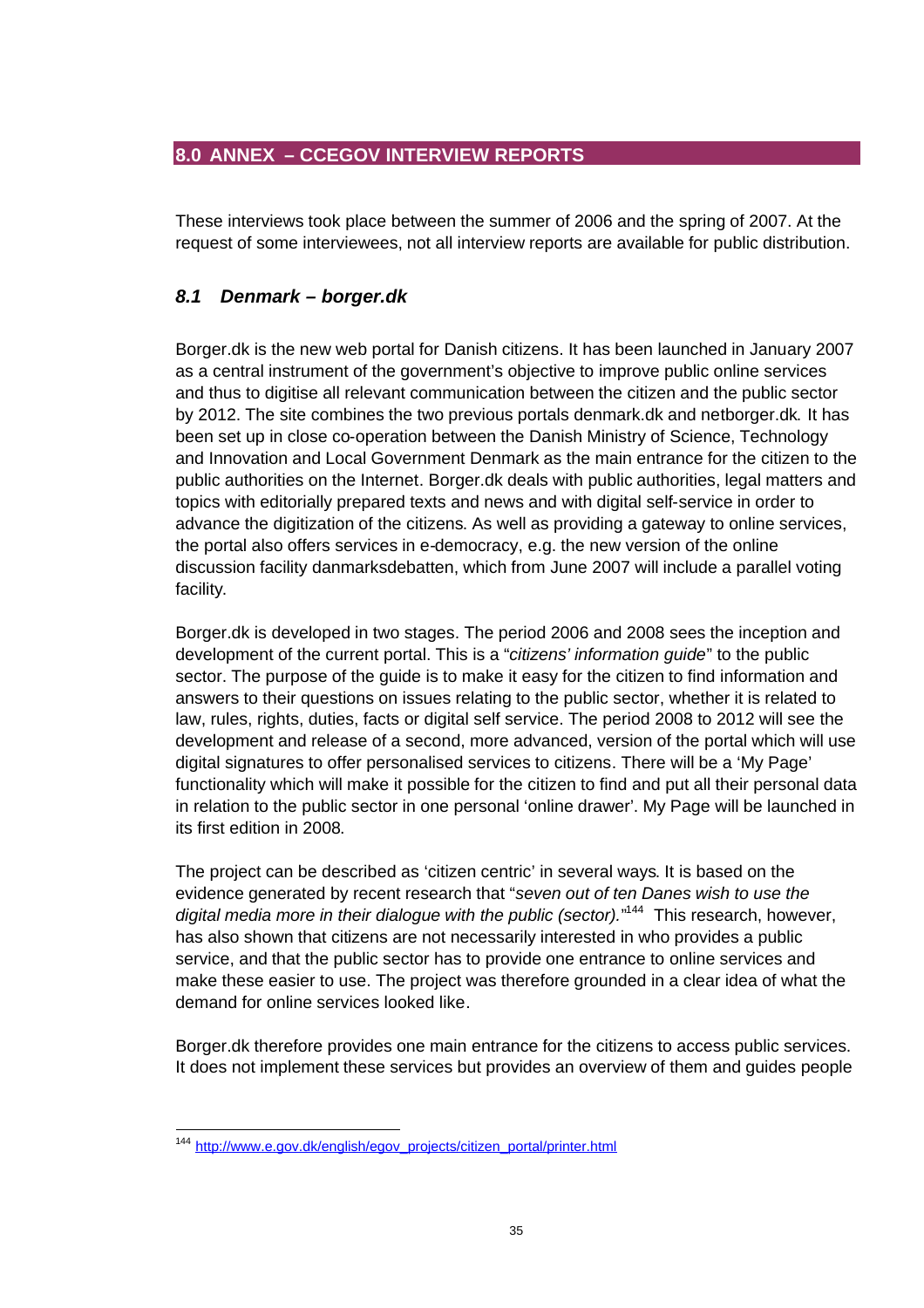directly to the relevant service where they can complete their online transaction. This design certainly reflects the desire for ease of access highlighted in the research.

The portal also has a user-friendly interface. In design and structure it has attempted to take a citizen perspective rather than the perspective of a bureaucracy. Thus, the site is not structured by provider organisation but by type of service. Furthermore, the site has been developed with 'personas' in mind, ie three different user perspectives reflecting no, some and high Internet skills. These have subsequently been extended so that the site now caters for a total of 12 different 'personas' reflecting different life stages and life situations.<sup>145</sup> This design is likely to make it relatively easy for people with different skills levels and different backgrounds to use the site and find their way. Furthermore, ease of use was further facilitated by the fact that the site was developed with the help of a usability consultant. Regular user testing was undertaken while it was developed which resulted in "*quite fundamental changes*", including the structure of the subjects on the main site which now includes an overview after each main topic area. Furthermore, a call centre has been set up to help citizens with problems they face using the site.

While the site has not been 'live' long enough to come to a comprehensive understanding of the impact of this citizen-centric philosophy, the fact that the site has had more than 80.000 unique users per day<sup>146</sup> since going 'live' suggests that the citizen-centric design of the services has had some initial success.

Borger.dk is an integrated project: it brings together different government services to make it easier for people to use them. This means, however, that the different administrations need to work together to provide the kind of 'easy access' to services that people want. The project has therefore resulted in what is described as an "*internationally unusual*" arrangement<sup>147</sup> where representatives from all three levels of government (local, regional and national) are brought together to collaborate on the implementation of the project.

Further organisational change will be the 'natural consequence' of the next stages of the project which will result in personalisation and further digitisation of government services. For instance, in a parallel process to the development of borger.dk from 2008, the workflows of the providing organisations will be brought in line with the requirements of the site. As part of this development the collaboration of representatives from different governance levels will be institutionalised in 2008 as a unit within the Ministry. A strategy for how these changes will be implemented does, however, not yet exist.

As borger.dk only started as a project in January 2007 it is too early to draw conclusive lessons.

 $\frac{145}{146}$  These personas are to be used for other IT projects in the public sector.

<sup>146</sup> http://www.nnit.com/EN/Secondary/Press/News/Borger.dk+in+the+air.htm

<sup>147</sup> http://www.e.gov.dk/english/egov\_projects/citizen\_portal/index.html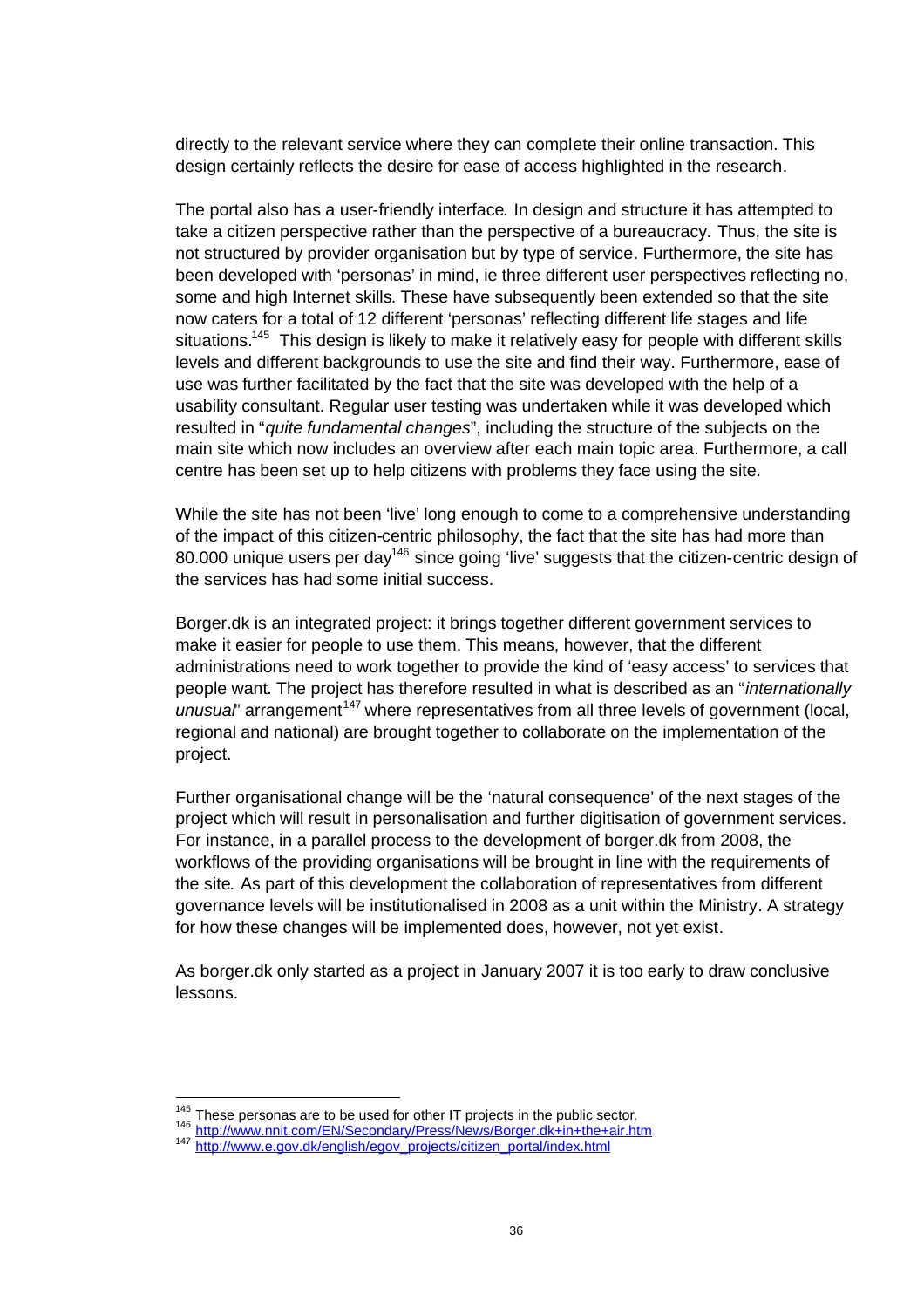## *8.2 Denmark – DanmarksDebatten*

DanmarksDebatten (www.danmarksdebatten.dk) is an online discussion forum designed to allow citizens and elected representatives in Denmark to contribute to debates on current topics affecting them locally and nationally. Local authorities and other government bodies can use the system to instigate debates based around a current issue facing citizens in a locality. Citizens are then able to engage in an exchange with their elected representatives by submitting their views through DanmarksDebatten. Debates tend to be time-limited. Organisers are encouraged to take stock half way through the cycle and to summarise what was agreed to date and to keep the debate on track. The site has been live since 2002 and will from summer 2007 have a representation on the new web portal for Danish citizens - borger.dk (meaning 'citizen.dk').

DanmarksDebatten was conceptualised in a political climate characterised by the declining interest in political engagement on the one hand and the rise of eGovernment on the other. As elsewhere in Europe, Denmark experienced a declining interest among the population in political engagement. From the ensuing debate about this phenomenon the idea of using 'e-dialogue' to allow citizens to contribute to the political debate emerged. As the idea of eGovernment gained ground (both in Denmark and across Europe), the Danish government realised that the same e-government technology could be used for democratic purposes and to bridge the gap between politicians and the citizens. The idea was that citizens would be more interested in engaging in political processes if new technologies are used to provide local information that people can relate to.

"*For instance, if a family can see from the municipality's website that the waiting time for the crèche is six months, the municipal authorities may on the same page invite the family to discuss the municipality's future childcare policy. There may be links to similar debates at local, regional or national level, where the family may find inspiration or voice its opinion. From a discussion of municipal childcare policy the family may thus rapidly proceed to e.g. a debate on government family policy*."<sup>148</sup>

Finally, the design of the project also benefited from the objective of the Danish government to put citizens at the heart of its IT policy and to measure this policy "*against the yardstick of how well it contributes to furthering individuals' opportunities for active participation and contributory influence*."<sup>149</sup>

DanmarksDebatten is available to all public authorities and interests groups in Denmark, such as local authorities and government agencies. Local authorities and other agencies using the system can integrate it into their own websites and place their own design on top of the template supplied by the National IT and Telecom Agency. Furthermore, the system applies the XML standard, a markup language used to structure data so that it becomes recognisable and thus searchable. This means that completed debates from across the country, which are all collected in a database, can be searched through the

<sup>148</sup> http://www.danmarksdebatten.dk/sitemod/design/layouts/default/index.asp?pid=5020&ContentArea=1 149 www.danmarksdebatten.dk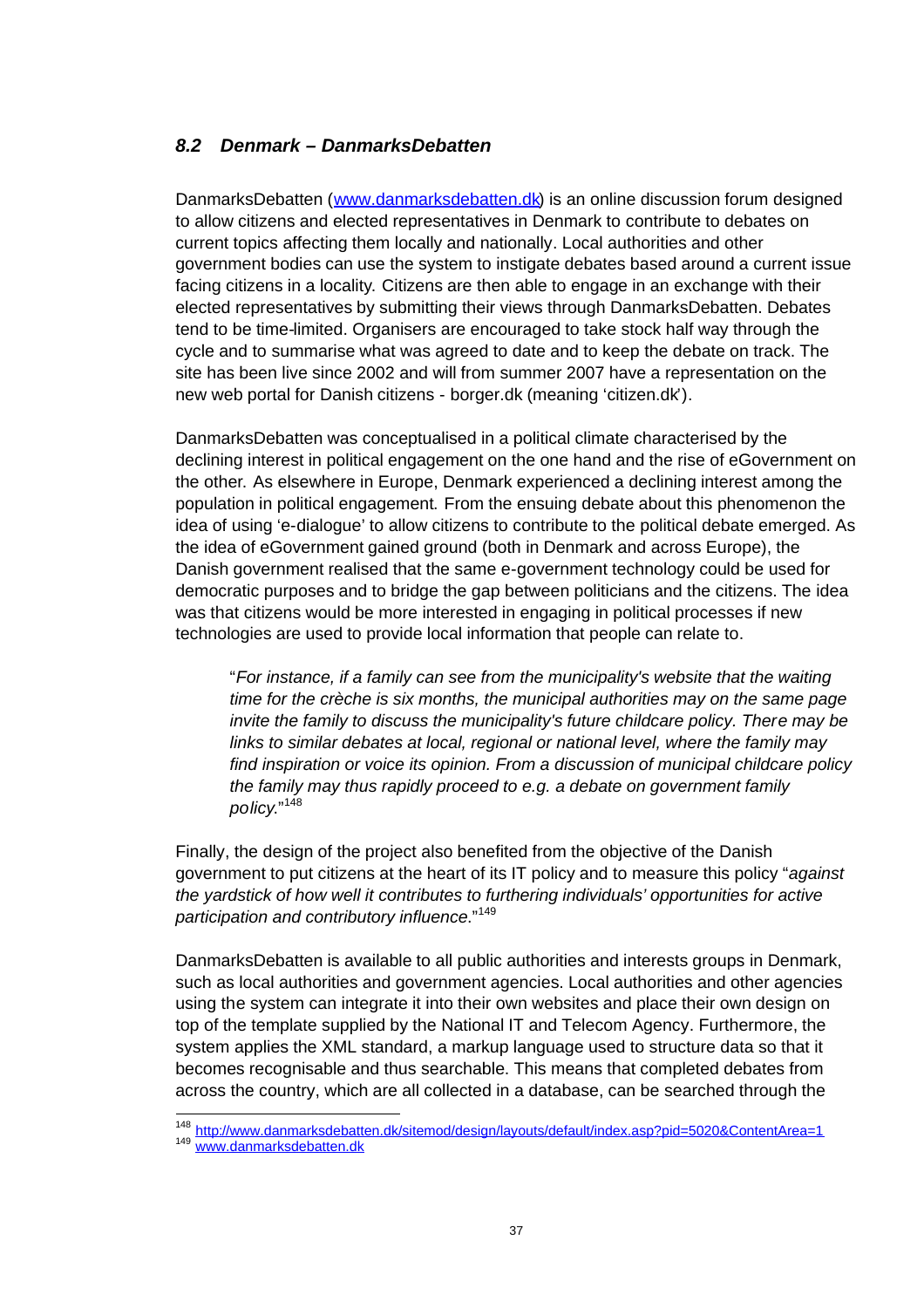national site DanmarksDebatten.dk by those interested in finding out what moves people in Denmark. Currently a new version developed in open source is about to be released as an integrated part of the national site www.borger.dk . Citizens are at the heart of DanmarksDebatten, and this focus weaves through project intention, design and execution.

Against the background of growing political apathy, DanmarksDebatten was to offer citizens an alternative means to get involved in current issues, especially those that affect them locally. There was also an expectation that this could help make the public sector more responsive to citizens' needs as the system would offer an insight into the issues that really concerned people. Hereby the sum of the local debates would give a picture of the 'state of mind' in Denmark. Whilst debates can only be instigated by public sector organisations themselves, citizens may propose the topic of a debate to them.

To ensure that citizens' views do indeed feed back into the political process, and avoid that DanmarksDebatten becomes a mere talking shop, a number of facilitating features were incorporated into the design of the system. Firstly, the initiators regarded it as crucial that debates are time-limited so that the system does not become an excuse for not acting. It was further regarded as important that some structure is provided to the debate. Thus, 'owners' of a debate (ie the local authority of government agency) were encouraged to be actively involved: to steer it, carry out a 'mid-term evaluations' of each debate to take stock of what was agreed to date and to further secure the direction of the debate as well as to publish a summary of the debate and its results after its completion. Government bodies were also encouraged to make use of moderators to facilitate the online debates. Not only does this mean someone monitors and if necessary moderate the debates, it also signals to the public that the debate is taken seriously. Finally, completed debates from all governance levels are archived in a single database. This can be searched by citizens and gives public authorities "*valuable information on the citizens' preferences, values and attitudes*" <sup>150</sup> which can be used to inform the policy process.

The focus on the citizen also extended to efforts to make the system user-friendly. Thus, users were considered at the design stage of the debating site. Moreover, a user manual was drawn up which explained to both public sector organisations and citizens how to use the system. There is also a call centre which local authorities can use to help them start a debate.

Though citizens were at the heart of the project, it was not conceptualised with particular target groups in mind. Indeed, rather than replacing traditional democratic processes, the idea behind DanmarksDebatten was to supplement them, to 'facilitate democratic influence/participation for people having a hectic everyday life.' As a 'lightweight' system and relatively small-scale project, DanmarksDebatten did not require (or lead to) organisational change within the Ministry. In fact, the project was less about organisational change than providing an additional opportunity for citizens to be heard in the political process. Nevertheless, those local authorities running debates are likely to have been in need of changing bureaucratic processes to accommodate citizens' participation in policy

<sup>150</sup> http://www.danmarksdebatten.dk/sitemod/design/layouts/default/index.asp?pid=5020&ContentArea=1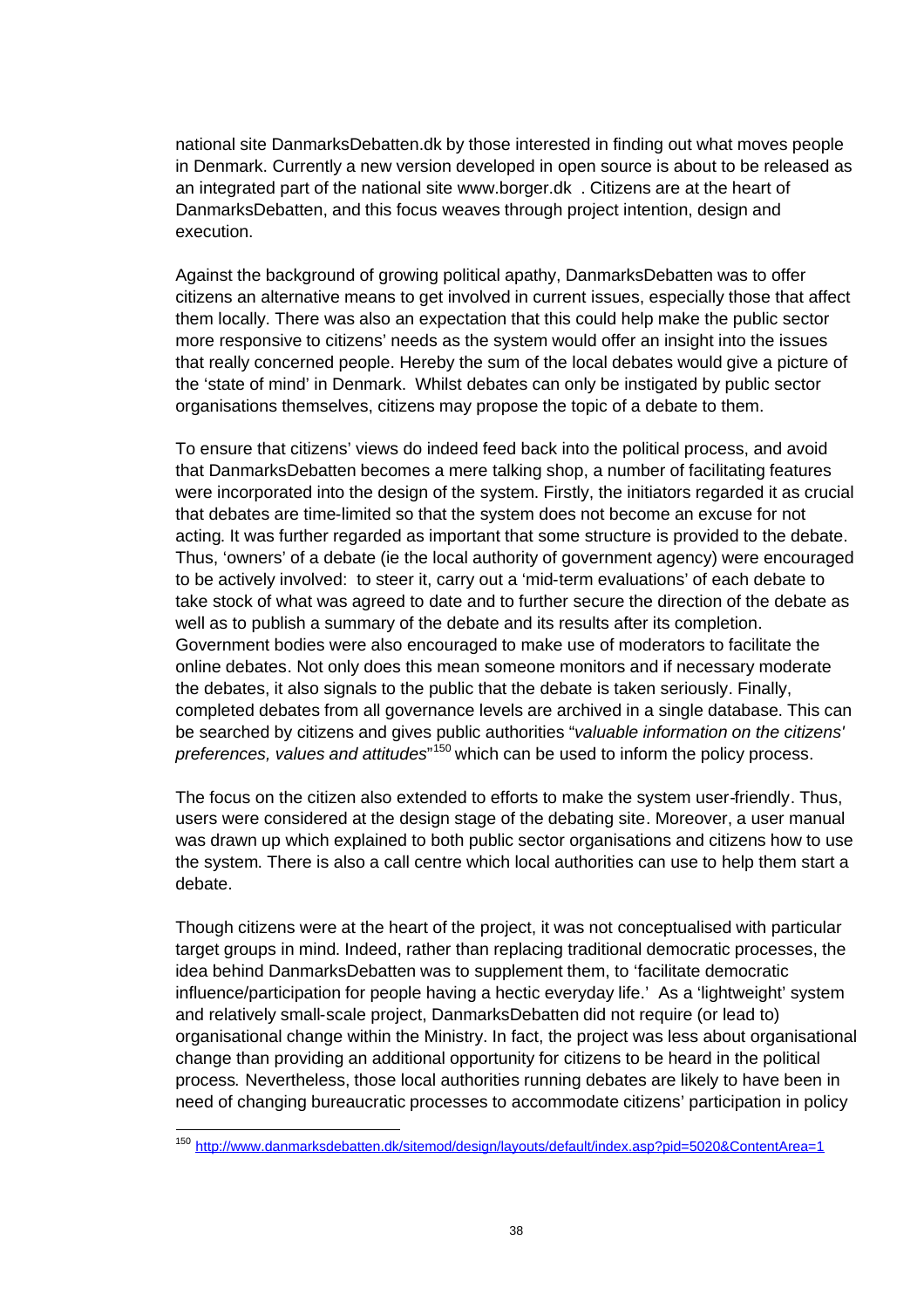making.<sup>151</sup> Overall, however, the delivery of citizen-centric online services requires more of a cultural change than organisational change: it's about shifting mindsets from one focusing on bureaucratic procedures to one with a citizen-centric focus.

DanmarksDebatten is a well-functioning 'e-dialogue' tool which has been used for a variety of debates over the years some of which have made a difference to policy formulation. For instance, one of the most popular debates at the beginning of the project was one instigated by Aarhus Council to discuss their traffic plan for the inner city. The Council used the results of the debate to inform the eventual design of the traffic plan.

Even though DanmarksDebatten could not be anchored in the political system, its existence has raised awareness about the possibilities of using Internet tools for the purposes of democratic participation. Importantly, this awareness has been slowly distributed through the political system.

The project also generated some lessons for how to run 'e-dialogues'. Most notably, these are:

- A clear objective: what is the purpose of the debate and how do you plan to use the outcome afterwards?
- Relevance: 'What's in it for me? make sure, that the citizen know what the outcome of their participation will be.
- Time-limited debates: Only run time-limited debates and remember to maintain the interest as well as the visible overview by making small summaries every now and then. And when closing a debate - remember to express you appreciation for the received contributions and be keen on announcing any eventual activities regarding the same issue - be it town hall meetings, workshops etc.
- Results and feedback: remember to brief the participants about any outcome of their efforts.
- Recruiting participants create a participant profile, use existing networks, and partner with local media. 'Timing is everything'.
- Adaptation period make sure that the citizen feels comfortable and has access to any help or guidance that they might need.

 $151$  As the interviewee for this case study is based in the national ministry no details on these processes are available.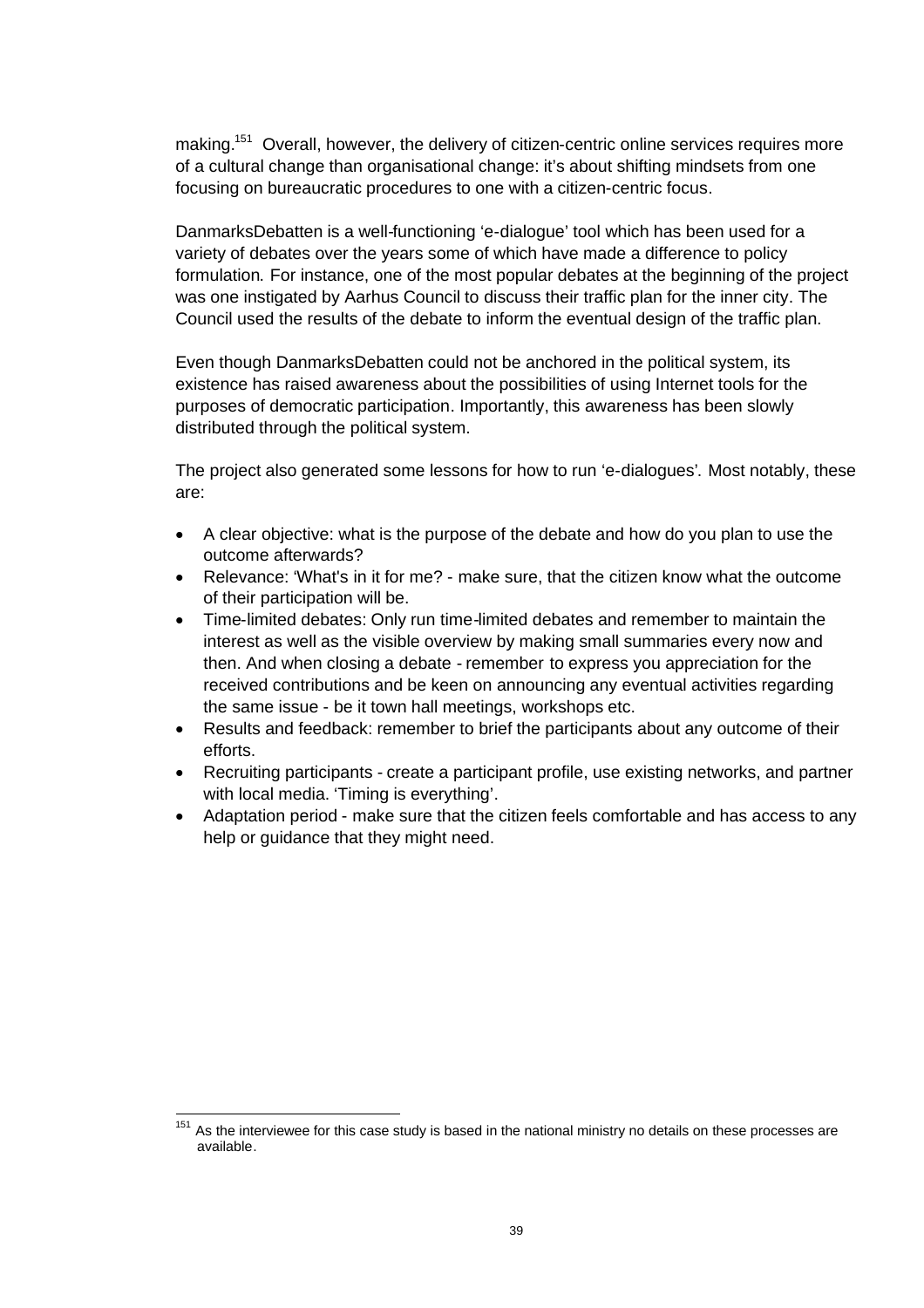## *8.3 Finland – Ministry of Finance*

There had recently been a General Election in Finland, with a change of Government, with a new Centre-Right coalition<sup>152</sup> which in its early days was having debates over the levels of taxation<sup>153</sup>, over the need for public sector management reform, and which was formulating policies to expand the labour market at a time when an ageing population was putting increasing demands on services<sup>154</sup>.

This represents a significant shift in the political landscape after 20 years of policy stability. While Finland has a strong economy, there are challenges ahead in sustaining the Nordic economic and social model, and the country still has high levels of residual debt from the 1999s. Until the Election the Ministry of Finance had focused on central government, and the Ministry of Interior was focused on municipal and regional issues. Two Department of the Ministry of Interior will now move to the Ministry of Finance.

The current approach to organisational change involved re-training and cross-training, but there are reductions expected in overall agency size through retirement. There is a central productivity programme that has involved pay reform<sup>155</sup>, moving away from salary according to grades to "*three basic components of the salary, that is, a job-related component and an individual component, possibly also a results-based component*".

eGovernment has been undertaken by a small staff component, with 35 people in the Ministry of Finance, and 50 in Interior, so the activity is not high profile within the Ministries. The Information Society Commission (ISC) was a much larger programme of activities, but had very bureaucratic structures involving many staff working part-time on around 75 actions in support programmes. The new Minister is considering the status of the ISC. Information Society issues have now been moved to the Ministry of Traffic and Communications.

Telecoms penetration in Finland is 120% - saturation of mobile/landline – and the emphasis now is on increasing broadband speeds. Commercial success stories in ICT use involve the Netbank service<sup>156</sup>, where over 3 million citizens (of a total of 5.2 million in Finland) use online banking that interoperates also with mobile phones.

Trust is a central underpinning to the development of services for citizens and businesses. In March 2007 a visit to Finland by Scottish MSPs noted:

<sup>152</sup> ANON. (2007a). *Finland getting centre-right government with a shade of green.* (April 4) Helsingin Sanomat, [cited May 5 2007]. http://www.hs.fi/english/article/Finland+getting+centreright+government+with+a+shade+of+green/1135226349957

<sup>153</sup> ANON. (2007c). *Intense bargaining over taxation expected in government talks.* (April 11) Helsingin Sanomat, [cited May 4 2007].

http://www.hs.fi/english/article/Intense+bargaining+over+taxation+expected+in+government+talks/113522 6487704 <sup>154</sup> FINLAND. (2007). *Finland's new government says to overhaul labour policy.* (April 16) Ministry for Foreign

Affairs, Finland, [cited May 4 2007].

http://newsroom.finland.fi/stt/showarticle.asp?intNWSAID=15500&group=Politics

http://www.bit.hut.fi/samapalkkaisuus/cID0\_1131en.htm

<sup>156</sup> http://www.nordea.fi/sitemod/default/index.aspx?pid=760204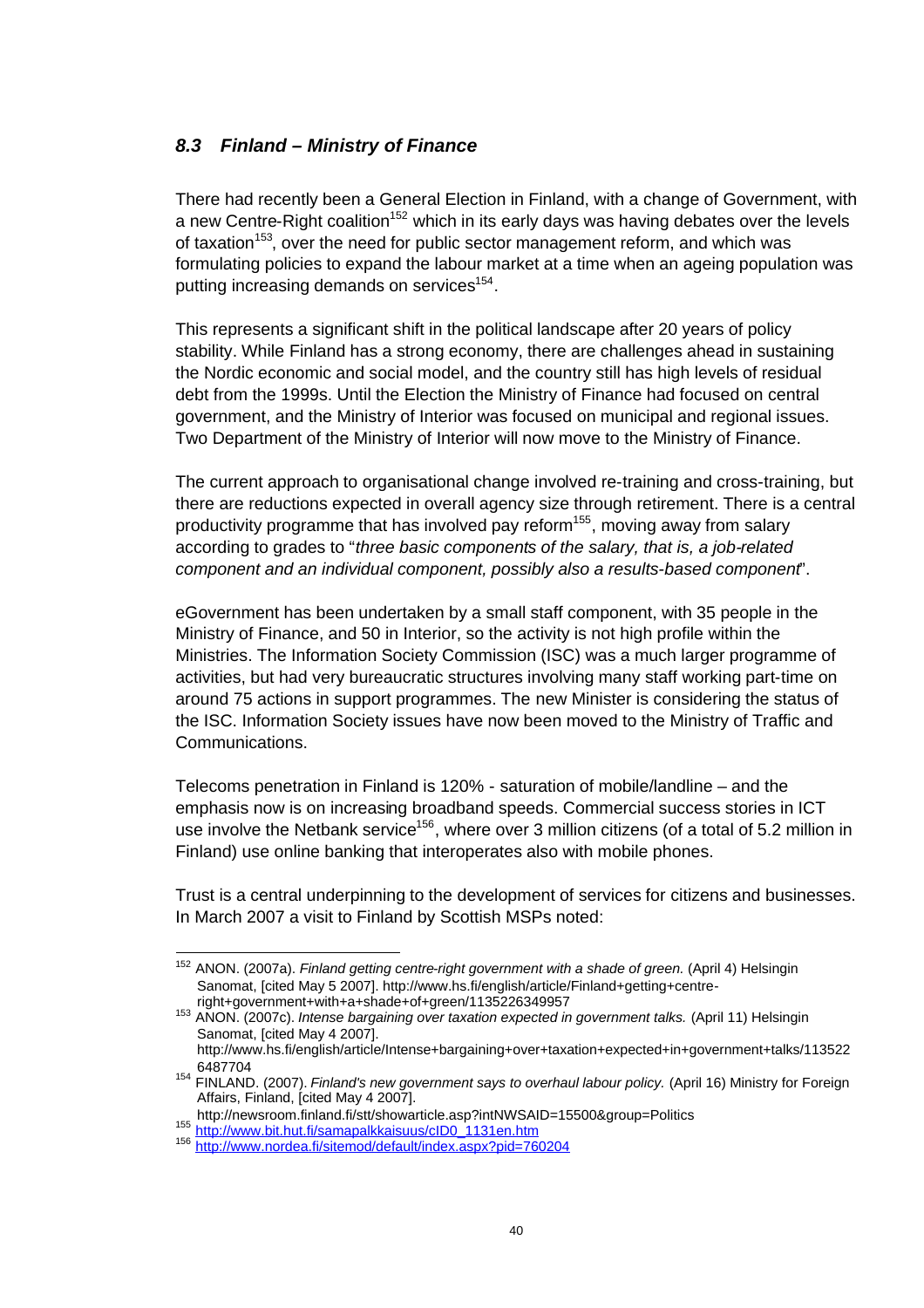"*One of the key themes to emerge from the trip was the extent to which citizens trust government in Finland. This is primarily based on a long tradition of openness in the administration as well as an emphasis on a national political consensus including close co-operation between the trade unions, business and government*".

Note that trust in government is not the same as trust in politicians – Finns have a low level of trust in politicians. However, politicians generally are very accessible, and the Prime Minister is not surrounded by high levels of security. Furthermore, the levels of trust are maintained also by high levels of openness and transparency, for example being able to see the salaries of government employees.

Trust in government has enabled the Nordic Welfare State model to operate, with high levels of taxation and high acceptance of this by citizens who receive services that are citizen-centric and comprehensive, and as the President of Finland stated the model "*emphasises equal opportunities, social justice, participatory governance and the rule of law*" 157 .

From the 1960s Finns had a single personal identification number that was used in all services, and also in commerce – extending to banking, commerce, video rentals etc. There were clear efficiency benefits, and change of address notification was an easy activity, since a single central notification meant that all other stakeholders were automatically informed, ranging from government departments, commercial companies, churches, municipalities and shops.

The Electronic Identity Card (EIC) was launches in 1999. In 2005 the former citizen ID card and the EIC were combined, but overall level of use of the card is low given the investment. However, since service use is dependent on need for a service, many people do not use the card generally because they do not need to access services. Given the extensive integration and interoperation of government services, the saturation level of mobile phone use, and the single data point of the Identity Card, Finland could be seen as an ideal candidate for the most tracked citizenry – yet the issues of surveillance and privacy are minimal for citizens.

There now is a pre-filled tax form sent to Finns, and if they accept the details they do not even need to sign it. Information is collected automatically from employers, banks, insurance companies, and the trust in the electronic process is underpinned by proactive and ongoing work on data and network security.

The strong trust base will be vital in helping to mediate the difficult debates that will occur over taxation levels and service provision. To date the cost of government has been accepted by citizens, but emotion may now impact on debates at both national and local levels. Health services, for example, are perceived generally as not being adequate for an

<sup>157</sup> HALONEN, T. (2007). *Keynote Address by President of the Republic Tarja Halonen At the Seventh Doha Forum on Democracy, Development and Free Trade in Qatar on 23 April 2007.* (April 23) President of Finland, [cited May 3 2007]. http://www.kauppalehti.fi/4/i/yritykset/sttinfo/tiedote.jsp?selected=kaikki&oid=20070401/11773460033730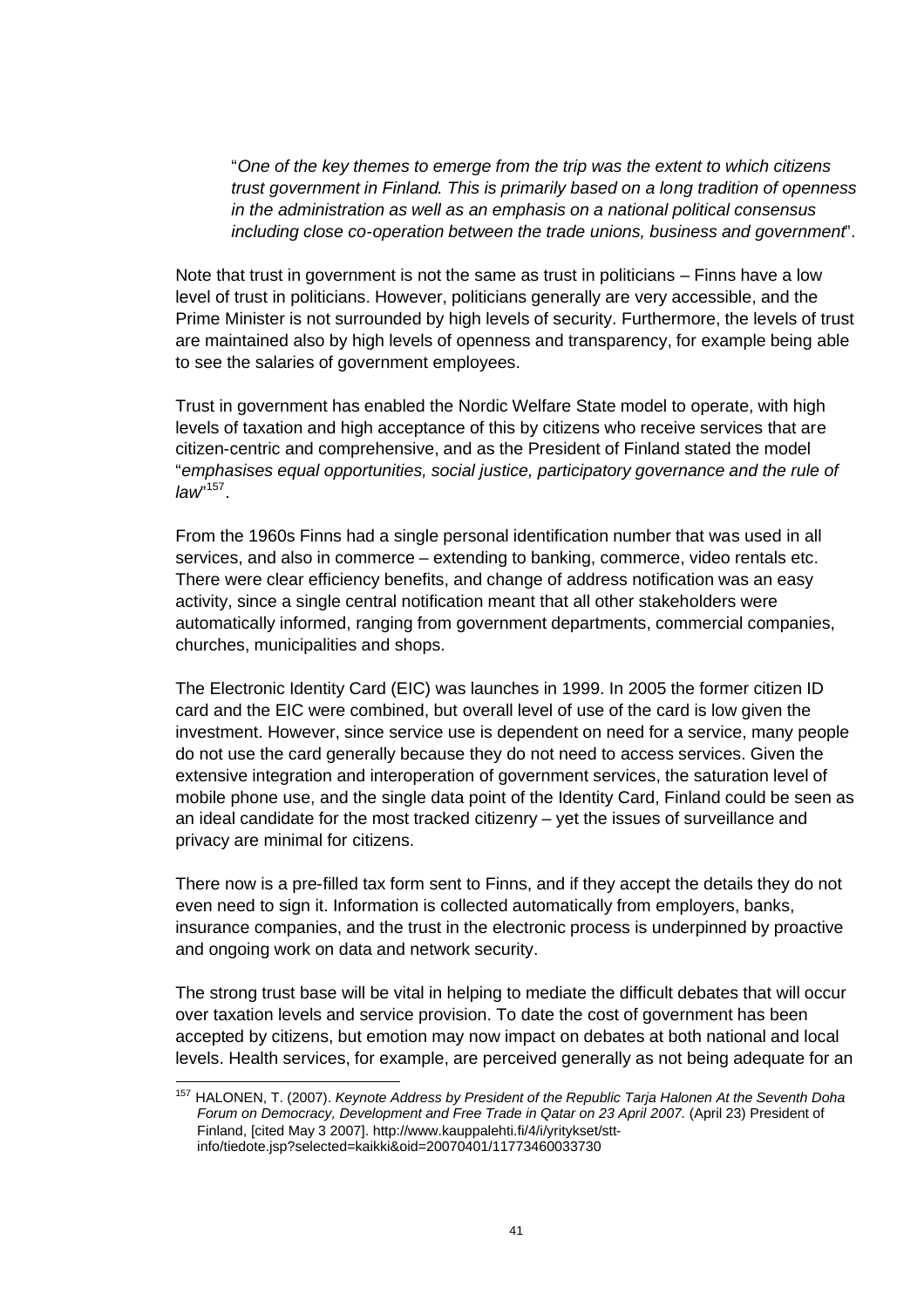ageing population. Higher education is still free, indeed grants are still given to students, and there is a discussion only about whether foreign students should be charged.

The 'local' level is important in Finnish governance, but there is a big variation in the size and economic situation of the 414 municipalities. Some like Helsinki are large and affluent, but some smaller municipalities have serious financial problems (20-30 each year generate significant deficits), with low levels of economic activity and tax revenue, and high levels of elderly residents. So, while in principal the decision-making is close to the citizen, the financial resources are unevenly distributed.

There are discussions about rationalising the municipality model, and reducing numbers through consolidation. There are discussions about efficiency, about staff reductions through natural wastage and retirement, and about performance assessment of staff. Central government can take control of a municipality if the financial situation is very serious. Service delivery can be undertaken through private sector contracts.

There is a yearly survey of citizen perceptions of government services. The survey is undertaken independently by a private sector company, with the Government determining the questions to be asked. The company processes the results and Government writes the report. Four areas of quality are assessed, covering usage, content, management and service production, and benefits to all stakeholders. There are formal recommendations for Web service design known as 'JHS 129'<sup>158</sup>.

The results overall have confirmed that citizens accept that the high price of government is cost beneficial given the services being delivered. Citizens are engaged in service design, for example through associations representing disabilities. eGovernment services are available through one-stop shops (there are 200 Common Service Bureaux) and portals, and G2B services are available directly or via intermediaries. There are no transaction fees for using online services.

However, whether service levels can be sustained with an ageing population is problematical. The programme of the new Government is clear in setting out the challenges:

"*A new sense of community is required. As it continues to build Finland's welfare society, the Government will seek to clarify the division of responsibilities between* individuals, communities and society as a whole"<sup>159</sup>.

And the detailed strategy notes the need for more flexibility in the labour market:

"*A new Finnish modus operandi will be worked out to create greater harmony between job security and flexibility. Promoting these objectives side by side will* help respond to the needs of both the employer and employees"<sup>160</sup>.

<sup>158</sup> http://www.jhs-

suositukset.fi/intermin/hankkeet/jhs/home.nsf/pages/F03E0564398BD7B6C2256F570042F443

http://www.valtioneuvosto.fi/hallitus/hallitusohjelma/en.jsp

<sup>160</sup> http://www.valtioneuvosto.fi/hallitus/hallitusohjelma/pdf/en.pdf page 62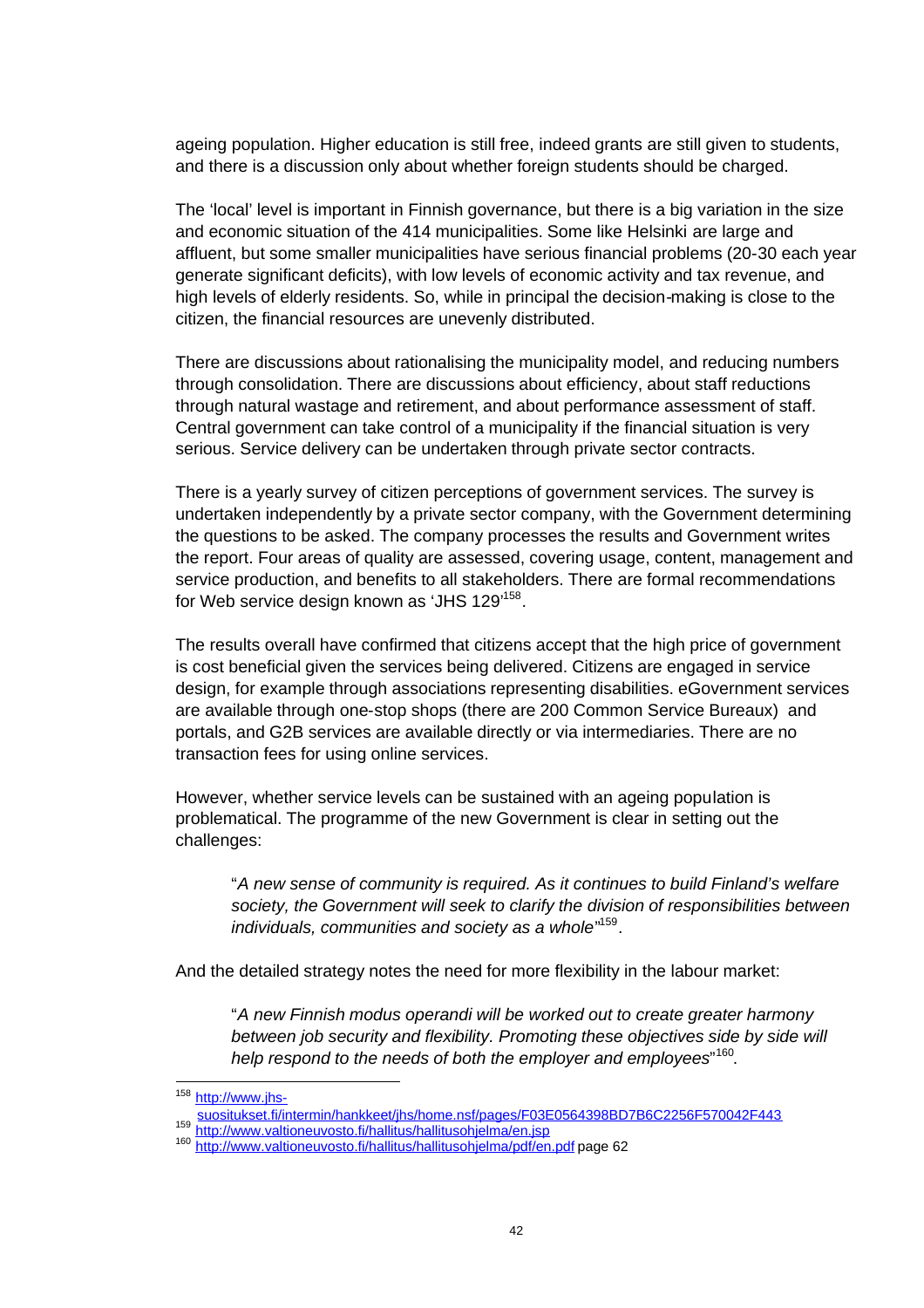#### *8.4 Finland – Ministry of the Interior*

The new Finnish Government Programme of April 2007 noted a significant change in the relationships between central and regional/local government:

"*Central administration will be reformed by reassigning all transferable executive duties from the ministries to regional and local administration. All development responsibilities other than those of nationwide significance will also be allocated to regional and local administration and the division of duties between the ministries* will be updated"<sup>161</sup>.

This in part represents a radical shift away from the restricted flexibility imposed to date by consensus politics:

"*Decision making requires the formation of coalitions and the acceptance of compromises. Nowadays, Finnish politics is characterised by pragmatism and a strong penchant towards consensus – factors that have not always been present. This situation limits the degree of freedom that parties have to articulate their* ideologies or programmes and implement them<sup>"162</sup>.

Finland has a strong subsidiarity principal that focuses on local responsibility, and whenever central government imposes new services there must be accompanying resources – services are determined by law, as are service levels, and the local administrations are resourced to deliver them. The majority of relationships and service provision for citizens are at the local level, including health insurance, social security, but there often is little coordination between ministries, and this risks an overload of requirements being imposed on local administrations, resulting in the need for negotiation through the Association of Finnish Municipalities<sup>163</sup>.

There has been a change in emphasis from measuring resource inputs, to measuring outcomes and effectiveness. PPP is now used for road projects undertaken by the State (the highway network). Municipalities for some time have undertaken shared service delivery. Helsinki municipality has 40,000 employees in 36 divisions, and for a city of 500,000 citizens the ratio of staff to citizens is 1 to 12.5.

While Finland overall has a high level of taxation, actual levels very because tax is set both centrally and locally. Municipal taxes average 20%, but vary between 14.5% and 22.75%, and there is a mechanism whereby the State can take surplus funds from one municipality to subsidise others, although this can generate unexpected behaviour over the reporting of finances. Hence the new plan states:

<sup>161</sup> http://www.valtioneuvosto.fi/hallitus/hallitusohjelma/pdf/en.pdf page 60

<sup>162</sup> http://www.finland.fi/netcomm/news/showarticle.asp?intNWSAID=25783

<sup>163</sup> http://www.kunnat.net/k\_etusivu.asp?path=1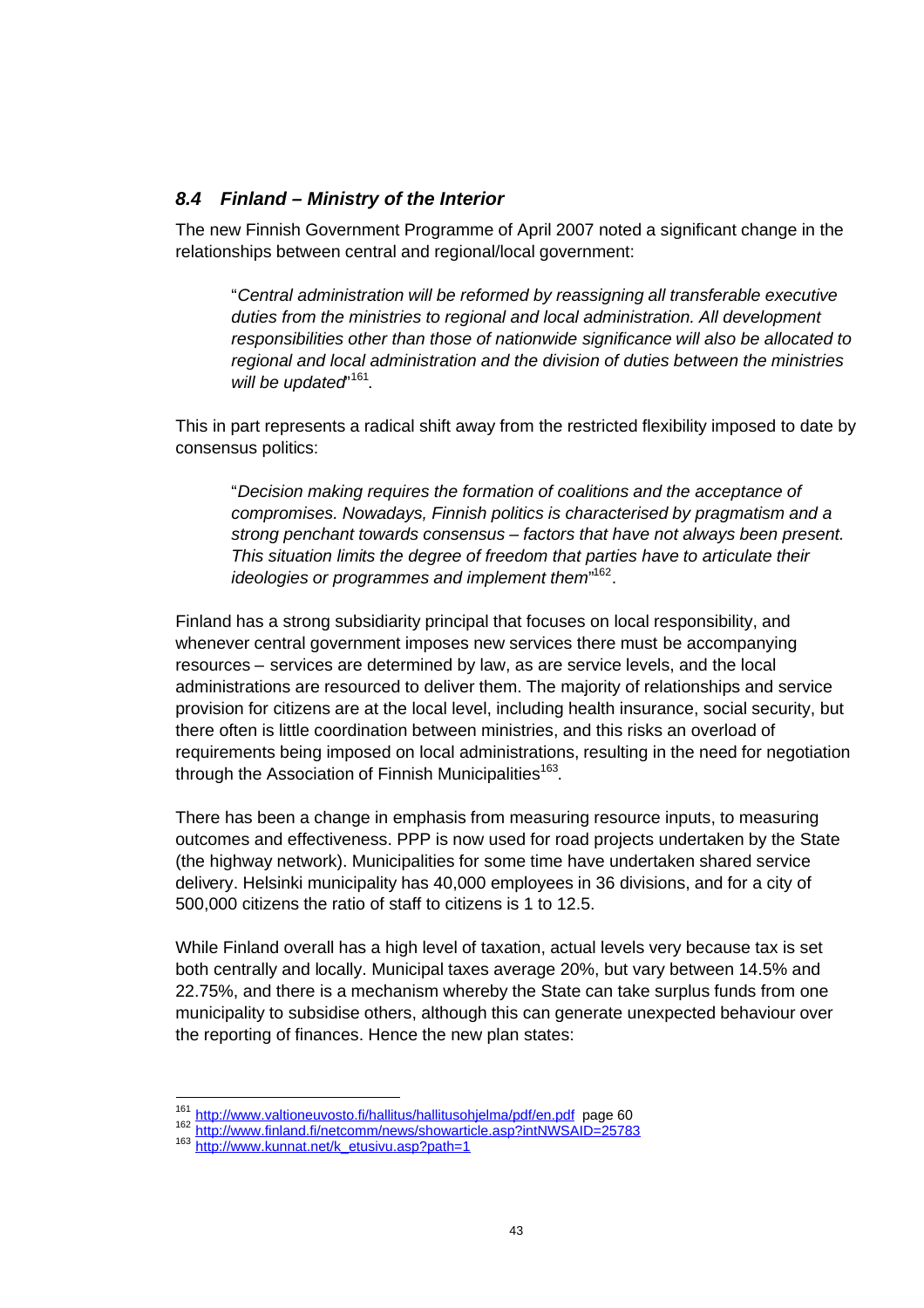"*The system of central government transfers to local governments will be overhauled (beginning in 2010) to make it simpler, clearer, more transparent and more incentive, with due regard to the circumstances and service needs of individual municipalities*" 164 .

There are strong indications that historic service levels will be difficult to maintain in the light of economic and demographic change. Hence the considerations of mergers, and the 2006 Bill on Structural Reform of Municipalities considers merging municipalities which have less than 20,000 inhabitants, although this is also set against the shared service delivery that already happens between some municipalities.

Politically, most municipalities are stable, with low levels of electoral volatility and high levels of local trust. Service delivery is generally very effective. Municipalities have a powerful role in building citizenship and national identity. In an average municipality the Director (a salaried Mayor) is non-political, and in well networked with enterprise leaders, teachers, doctors, and most employees. There will be daily contact with neighbouring municipalities. There is a flattened organisational hierarchy with locally embedded and networked leadership. Local enterprise and economic growth, and a caring society, are core priorities for local leaders. Soft, rather than hard, managerial techniques dominate.

Shared services are being promoted especially in municipalities below 20,000 inhabitants, although change can be difficult with a long history of locally-developed IT systems. Given the changes underway in politics and society in Finland, the municipalities will be challenged to maintain their strong local trust relationships with citizens at a time when the diverse portfolio of services is being reviewed by central government.

# *8.5 Estonia eGovernment Strategy*

Estonia's independence in August 1991 created 'clean sheet' conditions for the design of a new form of government and governance. A new Constitution was adopted in July 1992 $165$ , and with the 'clean sheet' theoretically there was a possibility to design a new integrated form of government based on ICTs. However, the strategy was based instead on a strong desire to build up governance from the ground-level, and to build also on existing Departments and delivery channels (silos) using ICTs. Rapid prototyping was possible given the relatively small size of the country with a population of 1.3 million people.

Local and Departmental autonomy meant that departments and municipalities could design and develop systems and services rapidly, and the integration of these systems has been achieved through a secure system of interoperability, known as the X-Road<sup>166</sup>, and in early 2006 355 agencies and 50 state databases were operating within the X-Road.

<sup>164</sup> http://www.valtioneuvosto.fi/hallitus/hallitusohjelma/pdf/en.pdf page 22

<sup>165</sup> http://en.wikipedia.org/wiki/Constitution\_of\_Estonia

<sup>166</sup> http://www.ria.ee/?id=27309&&langchange=1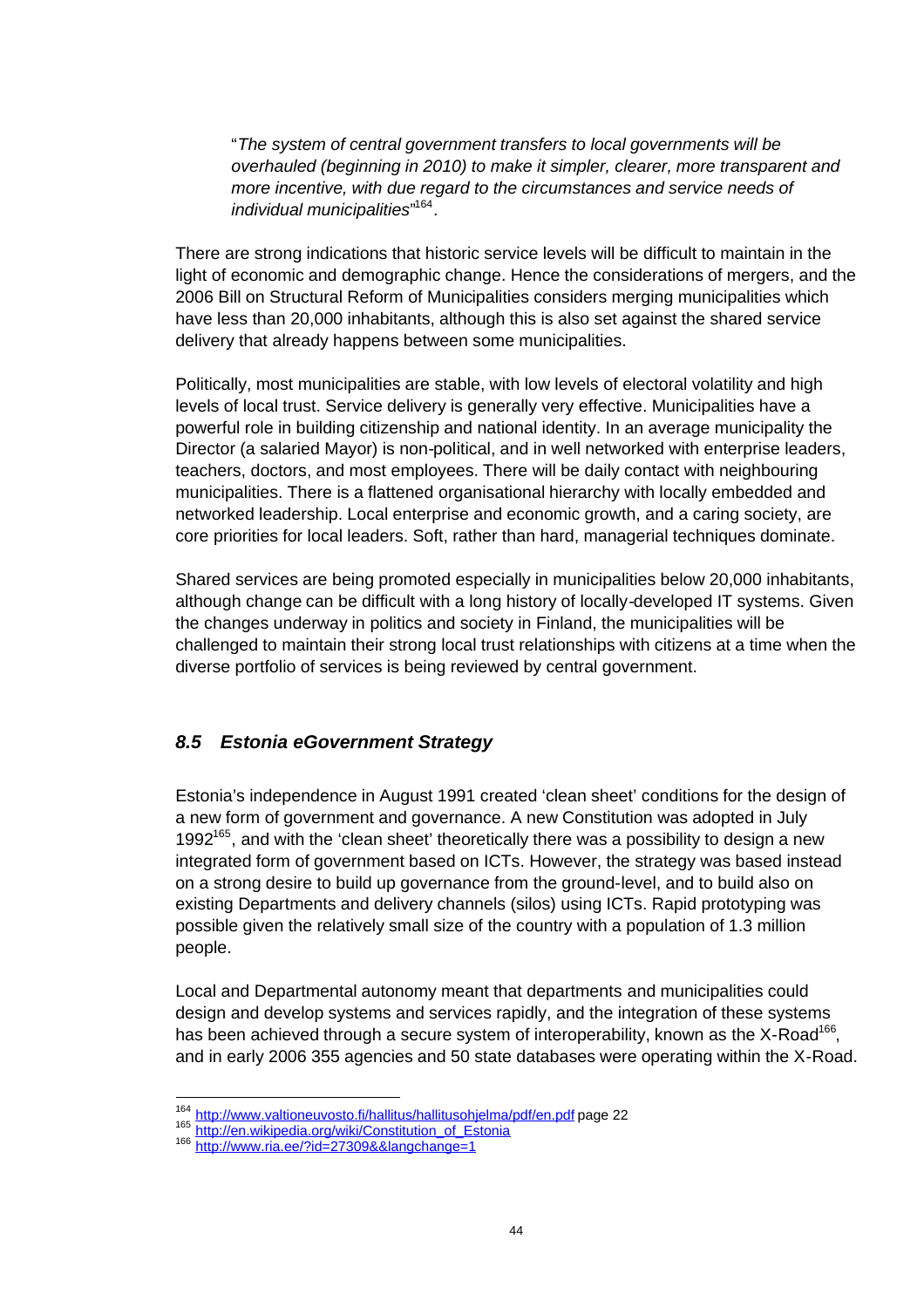The X-Road provides the operating base for the document exchange centre<sup>167</sup> (DEC) where "*Documents are messages with described semantics and structure. These can be letters, draft legislation, financial documents (including eInvoices and payment orders), electronic forms, documents related to public procurement procedures etc*". The X-Road permits interoperability also between public and private services, such as banking and finance

The Estonian electronic identity card<sup>168</sup>, and its PKI legitimation, has been the key mechanism for delivering efficient and joined-up services. Started in 2002, the number of cards issued had exceeded 900,000 in February 2006, and by the end of 2006 covered 80% of citizens. The strategy to maximise use of the cards is to provide citizen-centric and citizen-relevant services, rather than to use compulsion. The ICT Strategy 2013<sup>169</sup> importantly identifies pragmatic goals, in particular "*By 2013, 75% of Estonian residents will be using the internet, while household internet penetration will amount to 70%*".

This process is underpinned by important principles: security which leads to trusted use, and informational transparency, where citizens are able to see who and why uses their data:

- To have an ID card the person must be on the official population register. "*Every holder of the national ID card has been assigned an official e-mail address Forename.Surname@eesti.ee, which is the main channel for passing electronic information from government institutions to the citizen*"
- This interaction uses a secure PKI which helps maintain citizen trust in the use of services.
- The services are available in a multi-channel mode, including communication via conventional paper means, email, and SMS texting<sup>170</sup>, and by providing free Internet access in public libraries.
- The "*Citizen and Migration Board has made it possible on the Citizen portal (www.eesti.ee) to trace, who and when has been checking the citizen's data from their databases. In case any doubts arise regarding the justifiability of such checking, the citizen can contact the respective agency and demand an explanation*" <sup>171</sup>. Citizens therefore are also active quality controllers of data.

The most frequently checked areas of data are taxation<sup>172</sup> and school examination results, as well as other services such as applications to University<sup>173</sup>. The election in 2006 also

<sup>167</sup> http://www.ria.ee/28567

<sup>168</sup> http://www.ria.ee/27307 "*ID card is a mandatory ID document for all Estonian residents from the age of 15. The card is valid for 10 years as an iden-tification and travel document (within EU). The certificates entered on the identity card shall be valid for 3 years but not for longer than the period of validity of the identity card*".

<sup>169</sup> http://www.riso.ee/en/files/IYA\_ENGLISH\_v1.rtf

<sup>170</sup> http://www.ria.ee/27428

http://www.riso.ee/en/files/IYA\_ENGLISH\_v1.rtf

<sup>172</sup> EPRACTICE. (2006d). *The majority of Estonians submit tax returns electronically.* (August 28) European

Commission, [cited August 31 2006]. http://www.epractice.eu/document/368 <sup>173</sup> EPRACTICE. (2006f). *University eAdmissions system takes off in Estonia.* (October 23) European Commission, [cited October 25 2006]. http://www.epractice.eu/document/292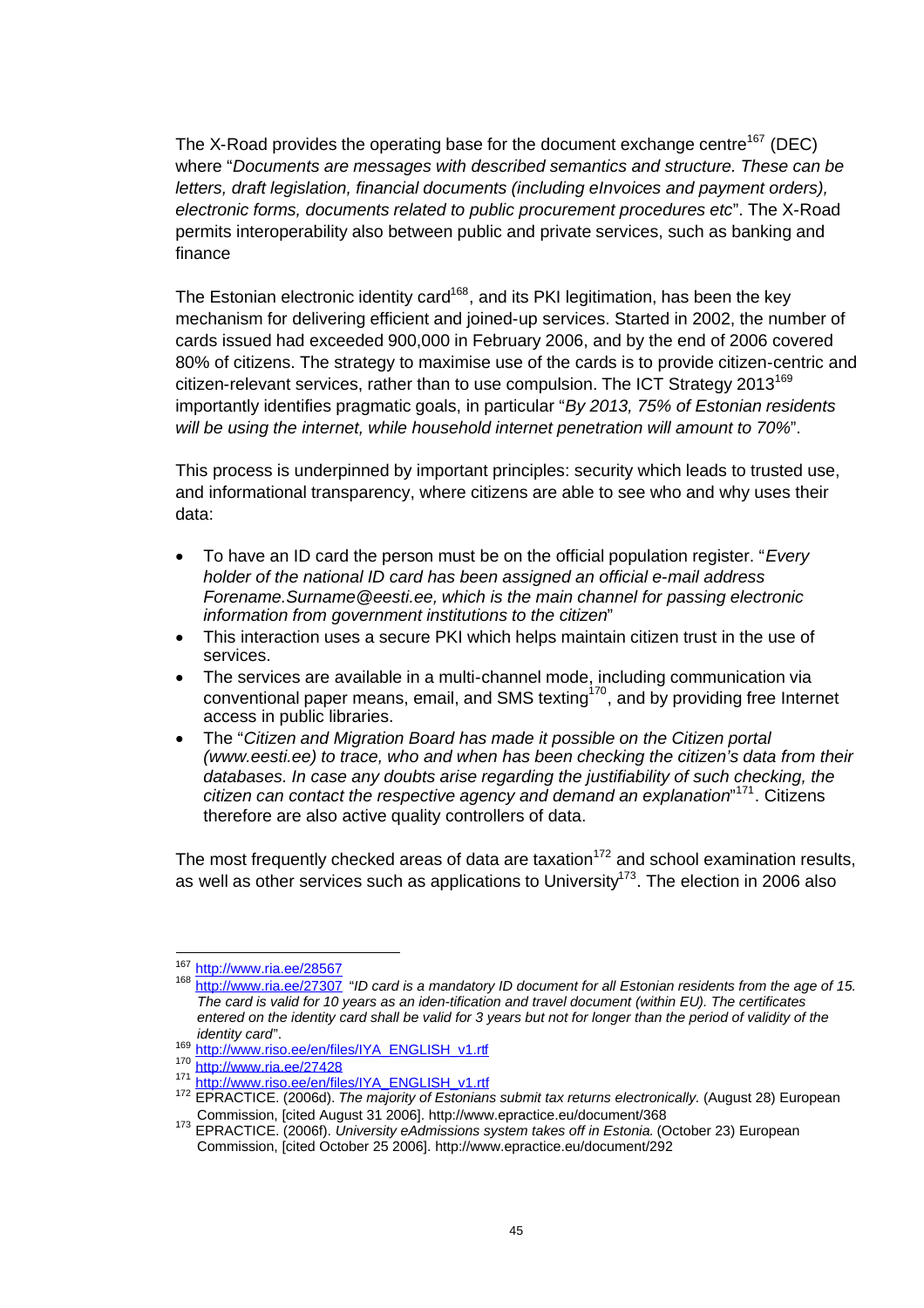was a motivation to use the ID card, and 30,000 citizens used eVoting<sup>174</sup>. eHealth services are being developed<sup>175</sup>, and the PPP-structured primary care application was launched in 2004, initially with 5% take-up by doctors, and early challenges identified<sup>176</sup> such as the need to provide incentives for doctors to change their business practices, and the need to build levels of trust in the use of an electronic service for an 'emotional' service such as healthcare. Childcare services have been combined into a single service involving a range of stakeholder service providers in the social and education area, as well as Internal Affairs. The creation of a citizen-centric service is a complex challenge of overcoming existing power structures within silos, and in negotiating who owns the new service.

However, trust in technology has been high since Independence. The previous Soviet regime experiences low levels of citizen trust in government, and citizens now accept that the ICTs allow them to verify and audit government services and employees in a way that maintains trust through transparency. Participation also encourages trust, and this is maintained through the interactive citizen portal<sup>177</sup>, and through the specific linking of rights to consume public services being accompanied by obligations of being a citizen.

Lastly, the development of eEstonia has been undertaken at a relatively low cost to citizens. The level of overall taxation<sup>178</sup> (as a % of GDP) in the EU27 in 2005 was 48.8%. and Estonia's level was 31%. In addition the Estonian Government is experiencing difficulties in recruiting skilled ICT specialists into public service, but there are significant investments in public service reform<sup>179</sup>, such as the 2004 '*Framework Document for Public Service Development*' which identifies the need for flexibility, competence and skills, with a performance-related remuneration system that is underpinned also by the 2004 *Anti-Corruption Strategy 'Honest State'*.

### *8.6 France - Internet Accompagne*

Simplifying ICT equipment and connectivity, and making sure that all French citizens can master it is a key objective for the French Government; and the role of the state has been to support, mentor and encourage every one of them to participate in the eRevolution. This drive has been very much helped by the following:

- Deregulation of telecoms since 2002 has meant that French citizens have had access to the lowest subscription rates for internet access.
- With 99% broadband coverage, France has one of the best high speed bandwidth potentials in the world.

<sup>174</sup> BORLAND, J. (2007). *Online Voting Clicks in Estonia.* (March 2) Wired.com, [cited March 3 2007]. http://www.wired.com/news/politics/evote/1,72846-0.html

http://ec.europa.eu/health-eu/care\_for\_me/e-health/ms\_ee\_en.htm

<sup>176&</sup>lt;br>http://www.ehealthconference2006.org/pdf/AINAAVIKSOO\_ppt.pdf

http://www.eesti.ee/est 178

http://europa.eu/rapid/pressReleasesAction.do?reference=STAT/07/41&format=HTML&aged=0&language=en **&guiLanguage=en**<br><sup>179</sup> btt=://

http://www.riigikantselei.ee/?id=5710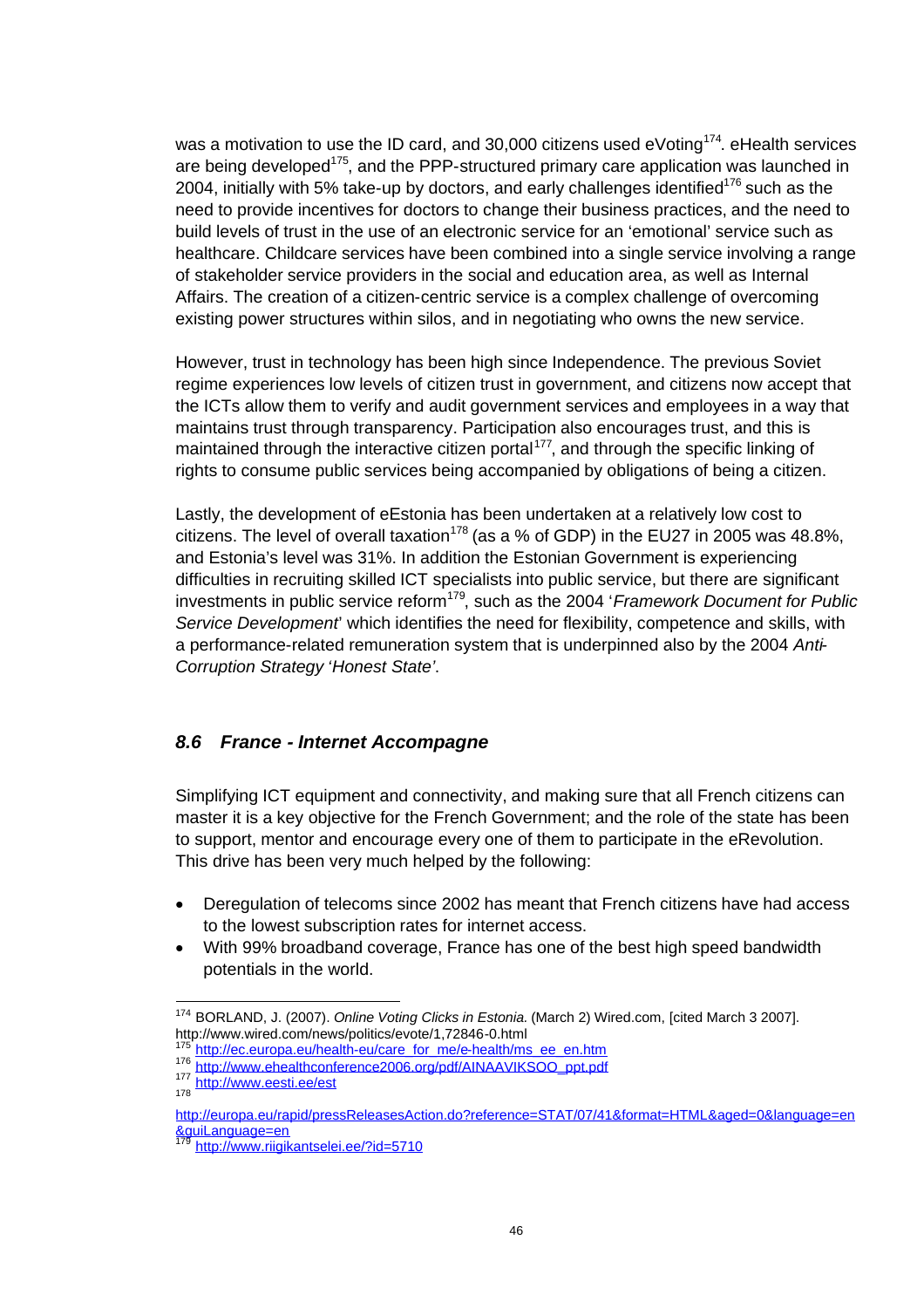Active encouragement and support for cross governmental department working and co-operation in order to achieve the best results for the users.

The Internet Accompagné project was initiated by the department that is tasked with increasing widespread access to the Internet and to ICT's, the DUI (The Delegation for the Use of the Internet). It is a key component of eGovernment deployment and it works in constant close co-operation with the Service du Développement de l'Administration Electronique (SDAE) whose prime focus is establishing (eGovernment) user needs and gaining user feedback. Other input has come from the Ministère de l'emploi, de la cohésion sociale et du logement (responsible for employment and social cohesion).

The French government recognised the need to enshrine their eObjectives in formal legislation and so developed the 'Internet for all' (Internet pour tous) plan. A key component of this initiative has been a programme targeting young people and families which resulted in a series of projects encompassing the cross section of French citizens from young people in school, through adults, workers and senior citizens. It has also included the broad spectrum of families and those at risk of exclusion because of a myriad of circumstances such as language ability, poverty and sickness. The supported Internet Experience for all was initially launched as one of these pilot projects, it is now an established Action Plan.

Launched in March 2006, Internet Accompagné was a trailblazer project based on a public/private partnership model. This project's overall goal was to simplify the process for all citizens of accessing internet technologies for the first time and to support initial training programmes for citizens in the use of these.

The project was wide ranging and based on four clear priorities:

- The implementation of a legislative framework to enable and support the overall project.
- The establishment of a seal of quality governing standards for the project's work programme, which would ensure clear rules and guidelines about the standards and levels of service provision for users expected, as well as the role and level of engagement expected of all partners involved in the service delivery.
- The development of a legal contractual framework to take the project forward to programme level which would involve contractual agreements with over 200 partners who would ensure a tailor made service for citizens, from hardware and software choice and purchase, through training in its use, access to service providers and the myriad of other actors required to provide the fullest possible offer.
- A programme of job creation in order to introduce a new professional training for individual ICT trainers and make available a home mentoring service for new users of the internet, creating new job opportunities for the unemployed.

The pilot programme having run for the whole of 2006, in 2007 the initiative was rolled out across France and is now in place as a key action plan. With this carefully planned introduction the rate of take up of information technology packages and training among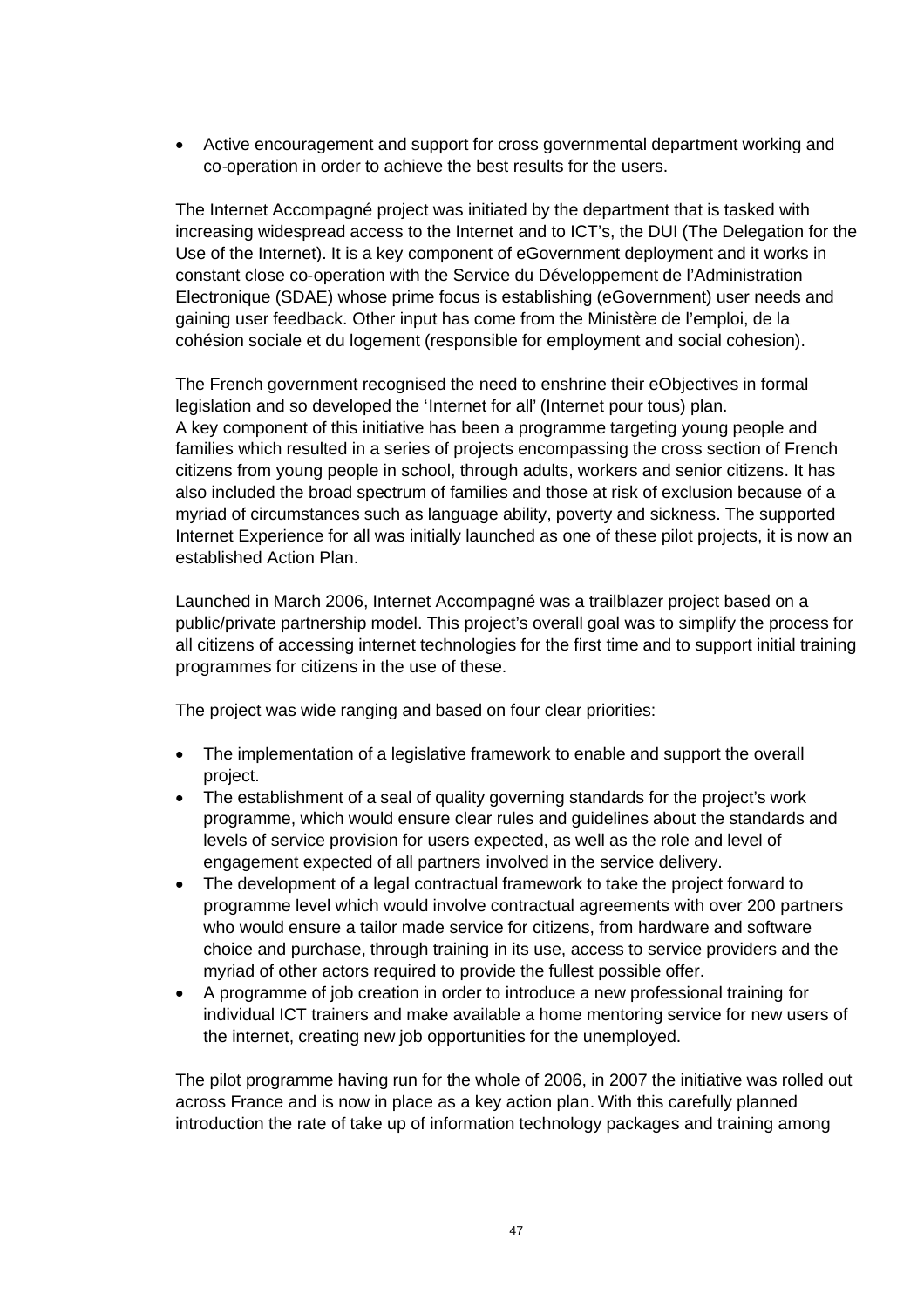the citizens of France was stepped up and a new three year target of 68% overall take-up per household became a realistic goal. In addition to this a five year plan has been developed which involves the creation of 30,000 new jobs in the personal services sector which involve giving one to one training and mentoring to new ICT users in their own homes and at specially designed internet hubs. The service offer is now clear and can be summed up in the following steps:

- Equip provide computer
- Connect provide connection
- Support provide home training

Ensure Finance – support the cost through special schemes and measures, including no cost guaranteed loans and social benefit contributions where necessary.

This project has been devised to address a range of issues, including public service delivery, social service delivery as well as access to a range of services provided by the public sector. It is all embracing in its target audience which includes the elderly, the unemployed, those individuals and families on special benefits and receiving financial aids, and from now on students and the disabled. Schemes are now firmly in place to train suitable candidates as support workers for these new companies providing services in the home.

Although this programme has been devised at Central Government level, the emphasis is now on urging and persuading local communities to focus on local needs and set up their own programmes to specifically meet these. This is necessary in order to ensure the best use of scarce resources. It is in this activity that the Service du Développement de l'Administration Electronique (SDAE) continues to be heavily involved by bringing all their user needs expertise to the programme. Using a range of techniques: Focus groups, user based test groups, citizen user groups, online fora and others, the programme implementation can be monitored across France and new elements put in place as a need is identified, sometimes this may involved special needs found in individual communities, at other times national needs may be identified.

With the initial programme now in place and working well, work focussing on the special and individual needs of communities has now commenced. A new and exciting pilot is currently being put in place (June  $1<sup>st</sup>$  2007 start) which will see the inclusion of more government based services such as health and social care as well as other services such as internet based telephony and access to a range of private sector services. The focus is on special at risk groups and in this case it involves families and individuals who are cut off and excluded from community involvement for one reason or another.

This involves communities in the Somme and the Alpes-Maritime regions, where 100 families and individuals have been identified to be at risk from exclusion. These families are going to be given the necessary equipment, training and support by Internet Accompagné partners, but in addition they will be supplied with webcams and connected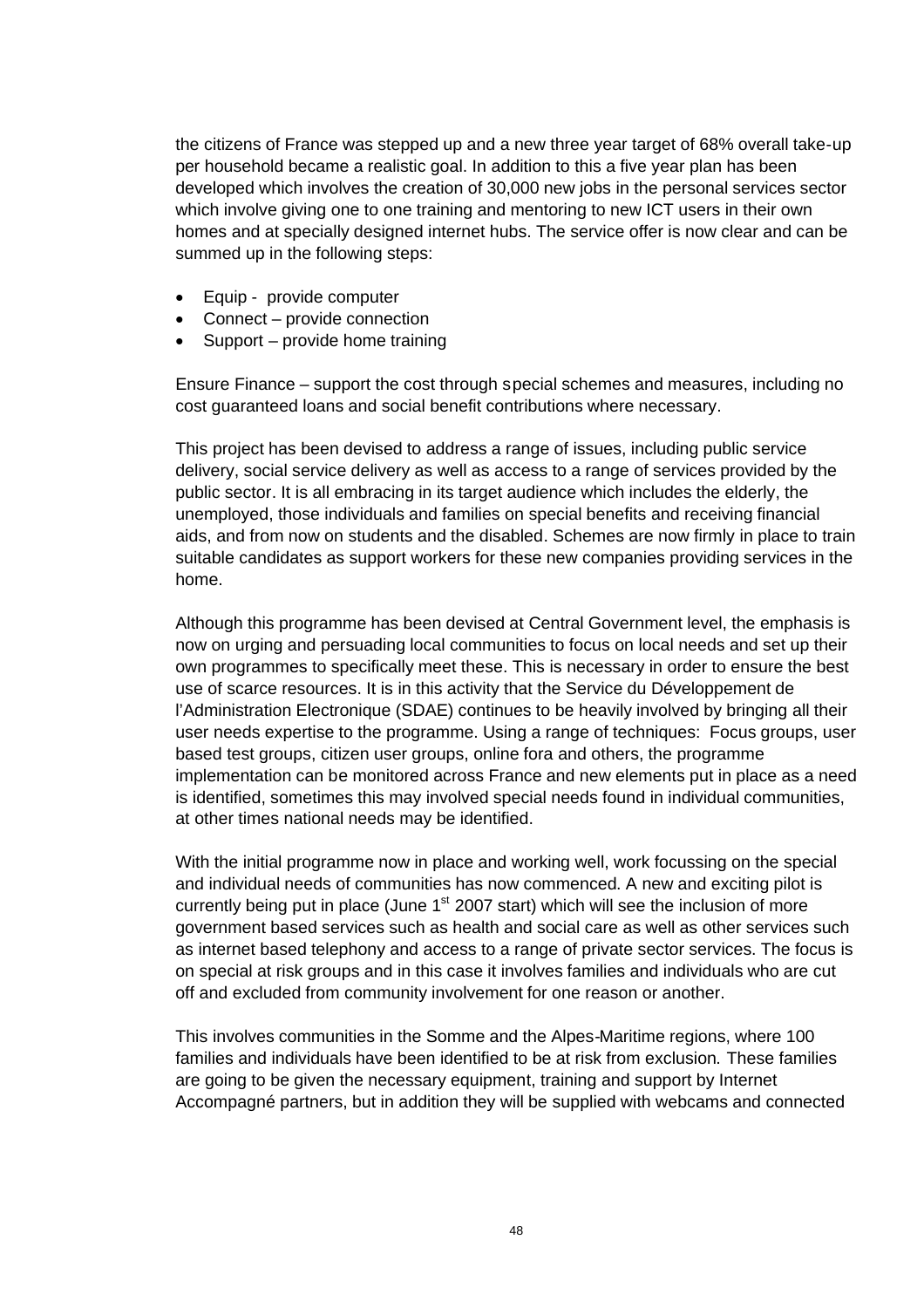to a central monitoring and service delivery call centre. There is a range of identified needs within these populations and the support offered will include:

- The possibility to order meals online.
- Medical advice and surveillance if required and requested.
- Access to a range of other social services.
- Access to a range of services delivered by the private sector.
- Internet access and internet based telephony.
- Access to training.

In this scenario the citizen is firmly in charge and can dictate the level and range of services that he or she requires. The webcam is available, but can be turned off if privacy is required and dialogue can take place with the central control station without it. The normal requirements to ensure confidentiality are respected. The overall aims of the programme depend on the target groups involved, but as a general rule they are:

- To enable the elderly and infirm to live as independent a life as possible in their own homes and remain in contact with friends and family outside their immediate community. These may be families in overseas territories or other parts of France.
- To prevent social exclusion and feelings of anomie and isolation, and persuade them that they have a place in society.
- To provide remote access to education and training opportunities to those families isolated through poverty, language and other social situations beyond their control.

This project will be carefully monitored by the DUI using techniques developed in the first project and programme phase of the Internet Accompagne programme; and is an exciting and ambitious plan which should enrich even more the French Government's offer of ICT support for its citizens.

Whilst it is clear that this whole programme has been a real beacon leading the way for French citizens to engage in the eRevolution, it is sensibly acknowledged that over the next years there are still issues that will need to be addressed, some of which are as follows:

- The price of the connection to the internet is still far too high for the poorest, since this is provided by the private sector reducing the cost where necessary is going to be a real battle. Where families and individuals cannot afford the cost, the cost has to be met by the state and this is a drain on resources.
- What should be the role of recycling in this programme? There are all sorts of issues around recycling computers such as the cost. This is an issue that is now being addressed. However consideration also has to be given as to how ICT's can contribute by reducing the need to travel, which could have an impact on city transportation related pollution.
- There are many fears among internet users that have to be addressed: Is it safe to buy online? Is it safe to conduct internet banking? How rampant is identity theft? Is big brother watching our every move?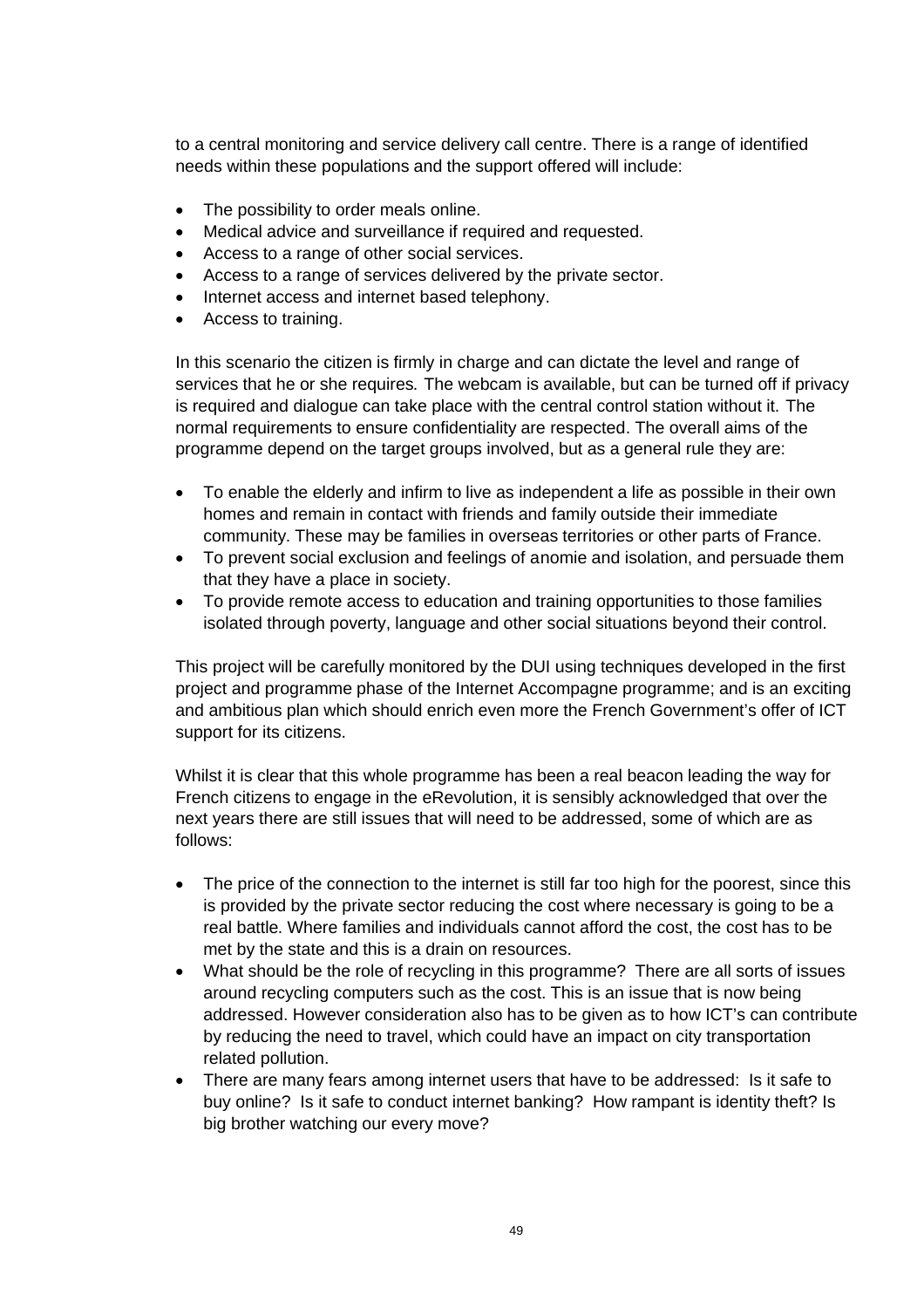It has to be said that these issues are already being explored by the French Government and a new initiative called 'Mon Service Public' (My public service) will seek to help all users draw up their own profiles, which will be owned and managed by the users themselves, protected by law and held in secure electronic safes under the care of and administered only by their owners. In this way it is hoped that vital personal information will be protected and the user will feel empowered and engage in new technologies to enhance their own quality of life and lifestyles.

This has been a brief summary of one key initiative set up by the French Government. There are many more and they all interlink to add value to the offer each makes. These initiatives are all supported by a range of methodologies which capture and monitor user needs and feedback. They involve much co-operation between government departments as well as input from the private sector. They have the full support and encouragement of the French Government who have enshrined their adoption and administration in a range of laws covering a broad social spectrum. At their heart is the notion of equality and the need for accessibility.

# *8.7 Germany – Bremen Online*

Bremen Online Services (www.bremen.de) is the eGovernment portal of the Free Hanseatic City of Bremen. The portal aims to create a virtual 'image' of Bremen and offer citizens, tourists and businesses an attractive electronic platform with information and communication facilities. The portal is to make available to citizens, tourists, businesses and other interested parties in an electronic format all publicly available information about public and private sector institutions, services and events in Bremen and Bremerhaven. The technology underlying the project is a Content Management System (Six CMS) which can be accessed by different thematic 'editors' (administration, events, business, associations, civil society initiatives) in the Bremen state government and bremen.online GmbH (the private business charged with implementing the project) in order to make changes or create new entries. Institutions, businesses, associations, hotels, restaurants, doctors, lawyers and pharmacies can receive a business card enabling them to provide information about their services and their contact details in the relevant sections of the site. The portal currently offers 270 online transaction services to citizens and businesses. Conceived in 1996, the project has been fully operational since 2001, with new services continuously being added. In 2003, bremen.de won the eEurope Award 'The role of eGovernment for European competitiveness'.

The project was conceived in 1996 as a joint undertaking between the Free Hanseatic City of Bremen and the Faculty of Mathematics and Computer Science at Bremen University. Supported politically by members of the Bremen parliament, the creation of the resulting city portal was motivated by three main drivers:

 Bremen already had a well-developed system of information and communication with its citizens at the time when the project was conceived. It was therefore assumed that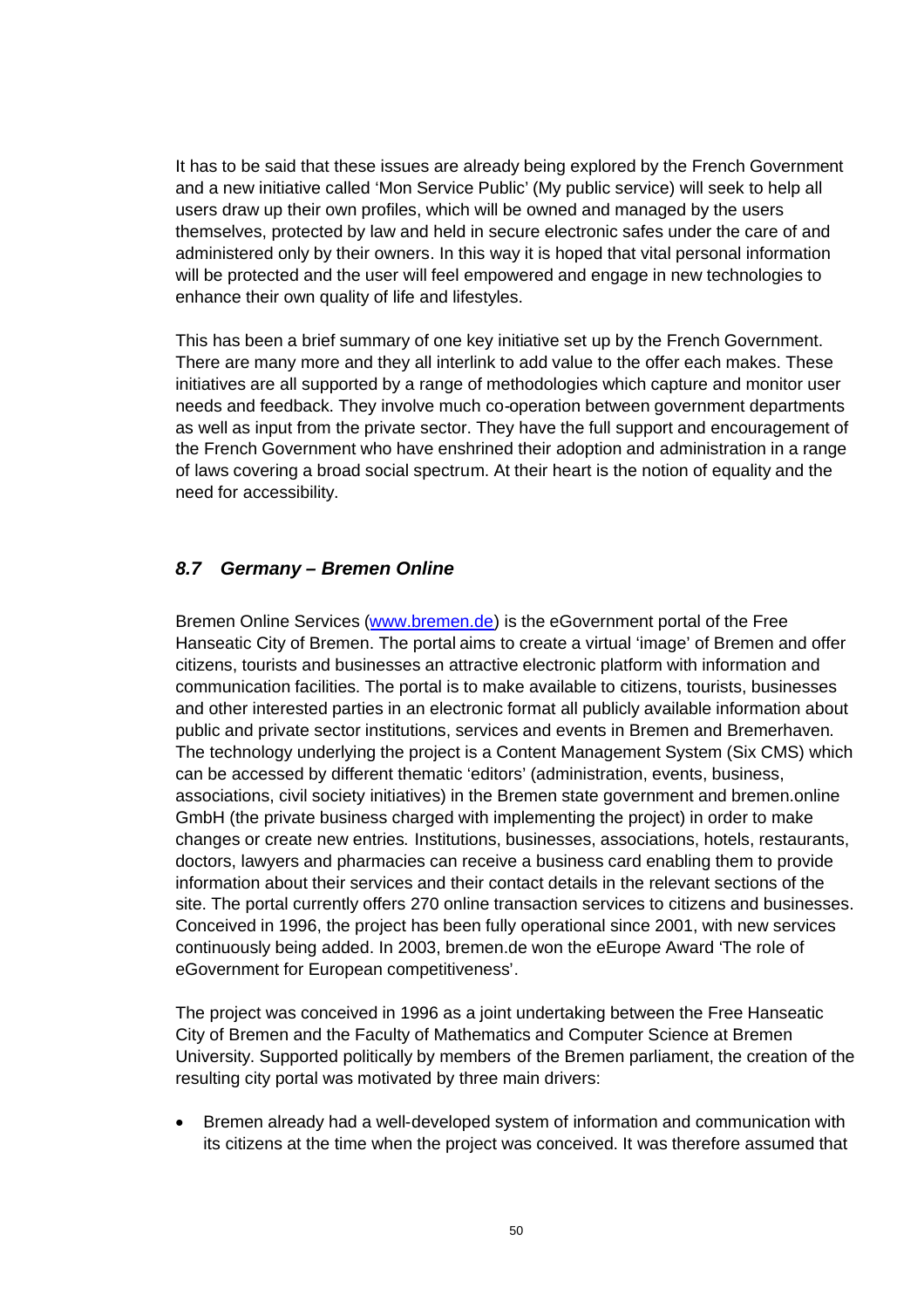making this information available online would not only be more efficient for the administration but would also provide value to citizens.

- A young team was in charge who found the Internet exciting and enjoyed doing something new for the administration.
- In 1996, the Bangemann Challenge called on cities across Europe to compete for the best online service, and Bremen decided to submit its city portal as an entry into this competition.

The eGovernment portal of the Free Hanseatic City of Bremen is based on the same content management system as its intranet. Both systems will shortly have the same user interface and functionality. The use of the systems is thus made easier and their further development becomes more cost-effective. New requirements, for instance in the area of accessibility, can be implemented more quickly. In future, modules for Bremen's external website and its intranet will be developed and made available by a 'competence centre' within the city's administration jointly with bremen.online GmbH.<sup>180</sup> Overall. due to limited resources and the risks associated with IT investments, Bremen relies on the use of open standards, successful basic components and standard solutions (rather than the in-house development of tailor made products) for the implementatioin of its eGovernment strategy.

From the beginning, bremen.de was conceptualised as an additional service offered by the Free Hanseatic City of Bremen to people in the region. As such, the project has three main target groups: citizens, tourists and businesses. There is no particular focus on any of these groups or sub-groups.

bremen.de achieves citizen centricity with the help of the following measures:

- The creation of 'thematic editors' who view the citizens of Bremen as their customers.
- The content for the site is being produced by the administrative departments of the Free Hanseatic City of Bremen themselves (the so-called 'integrative approach') which ensures that content is relevant and accurate. At the same time, staff at bremen.online GmbH are charged with ensuring that this information is easy to understand.
- Information on the site is organised according to 'life situations' (e.g. births, deaths, marriage, moving). This means citizens can access online services depending on their needs.
- The language on the site is simple and easy to understand.
- Efforts were being made to provide public Internet access points so that individuals not owning a computer can access the online services. In addition, multi-platform access is being explored with the help of a project offering some of the sites on Bremen.de in a portable format, ie making them accessible through mobile phones and PDAs.
- The development of the site was supported by members of the Bremen Senate (parliament) as well as a computer science expert at Bremen University, Prof. Dr. Kubicek, who is an expert in organisational theory and specialises in questions relating to the social impact of new technologies.

<sup>180</sup> http://www.finanzen.bremen.de/sixcms/detail.php?gsid=bremen53.c.1633.de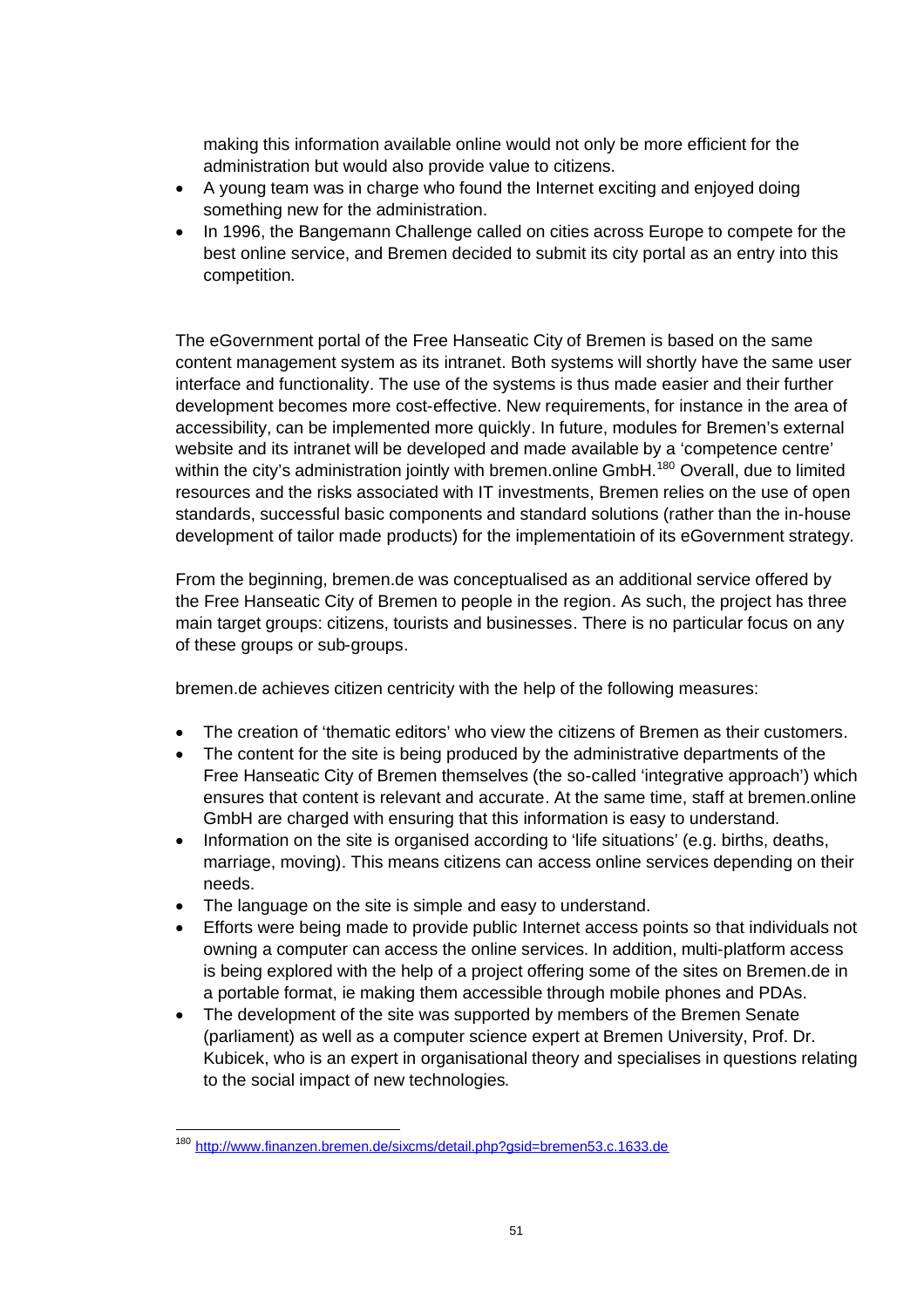The main organisational change resulting from the project to date is the creation of the private limited company bremen.online GmbH. This business is owned by the Free Hanseatic City of Bremen and is charged with running bremen.de by providing editorial services and taking care of the commercial exploitation of the portal on behalf of the Free Hanseatic City of Bremen. The overall task of bremen.online GmbH is thus to develop Bremen's online presence whilst ensuring that this matches the city's eGovernment strategy and is also in keeping with an 'integrative' offer. To achieve this, bremen.online GmbH carries out three main activities:

- Maintaining and expanding the content of the portal, in particular by providing search functions and content relevant to particular population groups.
- The commercial exploitation of the site through advertising on the first three levels of the site, fees for 'click throughs' and the provision of added value services (such as the development of logos).
- Concluding co-operation agreements to achieve better content on the site.
- Co-ordinating the work of the different editorial departments.

A contract between the city administration and bremen.online GmbH lays down rights and responsibilities of the two parties. Overall, the city's administration keeps a tight rein over all issues on the site relating to the provision of eGovernment, and there is frequent communication between the IT director at the Free Hanseatic City of Bremen and the Managing Director of bremen.online GmbH. For instance, content relating to individual departments is provided by these departments themselves; the editors at bremen.online GmbH are primarily charged with ensuring that the text is easy to read. The city's administration also decides which technology is used to run the site, and has therefore been able to ensure that the CMS of the external website and the city's intranet is the same. A steering committee has recently been put in place to set the priorities for the further development of the site. This comprises representatives of the different departments of the city administration (economics, administration, city marketing). By contrast, bremen.online GmbH has total freedom over those issues that are not related to the online provision of public services, for instance questions of marketing and advertising, but also those parts of the content on the site which relates to services by private providers (for instance the notification of gas and electricity companies in case of a domestic move).

The decision to run the site with the help of a private limited company owned by the city state of Bremen was a result of the end of the dot-com-boom when plans to set up a public-private partnership (PPP) had to be abandoned as private investors were reluctant to commit themselves to what they perceived to be a risky undertaking with uncertain profit margins. Yet, the establishment of a limited company to run bremen.de is now seen as having had a favourable impact on the project as it prevented disputes resulting from different organisations 'owning' different parts of the project (as might have been the case in a PPP). Moreover, the private nature of the delivery organisation means it is able to run and develop services going beyond eGovernment functions with the flexibility and adaptability they require.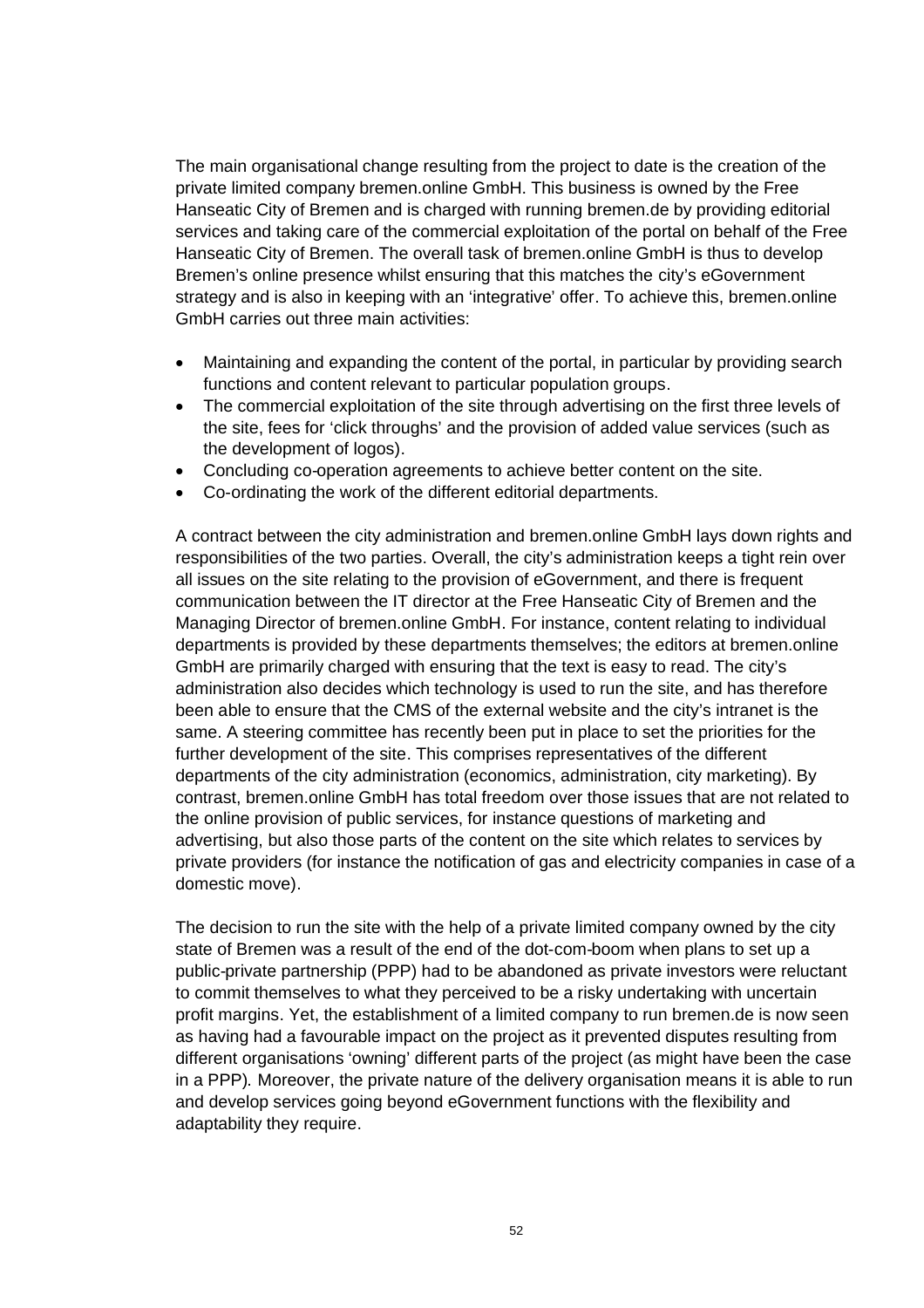In addition to the organisational changes already implemented, the civil service of the Free Hanseatic City of Bremen will need to undergo a significant cultural change over the next years. Bremen passed a far-reaching freedom of information act which goes beyond what is being done at federal level and in other regions in Germany. This law foresees that as soon as an administrative procedure is completed, information relating to it is made publicly available (also via Bremen Online Services). As German bureaucracies are traditionally very closed, developing a culture of openness with regard to public information will be a long-term process. This will be kicked off with the help of crossdepartmental projects which aim to raise awareness amongst civil servants on the benefits of the new Act.

Bremen Online Services has won national and international recognition for the quality of information it provides and has seen the number of visitors rise significantly since it went live. The site has won a number of national and international awards in the last 10 years (Winner of the city information systems test run by the news magazine Focus in 2000, twice winner of a ranking carried out by the computer magazine Computerbild, winner of the eEurope Award 2003). The site now achieves more than 10 million hits per month. Income from advertising and any other 'added value' services now means that bremen.online GmbH is able to sustain itself financially.

At the same time, some aspects of the project are currently highlighted as requiring more work. For instance, while Bremen.de contains more information and services than most other city portals in Germany, the autonomy of individual departments of the city's administration means that it has not yet been possible to provide complete information about the city's services on bremen.de. In the field of tourism a parallel privately run site to bremen.de has emerged which makes it more difficult for customers to find the information they need. Discussions are currently taking place relating to the integration of the two sites. The events diary experienced technical difficulties and it proved difficult to collate a sufficiently high number of events to fill it for months ahead. Finally, there is less information available on the site for businesses than might be desirable, though a subportal focusing on providing information relevant to businesses is in the process of being developed.

The three most important learning points from the project are:

- Using a content management system is essential if a city portal is to be financially feasible and be of a high quality.
- Where individual departments within an administration possess a high degree of autonomy, a decentralised approach to developing the content of a city information portal is desirable as it ensures that the individuality of the departments is safeguarded. However, the information thus provided should be displayed using style templates to ensure that it is searchable and that a uniform graphic identity vis-à-vis the public is maintained.
- Questions of access and accessibility are crucial if the system is to gain broad acceptance in the population. Public Internet access is important to avoid that every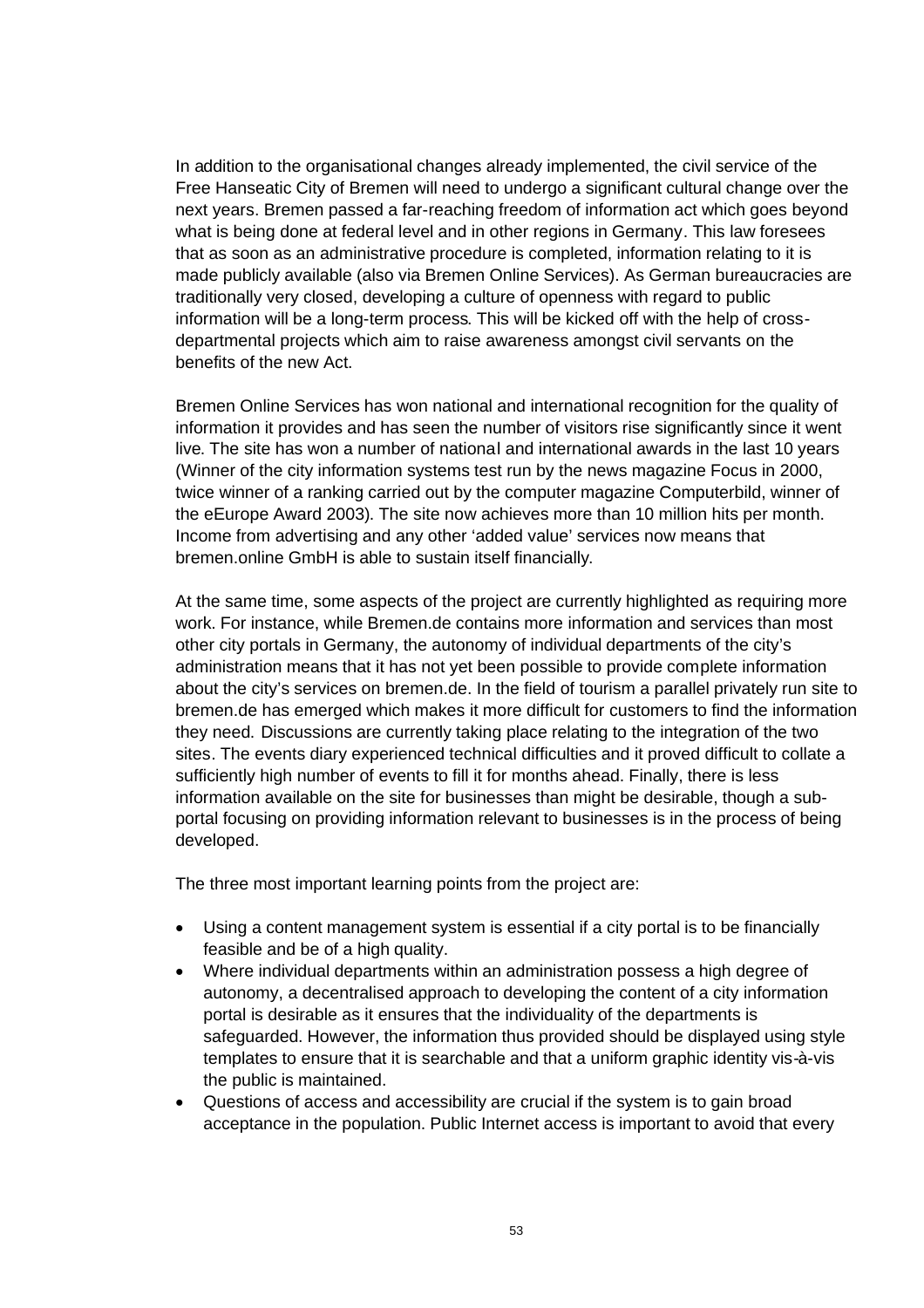person must own a computer if they want to access the portal. At the same time, the Free Hanseatic City of Bremen also raises awareness of the site by including the hyperlink into any written communication it sends out. Accessibility can be ensured if the language in which the site is written is simple and easy to understand.

### *8.8 Greece - access2democracy (A2D)*

A2G<sup>181</sup> is an NGO, established in 2003, following the successful conclusion of the Greek Ministry of Foreign Affairs 'eVote: Vote for the EU you want' project, that ran during the Greek Presidency of the EU, and which had 190,000 online participants. There was strong high-level political support at a time when Internet access in Greece was only 20%. For example, the then Greek Foreign Minister George Papandreou promised to take the results of the votes to the European Council, which he did. Crucially, there were many resources behind the eVote project, not least because it had high political endorsement and authority, since the Greek Minister of Foreign affairs was also leading the EU presidency in that time.

The access2democracy NGO was created to follow up this work. Christoforos Korakas joined in May 2004 after working in the Greek Ministry of Economy and Finance for the Secretary for Information Society. In Greece there is no specific legal framework for the full deployment of eGovernment, and the National Strategic Reference Framework for 2007-2013 is one of the mechanisms through which th Greek Government is prioritising the eGovernment Strategy.

The project team of access2democracy (now 3-4) are voluntary, and are paid only through the projects they work on. Before becoming a voluntary organisation, they functioned with paid staff of 8-9, but due to the lack of maturity of the eDemocracy issues in Greek society and Government and in combination with problems in management at the beginning, they had to reduce running costs and personnel to keep the NGO alive. In 2006 things started to move on eDemocracy and eParticipation in Greece, following the general EU trends.

A key project is the innovative e-Dialogos project at the Municipality of Trikala<sup>182</sup>. It is funded through the *Politeia* Programme of the Ministry of Interior and the Region of Thessaly, and it is championed by the Mayor of Trikala himself. The project is about providing an innovative and fully fledged eDemocracy methodology and platform for citizens of Trikala to participate in the decision making processes of the Municipality, combining online deliberative and voting processes.

Access2democracy developed the strategy, methodology, the user requirements and specifications while IMC (a Greek IT company that leads the project) developed the

<sup>181</sup> www.access2democracy.org

<sup>182</sup> http://www.e-trikala.gr/index.php?sel\_lang=english http://www.trikalacity.gr/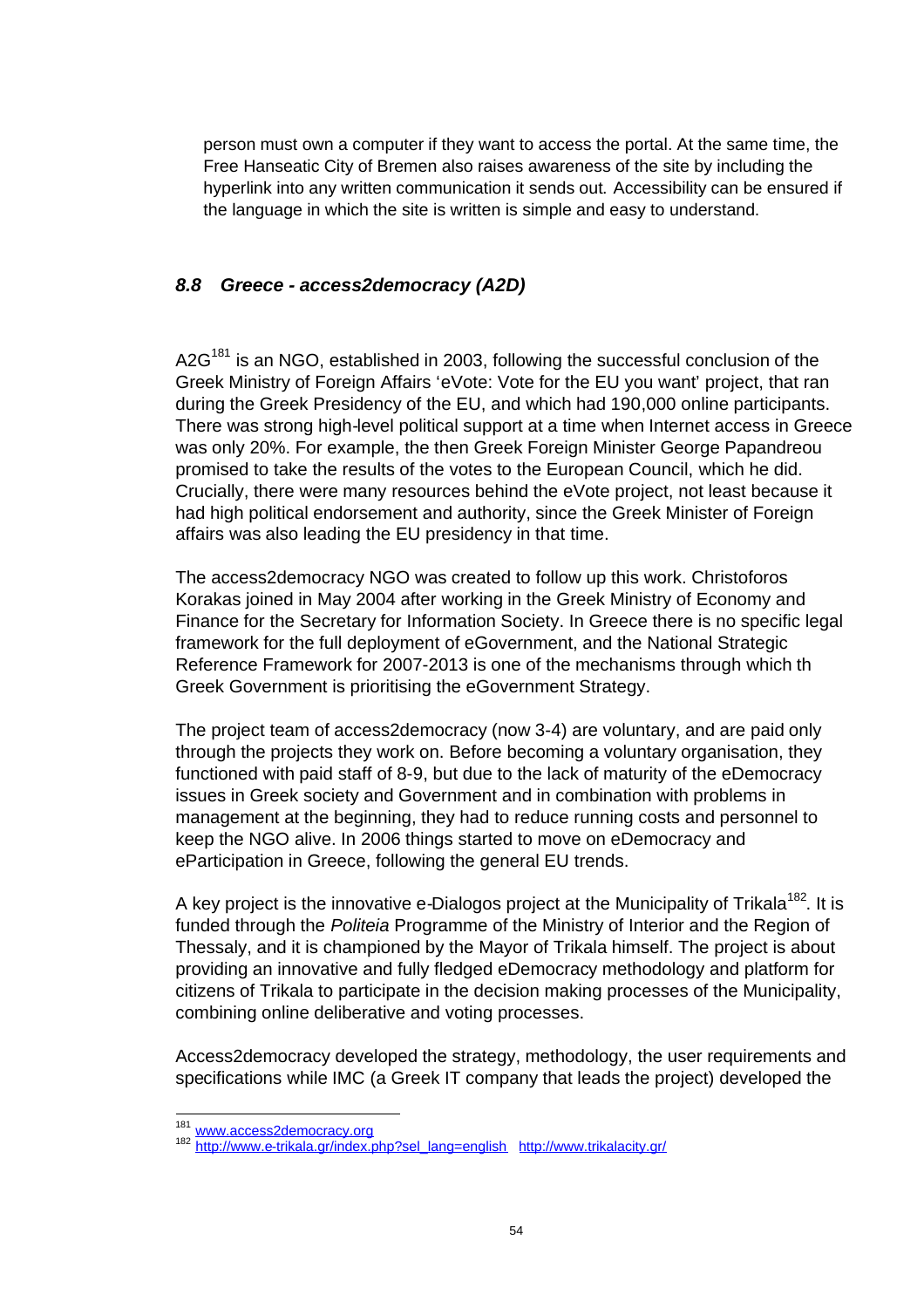web based platform that will host and support the processes. It mainly comprises three tools: a top-down eSurvey system, where municipality can ask citizens to respond to specific issues of interest to the municipality; a bottom-up ePetition system; and, what is termed a deliberative process. The latter is a 'serial process' with several steps embedded in a tight methodology:

- The Mayor and Councillors decide on a pool of potential topics for deliberation (the focus is on topics that have a strategic and long term developmental impact on the Municipality).
- Information is gathered on this pool of topics. The objective is to create short condensed and meaningful insiders documents on each of the proposed issues, written in plain language and a journalistic style, for the information to be accessible to all citizens.
- The pool of suggested issues is put to an online (e-) Vote process where citizens can decide which topics will finally be part of the deliberative process. They are also allowed to add issues they consider important that have not been picked up by the municipality.
- The selected topics are discussed among citizens in professionally moderated (by a journalist) online forums with the participation of the Mayor, civil society, experts etc.
- The codified results of the discussion, lead to the drafting of a detailed and thorough questionnaire (e-Vote) that will record the final position of citizens on the specific issues.
- The results of the online discussion and e-Vote are forwarded to the Municipal Council, which will discuss and decide on these issues in a dedicated session which will be webcasted, with a citizen-envoy collecting and reporting emails and chats sent by citizens injecting their views and questions into the debate at regular intervals.

Citizens must register on the e-Dialogos site in order for them to participate, where they also create their own demographic profile. The demographics will also be used to weigh the results accordingly, balancing the views of over or under represented segments of the population.

The municipality of Trikala offers a fertile environment for such experiments, since it provides its citizens free Internet access for all (Municipal Wireless), and an advanced strategy and wide array of ICT related projects and services for its constituents.

The ICT strategy and projects are championed by the Mayor himself who has built a strong team around him dealing efficiently with ICT challenges and opportunities, utilizing to the maximum opportunities offered through Greek and EU funding programmes. Indeed, the Municipality of Trikala has the biggest list of EU-funded projects than any other municipality in the region and eventually Greece (if taken as a per capita income). This effort leads to Trikala being recognized as the first digital city of Greece. The Mayor is also active in building partnerships with other Mayors across the EU, participating as the first Greek city in the international network of e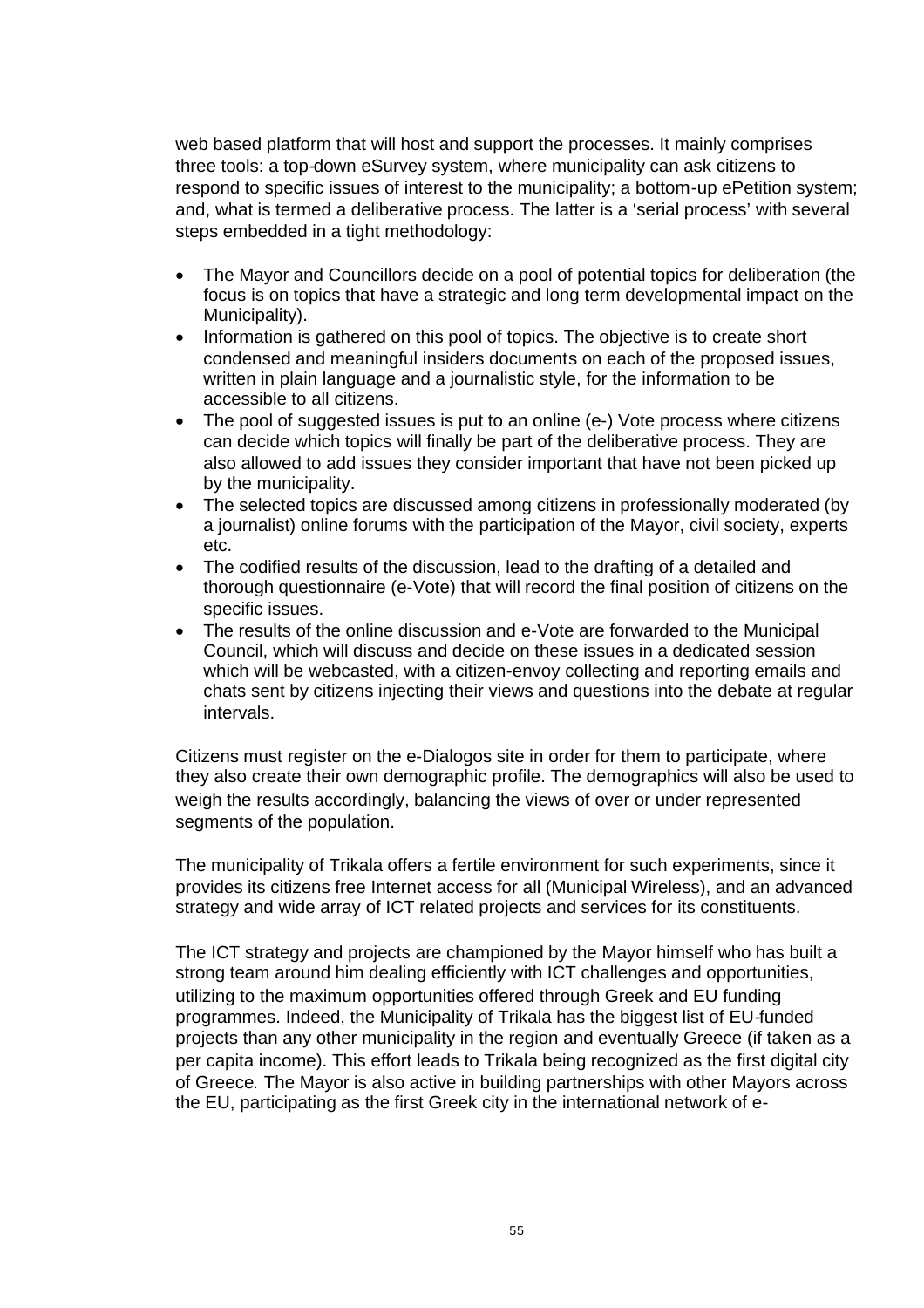communities (iNEC $<sup>183</sup>$ ). The second CISCO academy of Greece<sup>184</sup> (the first being in</sup> the capital, Athens) is deployed in Trikala, training among others municipal staff.

New capacity to develop initiatives is being built through channels of opportunity. Another major project is Demosthenes<sup>185</sup>. The Mayor is promoting business process re-engineering, using a hotline for citizen complaints to transform service delivery through the eTrikala desk (telephone, email etc.), where citizens can register a need (such as a streetlamp needing attention), receive a complaint number, and can be called back when the service has been delivered. This produced performance statistics, with the service objectives being to solve a problem in 48 hours – the current performance level was 65%, and the target for 2007/8 is 75-80%.

When the service was launched there were, 1500 communications from citizens in a municipality of 65,000 people in the first few weeks. By installing this hotline and the platform the Mayor capitalised on a feature of Greeks to complain a lot by putting it online and allowing citizens to report faults. This in turn can have emotional benefits especially when combined with quick resolution (48 hours).

The value of this project to the Mayor is great since it enables him to stay in constant touch/dialogue with the citizens of Trikala. The Mayor is also using ICTs to have a top level management information system which would then enable him to take executive action. By having citizens report faults, the Mayor is also saving money by streamlining services. It seems that this policy followed by the Mayor is politically beneficial as well since he has been re-elected for a second term in office by a large margin.

We discussed the strong champion nature of the Trikala initiative. It can work in this manner because the political structure allows a new Mayor to appoint directly employees in a Municipality. Hence organisational change is built into the political process, but local organisational autonomy also allows municipalities to resist change being imposed from the centre.

A new Mayor in effect has a clean sheet to implement organisational change, but this can mean rapid and uncertain changes in organisations and service delivery for citizens – who, it must be admitted, voted in the majority for regime change. During the discussion we discussed whether other municipalities were copying this form of initiative, but some have tried with only limited success. eTrikala therefore sits as a beacon project with high-level political support. Indeed, the Mayor is using his own power to ember ICT-related organisational change.

There is a paradox whereby strong local autonomy can produce projects that deliver significant citizen value, but they run the risk of being islands of excellence in a sea of organisational resistance. At the same time, centrally-imposed strategies can lead to projects not being tuned to local needs.

<sup>183&</sup>lt;br>184 http://www.smartcommunity.nl/

<sup>184</sup> http://www.cisco.com/edu/emea/government/partnerships/index.shtml

<sup>185</sup> http://www.e-trikala.gr/modules/smartsection/item.php?itemid=7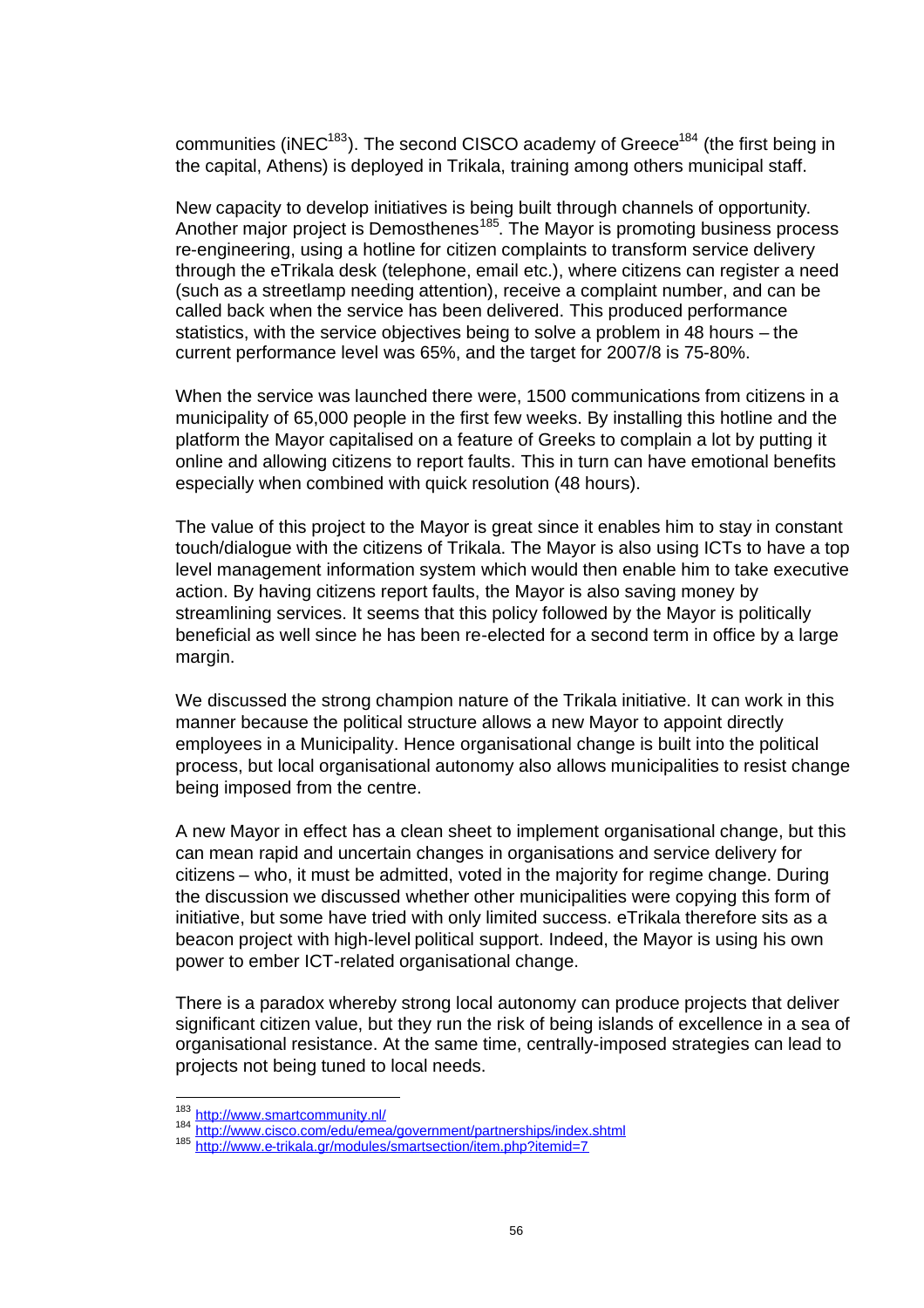The Access2democracy acts as a trusted intermediary and support the whole eDemocracy approach and not just the online forum. In general, they mediate between Government (national/regional/local) and ICT companies to help them understand each other.

Another interesting feature of the Trikala example is the employment model the Mayor is using. Few of the leaders in his team are civil servants linked to their position for life, whereas the opposite generally is the case with municipal employees elsewhere. The upshot of this is that employees are keen to acquire new skills as well as to look for additional funding and projects as they create their own raison-d'etre in the municipal structures.

A key question would be whether this individualistic approach based on the vision of this particular Mayor is more effective that a legislative agenda imposed centrally.

## *8.9 Greece – Gov2U*

The project aims to develop the 'classical representative democratic process', through a citizen and elected official-centric approach to using ICTs. In principle anything an official sees should be visible to citizens (transparency). Democracy enables (or should enable) any level of Government to be transparent and ready to engage the citizen. The model aspires to be citizen-centric and elected-official centric. By creating an evolving platform  $(Gov2DemOSS<sup>186</sup>)$  for transparency where the elected official can put info, this eDemocracy model aims to empower the elected official to become more transparent through ICTs, while the citizen can view and assess this info.

It is not based on a generalised freedom of information approach, but on a case-bycase development of good practice. In other words, each Government department has its own approach as regards freedom of information. Hence practice is uneven across government departments since each develops its own policy. There is some engagement with local universities to promote eDemocracy courses, and these are proving popular. Academics also are used as moderators in the online forums (e.g. University of St Thomas, Houston). Other than that there is no formal monitoring of content by the project – they describe the deliberation spaces as being 'wide open'.

The issue of Freedom of Information (FOI) therefore can be contested. National legislation produces resistance at Department levels, so the implementation of legislation can be uneven – albeit being monitored by a regulatory authority if it exists. Ground-level best practice may develop with more unevenness, but could be built on the basis of mutually build codes of behaviour.

<sup>&</sup>lt;sup>186</sup> Gov2DemoSS is an open source, generic, informative and collaborative e-participation platform customized by Gov2u.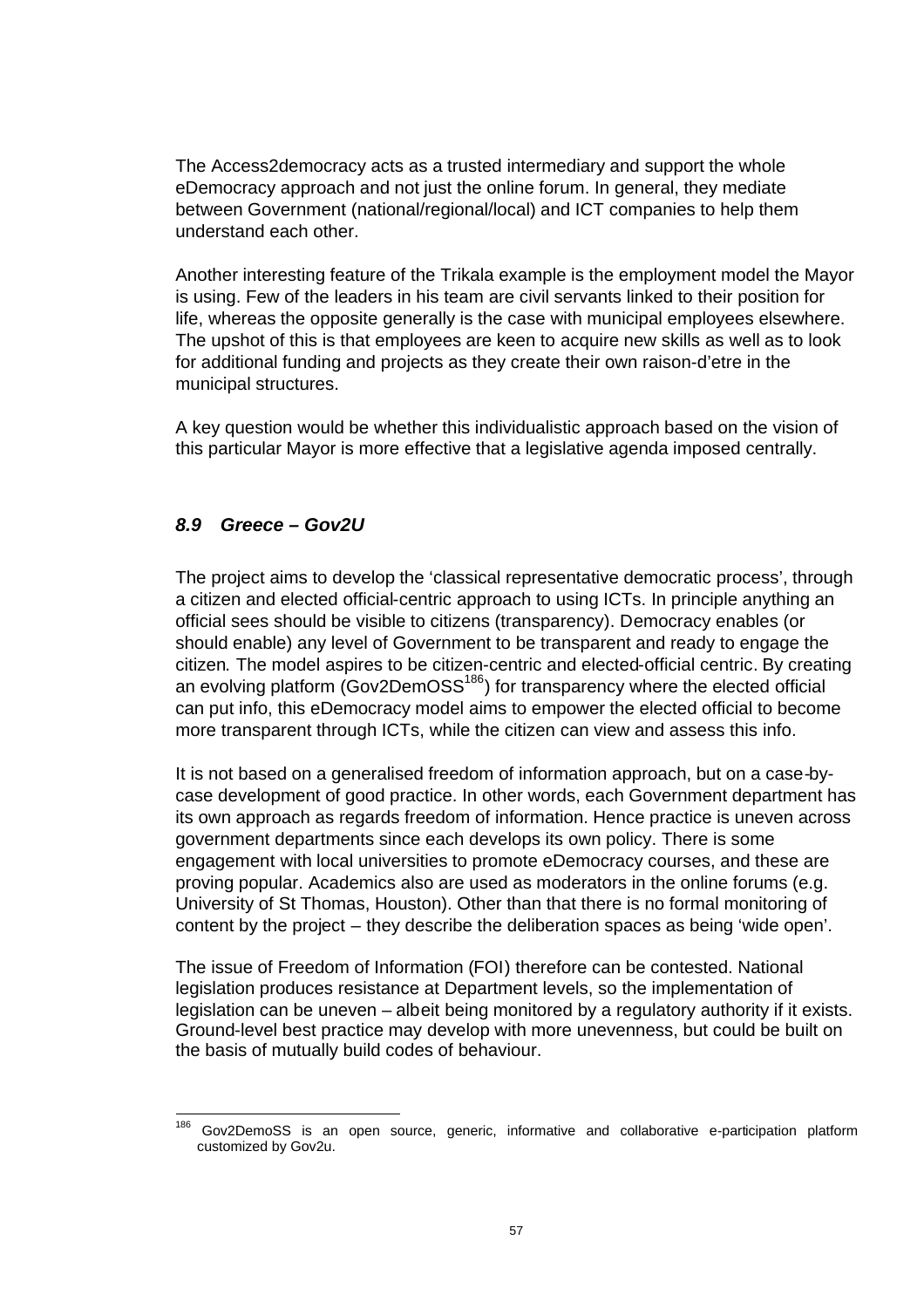The inspiration is the Greek 'Agora/Demos' (where if 6,000 citizens gathered then laws could be enacted). The engagement of citizen in the process is validated, because they must provide their national identity details, and these are verified by a local council. Participation can therefore be assessed on the basis of demographics etc. The Gov2U project is also taking part in the eRepresentative project which is a research and development project that will deliver a virtual desktop to support the mobile elected Representative daily activities. The project is co-funded under the IST Programme by the European Commission<sup>187</sup>.

The administrative focus for developing applications is still very much based on a local champion. The first application of the Gov2DemOSS platform in Upper Kirby District, in Houston, Texas (USA) where they have built a citizen engagement platform and where the District authorities wanted to be transparent to citizens. In this context, any decision is brought to the citizens, and they can discuss it, vote, open a forum, come to a resolution, etc. They have an online and offline strategy for engagements: they complement the platform with other activities such as publications, seminars, etc because they want to enable people to express view using any channel.

They are working closely with the University of Saint Thomas, Houston which has started a course on eDemocracy which has been filled up. There are three professors involved, one specialising on eDemocracy, another on eGovernment and the third on political science who will be involved in the preparation of question for the online forum as well as in its moderation. People who use the municipality platform have to identify themselves and this is in turn verified by the Council. This in itself is a legitimation process which gives eParticipation greater credibility. The platform serves as a social platform as well, for example where people put photos. They want to engage students from early on; in fact, one of the plans of Gov2U is to engage young citizens in the democratic process will involve the creation of a virtual online eDemocracy game (Fantasy game.)

The project is also starting a campaign in Spain to engage close to 60 municipalities in online deliberation with citizens, and they are also in contact with possible collaborators in Nigeria. In the framework of the Spanish eConsensus project Gov2DemOSS platform is being customized for the use of some 60 municipalities. A single portal will provide access to all 60 municipal sites with common user registry and management, and a single sign-in for all the portals. The portal will serve various entities including city councils, citizens and local associations. It shall also include an e-voting function, as well as a dedicated citizen community space where citizens can create their own space and select different tools for their area.

Gov2DemOSS is also implemented in the Spanish city of Amposta. The platform that is currently under public consultation allows the City of Amposta to create digital communities and interact with its citizens in decision-making processes. They also collaborate with Mexico (8th in the UN Index on eDemocracy), in a project based in

<sup>187</sup> http://www.erepresentative.org/site/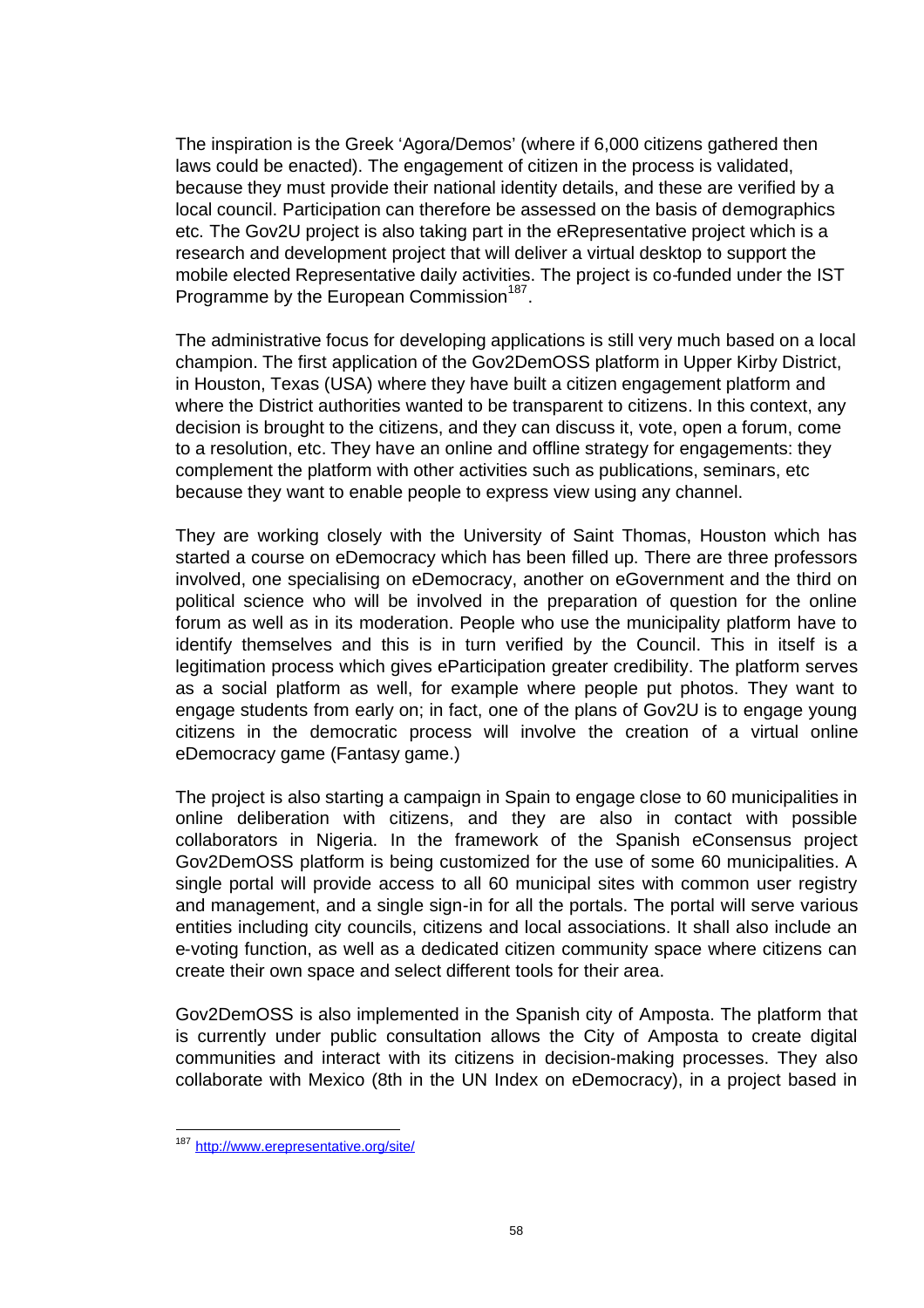Monterrey, where there is the use of webcams in the regional Nuevo Leon Congreso plenary meetings, and real-time voting information online.

In Greece which is characterised by low Internet penetration, it has been difficult to find test-beds but they found one in Karditsa which, is not however a very good test bed due to low Internet penetration, but local authorities would like to promote citizen engagement. The project entitled 'Electronic mobilization of NGOs and local authorities in order to promote gender equality in Karditsa' will be implemented in cooperation with the local authorities and the development agency of Karditsa (ANKA SA) and is funded by the Greek Ministry of Labour and Social Protection. It will focus on exploring the potential of ICT in strengthening local initiatives directed at promoting equal opportunity and cooperation between civil society and the local authorities. A customized and dedicated version of our Gov2DemOSS Platform will be created for the project. A series of publications and workshops are also foreseen. They are also developing a platform for the Aghios Stephanos municipality in Attiki, which has a visionary mayor that is acting as the champion for this approach. The importance of having such project champions was also discussed.

They see this as a long-term democratic process, in particular focusing on engaging the voters of the future – young people, although there is a growth in intergenerational learning occurring. Those participating in engagement are positive about the benefits. We discussed objective measures of success, such as re-election rates of local politicians, media coverage, and blogs. Overall 'politics becomes less about doctrine and more about transparent engagement'.

This project further highlights the process of deepening local heterogeneity at a time when national politics often confronts globalisation processes by imposing more homogeneity from the centre<sup>188</sup>.

Are we trying to move away from the electronic centre-periphery mechanism of government to a former community-focused form of governance? Telecoms killed distance and allowed the centre to control the local<sup>189</sup> in ways not previously allowed because it took time for information to travel to the centre of an organisation. The Internet now provides a new 'distance' from the centre, by joining up the local in ways that overcomes local frictions of distance. In addition, the regional and local disengages from the centre be 'stealth', wherever it can become different in policy terms for the benefit of the local<sup>190</sup>. As he said, ICTs eliminate physical distance but allow for local embedding, with the local now creating a new distance between itself and the centre

<sup>&</sup>lt;sup>188</sup> This also has affects in the other direction. In early 2007 the UK Minister Hazel Blears, supported a local constituency campaign against cuts in local health provision, but was criticised because this brought her into conflict with official government policy that she was obliged to support as a Minister.

<sup>189</sup> STANDAGE, T. (1998) *The Victorian Internet,* London, Wiedenfeld and Nicolson.

<sup>&</sup>lt;sup>190</sup> For example in the UK, Wales now provides free prescriptions for citizens, whereas they are charged in England: BBC. (2007a). *AMs vote for free prescriptions.* (January 23) BBC, [cited February 1 2007]. http://news.bbc.co.uk/1/hi/wales/6288663.stm. Scotland is investing centrally in broadband availability: ANON. (2006c). *Scotland puts 5 million funding into broadband roll-out plan.* (December 27) Public Technology, [cited December 30 2006].

http://www.publictechnology.net/modules.php?op=modload&name=News&file=article&sid=7245.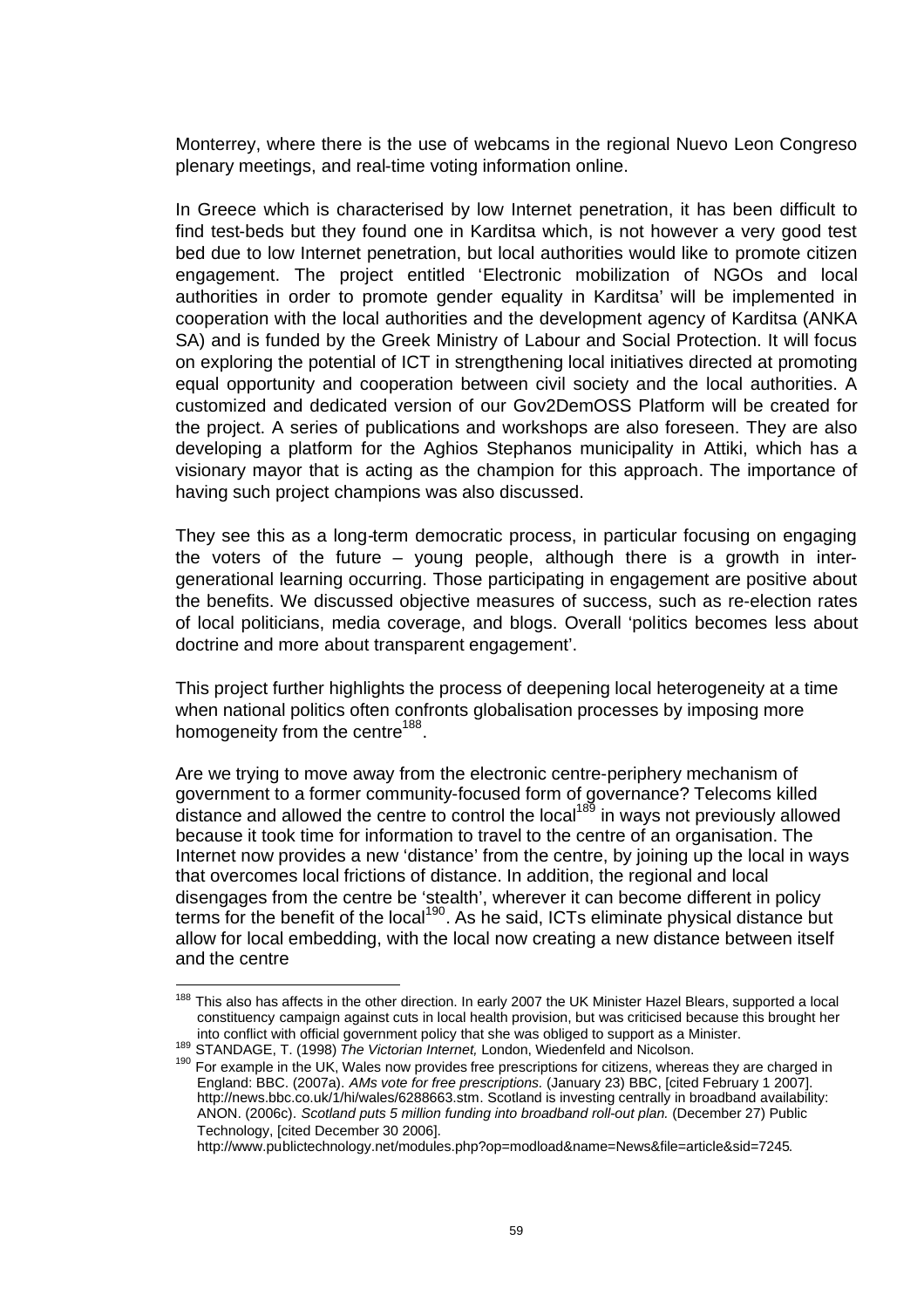Overall, the outcomes of the Gov2U initiatives are longer-term increases in participation of young people in the activities of governance. As such they are the building blocks of future organisational change (through behaviour change) and citizen-centricity.

Another point made was the eDemocracy does not by itself improve the quality of democracy at national level but can do so at local level in the near term. This is important in view of the growing number of regional participation initiatives. Politicians in general try to build national homogeneity (e.g. through national targets), whereas at local level there is a lot of heterogeneity. In the long term the project hopes that National eDemocracy benefits will occur as several connected local authorities constitute a true regional citizen's voice while several regional initiatives connected will compose a National Government.

It was also noted that an eDemocracy project cycle is 10-15 years. This fits uneasily with the normal political cycle of 4-5 years between elections. So a key question is how would political actors be motivated to get actively involved in a project whose benefits would be probably be enjoyed by an opponent? For example, in the Monterey example the previous party wanted to keep the credit for the project. Its successor thought that the system did not follow the legislative requirements as regards majority rule; there was a fundamental lack of trust in the system. However, after they project team educated the new party about the benefits of the system, the new party is now one of its main champions.

The overall aim of the project is to increase transparency, citizen engagement and elected official accountability. Two of their key themes are (i) to educate young people (citizens of tomorrow) and (ii) provide for tomorrow, e.g. by finding local champions to further the aims of the project. As an NGO/technology NGO, they are looking at macro-level change in society,

Asked whether they have observed any change in the behaviour of the elected officials, he could not comment apart from the fact that officials who see the potential of staying in touch with their constituency are very positive about it. They do not have any info on re-election rates. Key questions here would be (i) whether politicians feel that eDemocracy helps them get re-elected; and (ii) does eDemocracy increase participation of young people in the functions of Government. Another area of interest is the e-citizen rights/digital rights of citizens and their freedom of speech. To this end they will engage a specialist on civil liberties to look at these issues of e-citizens and the Internet.

Gov2u also places great importance on knowledge dissemination activities. A workshop was organised during the INTERNET GOVERNANCE FORUM on the theme of security and specifically on the use of ICT as tools for strengthening the relationship between citizen and Government, and promoting Governmental efficiency and transparency. Gov2u was an official partner in the 2006 World eGov Forum. At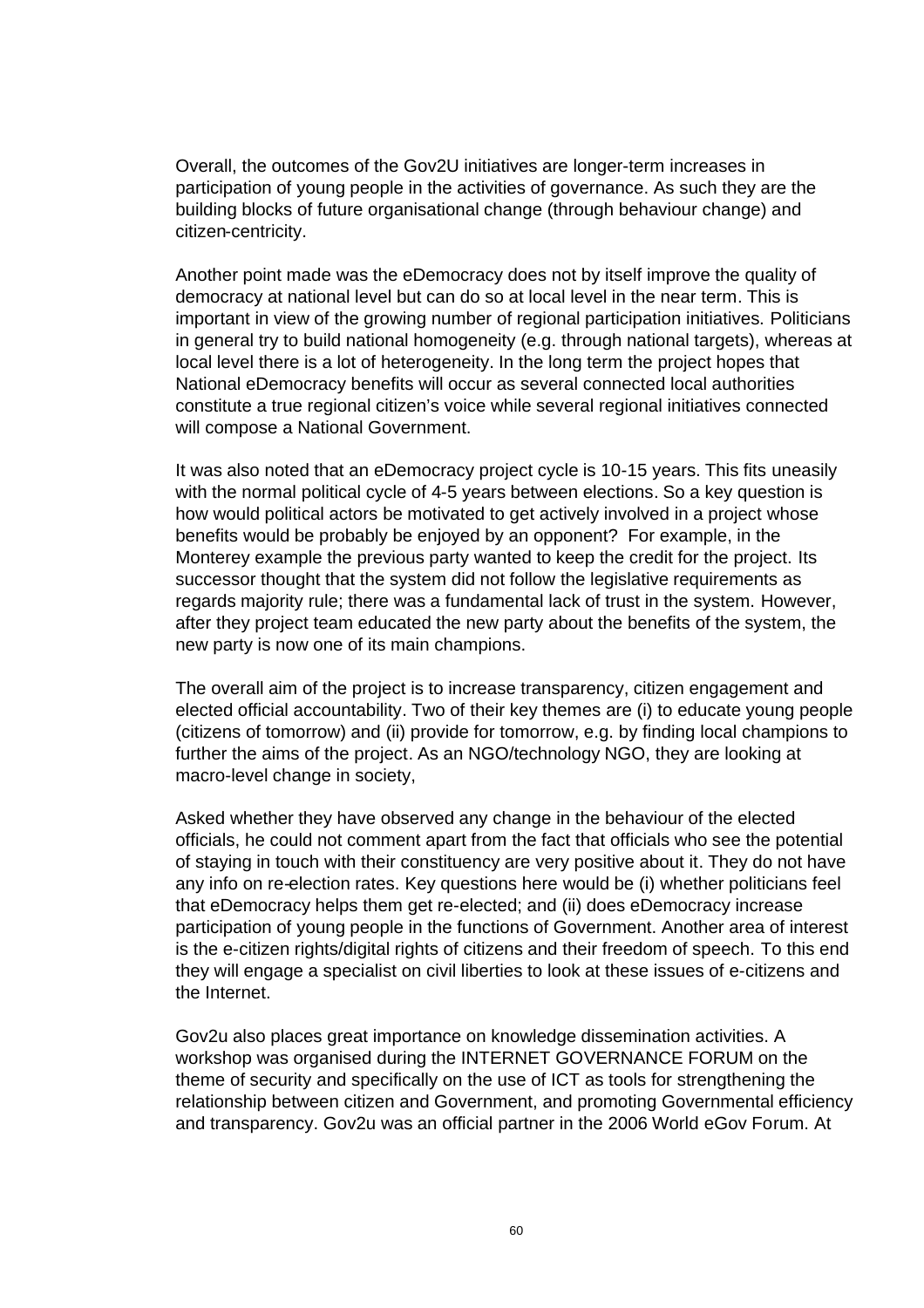the request of the Forum organizers, Gov2u created an online platform dedicated to eGovernment Representatives from National Agencies, Institutions or International Organizations to facilitate debates and information sharing. The results of the questionnaire were analyzed and presented during the World eGov Forum. This year Gov2u supports the 2007 Global Forum.

### *8.10 India – Governance Projects*

#### **Professor S Ramnarayam, Indian School of Business (ISB), Hyderabad**

Professor Ramnarayan is a faculty member of the ISB (www.isb.edu), and is a Director of Change Management at the Centre for Good Governance, which I visited later in the week.

India is unlike much of Europe, in that there is not an 'entitlement crunch' where an ageing population is to be supported by a declining working age population. The population pyramid is very different, with much of the population being below the age of 25. Furthermore, India uses the term eGovernance, as opposed to eGovernment, reflecting the perspective of the largest democracy in the World. The challenges in India are more about building a larger income base for the Government (a small proportion of the population only pay taxes, since those employed in agriculture are exempt from income tax) to meet the growing demands of economic growth and social development.

We started by discussing where organisational change is enacted most effectively. The role of the 'champion' is significant, and an authority model has been important in making change happen at various levels. We discussed some cases:

The Tiruvarur district of Tamil Nadu championed by the District Collector, C Umashankar, who took the initiative to computerise the land, and other records, for his district, and who then delivered significant service improvements to citizens. The population is 1.1 million, 80% of whom live in rural villages. The services were delivered first through online eGovernance 'camps' which visited areas and where citizens could be provided with services. The case is documented in detail<sup>191</sup>, but two key quotes provide insight:

"*The ownership feeling of the employees was revealed to the Union Ministers Mr.T.R.Baalu and Mr.Raja when they came to Tiruvarur to formally inaugurate the Jamabanthi and Birth and Death Registration software during June 2000. When Mr.T.R.Baalu raised a hypothetical question about discontinuing the software in future, the employees, notably the Village administrative officers*

<sup>191</sup> UMASHANKAR, C. (2007). *Process Automation based e-governance implementation in core government functioning in Tiruvarur district of TamilNadu. (India).* (January 6) egovernance.worldpress.com, [cited January 22 2007]. http://egovernance.wordpress.com/2007/01/06/india-e-district-process-automationbased-e-governance-implementation/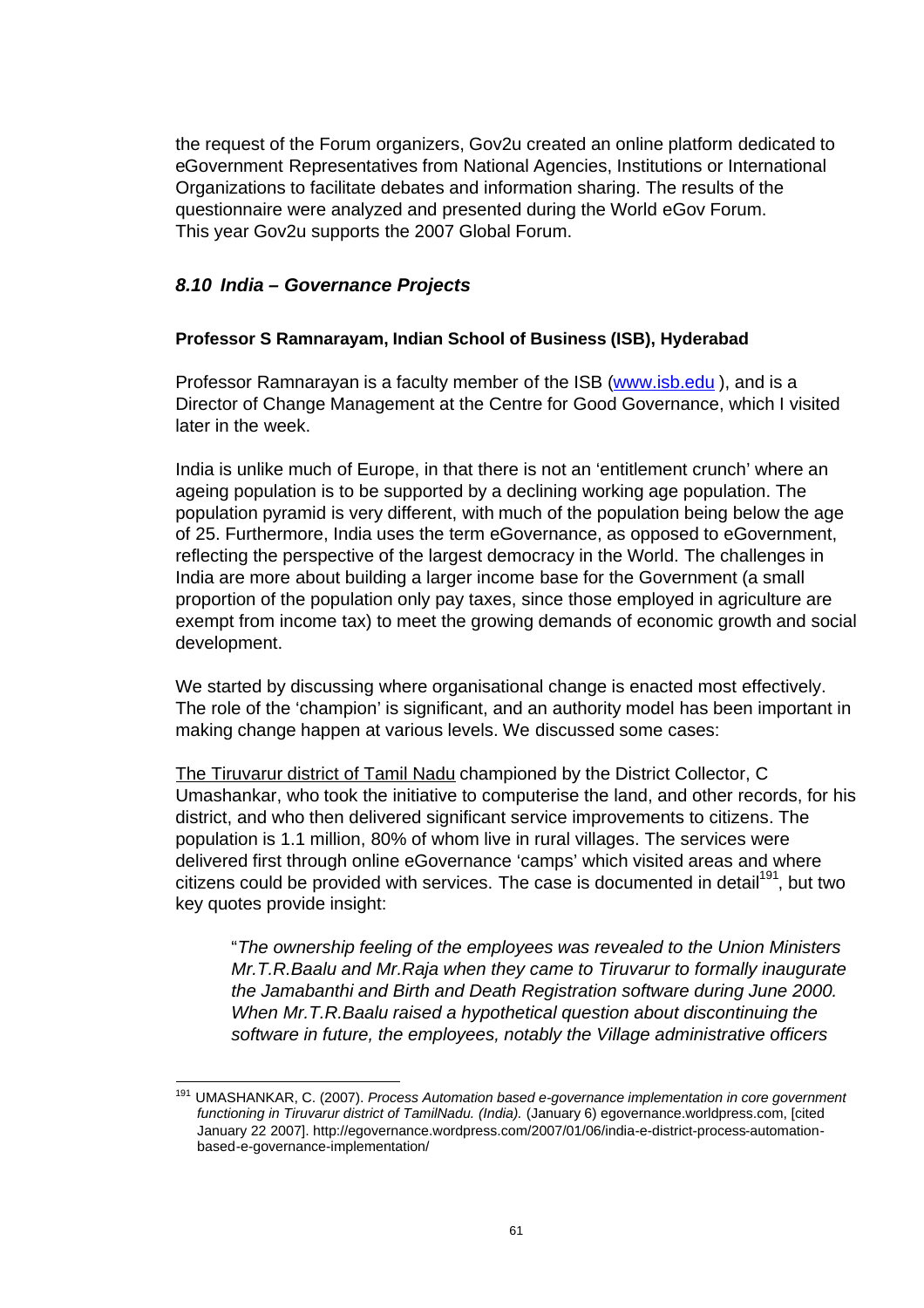*retorted by saying that they would resort to State wide strike to seeking restoration of the software*".<sup>192</sup>

"*In his 14-year experience in the IAS, this writer has found that the lower and middle level bureaucracies are like raw clay. They could be moulded in any shape. They change colours according to their leader. If the leader is honest and efficient, they also try to be honest and efficient. They can reach up to any level of efficiency provided the leader is ready to motivate them. If the leader is corrupt, they all cooperate with him/her*".<sup>193</sup>

Municipal Commissioner for Hyderabad – Sanjay Jagu<sup>194</sup> - A project in the municipality was developed mainly to increase revenues. A component of the project involved monitoring people down the line of responsibility, but when they realised that their success could then be linked to project success, the employees engaged with the project. See the 'Hyderabad First<sup>195</sup>' portal for more details.

The 'Mapping the Neighbourhood<sup>196</sup>' project in 20 schools within Almora district in Uttaranchal, provided schoolchildren with a palm-pilot GIS and map information, so that they could so things such as "*extend their understanding to issues of agriculture* and irrigation, health and nutrition<sup>"197</sup>. The unpredicted outcome of this project, however, involved the children mapping the location of rubbish, and then confronting local politicians to ask why nothing had been done – indeed the children suggested the relocation of rubbish bins.

Three points emerge at this stage

- A change champion, through the very administrative power that a senior manager has, can enable change downwards through the organisation<sup>198</sup>. While there is the inevitable concern that the departure of the change manager can leave, and the project may destabilise, there are circumstances where leadership can rapidly embed a project into the working patterns, particularly:
- A project that requires change can initially start as administratively imposed, but then can have a viral impact – spreading benefits throughout the organisation, and leading to the employees taking ownership of the project, especially where they see the project as providing information transparency that mitigates against

 $\overline{192}$  Ibid.

<sup>193</sup> UMASHANKAR, C. (2005). *e-Governance: The key players.* (January) egovonline.net, [cited March 14 2005]. http://www.egovonline.net/jan\_feb\_05/notebook3.htm

<sup>194</sup> http://www.aspeninstitute.org/site/c.huLWJeMRKpH/b.2249849/k.4779/2006\_Fellows.htm

<sup>195</sup> http://www.communic.com/

<sup>196</sup> http://www.csdms.in/nm/

<sup>197</sup> CHOWDHARY, S. (2004). *Now, govt involves school kids for mapping neighbourhood.* (October 5) Financial Express (Delhi), [cited October 24 2004].

http://www.financialexpress.com/fe\_full\_story.php?content\_id=70505/

<sup>198</sup> Pragmatism also works. In an interview in 2005 with a champion in the India Revenue Service, he noted that he did not have the authority to change a job description easily, but he could instruct employees to receive training in IT, would "put them on a charge" if they refused, and would then expect them to make use of the training in their jobs.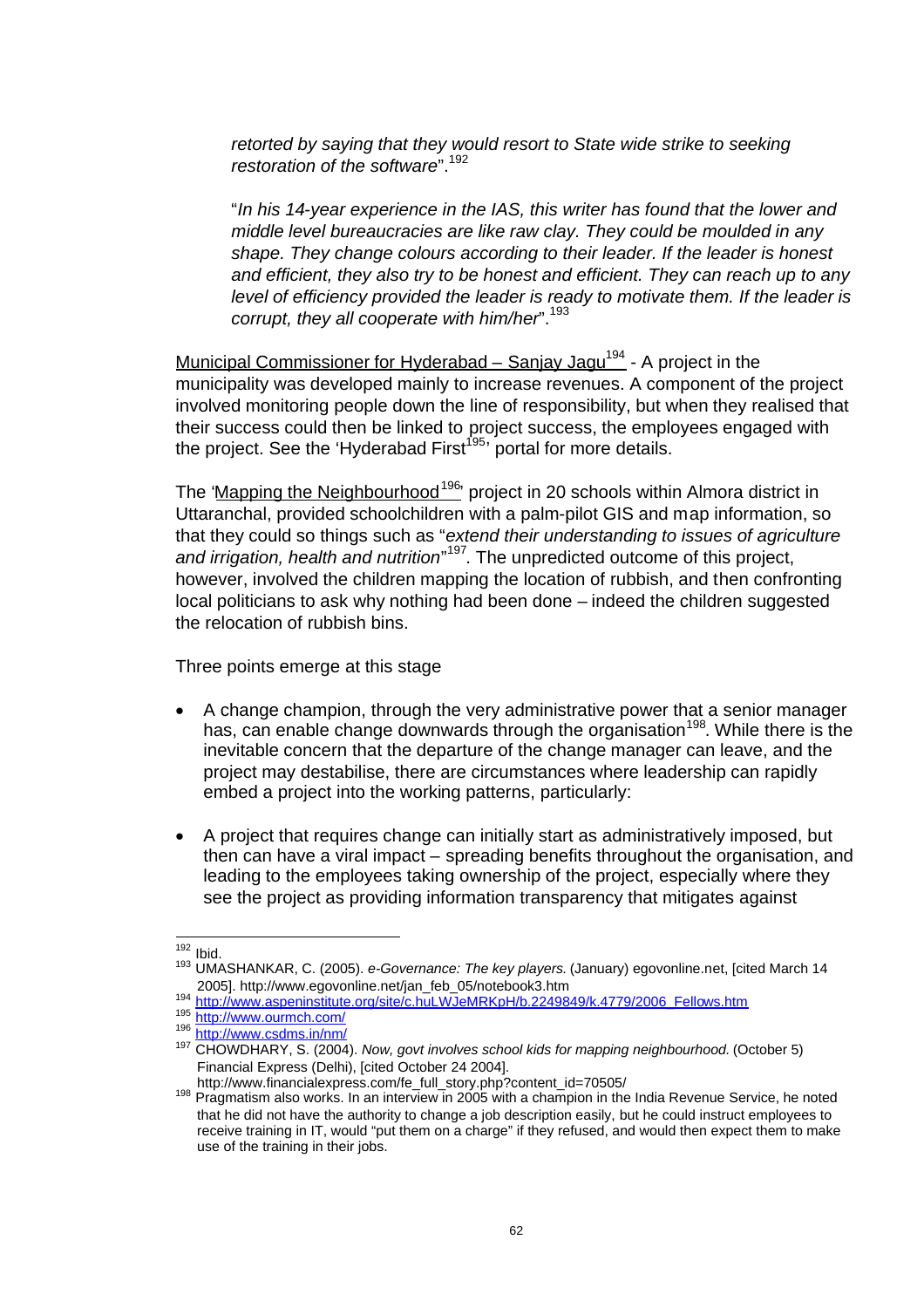prejudicial decision making regarding career developments by their line managers and above.

 Ground-level, local projects, with a focus on building educational and knowledge capacity, can empower citizens to request, or require, organisational change in their local service providers.

Indian Railways now uses CONCERT<sup>199</sup> (Country-wide Network of Computerised Enhanced Reservation & Ticketing), which is "*performing reservation for over 8,820,000 seats and berths (peak rush as high as 10,170,000) daily*" <sup>200</sup>. The development of the system dramatically reduced the corruption and uncertainty previously involved in making a train reservation through the human intermediaries. Thus passengers can make a seat reservation knowing that it should not be multiply sold, thus decreasing anxiety when 'consuming' the service.

Process automation can in itself lead to organisational change, particularly where it disintermediates customers from previously unreliable gatekeepers. There is both a decrease in corruption, and a commensurate increase in trust in the actual service itself.

We discussed what now happened to the booking office clerks who historically had sometimes supplemented their wages through bribes. This group clearly did not have the political muscle to block the computerisation process, and could move in one of two directions. Either they could seek other processes where they could intermediate between service and citizens, or could become staff who delivered new value in the organisation. This aspect is worth researching.

The Centre for Good Governance (CGG - see visit details later) was established by the previous Chief Minister for Andra Pradesh (AP). He used the CGG for performance modelling, but there was much manipulation of data to meet targets, and he politicised the process of performance management by holding public videoconferences where people were named and shamed. This led to the CGG initially having a negative reputation since it was seen as part of the process where every department had to produce a performance plan with hard targets. There was no organisational change component in this process. Consequently much organisational learning was lost in the political transition between Chief Ministers of AP.

We then reviewed some of the other key drivers that would bring government employees closer to customers:

• Individuals need to be exposed to alternative perspectives, and to be able to work through them to visualise and identify the benefits. This can be achieved through 'contested learning' (for example, where the Tamil Nadu employees themselves

<sup>199</sup> http://www.indianrail.gov.in/abconcert.html

<sup>200</sup> JAIN, A. K. & JAIN, S. (2006). *Taking e-Government onto a fast track.* (September) EGov Magazine, [cited September 24 2006]. http://www.egovonline.net/articles/articledetails.asp?articleid=782&typ=Cover%20Story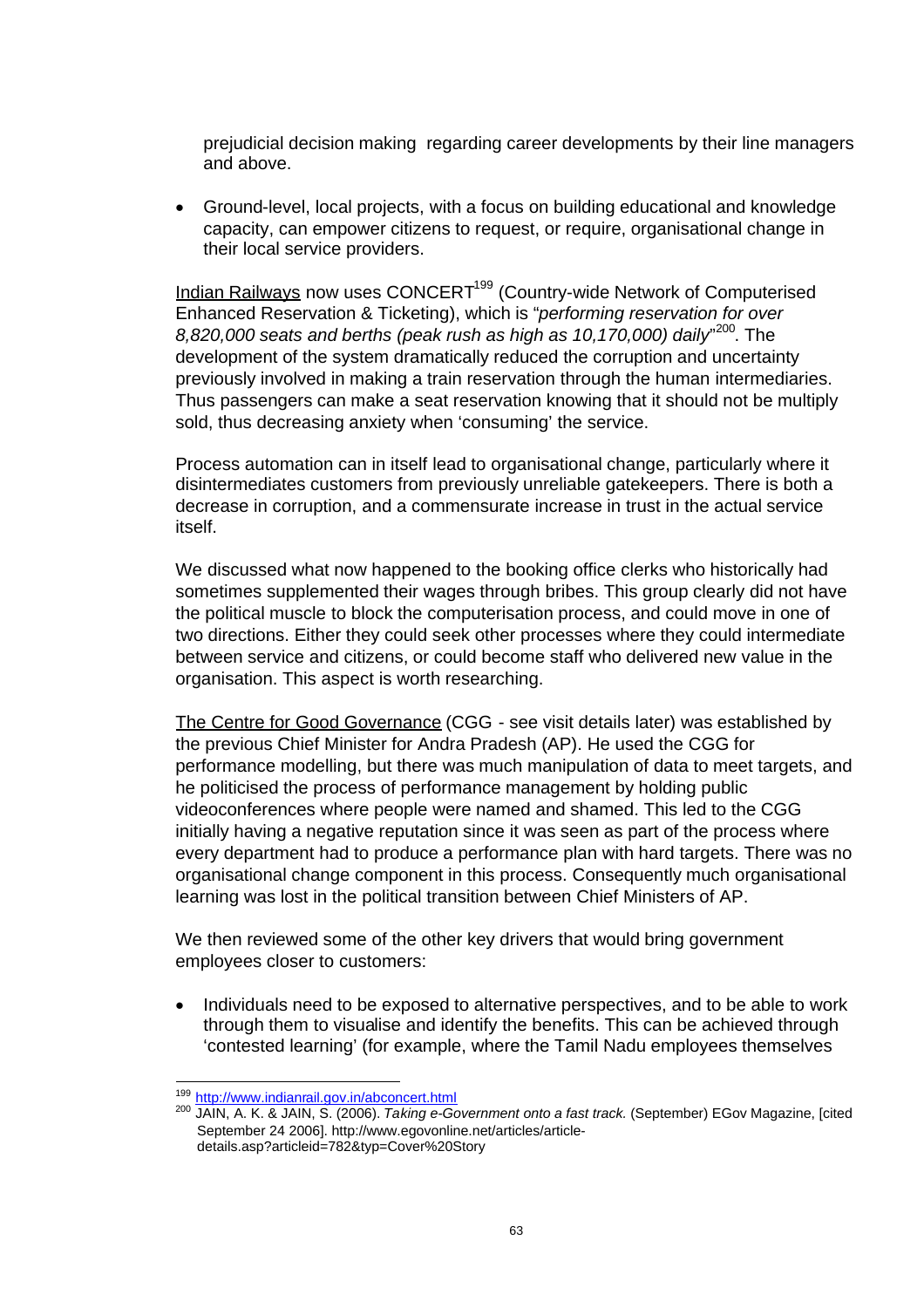understood the benefits both to citizens and to themselves). This is very different to training as 'conditioning' where the employee is instructed, rather than the employee learns.

 Within an organisation there need to be mechanisms for inter-functional work, particularly through skills mobility. This is different to job mobility. For example, the UK Civil Service employs generalist civil servants who generally have moved jobs every few years – this is process or silo mobility. (Skills mobility was evident in the Revenue Ireland case)

We returned to the hierarchical nature of the India Civil Service, and the fact that its structure has made it resistant to change. In AP services that require some form of 'regime change' (for example data sharing, or merging of silos) have sometimes been outsourced. For example, the sSeva<sup>201</sup> service in Hyderabad allows citizens to go to a commercially provided kiosk in 46 service centres to pay utility and other bills. It provides a fully multi-channel service: Debit / Credit Cards at the website ; e-Seva Counters; AP Online Service Delivery; Citizen Service Centers; Bill Collectors; Mobile Collection Vans visiting localities. Therefore business remediation can be an effective way of delivering public value where the organisational structure of bureaucracy is resistant to change.

#### **The Centre for Good Governance, Hyderabad**

The CGG $^{202}$  was established in 2001 with funding from DfID $^{203}$ , UK, and was opened by Tony Blair. Its mission focuses on transforming governance within AP, although it is now being seen as a model for national good governance development<sup>204</sup>.

Phase 1 of its operations, 2001-2005, included work on citizen charters, social accountability tools, a health sector strategy document, and hosting a website for a network of social accountability practitioners.

They noted the importance of freedom of information legislation in liberating information for citizens, and indeed also for government agencies. The silo basis of most agencies and processes had previously led to information protectionism even among government agencies. CGG has suggested modifications to the legislation, and is a National Implementation Advisor to the Government of India. In this context they; network with other training institutes to provide capacity building; produce publications and manuals for media and civil society<sup>205</sup>; provide training modules and

<sup>&</sup>lt;sup>201</sup> http://esevaonline.com/

<sup>202</sup> WWW.cgg.gov.in

<sup>203</sup> COMMONS. (2004). *International Development: India.* (June 15) House of Commons, Hansard, [cited February 4 2007].

http://www.publications.parliament.uk/pa/cm200304/cmhansrd/vo040615/text/40615w04.htm <sup>204</sup> ANON. (2005). *Action plan on good governance: panel stresses need for blueprint* (March 30) The Hindu, [cited February 4 2007]. http://www.hindu.com/2005/03/30/stories/2005033003811100.htm

<sup>205</sup> http://www.cgg.gov.in/CGG%20Information%20Hand%20Book.pdf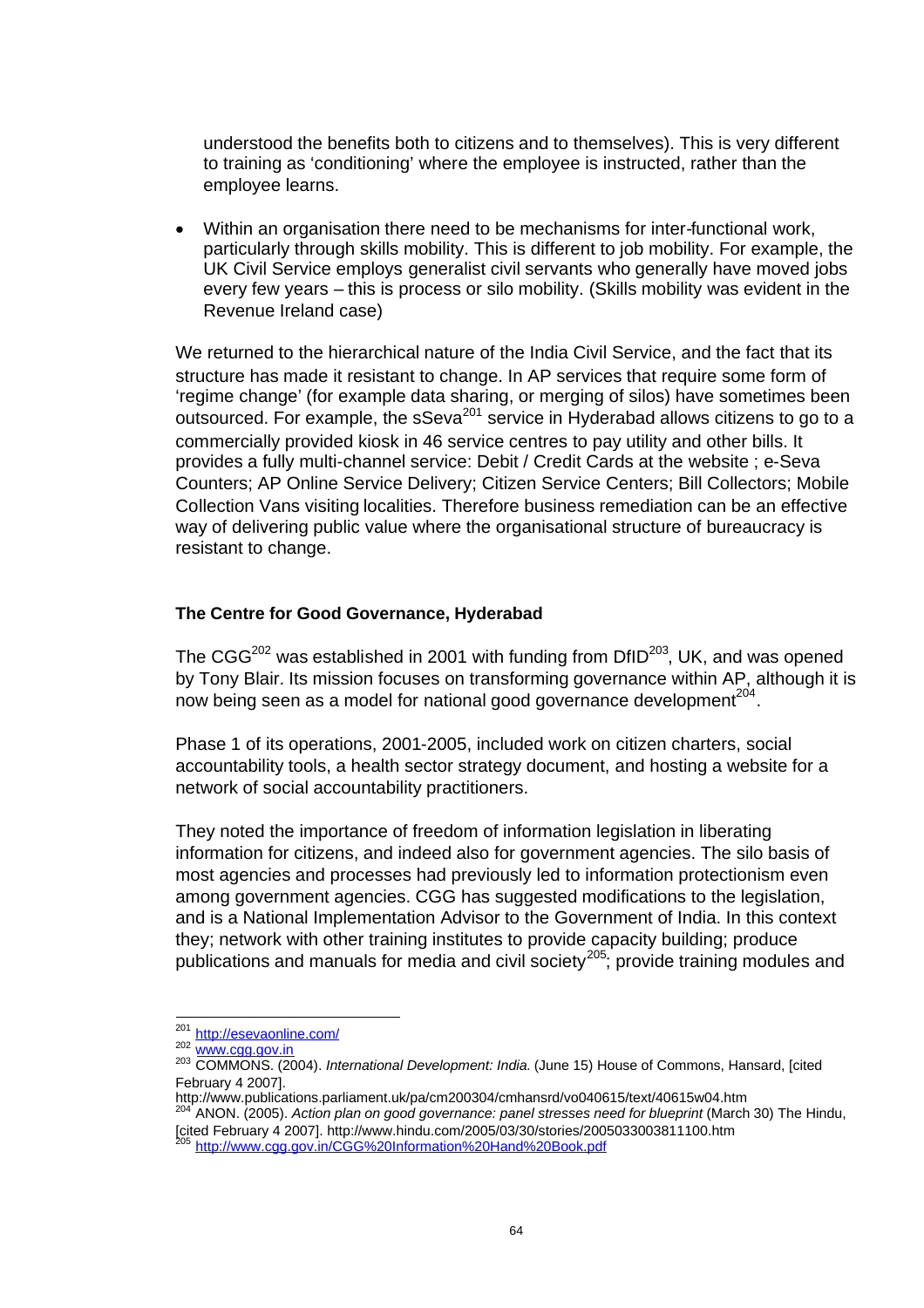courses for Public Information Officers  $(PIO)^{206}$ , and an annual report for the Information Commissioners. They noted also the important role of the India media is promoting access to information, particularly through the highly independent newspapers. However, the biggest use of FOI has been by government employees, not just to obtain information for their work, but also to obtain information relating to promotion and performance so that they can challenge perceived bias or lack of transparency. Therefore where there are strong silos that are resistant to information sharing, employees can themselves become governance activists by using FOI to unlock the silos.

CGG has also focused on behaviour change in organisations with poor reputations for corruption – the police have been regarded by citizens as the most corrupt sector. CGG gave training to the PIOs (2500) in the AP police, over three months, and the outcome has been dramatic. Police officers are reported as generally being more responsive to citizen requests, and CGG report citizen comments such as challenges to other organisations to be as transparent as the police are now. Therefore organisational change can be enacted through subtle training that enables employees to see the value in changing mindsets and work practices. We could term this as 'organic organisational change'.

Phase 2, from 2005, involves building projects for other State Governments. This includes a Strategic Performance Innovation Unit in a range of departments that are involved in taking services to the poor. Service delivery reforms are central to this activity through to 2009.

They are developing an 'eDevelopment cell $^{207}$ , inaugurated by the Finance Minister, K. Rosaiah in January 2005, with around 20 tools for Government mostly in G2G areas, with a few G2C activities. I asked about the drivers for the activity. First, there is the aim of reducing the burden of work for government officials when delivering services. I asked then what the officials would do with the time 'released' through the process? This led to the observations that:

- In developing transformed services, the work is going into modes of service delivery that hitherto were not available. Consequently it may be unrealistic to expect an early release of capacity to do 'yet more things for the same money'. Transformed services are 'leap-over' services that deliver more public value, rather than a reduction in organisational size.
- Furthermore, in the last 8-9 years there has been a general freeze in civil service recruitment, so workloads are increasing, and eGovernance projects help to increase service delivery capacity.

They noted that the Indian Civil Service is highly unionised, with significant inbuilt rigidity in employment and work practices, so doing more for the same resource is a

<sup>&</sup>lt;sup>206</sup> http://www.digitalopportunity.org/article/view/124992/1/7759

<sup>&</sup>lt;sup>207</sup> http://www.cgg.gov.in/home\_inside\_terms.html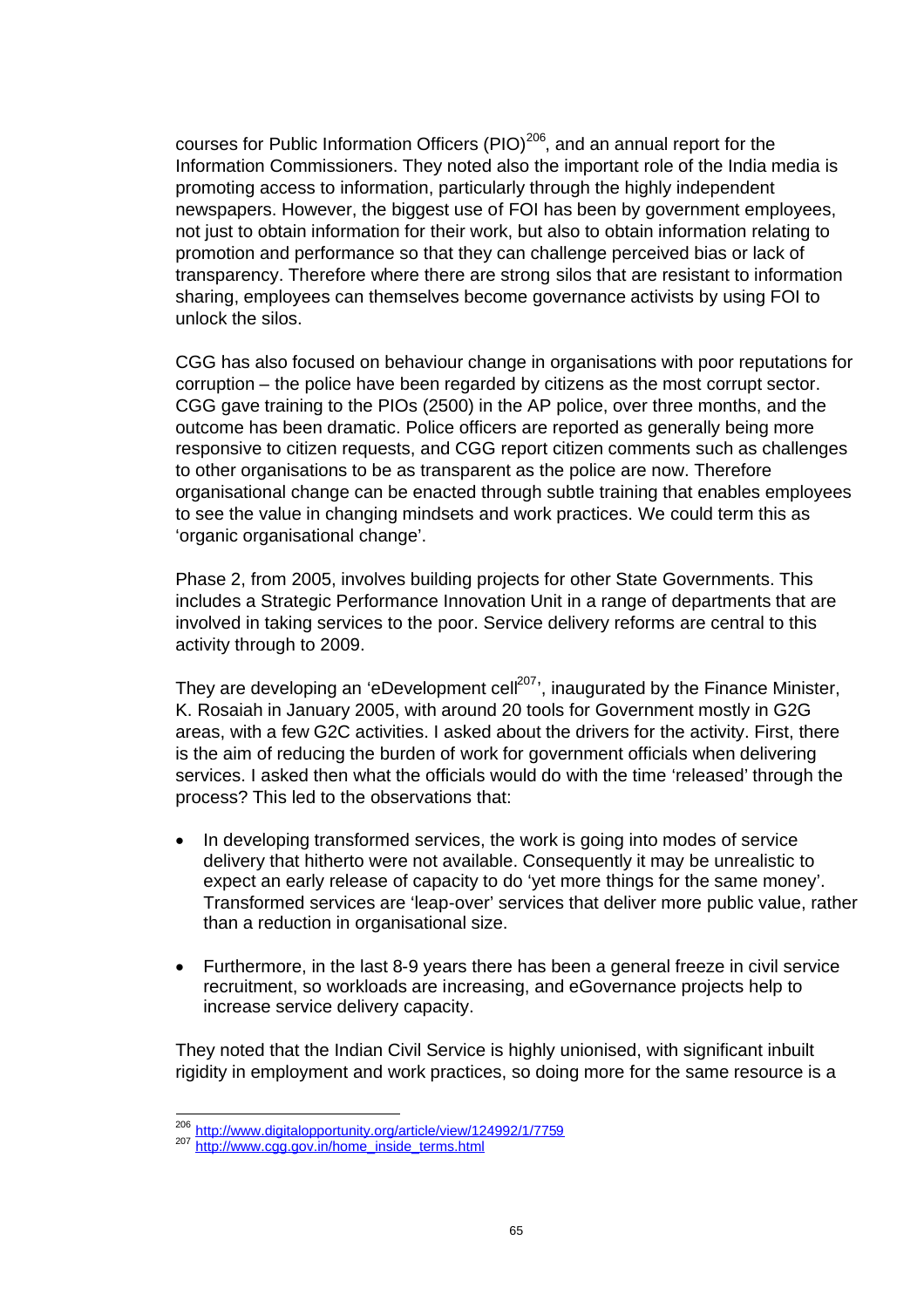pragmatic aim. Doing more for less may be a consideration in the future, and the term used tends to be 'rightsizing', although it is admitted that this will not occur just through natural wastage<sup>208</sup>. They did note that there has been a lot of re-skilling of staff, with some flattening of organisational hierarchies, particularly where staff which were previously responsible for specific paper-based processes, no longer have those tasks as a result of automation<sup>209</sup>. Overall, however, there is structural inflexibility between 'cadres' of civil servants, with promotion usually only within a cadre, and little mobility between them.

A standard management consultancy focus on process automation often does not deliver a wide range of benefits. In the CAG Department (Audit) there has been much computerisation of processes, but the IT consultants employed to develop computerisation had insufficient domain knowledge about the public value aspects that should lead on from process computerisation.

We also talked about what I term 'the choreography of the screen'. I noted that the computers on the desks of CGG staff were to the side of the desk – positioned as a tool – whereas often a computer is positioned centrally on a desk and acts as a form of screen between the staff member and someone sitting opposite $^{210}$ . Organisational change therefore involves the physical design of a workplace to make it customerfriendly.

We then covered some of the CGG programmes and the outcomes. eJustice<sup>211</sup> is funded by UNDP. Laws are translated into simple, and local, languages. They are available via a Web kiosk in a way that is accessible to marginalised communities. Self-help womens' groups are trained in the operation of the service, and act as knowledgeable intermediaries. The intermediaries can contact CGG by email to obtain legal clarification.

Uncertain outcomes occur. At the time of the tsunami of January 2005, a man from the fishing village of Veerapattinam, near Pondicherry, who was posted in Singapore surfing a site in Singapore, and saw that it had posted a tsunami warning<sup>212</sup>. He alerted people in the village, who used the public address system to warn residents, and the village suffered no casualties.

Two points emerge:

<sup>208</sup> TOI. (2002). *VRS may result in recruitment freeze for 5 yrs.* (June 2) Times of India, [cited February 4 2007]. http://timesofindia.indiatimes.com/articleshow/11749248.cms

<sup>209</sup> In a later meeting with Mr L K Joshi (Secretary, Ministry of Personnel) he informed me that a recent training course for senior civil servants was met by hostility from senior managers who did not want to engage with computers. Paradoxically, therefore, the lower to mid levels of the Indian Civil Service may see IT as a means of empowering themselves, and forcing organisational transparency, and we would expect

<sup>&</sup>lt;sup>210</sup> relatively few senior level 'champions' to emerge from such a resistant cadre.<br><sup>210</sup> The British TV programme 'Little Britain' parodies this situation with a travel agent positioning the screen in from of the customer, and always replying "Computer says no" to any customer request.

<sup>&</sup>lt;sup>211</sup> http://www.ejustice.org.in/eJusticeHome.do

<sup>212</sup> TOI. (2005). *Singapore call saves village from tsunami.* (January 4) Times of India, [cited February 4 2007]. http://timesofindia.indiatimes.com/articleshow/980195.cms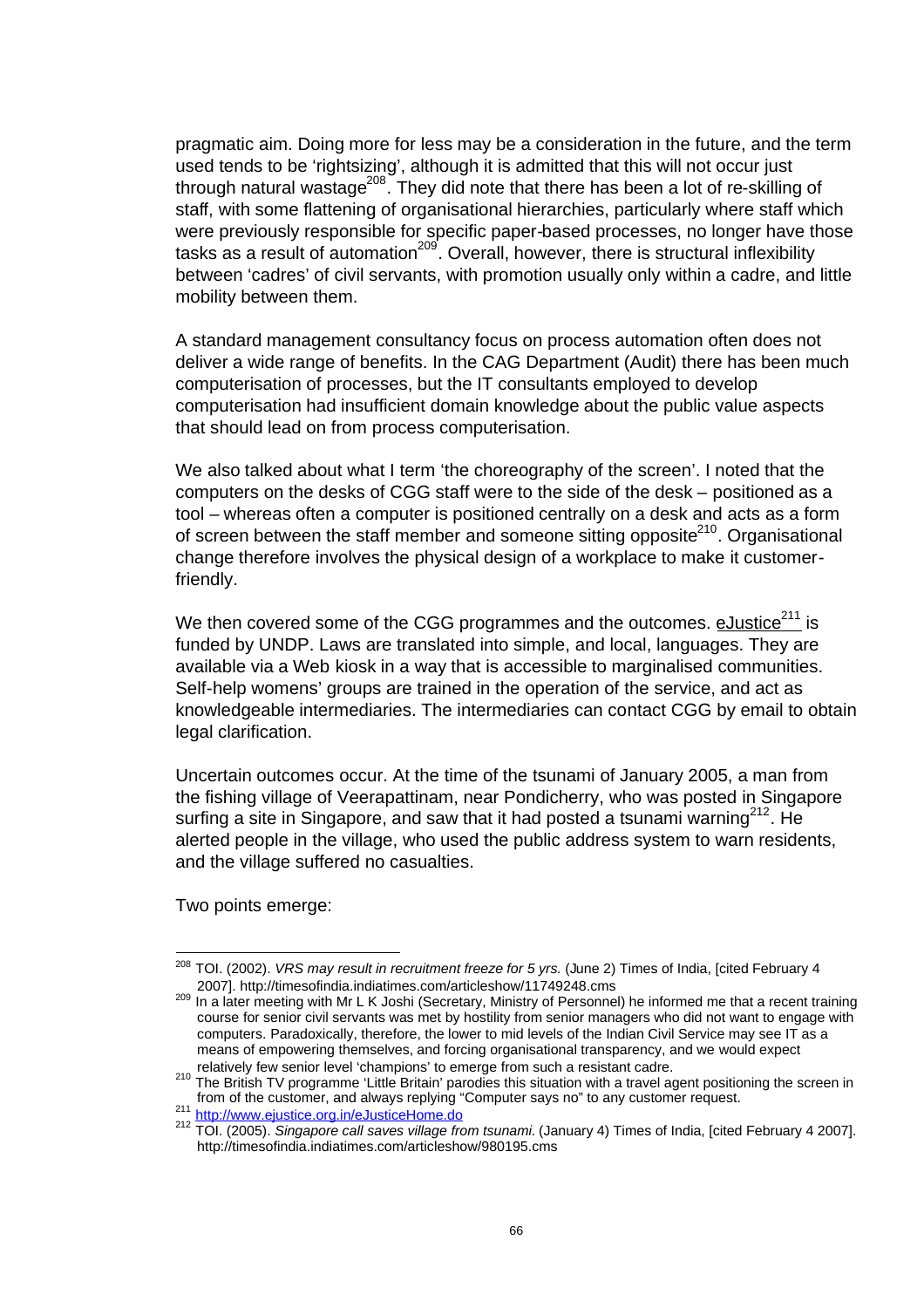- The provision of skills and information (through structured services, access to the Web, and via FOI) develop information asymmetries that allow citizens to unpack the failings of government organisations, and to force behavioural and organisational change in response.
- The same provision can provide the conditions for organisational change within the community, particularly where citizens can access information that is in the common good.

The existing e-Choupal initiative was mentioned as a similar empowering service:

"*ITC eChoupal is a one-stop-shop on the internet, transmitting Information (weather, prices, news), transferring Knowledge (farm management, risk management), facilitating sales of Farm Inputs & Consumption goods (screened for quality, price) and offering the choice of an alternative Output marketing channel (convenience, lower transaction costs) to the farmer right at* his doorstep<sup>"213</sup>.

Through a simple process of accessing market price via a mobile phone a farmer can make an evidence-based decision about transporting goods to a market for sale. Distance, uncertainty, and unnecessary cost are therefore disintermediated.

The CGG School Score Card project<sup>214</sup>. This started out as a management tool for the 22,000 villages in AP, the 4-5 schools in each village, and the 300,000 teachers. Information in the geographical information system (GIS) database includes school infrastructure, teacher availability (qualifications, experience etc.), and teaching resources. Teachers have to enter information, and have it verified, before they receive a component of salary. However, they also have verification access to their own data. What started as a management tool has (like the Tamil Nadu application of Umashankar) become an empowering tool for teachers. They now champion the system because it forces transparency in job appointments and promotions.

By giving citizens and employees transparent access to information, and by not restricting them to a specific use of the information, they can stimulate improvements in the quality of governance through their unexpected uses of an application.

The INSTAXX<sup>215</sup> project (Instant Alert Network) is a state-wide system of communication using multiple channels including SMS, fax, and email<sup>216</sup>. Every District Collector<sup>217</sup> is now mandated to use this service.

<sup>213</sup> STOCKHOLM. (2006). *Stockholm Challenge.* (July) Stockholm Challenge, [cited August 2 2006]. http://stockholmchallenge.se/projectdata.asp?id=4&projectid=366

<sup>214</sup> PRASANNA, M. G. B. (2006). *School Score Card: A Performance Monitoring System for Schools in India.* (October ) Digital Learning India, [cited February 4 2007].

http://www.digitallearning.in/octmag06/perspective.asp<br><sup>215</sup> http://59.145.112.212/instaxx/

<sup>216</sup> GEETANATH, V. (2005). *National status likely for Centre for Good Governance.* (February 16) The Hindu, port cited February 4 2007]. http://www.hindu.com/2005/02/16/stories/2005021607490400.htm<br><sup>217</sup> In a later meeting with SPEG there was a discussion about how to change the now anachronistic job titles

of civil servants. A District Collector was a term used by the British Raj for someone who collected local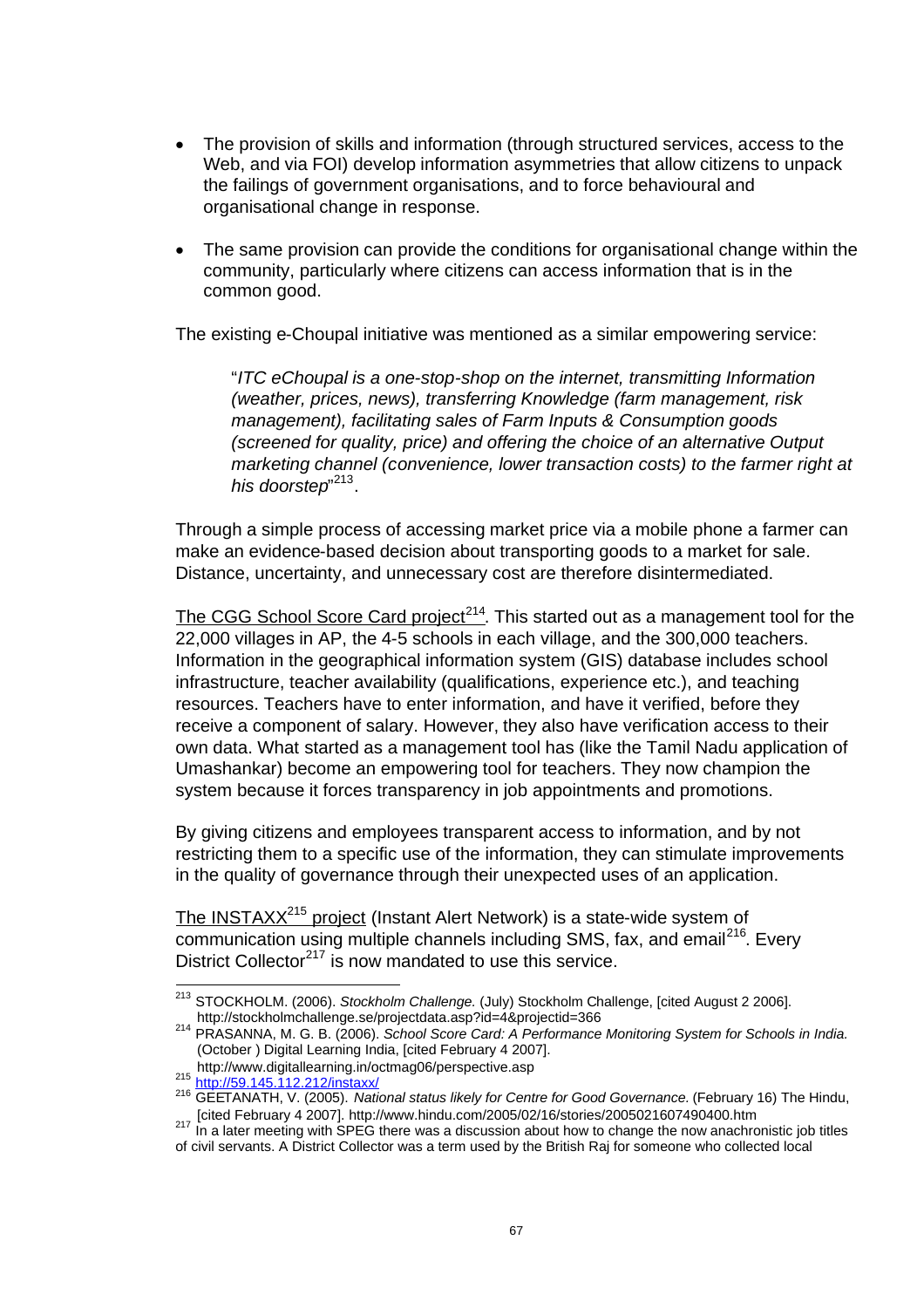#### **The Society for Promotion of e-Governance (SPEG)**

 $SPEG<sup>218</sup>$  is a non profit society registered with Government of India that works as a think tank and mission mode organization to accelerate the adoption of ICT and new media for promoting good e-Governance initiatives in South Asia. The organization does research studies, training programs and international workshops to enable the sharing of learning practices among the stakeholders. We discussed the current state of developments in the domain of e-Governance in India with Mr. Vikas Kanungo, The Chairman and Secretary General of the organization.

The e-Governance initiatives in India are steered through national e-Governance Plan<sup>219</sup> (NeGP) that is being conceptualised to be implemented through centralized planning and monitoring while allowing decentralized implementation given the diversity and geographic spread of the country. The discussion brought out that compared to the earlier orientation of government departments on computerization of existing systems and the implementation in an ongoing operations basis, the focus in NeGP is towards:

- Mission Mode approach: i.e. working in the project-oriented mode and having clearly defined start and end dates for each of the Mission Mode Projects. There are 27 mission mode projects in India's NEGP segregated into Central Mission Mode Projects, State Mission Mode Projects and Integrated Projects).
- Clear focus on service levels rather than the technologies in the e-Governance initiatives under NeGP.
- Implementation of the projects through PPP (Public/Private Partnership) models instead of outsourcing models. The aim is to ensure the sustainability of the projects and also to benefit from the business process knowledge of the private partners. The payment for most of the projects to the private player is based upon per transaction basis rather than the Hardware/Software cost.
- Clearly defined and stringent service level agreements between the government agencies and the private partners for ensuring the quality of service to the citizens.
- Emphasis on the capacity building of the government agencies for implementing and monitoring e-Governance initiatives. The Planning Commission has made a special provision in the budget where any government agency can ask for funding for capacity building if required even if the fund is not allocated in the annual budget for the respective agency.

Other approaches that are under active discussion among the government as well as civil society organizations include building the capacity of the media to understand the eGovernance issues, to change the bureaucratic structures (such as the renaming of anachronistic titles such as District Collector), and moving to performance-related promotions of the civil servants as opposed to the seniority related promotions. All of these activities are aiming to confront entrenched power positions. As one of the latest

revenue. Some DCs now show clearly that they are local governance providers, and a better term would help to formalise the organic organisational change that they already have enacted.

<sup>&</sup>lt;sup>218</sup> http://www.egovindia.org

<sup>&</sup>lt;sup>219</sup> http://www.mit.gov.in/actionplan/about.asp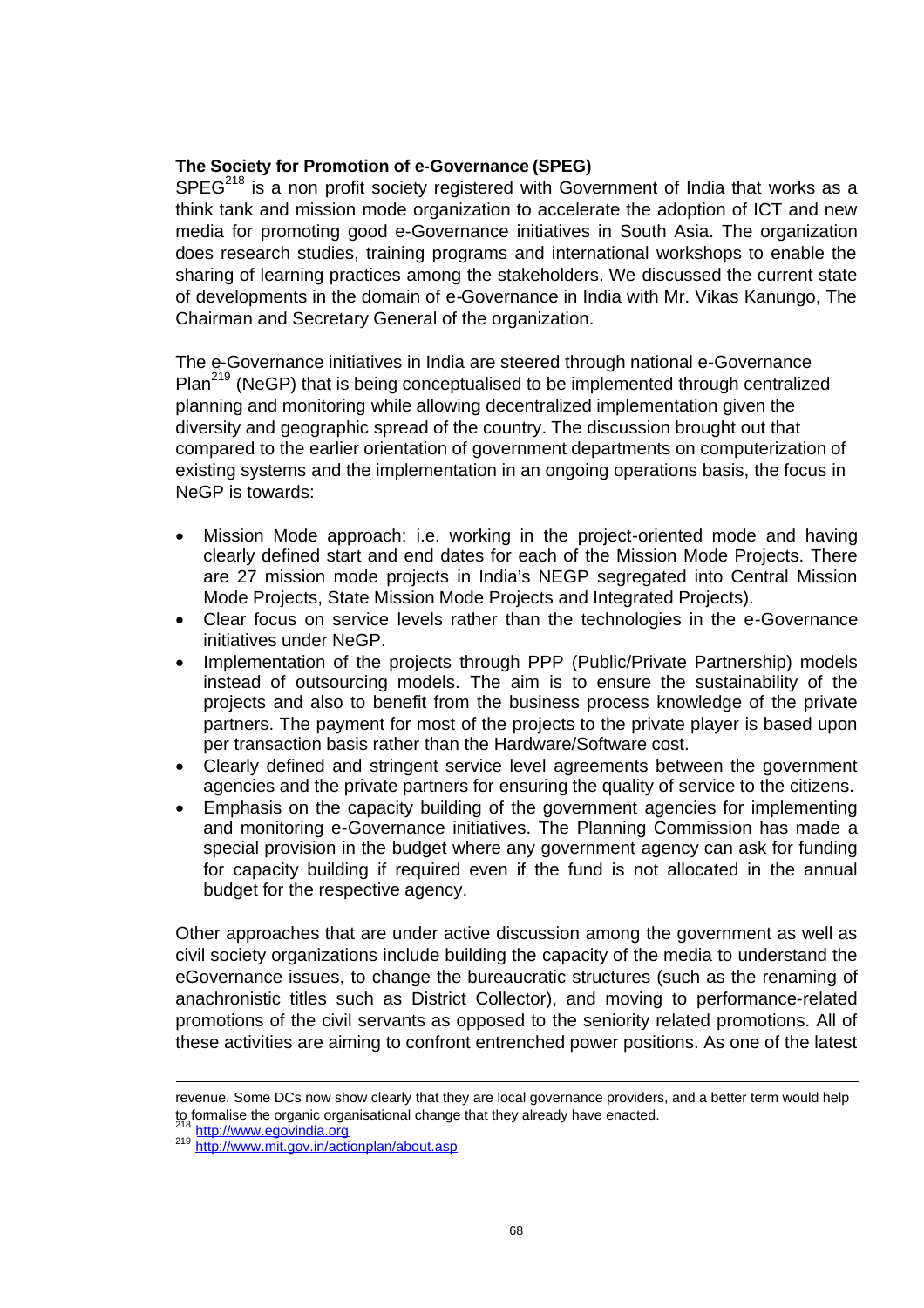developments, selected public servants have been made to undergo a course in e-Government from JFK centre of e-Governance from USA and will be evaluated based upon the results of the exam they take up after the course.

In order to ensure the delivery of services to rural areas and to the citizens who do not have access to computers, Common Service Centres<sup>220</sup> (CSC) are being established at village level. It is planned that by the end of 2007, 100,000 such centres will become operational. The CSCs will be created and run in a PPP model with Village entrepreneurs who are guaranteed 30% funding from Government services , and they have the freedom to provide value add services for rest of the revenue. The investment is recovered through the provision of value-added services such as IT training, selling and recharging phone cards and phones. Therefore there is a vested interest in them making the CSC the service of choice for citizens, using marketing 'stickiness' (encouraging customers to return) rather than simple compulsion to use a service.

Organisational change is in part driven by funding requirements. Government lacks the resource to provide the required services, and therefore partnering with the private sector forces organisational change through the bilateral relationship.

In addition to the e-Government a 'Public Services Reforms Commission<sup>221,</sup> is mandated by the Prime Minister. Members<sup>222</sup> include representatives from the Public Services Commission (PSC) as well as private sector members. The influence of the big consultancies in Indian eGovernment is less evident in the context of process automation and organisational change. They recognise the major challenges involved in changing the bureaucracy, and consequently promote more attention on service delivery and quality. Change management is not promoted by the consulting agencies as per the management books but is customised to be a gradual process as per the priorities and thinking of the government. It was communicated that though there are many multinational consulting agencies working with the government, PWC is the most prominent in e-Governance consulting.

- The overall picture at the national level is that subtle and indirect organisational change will happen through the implementation of project and services and capacity building in a gradual manner
- Consequently there needs to be a clearer focus on public value concepts. Change will be enacted through the focus on public value $^{223}$ .

<sup>220</sup> http://www.mit.gov.in/cscguidelines.pdf

<sup>221</sup> http://arc.gov.in/

<sup>222</sup> http://arc.gov.in/mem.htm

<sup>223</sup> It should be acknowledged that much organisational change in Europe is event-led anyway, sometimes through political crises. In January 2007 the UK Home Office was split into two organisations following scandals over the credibility of its statistics and its performance in fighting crime and terrorism. KABLENET. (2007c). *Home Office to be split.* (January 22) Kable Government Computing, [cited January 22 2007].

http://www.kablenet.com/kd.nsf/Frontpage/106892D5C24A1E278025726B003D8434?OpenDocument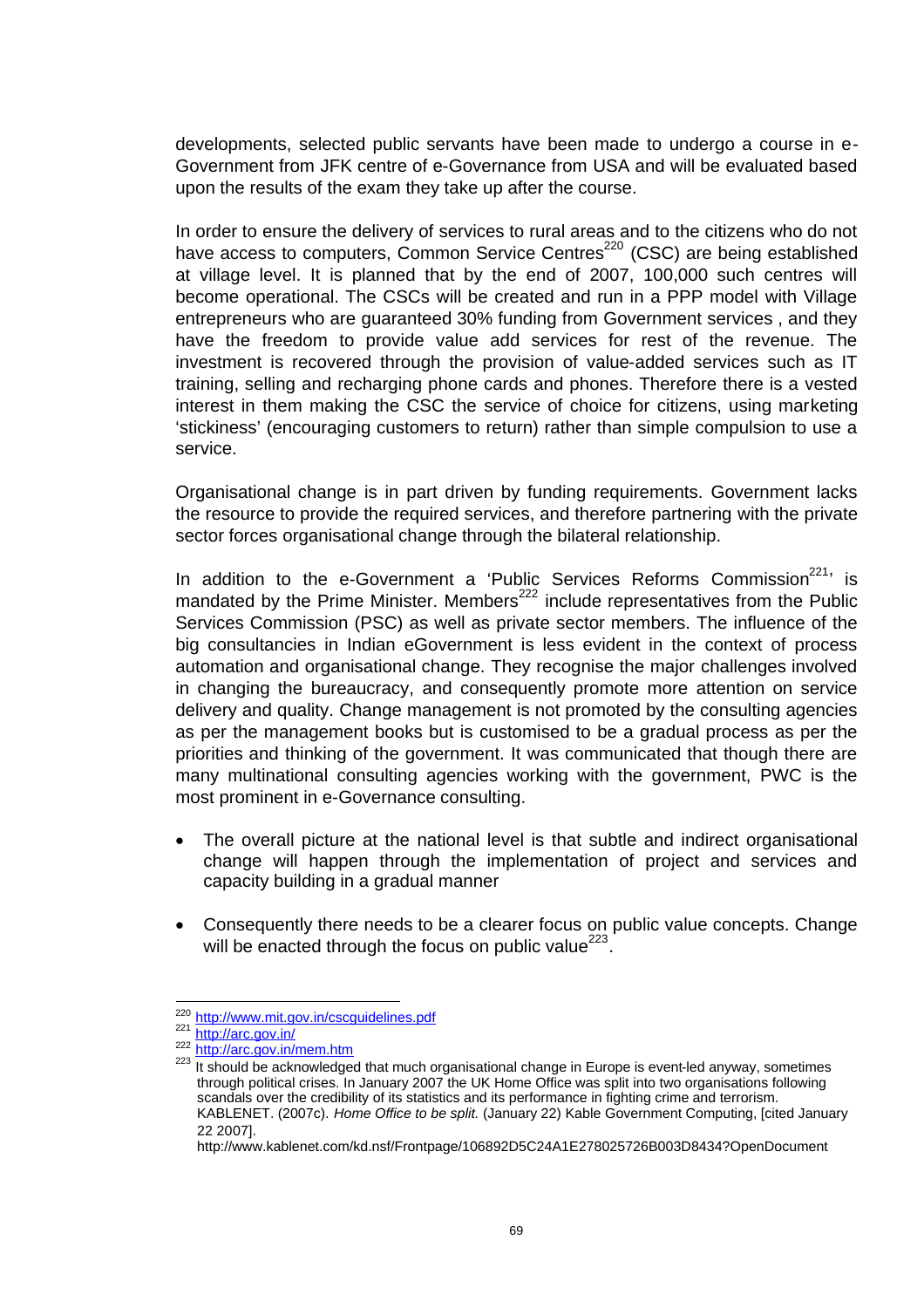Government policy is not to mandate that only public sector information is used by government, but there currently is little institutional capacity to utilise private sector data, and there is a general lack of private sector data on a wide enough geographical scale<sup>224</sup>. In addition, while government agencies do not have to turn to the National Informatics Centre<sup>225</sup> (NIC) for advice and support, the NIC has a strong legacy presence, and is still very influential.

## *8.11 Dubai Municipal Authority*

The eGovernment portal is advanced<sup>226</sup>. Even back in 2001 Dubai had an advanced portal with well developed service provision<sup>227</sup>, and in 2005 the acting eServices Director was quoted as stating "*from 2005 to 2007, the focus will increasingly shift to the end-user as, by that date, we envisage the total level of online service use to be at least 50 percent", and that the overall goal is to offer 90 percent of government* services online<sup>228</sup>.

Dubai currently has 470 services to citizens, of which 90% are now online<sup>229</sup>. These are often complex systems, with 25,000,000 transactions a year undertaken using them. Service re-design was undertaken from the outset, through a process of surveying service provision and need, classifying services, re-engineering them and then automating them. eGovernment has led to a change in the business environment of Dubai (more effective consumption of services), to a strengthening of trust in ePayment, and to a focus on building use of the services through a combination of encouragement and obligation.

Current priorities are: generate cost savings; generate efficiency gains; and generate efficient business growth for Dubai. The G2B services have been complex and costly to construct, and there is now discussion about introducing charges for service use – businesses benefit from speed, quality, and accuracy of these services. This will be part of 'Project Zero' where there is total use of eGovernment services by citizens and businesses. There is considerable interest now in benchmarking services, and in assessing the cost-benefits and return on investment. We discussed some of the approaches taken in Europe, and in the emphasis now being placed on measuring and assessing 'public value'.

<sup>&</sup>lt;sup>224</sup> This is largely due to the lack of available national map information for commercial use, and security restrictions on private sector companies being able to fly their own aerial surveys. Consequently, there is both a lack of official and unofficial geographic information that could underpin many eGovernment  $\sum_{\text{a} \cup \text{b}}$  applications.

http://home.nic.in/

<sup>226</sup> http://egov.dubai.ae/

<sup>227</sup> DUBAI. (2001). *E-government Services.* (December 26) Government of Dubai, [cited December 26 2001]. http://portal.dubai-e.gov.ae

<sup>228</sup> LEATHAM, S. (2005). *Global e-government 30 March.* (March 30) Electricnews.net, [cited April 10 2005].

http://www.enn.ie/news.html?code=9596313 <sup>229</sup> The vision statement is "Ease the lives of people and businesses interacting with the Government and contribute in establishing Dubai as a leading economic hub".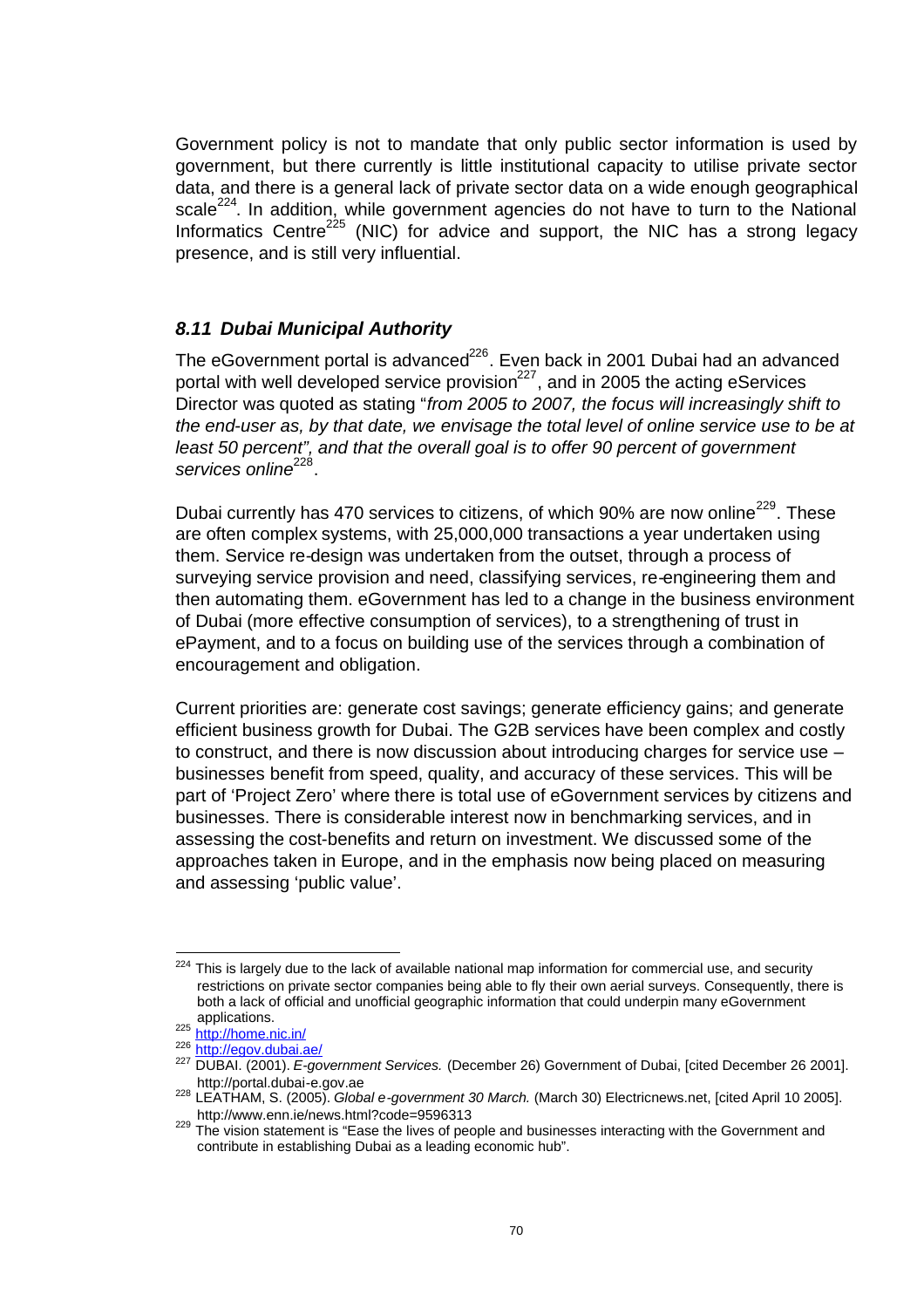Organisational change has been fundamental to the move to Project Zero. Dubai could perhaps be compared and contrasted to Singapore, where the government has both the benefits of scale (relatively small population and territory), and a clear directed strategy that has identified where legacy issues can be overcome.

## *8.12 Ireland – Planning Portals*

Simple to use, intuitive, and citizen-centred services can be delivered using interfaces to GIS<sup>230</sup>. These applications provide people with a quick overview of likely planning issues should they with to develop some land. The organisations themselves are not so much re-organised, since Compass Informatics developed the applications, albeit in conjunction with the client authorities. However, the cost savings within the organisation can be significant if the use of the applications screens out proposals that may be problematic.

http://www.mayococo.ie/en/Planning/ToolsReference/SSPS/ Mayo County Council: Self Service PrePlanning System (SSPS) http://www.donegal.ie/gplan\_donegalssps/ Donegal County Council Pre-Planning Site Information

Extracts from the sites follow, and show the intuitive nature of the service:

*"You can now draw your proposed development site boundary on our system and receive an instant report about Council and government policies which might impact on your proposed development".*

*"Draw your site boundary by clicking at the corners of your proposed site using your mouse. To "close" your boundary outline (i.e. to close your boundary at your starting point) click the RIGHT MOUSE BUTTON".*

*"When your report is generated, you may notice that some teal lines and circles appear near your site. These are the buffers for the various objects that have been highlighted in your report (e.g. monuments, roads, townlands, etc.). Recent planning application numbers from the area are shown. These are listed as part of your report. You may wish to look up these applications online and see what types of applications have been granted and refused in your area".*

*"The report links to the relevant sections from the County Development Plan. Some items which appear in your report are too complex to include the full text about them as part of the report. For your convenience, we have linked to the relevant sections of the County Development Plan so you can easily access the full information about these items without reading the whole document. Each of these sections is also linked*

<sup>230</sup> www.compass.ie/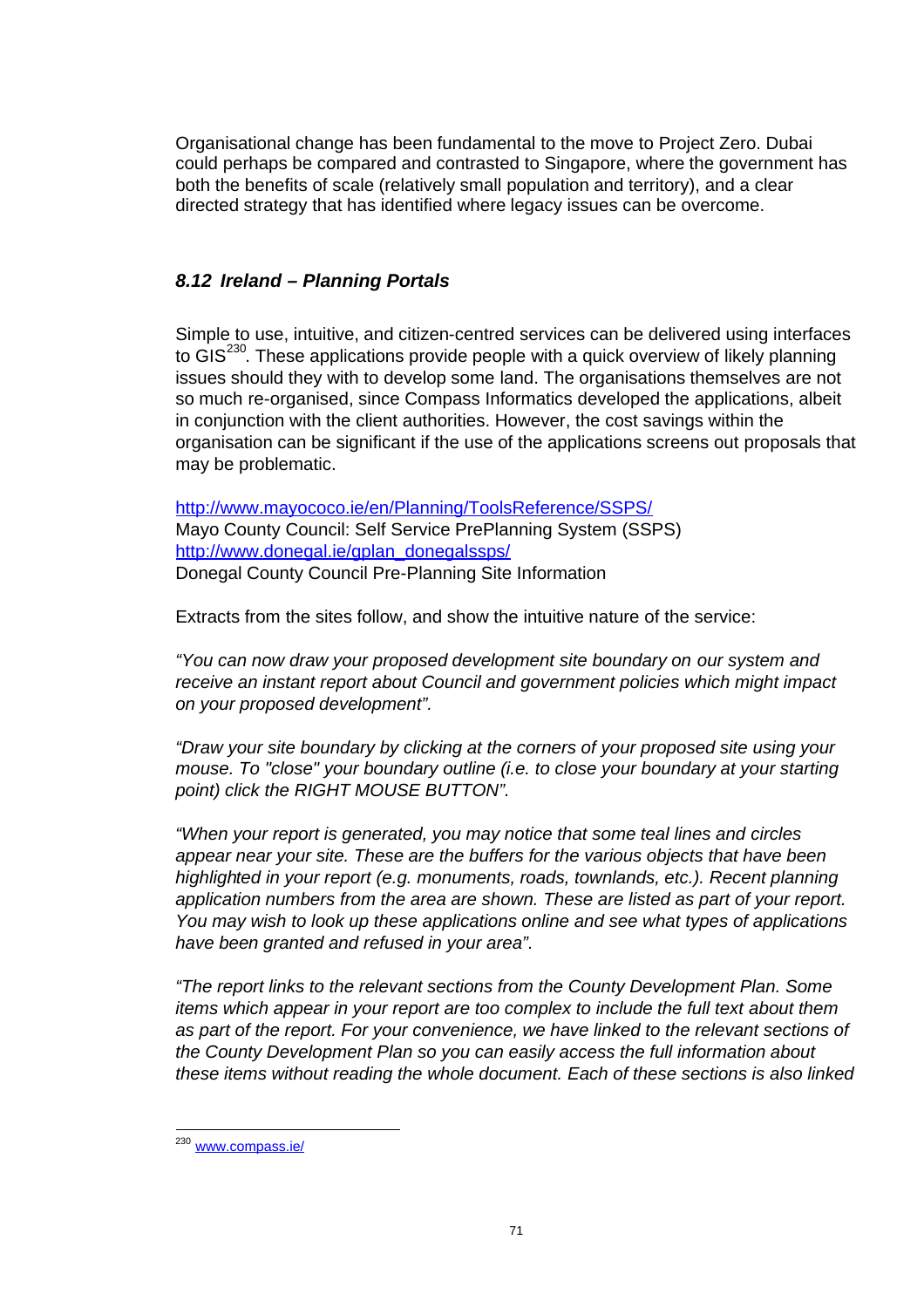*to a full copy of the County Development Plan for easy access to the complete document".*

The services allow citizens to rapidly pre-test the potential feasibility of their own development intentions. They provide citizens with clear information about possible restrictions and problems, leading potentially to more informed discussions with local government planning officials.

## *8.13 Ireland – Revenue Online*

To date the customer service was aimed at businesses – some 500,000 - 22 taxes and duties can be filed online. Now individual taxpayers also are targeted, with another 2,500,000 potential customers being encouraged to start 'self-serving' their tax transactions.

A multi-channel approach is taken for these new customers: Internet, touch-tone phone, text message etc. Each customer has a unique PIN. Considerable use of the service is made by tax practitioners – so intermediaries are important in this process. The intermediaries were important in convincing customers of the benefits of online submission, for example the Irish Society of the Motor Industry promoted the service to its members. ROS Liaison Officers are part of the marketing campaign, and are based in each office to promote online use within the local areas.

The online service is fully automated, with rapid automatic responses relating for example to rebates (the phrase used is 'efiling not efilling'). Repayments of up to €5,000 are made automatically. A 'peace of mind' confirmation is sent once tax information is filed, and the information is sent back into the customer ROS inbox as double confirmation. For companies it is possible to set levels of access for people within their organisation. Customers can look at their account details over the last seven years. Monthly use of the service currently is about 490,000 accesses. About 70% of business returns are now processed online.

Revenue online initially was created as a customer service, but subsequently the reduction in the need for staff interaction with clients allowed organisational restructuring to take place. There have not been staff job-losses (the overall staff complement remains about 6300-6500 employees), an issue described as an important 'comfort factor' when they are dealing with workplace changes. However, there is an expectation that staff will become broader in their skills and be able to move roles within Revenue . It also was acknowledged that this process allowed important organisational knowledge to be retained, although there is some labour flexibility through the combination of core employees, and contract and agency staff (particularly temporary staff to deal with workload peaks November, January and February). In the past, when there was no use of temporary staff, the paper processing of tax claims resulted in an overtime approach to 'paper mountains', and also led to periods of overcapacity.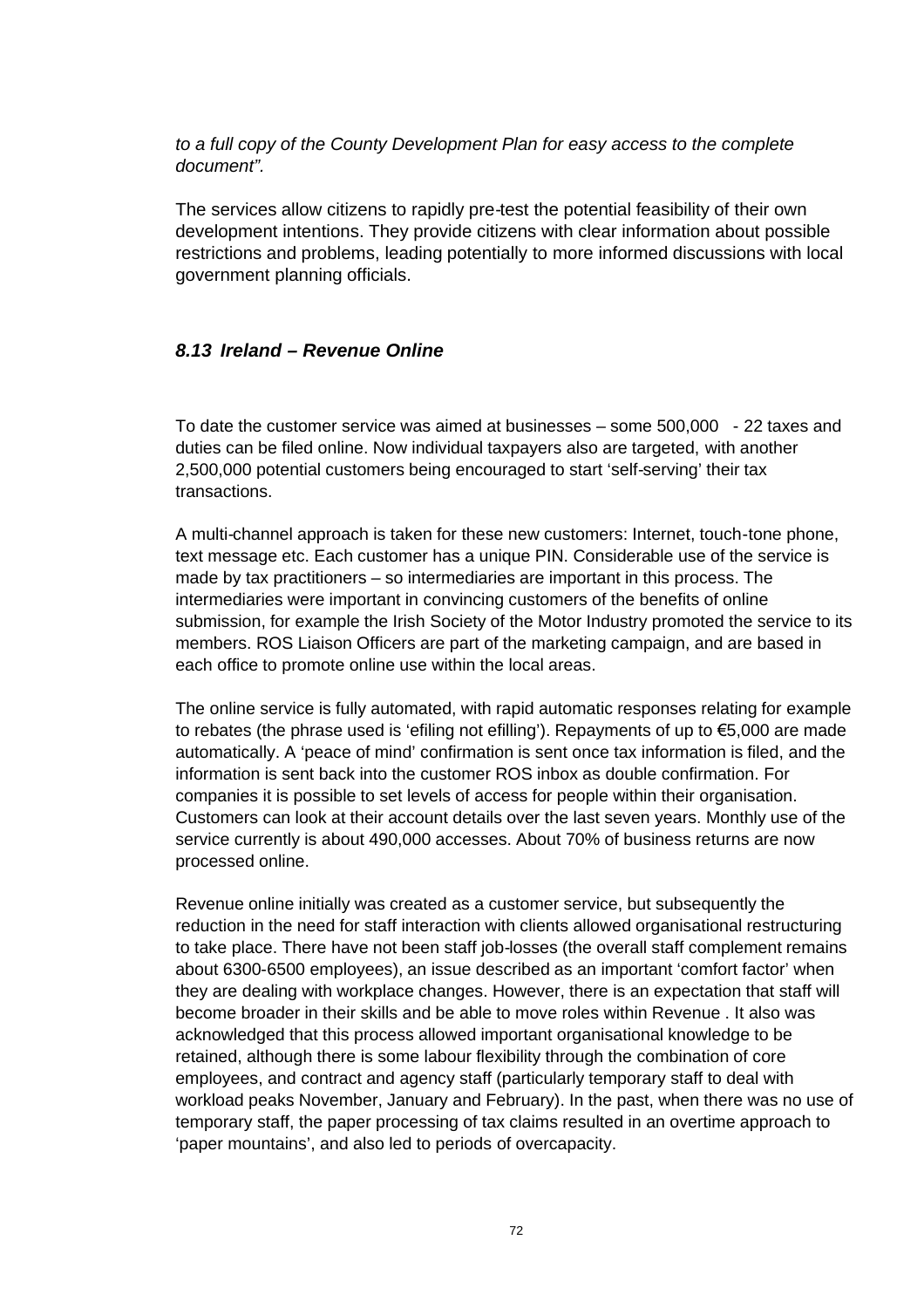Therefore the successful customer service led to the opportunity to make organisational change. Some staff moved to build up help-desk activities. Online communication is an area where email contact levels and response rates can be demanding.

There now is a consideration of office restructuring and relocation (although the relocation agenda is government-wide and not directly stimulated by the success of this service). The staffing structure has moved from silo-based activities to a fully integrated approach to case management. Fewer employees are needed to process forms, allowing them to focus activities on risk assessment by analysing information, audit and compliance (it is expected that 30% of staff currently on customer service tasks will be able to move to compliance by the end of 2007). There has been a need to increase focus on training, for example in general awareness of the online service throughout ROS, so that customers are pointed effectively towards use of online filing.

Technically there were challenges dealing with the legacy IT systems within the Agency, and they now use real-time link technology. Furthermore, the Agency has needed to extend its IT remit beyond the historical silos, to be sensitive to the systems used by major customers. For example, there was liaison with third party payroll software vendors to ensure that their systems interfaced well with ROS.

There is an organic approach to organisational change. Once the service is fully utilised it will be possible both to move staff to other activities, and also to identify tax miscreants. Organisational benefits thus include the freeing up of resources, reduction in time spent on compliant customers, efficient filing of information (no more lost files), and direct cost savings (postage, stationary, administrative time to process a 24 page tax return etc.).

There is acknowledgment that behaviour changes are needed in customers to encourage many to go online. Early users tend to be those people who know, or expect, that they will be given a refund. It is important to unpack the customer fear that the experience may lead to a hostile tax ruling. Furthermore, a goal of ROS is to move online customer who may be frequent or time-consuming callers, not just those who are already competent at dealing with their tax affairs.

Issues which go beyond organisational change relate to public value. Once the majority of citizens comply, and the tax payments increase, how will the revenue be translated into public value?

## *8.14 Netherlands – eCitizen Programme*

The e-Citizen Charter<sup>231</sup> is the first integrated approach to combining the rights, obligations, and roles of citizenship in relation to governance in the Netherlands. See the full document<sup>232</sup> that expands on the following core principles:

<sup>&</sup>lt;sup>231</sup> http://www.burger.overheid.nl/service\_menu/english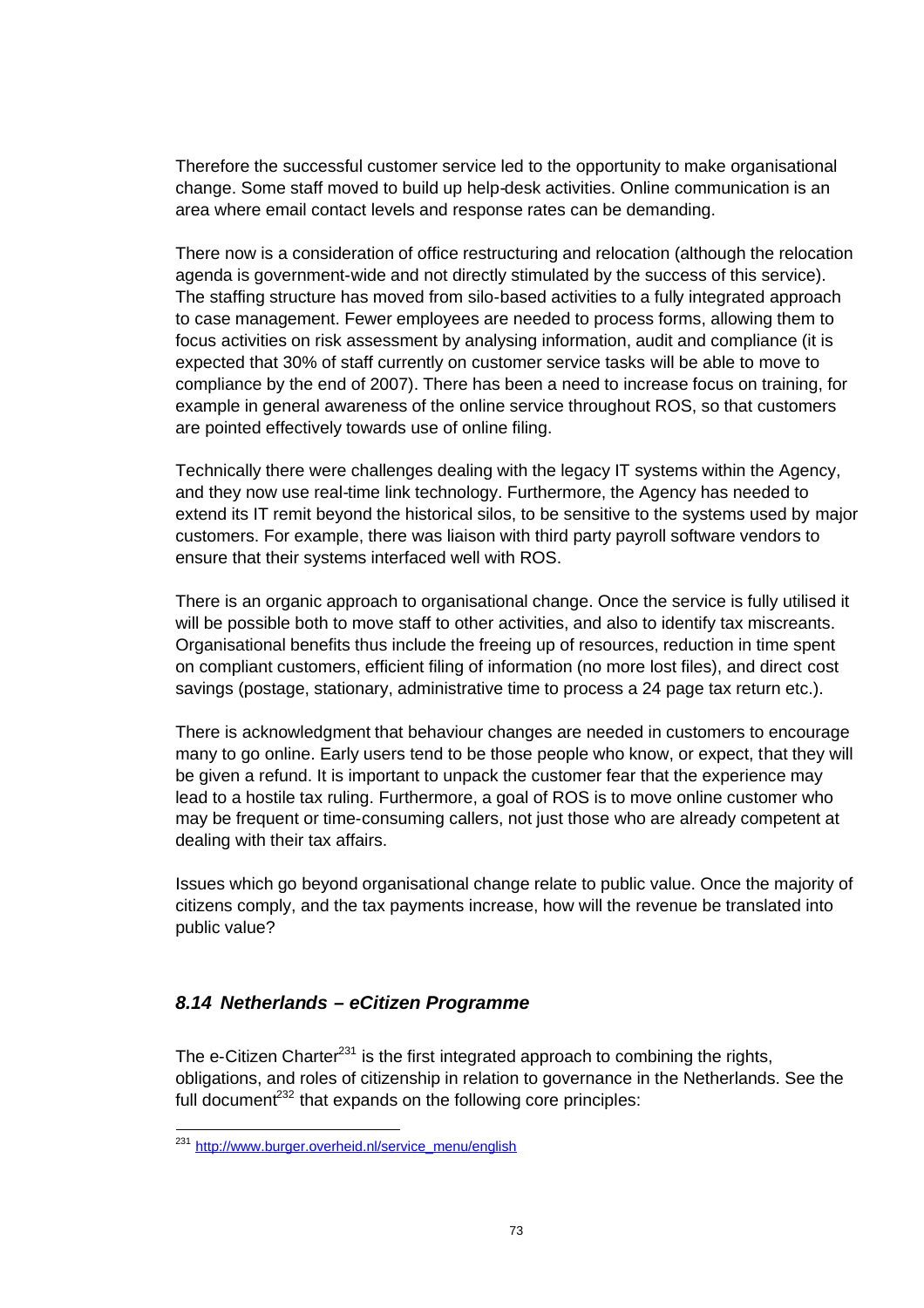*Choice of Channel*

*As a citizen I can choose myself in which way to deal with government. Government ensures multi channel service delivery, i.e. the availability of all communication channels: visit, letter, phone, e-mail, and internet.*

*Transparent Public Sector*

*As a citizen I know where to apply for official information and public services. Government guaranties one-stop-shop service delivery and acts as one seamless entity with no wrong doors.*

*Overview of Rights and Duties*

*As a citizen I know which services I am entitled to under which conditions. Government ensures that my rights and duties are at all times transparent.*

*Personalised Information*

*As a citizen I am entitled to information that is complete, up to date and consistent. Government supplies appropriate information tailored to my needs.*

#### *Convenient Services*

*As a citizen I can choose to provide personal data once and to be served in a proactive way. Government makes clear what records it keeps about me and does not use data without my consent.*

#### *Comprehensive Procedures*

*As a citizen I can easily get to know how government works and monitor progress. Government keeps me informed of procedures I am involved in by way of tracking and tracing.*

*Trust and Reliability*

*As a citizen I presume government to be electronically competent. Government guarantees secure identity management and reliable storage of electronic documents.*

#### *Considerate Administration*

*As a citizen I can file ideas for improvement and lodge complaints. Government compensates mistakes and uses feedback information to improve its products and procedures.*

*Accountability and Benchmarking*

*As a citizen I am able to compare, check and measure government outcome. Government actively supplies benchmark information about its performance.*

#### *Engagement and Empowerment*

*As a citizen I am invited to participate in decision making and to promote my interests. Government supports empowerment and ensures that the necessary information and instruments are available.*

Matt had participated in the Athens Workshop, where he talked about the eCitizen Programme. The key points, and the discussion points that arose, follow the next section which summarises the subsequent discussions held in The Hague on April  $5<sup>th</sup>$ .

The Programme has fundamental starting points. It is a body that is independent of the government agencies that are being monitored. The Steering Committee has

<sup>&</sup>lt;sup>232</sup> http://www.burger.overheid.nl/files/burgerservicecode\_uk.doc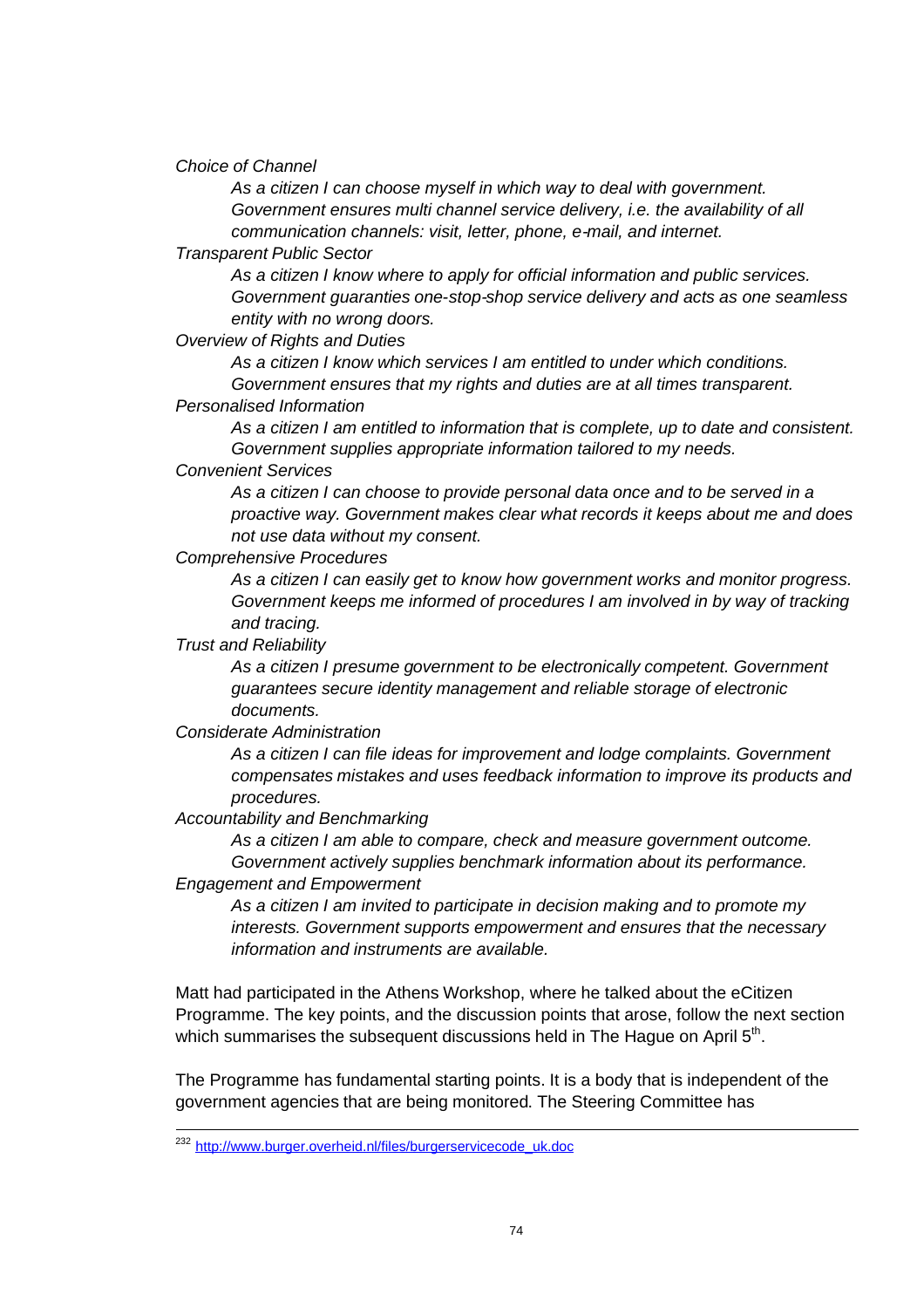representation from all stakeholders. To say what is right or wrong about services requires a statement of principles, and therefore obligations are as central as rights. For example, if you have a right not to be disturbed by noise in your home, you also have an obligation not to inflict noise on your neighbours.

Trust is central to the building of services and the use of services<sup>233</sup>. This is very important in areas such as digital signatures and identity cards. The Netherlands OV public transport chip-card<sup>234</sup> is a particular example of this, where concerns over privacy are balanced by the utility and flexibility (in particular time saved purchasing individual tickets for journeys, and a guarantee that the lowest fare will be charged for your journey) that the card gives a user. This is similar to the London Oyster Card<sup>235</sup>, where there is an 'over the counter' version that does not need any personal identification, and a second version where personal details are registered, although it should be acknowledged that the London Oyster card now involves a strong element of compulsion, since cash fares were raised to punitive levels to force more people to use Oyster, which is now the only way of travelling cheaply. This shows the uncertainty that involves integrated personal information in a travel context, since what starts out as an option can become a compulsion. This then becomes a form of channel management, and a similar process occurs now with the Netherlands Railways. To purchase a ticket from the automatic machines the payment method $^{236}$  must be one of:

- The NS ticket vending machine with touch screen accepts the Dutch 'PIN' pas (cash card) and the international cash card with the Maestro logo.
- Wizzl or Kiosk outlets take the Dutch 'PIN' pas, cash, but not credit cards.
- NS ticket offices on larger stations take cash, Dutch 'PIN' pas and the international cash card with the Maestro logo, but not credit cards
- On larger stations there is normally a GWK bank where you can withdraw cash, exchange currencies, and cash in travellers' cheques. GWK also has cash machines which allow withdrawals on credit cards and international bank passes.

Consequently, those without these forms of payment (and the machines accept only Euro coins, not notes) must go to a booking office (where one is available!) and pay a 1.5 euro supplement for the 'human' booking process<sup>237</sup>.

There now is the challenge whereby the statement of principles and obligations, and the reinforcing of the relationship between citizens and government, is translated consistently into outcomes that deliver public value. Clearly this may not be something that is quantifiable in terms of cause and effect (the project has been central in assessing the

<sup>&</sup>lt;sup>233</sup> We discussed the different levels of trust in EU states. In the Netherlands there is genera distrust in central government, whereas Scandanavian states experience high levels of trust in government, and so can integrate and share information more readily without serious levels of concern over privacy. http://www.ov-chipkaart.nl/

<sup>&</sup>lt;sup>235</sup> https://sales.oystercard.com/oyster/lul/entry.do<br><sub>236</sub>

http://www.ns.nl/servlet/Satellite?cid=1083234338230&pagename=www.ns.nl%2FPage%2FArtikelPage\_www .ns.nl&lang=en&c=Page<br>237 CL

<sup>237</sup> Channel management also leads to selective 'resistance'. When Mike booked a ticket at The Hague station, the booking agent waived the 1.5 euro fee because he mentioned that the automatic machines did not take his international credit cards.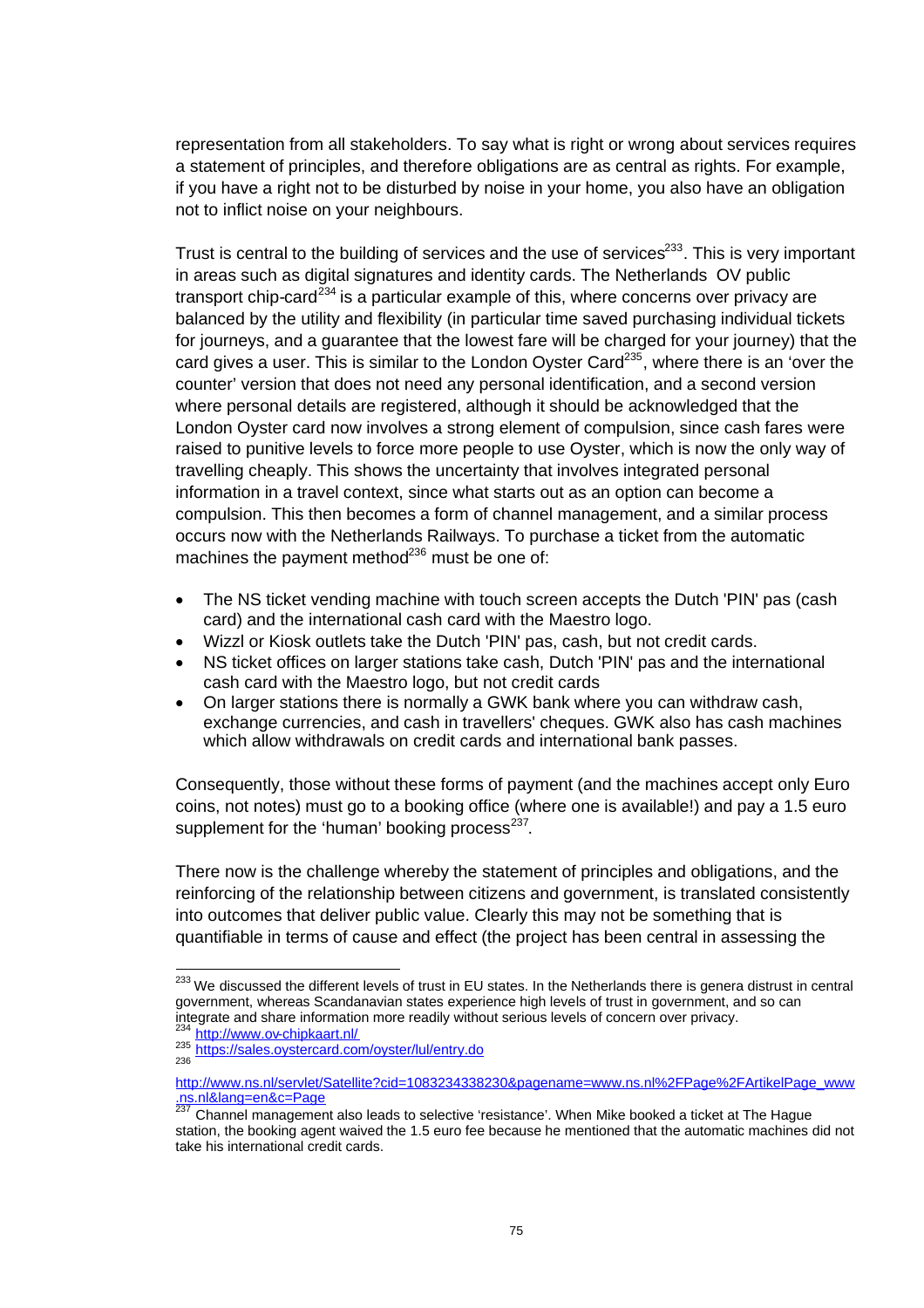citizen-orientation of Dutch eGovernment services through awards etc.) , and in April 2007 the eCitizen site noted $^{238}$ :

"*The new Dutch Cabinet starts a consultation round to get feedback from citizens about improving government performance. To this end a special website<sup>239</sup> was created. The e-Citizen Programme is invited to adopt the discussion on public service delivery*."

## *8.15 Netherlands – Cadastre, Land Registry and Mapping Agency (Kadaster)*

The Kadaster<sup>240</sup> "collects information about registered properties in the Netherlands, *records them in public registers and in cadastral maps and makes this information available to members of the public, companies and other interested parties in society*".

Founded in 1832, the Kadaster has been a 'Self-Administering State Body' since 1994. The term for this also is 'Autonomous Agency' or ZBO 'Zelfstandig Bestuursorgaan'. The Kadaster was a winner of an eEurope Award in 2005<sup>241</sup>.

Over recent years investment in IT has resulted in efficiency gains that have been passed onto customers in the form of reduced tariffs: 2004 was a reduction of 4%, 2005 and 2006 were 10% each, meaning that tariffs reduced nearly one quarter over the three year period. Both Kadaster and RDW (also interviewed) have delivered cost reductions to customers.

Kadaster collects both topographic and cadastral information, and has a legal obligation to produce maps for defence and public agencies. As the key register in the Netherlands all public bodies must use their data as base data. Information is made available at a price, and the Kadaster uses CRM as a key component in developing pricing and dissemination policies.

Like many national mapping agencies that charge for their services the Kadaster is aware of the emotions involved when customers pay for government information. The debates about freeing up information, and making information free, are particularly evident with the INSPIRE initiative<sup>242</sup>. Kadaster is considering providing base information free of charge to other public bodies, with priced add-ons

The major organisational changes have come since Agency status was granted in 1994. The first 10 years involved cost-cutting, raising income while reducing prices (and making the pricing policy open and transparent), and developing a business approach to

<sup>238</sup> http://www.burger.overheid.nl/service\_menu/english/doing\_right\_now

<sup>239</sup> http://www.samenwerkenaannederland.nl/overheid

<sup>240</sup> http://www.kadaster.nl/english/

http://www.eipa.eu/eEurope\_Awards/Winners\_eGov2005.pdf

<sup>242</sup> Roger Longhorn and Michael Blakemore explored these debates in a paper in the Journal of Digital Information http://jodi.tamu.edu/Articles/v04/i02/Longhorn/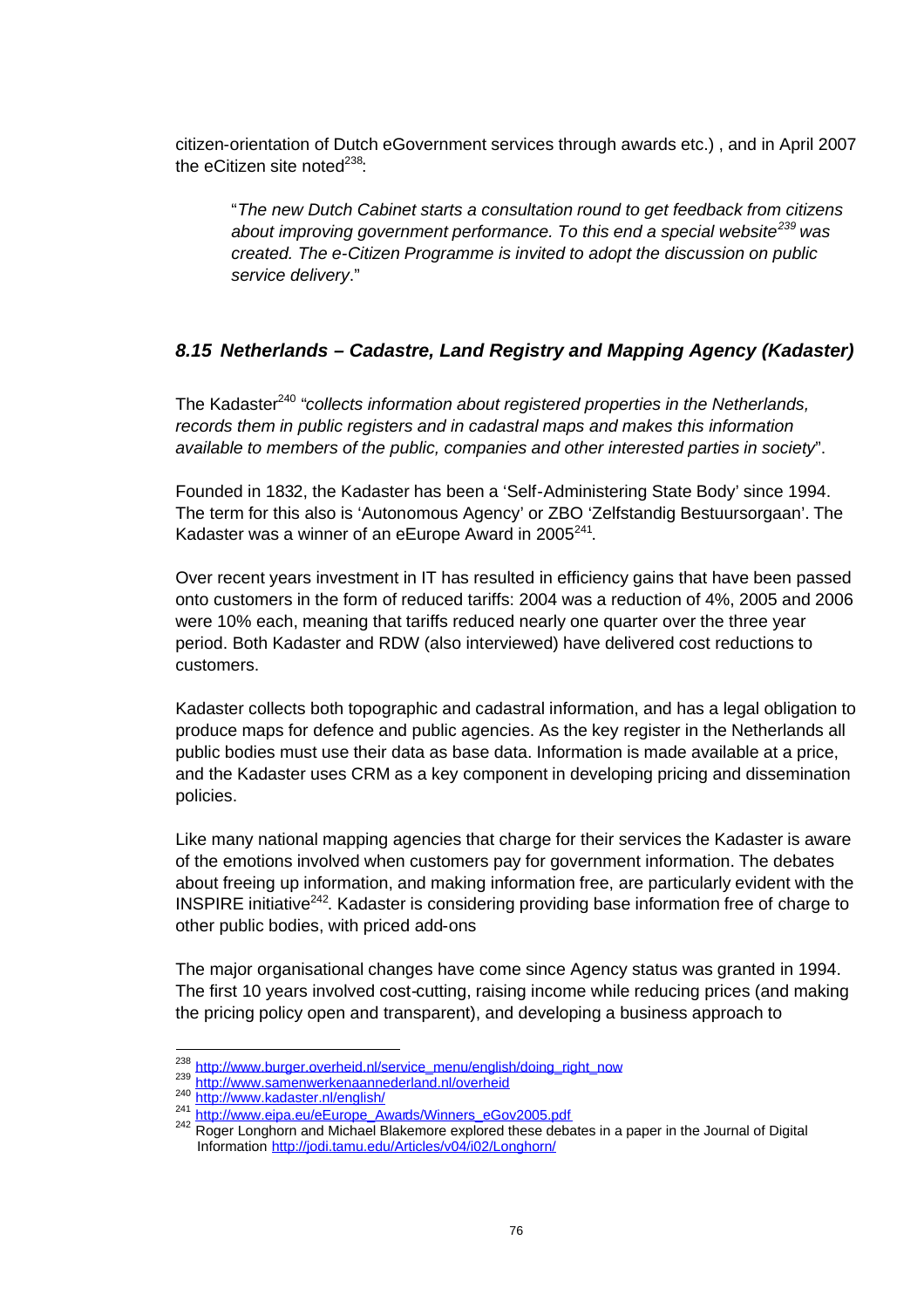customers. Financial flexibility has been provided because Kadaster no longer operates within traditional civil service budgets of yearly budgets and 'revolving funds<sup>'243</sup>, and one third of a yearly balance can now be kept as a strategic reserve. Kadaster has a 'business-like' financial structure.

The governance structure includes a Supervisory Board and a formalised governance relationship to the Ministry, where the Ministry is a key stakeholder. There is a Customer Advisory Council with a presence from every strategic customer, and this Council is able, for example, to discuss prices/tariffs and comments on the Annual Report before it is finalised by the Minister.

Kadaster performs tasks allowed by law. Besides the traditional tasks for Land Registration, Land Surveying and Mapping a new kind of tasks will be performed from 2007 on. The new tasks can be seen as operation of a National Centre for Geoinformation, which is a strategic hub for geospatial information. It is introducing nationwide information delivery of municipal key registers like addresses and buildings. The Kadaster is also introducing new data domains relating to underground cables. They also are creating new projects such as digitising land registry archives (175 years of data since 1832). There may be uncertain benefits from this project, since legal rights going back 175 years may be uncovered.

The Electronic delivery of Deeds service, utilising digital signatures, has seen 90% now delivered online after only 7 months of operation. The process speeds up the payment of money – but an unintended consequence is that the lawyers now have money for less time in escrow accounts, and this is at the same time as prices are being forced down. With the Kadaster Online service, every citizen is able to access this service at a price of €1.40. Real Estate agents and Notaries still remain the vast majority of customers, but as citizens access directly there is a potentially negative financial impact on estate agents.

99% of Kadaster business is now conducted over the Internet, and eight of their branch offices are being closed, leaving six remaining in operation. While there is organisational change in terms of locations and outlets, there are challenges relating to staff structure. The average age of staff in Kadaster is over 50 years, and the average employee has been with Kadaster for 28 years. In the end (by 2010) there will be a decline of several hundred employee numbers from the 2004-2005 base. Since 2004 there is a decline of 200 employees out of a total of 2200.

With more business being undertaken online it is logical to plan for fewer staff. Labour laws restrict what Kadaster can do in terms of compulsory retraining, for example reretraining traditional surveyors. Therefore they rely mainly on natural wastage, and there are significant challenges in matching skills to organisational needs. New recruits are selected on competences rather than expertise. In 2005 the started to cooperate with schools and Universities to promote courses that would deliver modern GIS-skilled

<sup>&</sup>lt;sup>243</sup> Revolving funds have featured strongly in traditional civil service structures. Any income received by a Department is not kept, but is sent to the Treasury – hence the revolving door analogy. This process damages any process of developing markets, since resources are diverted in the Department to develop a service, and the income received is not then used to offset those costs.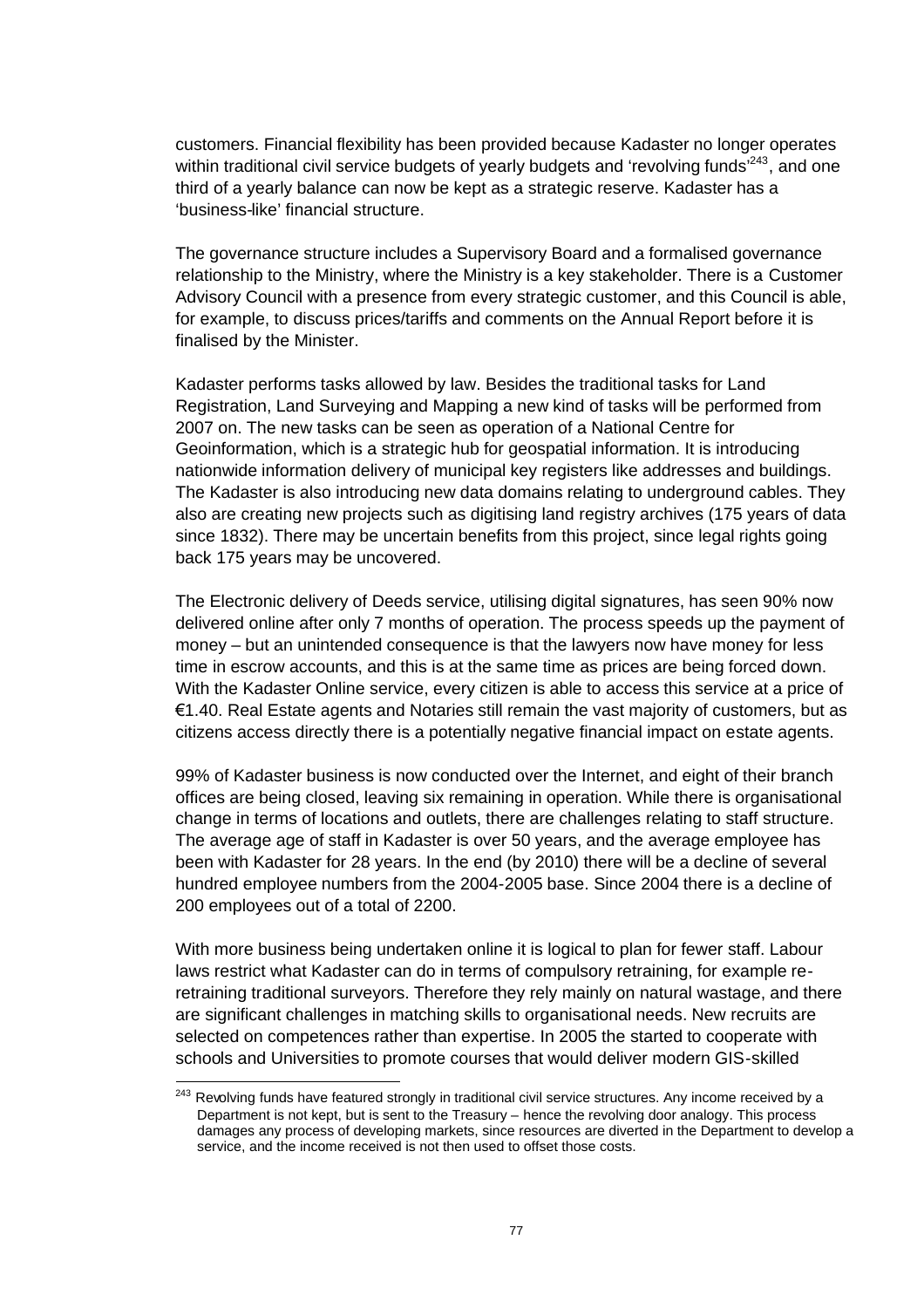surveyors. Despite the steep decline of staff there is as structural inflow of new employees planned to obtain a healthy balanced workforce (age, gender, skills).

Kadaster did consider the cost benefits of making people redundant, but under labour laws this would have cost over €100million. However, they have not left a status-quo situation. Every person in Kadaster is being interviewed about goals and competencies and the need to go through change and job mobility programmes. This process allows organisational change to occur but with a business focus on the dignity of employees. Some people may develop particular skills relevant to new projects such as digitising the Archives.

It may be the case that some employees are not able or willing to change, and that redundancies may occur, (and Kadaster will help people to find new jobs) but the organisation is focused on retaining knowledge and developing skills rather than just dispensing with a target number of people. The first redundancies were being announced in April, so there is naturally going to be some tension during the transitional period. The labour Unions have signed up to this process, which started in 2005 and has a five year timetable.

We could consider this process as being 'Public Value Re-Structuring'?

#### *8.16 Netherlands – Rabobank*

Rabobank describes itself as $^{244}$ :

"*Rabobank Group is a full-range financial services provider that operates on cooperative principles. Its origins lie in the local loan cooperatives that were founded in the Netherlands nearly 110 years ago by enterprising people who had virtually no access to the capital market. The Rabobank Group comprises 218 independent local cooperative*

*Rabobanks in the Netherlands plus their central organisation Rabobank Nederland and its subsidiaries. Rabobank serves more than 9 million private individuals and corporate clients in the Netherlands and a growing number abroad. It employs over 50,000 staff and is represented in 38 countries*".

It places a strong emphasis on corporate social responsibility<sup>245</sup>. The project we discussed is 'Building Digital Communities'<sup>246</sup>.

Rabobank was established as a farmers' bank, and still has a mutual and cooperative structure – customers are the shareholders, and local bank directors are selected by

<sup>&</sup>lt;sup>244</sup> http://www.rabobank.com/content/about\_us/

<sup>&</sup>lt;sup>245</sup> http://www.rabobank.com/content/about\_us/corporate\_social\_responsibility/

<sup>&</sup>lt;sup>246</sup> For an overview of the activities in Neunen, Netherlands, see http://www.3-c.coop/news/3-c-news23.html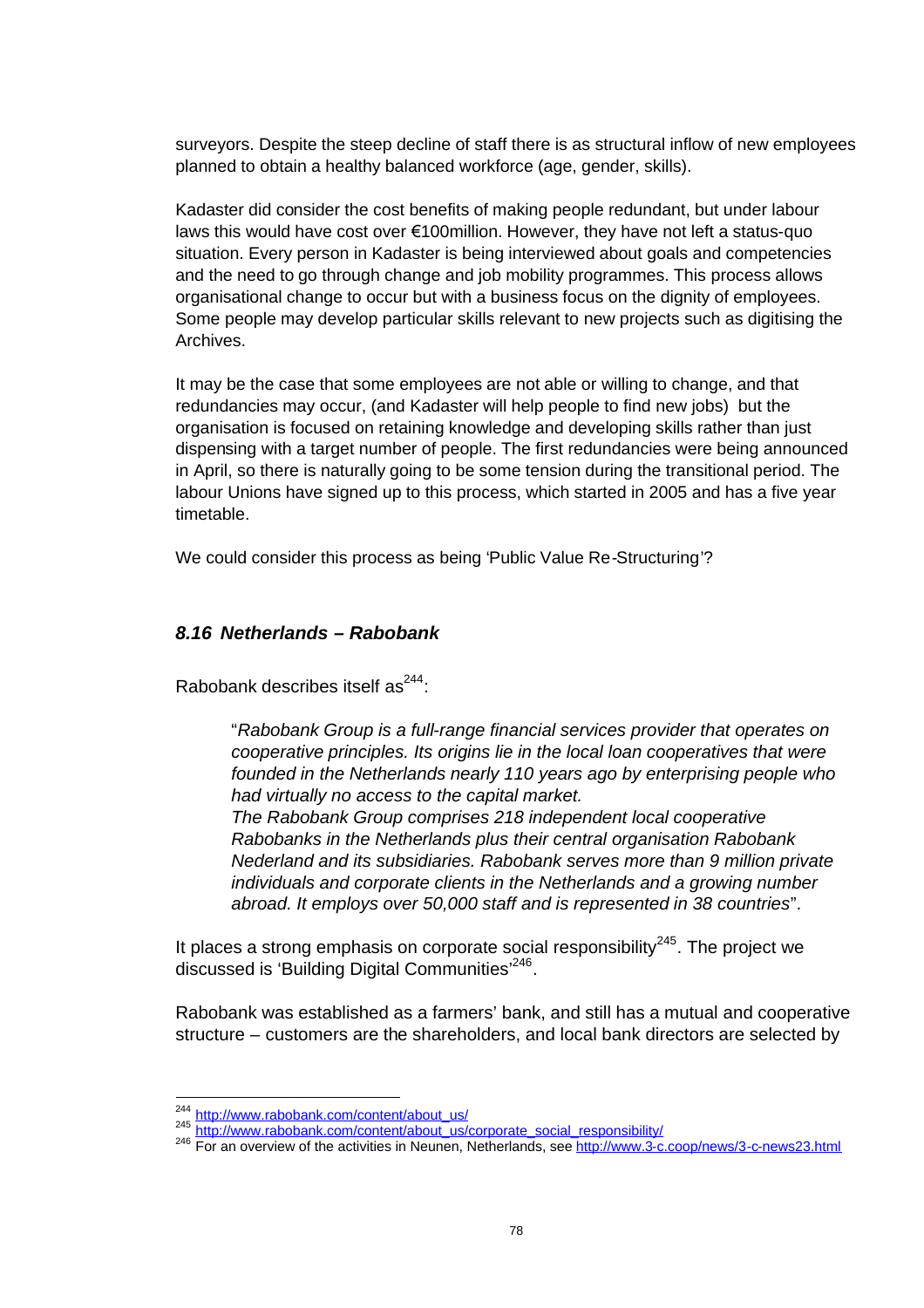local members of the bank. The equity of the bank is mutually owned by the members/customers.

The social model has prevailed in the bank's strategy<sup>247</sup>. In addition the bank is looking for new areas of business, because there is less money to be made on the low-level banking transactions and simple products (these may be loss-making due to competition forces), so the emphasis is on generating revenues from activities such as special loans, mortgages, and new business activities. Hence this focus on community building and sustainability meets both the social and commercial objectives of the bank.

They are focusing on the community of Neunen (in the Eindhoven area), where highspeed fibre has been provided into every home<sup>248</sup> - 100 megabits speed (symetrical). One of the applications provided is a 'digital health check', a facility that was available from one of their project partners Achmea<sup>249</sup>. Achmea made the 'Health' facility available some five years ago as an extra benefit for insured customers, with a quick check of 5-6 key health items. They made facilities available such as health clubs, or promoted health food and lifestyle. In Nuenen they now give advice to citizens via video online, and can connect citizens to dieticians and advisors.

We discussed whether this sort of activity should have a positive reinforcement, such as reduced premium. This then linked to a discussion of the new payments to the Dutch health system<sup>250</sup>, where from January 2006 the provision is via private facilities, and the private companies cannot discriminate against any citizen – all must be accepted into a scheme where there is a payment of about €100 a month. The policy states:

"*In the Netherlands, everyone who pays health insurance premiums is now entitled to a rebate of up to 255 euros if no claim is made during the preceding year. The scheme is known as the 'no-claim rebate rule'*".

However, Dr Smeulders observed that there had been unexpected behaviour changes. Some people with severe illness did not go to a doctor, gained a rebate, but then presented with more extreme illness that costs the health system more in resources and treatment. However, the rebate is not affected by visits to a doctor, or for pregnancy. Nevertheless, the rebate policy is being reviewed. In the context of the Achmea approach the better policy may be to argue that people 'feel better'. Furthermore, the rebate policy may be a further form of discrimination against people with illness that is not self-inflicted. This area of the emotional consumption of a

<sup>&</sup>lt;sup>247</sup> Interestingly, the April 2007 issue of the KLM in-flight magazine (Holland Herald) has a focus on 'new', and notes that marketing specialises see a move towards ethical consumption, information anxiety and business. Out go conspicuous consumption, mass market and status symbols. In come conscientious consumption, local, customised, lifestyle status, and moral status anxiety. Therefore we may be seeing a paradoxical shift: as government is trying to be more like 'business', business sees value in becoming more focused on 'social governance'.

 $^{248}$  http://www.onsnet.tv/<br> $^{249}$  http://www.onsnet.tv/

http://www.achmea.nl/bv/portal/ep/home.do

<sup>&</sup>lt;sup>250</sup> http://www.minvws.nl/en/themes/health-insurance-system/default.asp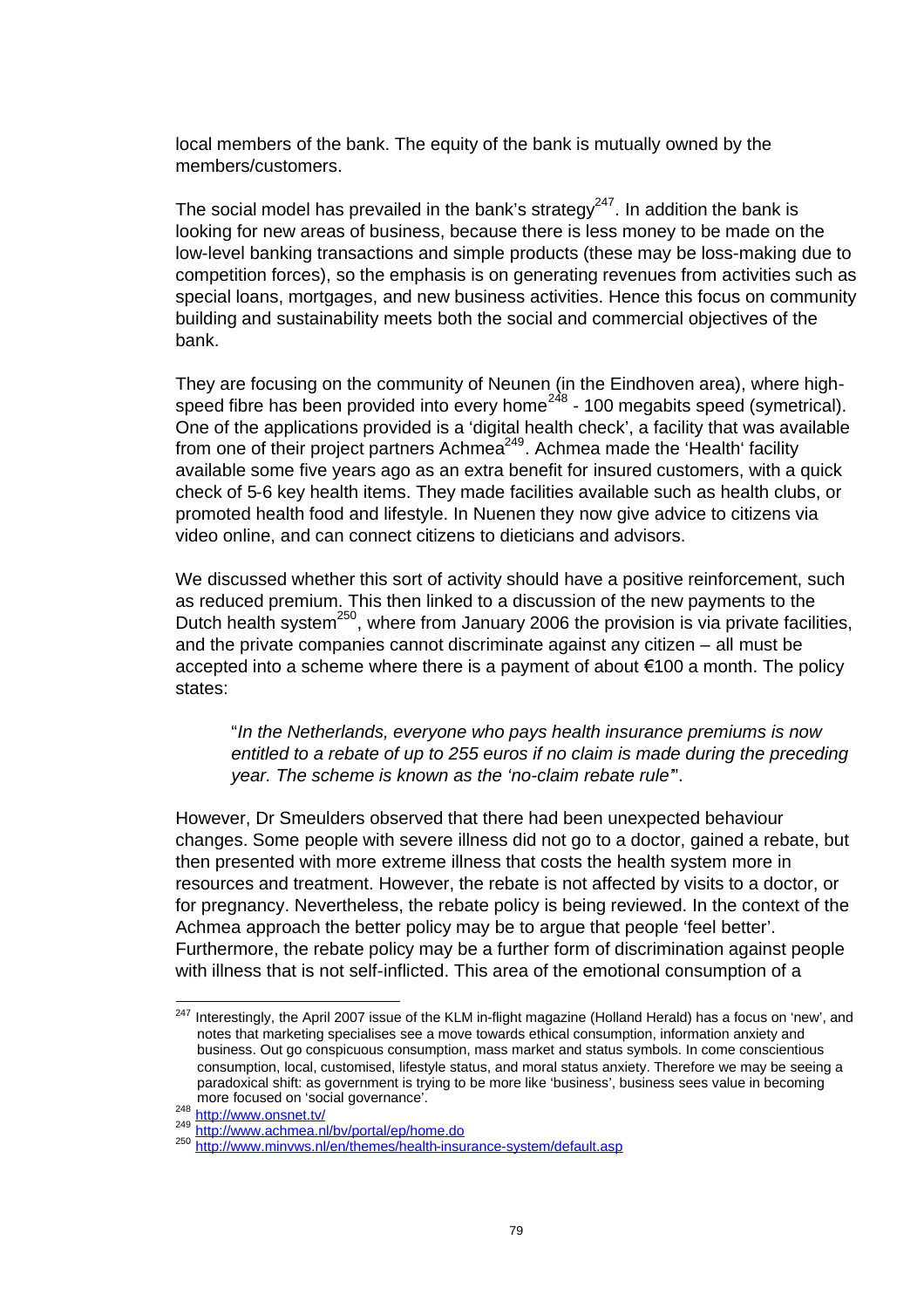complex service involves a central debate on the policy of 'mutual support' but citizens and community. The project is aware that uncertain outcomes may arise from such emotion-laden projects, for example pressure from 'active and fit' citizens towards those seen to be failing in maintaining healthy lifestyles.

There is a clear acknowledgement of 'emotion' and service delivery in the Rabobank project. The focus on TV and video, as well as the Internet, allows contact with 'real people'. Rabobank 'Advisors' are real people who can provide video advice for private banking<sup>251</sup>. Only 1% of all contact with the bank is now non-digital, but that still is 5-6 million calls a year. They also will maintain physical outlets, with local banks being important. They are adding emotion to the Web site with movies (explaining for example how  $\widehat{ATMs}$  work), and are sponsoring the national cycle club<sup>252</sup>. The bank therefore focuses strongly on openness and transparency of practice, and is delivering value to communities.

Other developments include the 'Window on Nuenen' for elderly people in care homes. A screen, which looks like a window, displays activities in the market place where a camera has been installed. They have engaged specialists to assess the impact on the residents. With Philips they are developing a virtual fitness assistant. This will use smart textiles for monitoring the health of elderly people. The avatar will be displayed on a smart screen that functions as a mirror when it is not being displayed. Advice will be given via the avatar. They are considering also linking to real people to give advice – for example using the sponsorship of the cycle club to provide direct access to some of the national cyclists.

The project in Nuenen was originally part of a Government 'knowledge neighbourhood' project in Eindhoven that ran into problems – too many Government agency stakeholders at too many levels, and the wrong timescales. Nuenen is a relatively wealthy community, where 96% of residents signed up to requesting highspeed fibre. The digital package costs €59 a month, and includes TV, VOIP telecoms, and Internet access. After the establishment of the fibre there was a significant increase in the purchase of home wireless networks and PCs. Therefore there is business benefit in local ICT businesses supporting the establishment of local networks. Training courses are available, focused in particular at elderly people and other potentially excluded groups.

 $251$  We discussed the uncertain developments that could occur – for example automatic scanning of body language and eye movements to detect unethical behaviour by customers. The response is that the bank would be open and transparent should any such practices be introduced.

<sup>252</sup> http://www.rabobank.nl/particulieren/sponsoring/wielrennen/cycling\_news/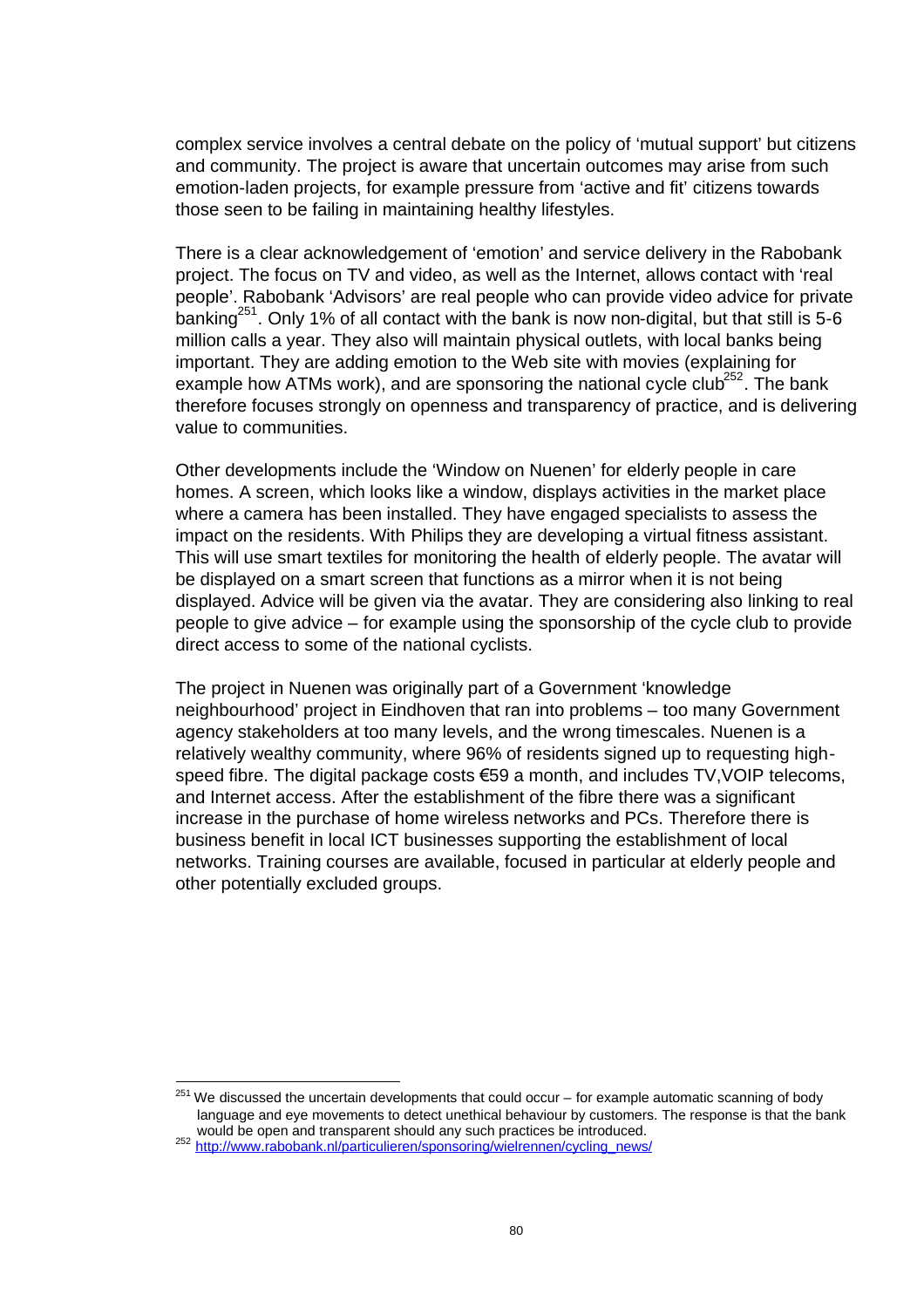# *8.17 Netherlands – RDW*

The Department of Road Transport,  $RDW^{253}$ , is the national vehicle authority responsible for the safety and environmental aspects of the vehicle fleet in the Netherlands. In addition, the RDW registers the data of vehicles, their owners and the corresponding documents issued, such as vehicle registration certificates and driving licences. The RDW also provides information in this context to both domestic and foreign authorities. With its specialised knowledge, it advises interested parties, meets at EU and ECE level, plays a central role in international information exchange, and cooperates in combating fraud, crime and terrorism. Key functions are:

- ADMISSION: admitting vehicles and vehicle components to the Dutch and European market on the basis of technical regulations.
- SUPERVISION AND CONTROL: supervising companies certified by the RDW and controlling the technical state of vehicles in connection with safety and environmental requirements.
- REGISTRATION AND INFORMATION PROVISION: gathering, storing, updating and managing data about vehicles, their owners and vehicle documentation, and providing information about this data.
- DOCUMENT ISSUE: issuing documents related to vehicles, their owners or keepers.

RDW was established in 1949. Mr Hakkenberg joined in 1995, and RDW was reestablished as an independent government agency in 1996. Prior to agency status RDW was a small part of the Ministry of Transport and Water Management, having only 8% of all employees in that Ministry. The general culture of the organisation was one of inward focus with the operation of a monopoly service that is compulsory for vehicle drivers and owners. There were no strategic goals that could have provided a focus for staff in achieving excellence

Agency status led to a big change in emphasis. Independence in budget, and strategic autonomy have been major enablers for culture change. The focus moved to service objectives that are independent of politics within the Ministry. RDW could now start to understand its own performance – there was a move from focusing on inputs (staff and allocated budget) to outputs (service quality, income levels etc.) Prior to agency status there was little understanding of how the inputs caused delays – for example it took 4 hours of staff time to process the records for importing a car, yet the elapsed time for the process was around 49 days.

Now there are key performance indicators (see the Annual Report link at the top), service quality is benchmarked, and there is a 'Council of Clients' to inform RDW of service needs and use.

<sup>(</sup>http://www.rdw.nl/nl/voertuigeigenaar/) (see also

http://www.rdw.nl/nl/overrdw/informatie\_over\_de\_rdw/jaarverslagen/ for Annual Reports and Performance Information)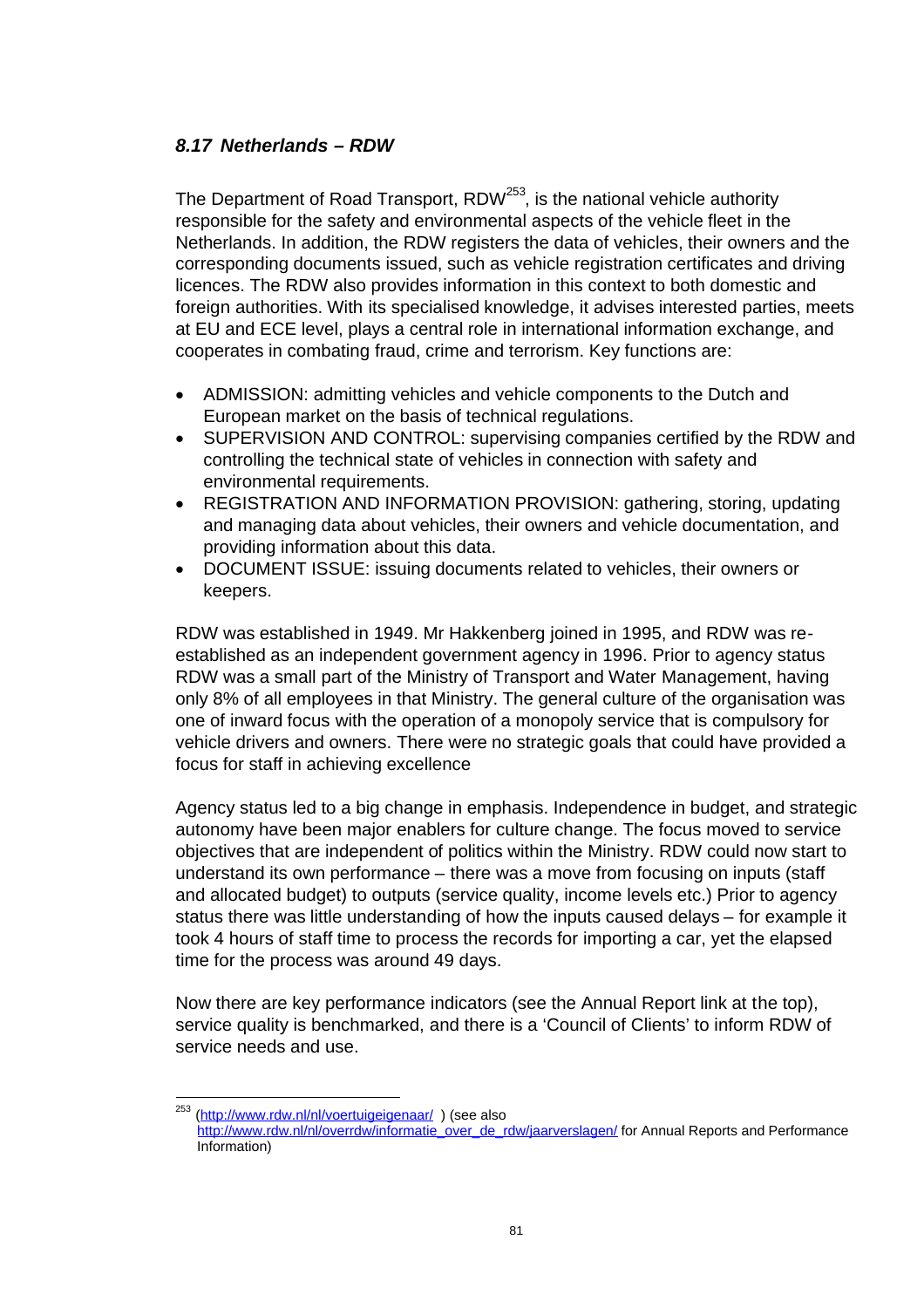The change to independent agency status was viewed differently by the employees. About one third were enthusiastic about becoming customer-facing (even at the start knowing that facing long-dissatisfied customers would be difficult), about one-third questioned the need to change working practices<sup>254</sup>, and other argued for example that the main need for change was in management. However, the majority in the end accepted the need for change – after consultation it was apparent that some resistance was the result not of unwillingness to change, but of mixed and confusing messages being heard by employees.

With independence came responsibility – if the service fails then jobs will be lost, so there was an incentive to address service quality with a sense of urgency. The main processes to achieve culture change involved:

- Overcoming islands of information and practice, involving managers becoming responsible for tasks and outputs, not inputs and processes, and emphasising cooperation; a strong customer focus; and, a focus on results and achievements.
- Competency management is in place, and there is a lot of on-the-job training.
- A change programme was provided for the 80 middle managers, and quality models have been adopted. Most middle managers were recruited from the private sector. With the absence of profit motivation there is greater trust in the role and function of the middle managers by employees.
- There is a strong acknowledgement of the value of employees through social functions and sporting occasions.
- New staff meet senior management early in their job, and it is senior management that informs them of the goals of RDW.

The turnover of staff is less than 1%.

RDW was subject to an independent evaluation after five years agency status. An overall conclusion was that the evaluators were surprised that so much had been achieved in that time without major organisational disruption. The achievement was enabled by a number of factors:

- First, as is the general case in the Netherlands, employees are key members of the Supervisory Board, and therefore employees contribute directly to the management team.
- Second, the collaborative and consensual approach to working practices generates openness and transparency of information and policy. This meant that radical reductions in staff numbers were not an option, but working better and focusing on customers was an option – the number of cars in the Netherlands has increased from 5 million to 7.5 million since agency status was granted. The 'reward' for excellence has been new tasks given to RDW by government; new driving license; evaluation of road pricing; increasing demands from police from 10 million to 150 million enquiries a year; unique chips for bicycles and a

It is important to note that most governments have operated a 'revolving fund' with income gained by government departments. That meant there was no incentive for civil servants to increase income, since it all went to the central Treasury fund, and did not accrue to their budgets.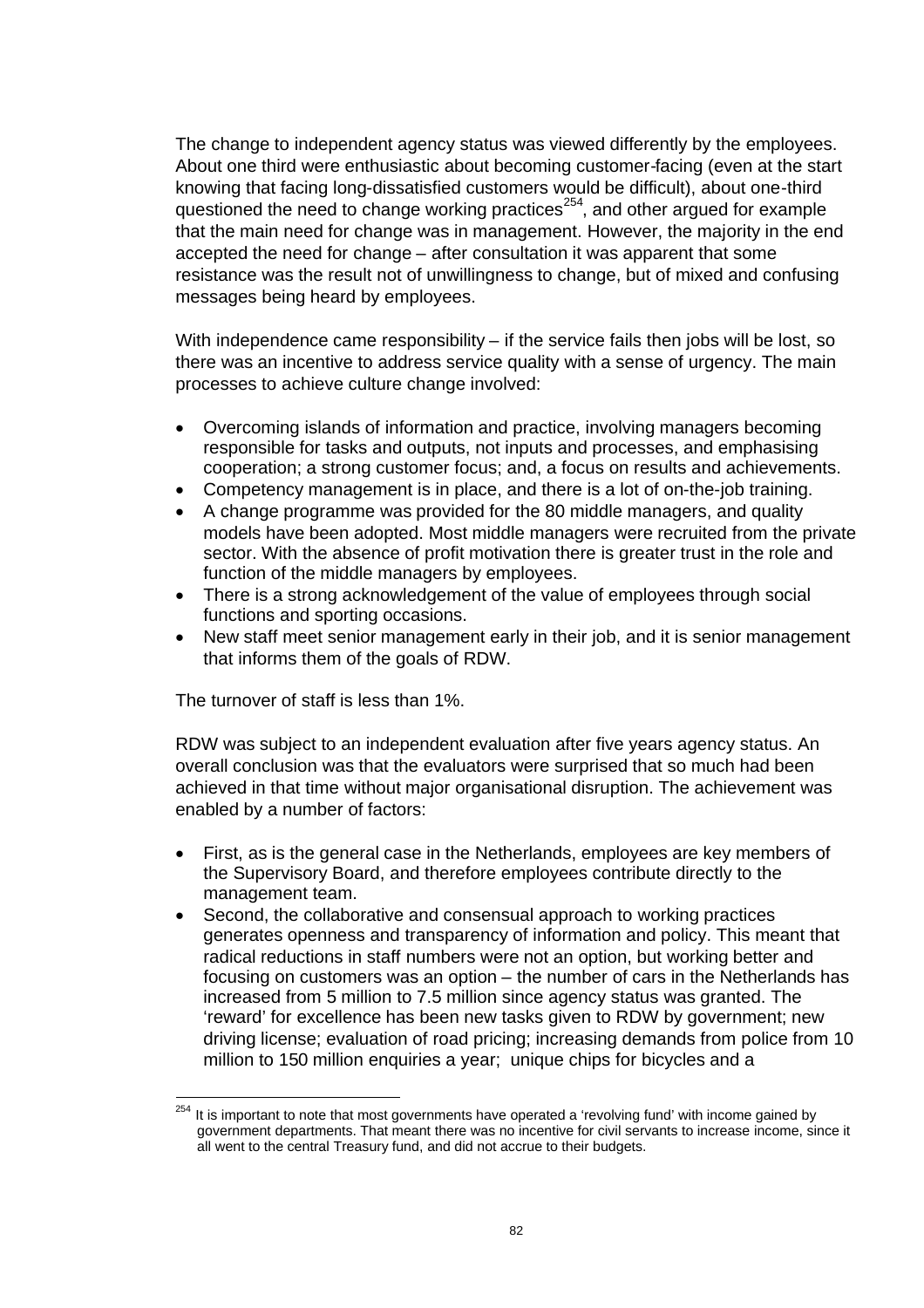computerised register for police to check in real-time when scanning bikes $^{255}$ . Consequently employee numbers have increased from 1200 to 1400 during the same period.

 Third, the customers see a real value in engaging with a more efficient service, since compliance leads to rewards. While RDW has financial independence it cannot make a profit in a business sense. In 2006 income exceeded costs by 10%, and this 'surplus' is fed back in the form of reduced fees for 2007 (a 2.5% reduction) and reinvestment into eServices.

A multi-channel focus is maintained. While there are 25 million visits a year to the Web site, one million telephone enquiries are still supported. The call centre service still operates only 0900-1700, although most calls tend to be from garages. If retail opening hours are extended in the Netherlands there may be a need to provide more extensive phone support. However, May 5, which is a national holiday for the civil service, is a working day for garages, so employees are paid extra to provide an extended service – a model that may be difficult to sustain if opening hours were to be extended significantly.

However, the disintermediation of some channels is producing cost benefits. Notification of change of car ownership used always to be via the Post Office and took 6-7 days. Some 6 euros of the 9 euro fee are retained by the Post Office. Now with online notification at the 20,000 garages in the Netherlands the process is instant and the fee is retained by RDW – the garages are happy to see the business benefit of online registration, valuing the convenience of the service above revenue sharing.

RDW is transferring it best practice. Romania is adopting its model for car registration.

# *8.18 UK – Scotland. The Customer First programme*

The Customer First programme is sponsored by the Scottish Executive (SE) and directed by The Improvement Service (IS); a company, which has been, set up by the SE, the Convention of Scottish Local Authorities (COSLA) and the Society of Local Authority Chief Executives (SOLACE). Customer First supports the Improvement Service's core principles of, *"easier to access, better integrated local services; effective collaboration across the public sector; better use of public resources; high standards of public service; and* willingness to learn from others<sup>2564</sup>

The programme was implemented under a broad vision that public services should be designed around the needs of citizens and that anyone who comes into contact with public services in Scotland should have their service delivered at the first point of contact.

<sup>255</sup> Performance achievements are not just in the areas of increases. By sharing information with the police and insurance companies RDW has helped to reduce stolen cars from 50-60,000 a year when granted agency status, to 20-25,000 a year now. Furthermore, sharing with Social Services means that social benefits are unlikely to be paid to someone with four cars without justification being given.

<sup>256</sup> www.improvementservice.org.uk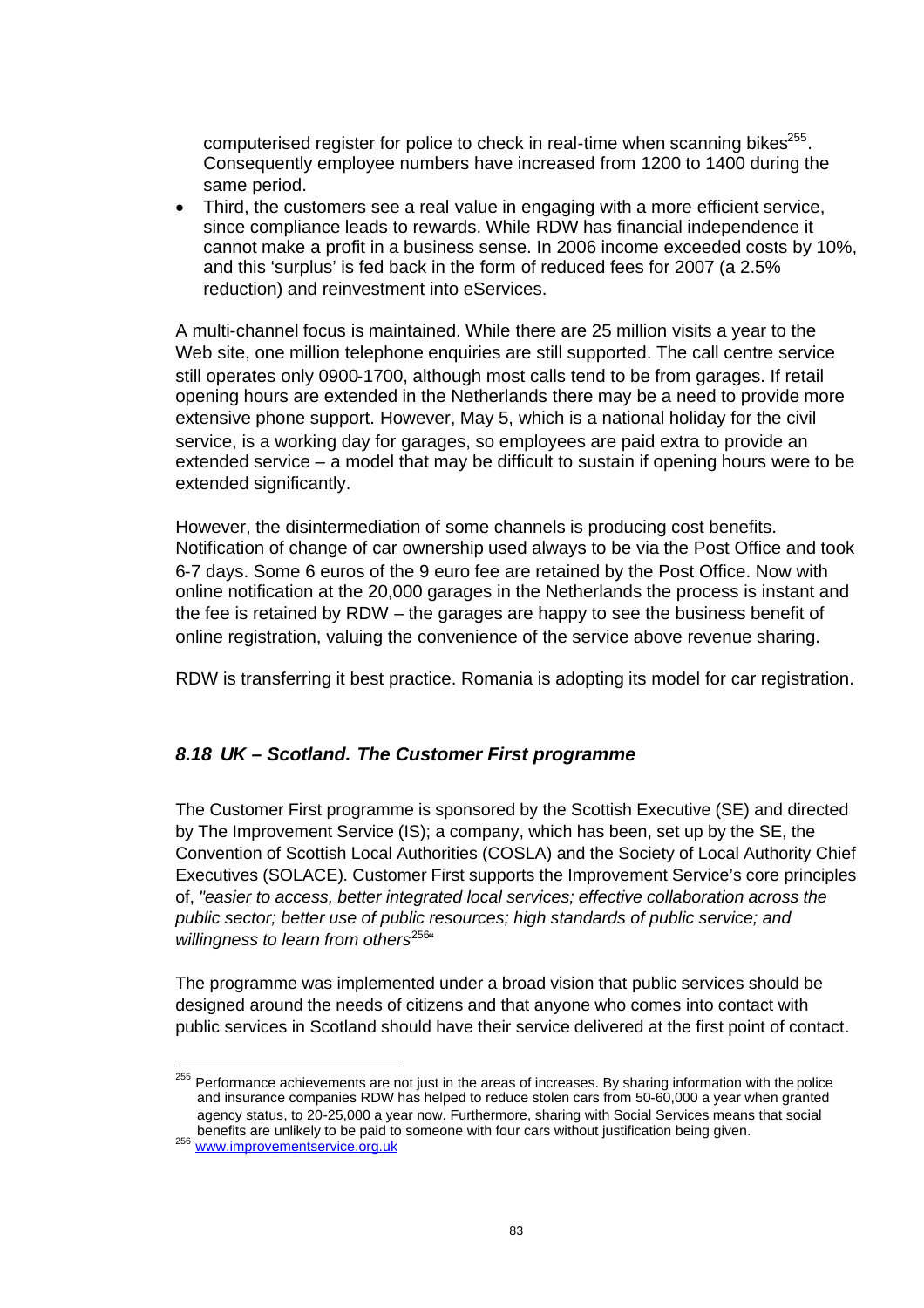Development of the programme also coincided with a wider government policy drive for more efficient government. The efficiency focus is primarily on making the back-office process more efficient and effective. Staff training is central, and a national programme will develop multi-skilled customer services staff. Service targets have also been set with 75% of core service requests from citizens being dealt with at first contact. Customer satisfaction targets are also being set with an initial 90% customer satisfaction rating established.

The programme was launched in October 2004 with a budget of £34.5 million for the period 2004-2007. It was established at a time when it was becoming clear that a number of Scottish Local Authorities were proposing a range of citizen-facing initiatives, but there was a need to rationalise these under a single, national approach (to avoid duplication). It was also initiated with the recognition that it was important to focus on a number of core priorities and avoid spreading resources too thinly across a range of independent projects. The following activities reflect this:

- A local authority 'single view' of each customer through a 'citizen's account' (in reality, the definitive contact details for customers - such as name address, telephone, email, mobile number);
- A multi application public services smartcard (National Entitlement Card) and card management services;
- A national property gazetteer (initially to hold current addresses / address history for customers);
- Gazetteer services, which provide definitive details of every property in Scotland (and – in time – access to geographical information and other data objects such as streets, street furniture etc.);
- A messaging hub, e.g. to exchange customer 'life event' data (where the customer has given prior consent) on such details as death, change of name, change of address;
- A customer services hub a Citizens Portal which allows customers access to a range of public services (including an ambition to link this to Government Gateway services at a UK level);
- An authentication service, which allows customers to authenticate themselves to the Citizens Portal or to a council contact centre / one stop shop; to have secure online access to change the personal details in their 'citizen account'; to make service requests; to report a lost or stolen Entitlement Card; to engage in a customer consultation process; to provide – push - information to citizens

An essential dimension to the programme is the citizen focus - and the citizen account being 'owned, and managed by the citizen and only the absolute minimum should be held (such as name, address, date of birth, email address). The principle of 'informed consent' is applied on the understanding that the individual citizen is happy to share this information and that there is trust that the appropriate safeguards are in place. Similarly, service providers need is a clear business justification for extending the basic details to hold the details of individual customers' transactions and that customers should be able to see the details of this data, i.e. pro-actively complying with the principles of data protection.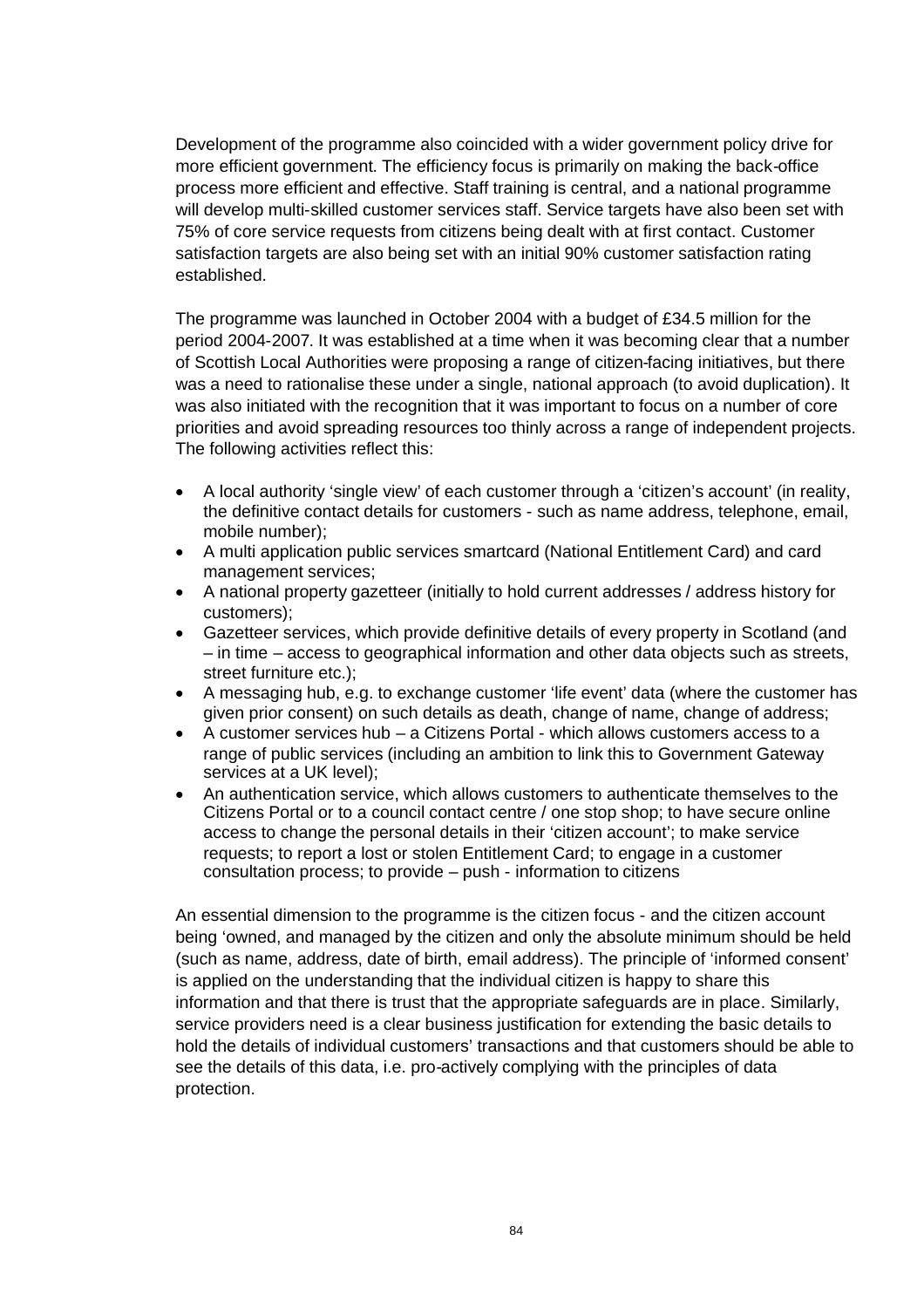This is illustrated below



A fundamental challenge to the programme was for LAs to have a better understanding of who their customers where; one of the early problems identified by was that customer relationship management was something that they needed to get better at. This weakness extends to the inability to track customers and how to contact them and improving this knowledge would be is the key to improving customer service.

It was also critical to address customer concerns and wrong perceptions of how LAs function. For example, people assume their LA knows where they live and that if they change their address then departments share this data. In this respect another key deliverable was good quality property register, which encompassed an address history for customers.

Similarly, customers assumed that if a death event were notified, then the LA would share this data and the necessary changes to customer records and any pending transactions would be altered. A critical test of the success of the programme, therefore, will be that these data management aspects are sound and that systems will be able to deal with major life events much more effectively.

All parts of the public sector will be able to use the national infrastructure and share in the value of any event notification such as change of address or death notification.

A citizens' portal being deployed across multiple channels underpins the delivery of the whole programme. The model adopted was therefore has a single underlying infrastructure built on customer data, allowing access to different services *via* one account. The original specification was not technically detailed but instead focused on what the system was designed to do in terms of outputs and business outcomes. For example, that service providers could summon customer details on-screen at the start of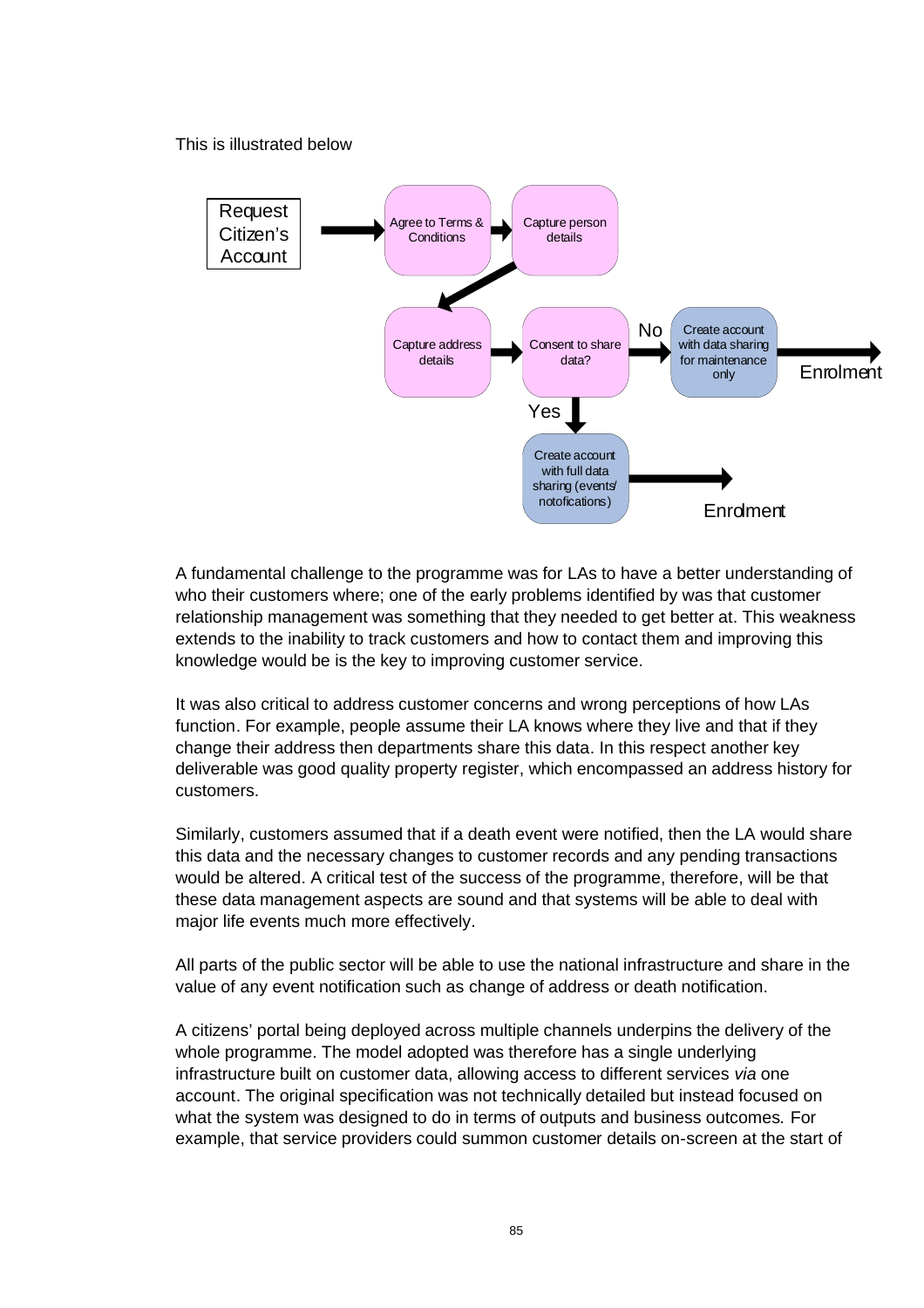any enquiry, that customers should be able to be posted to the relevant service provider, and that any service provider should be able to offer services within the portal.

To date, the CA model has been set up, together with the basic citizen account dataset and the national property address gazetteer. The initial implementation of the smart-card system has also been completed - these cards do not hold any transactional data and carrying them is entirely voluntary. A number of detailed issues are being addressed – for example each citizen will have a customer number, which will be safeguarded by the General Registers Office for of Scotland. The IS acknowledges that the issue of identity is a challenge, but one which can be addressed effectively through ensuring the issue of identity cards is not confused with the CA and promoting the practical benefits of smartcards.

The new system requires that LAs adopt a corporate approach and that they understand that they don't all need access to all the data, but can also rely on other sources. In this way they are encouraged to no longer work in silos. While data is held at the hub (in the form of numbers) the spokes of the model (delivery organisations) are only allowed access to, and sharing of, data where this is appropriate, for a specific, time-limited purpose.

There will be no campaign to encourage people to simply switch to online services. Customer choice and convenience is important, allowing them to still choose which channel is more convenient for them (telephone, online or face-to-face).

# *8.19 UK - Birmingham City Council – Service Birmingham*

Birmingham City Council is the largest Local Authority in Europe with ten constituencies and 40 wards, and has achieved Beacon Status for innovation in three different areas of work. The Council, in partnership with Capita, has recently established the partnership Service Birmingham, which represents a new and innovative approach to delivering a wide range of services to support the Council's business transformation strategy. Since April 2006, Service Birmingham has been responsible for the provision of all IT services within the Council in a customer / client relationship structure underpinned by Service Level Agreements setting out the conditions of provision to the Council. The details of the SLA were set out in a series of discussions between the Council and Capita under the banner of Service Birmingham. During the transition, staff from the Council seconded over to the new Service Birmingham structure.

The Council aims to significantly improve services to the people of Birmingham and expects to save £100m a year as a consequence of a number of transformation programmes achieving at least a 15% productivity gain over the next five years<sup>257</sup>. The range of initiatives undertaken through the new service are firmly tied into the modernisation agenda for the Council, with the themes of localisation and devolution

<sup>257</sup> http://www.sap.com/uk/company/press/press.epx?pressid=6903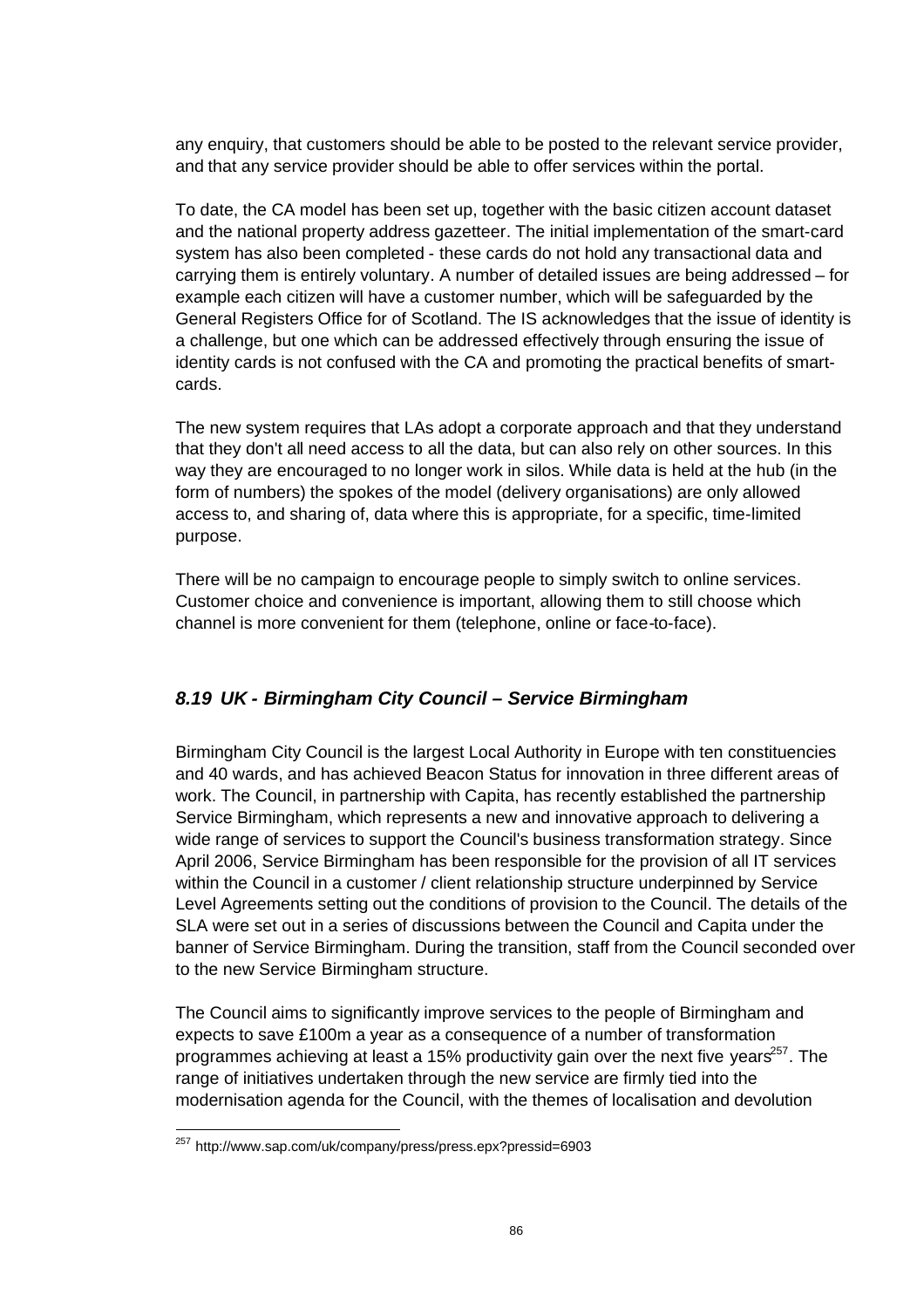being of particular importance primarily in terms of taking discussions and debates over council activities to the local level as well as involving the public in decision making.

The activities undertaken generally fall within two categories: the development of egovernment services for public use; and the improvement of internal organisational efficiency. Each of the two themes was explored in the case study visit, and some of the particularly innovative results are discussed here.

The Legal and Democratic Services Department in particular had the objective of using the modernisation agenda to take the Democratic Services Section's activities from being centralised to a local level in order to make Council decision-making more transparent. By means of the development of a range of web-based solutions, Birmingham's residents now have wider access to information about the Council and its business. The solutions undertaken by Service Birmingham and the Council include:

- The Council website is now an established public portal to allow local people to contact the Council electronically for issues including rubbish clearance, pests and Council Tax. Residents can complete an e-form which is sent to the relevant department who then contacts the resident by return. The website also includes a customer service e-form enabling residents to log the three C's – complaints, compliments and comments – with the Council which are then automatically redirected to the right department.
- The creation of a database to contain public and Council meeting information. The database is published online so meeting minutes and other details can be publicly accessed.
- Most information gathered at public meetings has to be recorded and made available on the website as public record, the Democratic Services Section has been looking to find ways to make public meetings themselves more accessible to the public. A new camera and screen system in the chamber allows members of the public in the viewing gallery to be able to see the faces of the person addressing the meeting even if their back is to them. Ultimately, the meetings could then also be web-cast and stored on the website to be viewed remotely*.*
- Through the Casework Management System, Councillors are able to track constituents' queries and if a query is not dealt with in a timely fashion a reminder is automatically flagged up. The system also generates emails and letters.

# *The Accountable Decision-Making Electronic System - ADMES*

The development of the ADMES service has represented the biggest shift towards modernising the e-government services provided by Birmingham City Council, with the key aim of making Council information available to all. The system was developed through a series of discussions between stakeholders including the Legal and Democratic Services Department, the Council's IT Service and the public via the Council's People's Panel. The system allows for effective recording of Council decisions, information which is then available to the public. Through ADMES, the public or other interested parties such as the press or the Councillors are able to see what stage a particular decision is at, and are able to access relevant and related reports and information. This 'citizen-centric' approach has allowed the Council to make more information available to the public while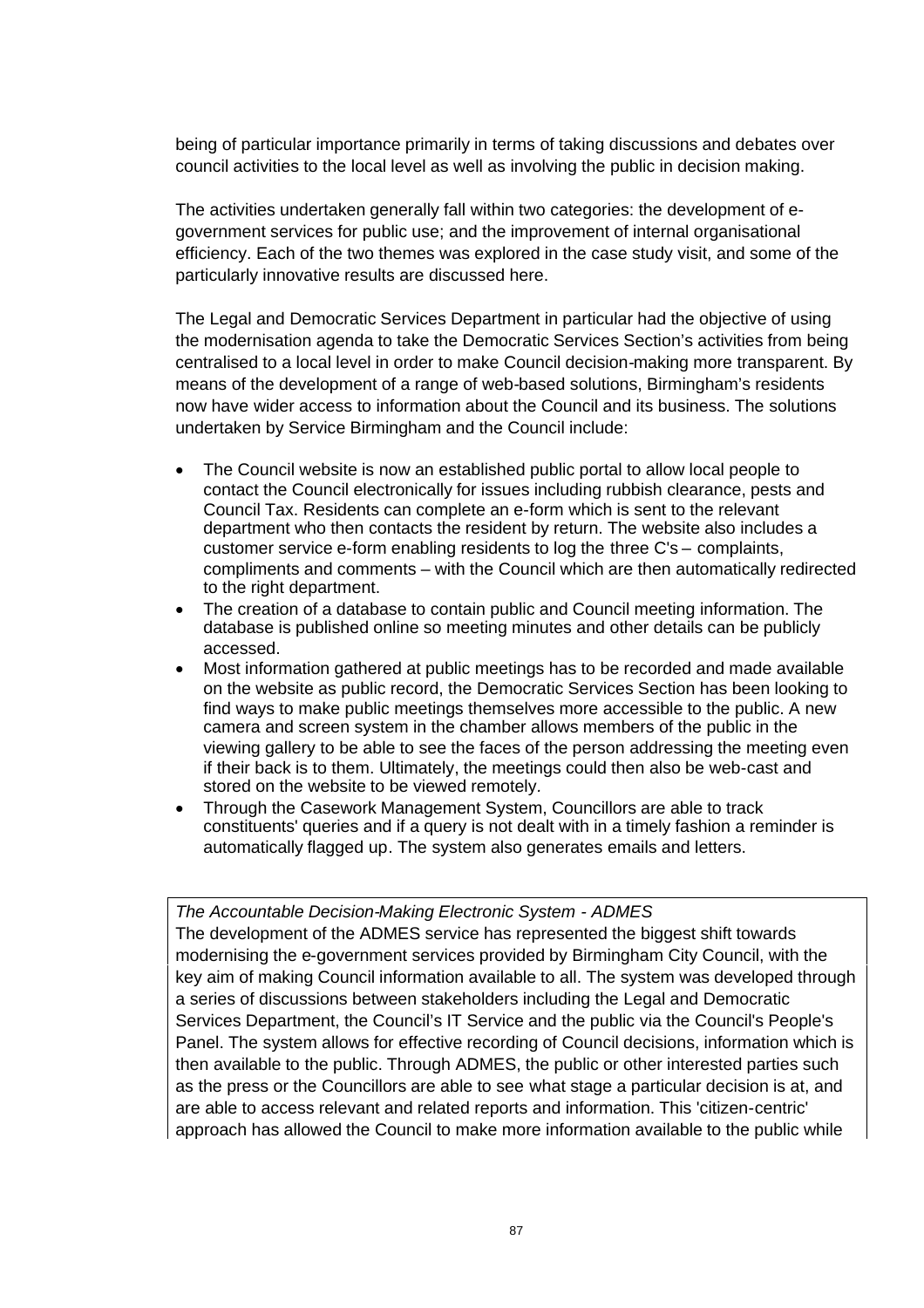cutting down on the amount of paper copies produced and distributed, which in turn has a positive environmental impact.

As noted, there has been a concerted effort by all those involved in the delivery of Council IT solutions to improve organisational efficiency. A move away from traditional paperbased recording towards new digital solutions has impacted not only on the availability of public information but also on other areas of Council business. New developments include:

- The development of a Members' online service for the benefit of all Members of the City Council. This has involved the initiation of an electronic support system and intranet which allows Councillors to remotely submit requests for information, stationery, transport, and allowance/expense forms for example. The work done in this area represents a move towards a paperless office for Councillors.
- As a pilot exercise, Democratic Services officers have been located in 2 Constituency areas on opposite sides of the City with different demographic profiles. This has given the opportunity to trial new and innovative methods to engage people locally, such as extensive use of email to send details of meetings to residents, organisations etc in areas such as Sutton Coldfield with high computer availability.
- Information gathered at public meetings is recorded and made available on the website as public record, and the Legal and Democratic Services Department has been looking to find ways to make information recording faster and more efficient. Dictation software has been trialled across a range of meetings, along with other new solutions such as digital pens and tablet PCs. The use of new technologies to speed up note-taking at meetings and subsequent transcription, such as the Logi-tech pen and the Via-Voice software that enables the user to 'read' their notes directly into the computer for transcription, has been found to be suited to a variety of meetings and has enabled outcomes from meetings such as schools admissions appeals to be dealt with more quickly and effectively. New technologies have allowed more localised working (within Constituencies for example) and home working, and have also enabled information to be uploaded to the website more quickly. There has been a more proactive approach to discovering what equipment is available on the market and how it could be best utilised within the Council to achieve the over-arching aims.
- All Council Members have an IT package provided to them which allows them to access Council IT provision from home. This has meant time savings in travel and increased representational efficiency.
- Members have been provided with IT training on the resources and equipment that are available to them, and also are able to request subject-specific training. Furthermore, templates for standard documents such as letters have been put in place to assist the Member's workload.
- Councillors use Blackberries to access their emails while out and about. Developments include putting the whole of Birmingham City Council's phone directory onto the Blackberries so that Councillors can immediately refer people to the correct service/organisation while in Ward surgeries, at outside locations, etc.
- Members are now using a computerised voting system in the Council chamber on all voting decisions.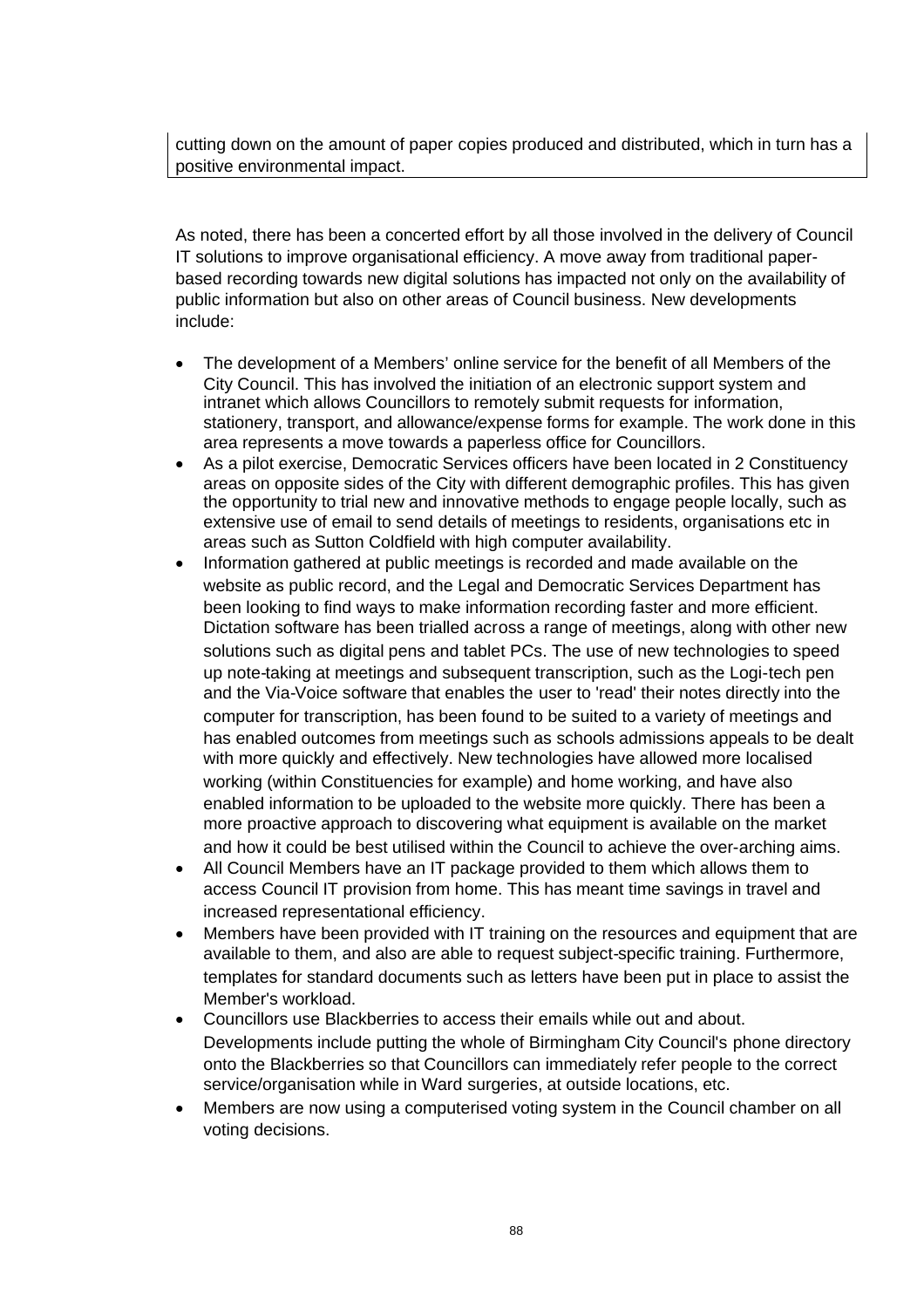The service level agreement with Service Birmingham sets out a 99.98% service availability so the systems work more effectively now and feedback shows that the service is more streamlined as a result of the provision of a single contact point and service desk. The same level of service is now available at all localities across the city, as a result of each office being able to access the same service desk for IT queries. It was noted that this has been a great improvement to the previous situation.

Birmingham City Council has met some minor hurdles in its work to publicise information and to develop localised services. For example, the Data Protection Act has impacted on the provision of some documents electronically due to the personal nature of some information (for example personal names and addresses on applications for licences or planning applications). Efforts now have to be made to anonymise documentation before it can be made publicly available.

Following feedback regarding the website, responses showed that the service could be difficult to navigate. Therefore, Service Birmingham is undertaking steps to improve the searching and retrieval of information provided through ADMES.

Birmingham City Council has seen a reduction in its central printing costs, although some costs have been displaced to other parts of the organisation (for example towards Members) when a ready paper copy is still requested.

Some technologies are relatively new and some staff are still coming to terms with the new ways of working. Therefore, in some cases progress to change/modernise has been slower than anticipated. As with any new technology, the partnership has found that uncovering the best solutions for maximum efficiency has been trial and error but is working with staff throughout to assess the positive and negative effects of all new tools while looking for ways to further improve provision and internal organisation.

It was clear from the case study interview that the key achievement of the Service Birmingham partnership has been to improve public access to the Council and its services. The public have been directly involved in the service provision as seen in the consultations for the ADMES service, while constituents have also been able to provide feedback on the website redevelopment process.

Perhaps of most interest was the emphasis the Council has placed on keeping traditional contact routes open to the public while using e-government services to complement – and promote – the methods already available. Email and the internet are used to make information and reports available to residents, but with local telephone support by officers in the Constituencies. Also the use of electronic information has actually bolstered face to face contact between Councillors and residents. For example, the publication of advice bureau and local Council meeting details on the website has allowed for and encouraged public drop-in as well as attendance at neighbourhood and local area meetings. Furthermore, the localisation of services which has been facilitated by the use of IT innovations has encouraged face to face visits, as members of the public are now able to access the services of several Council departments in their local area.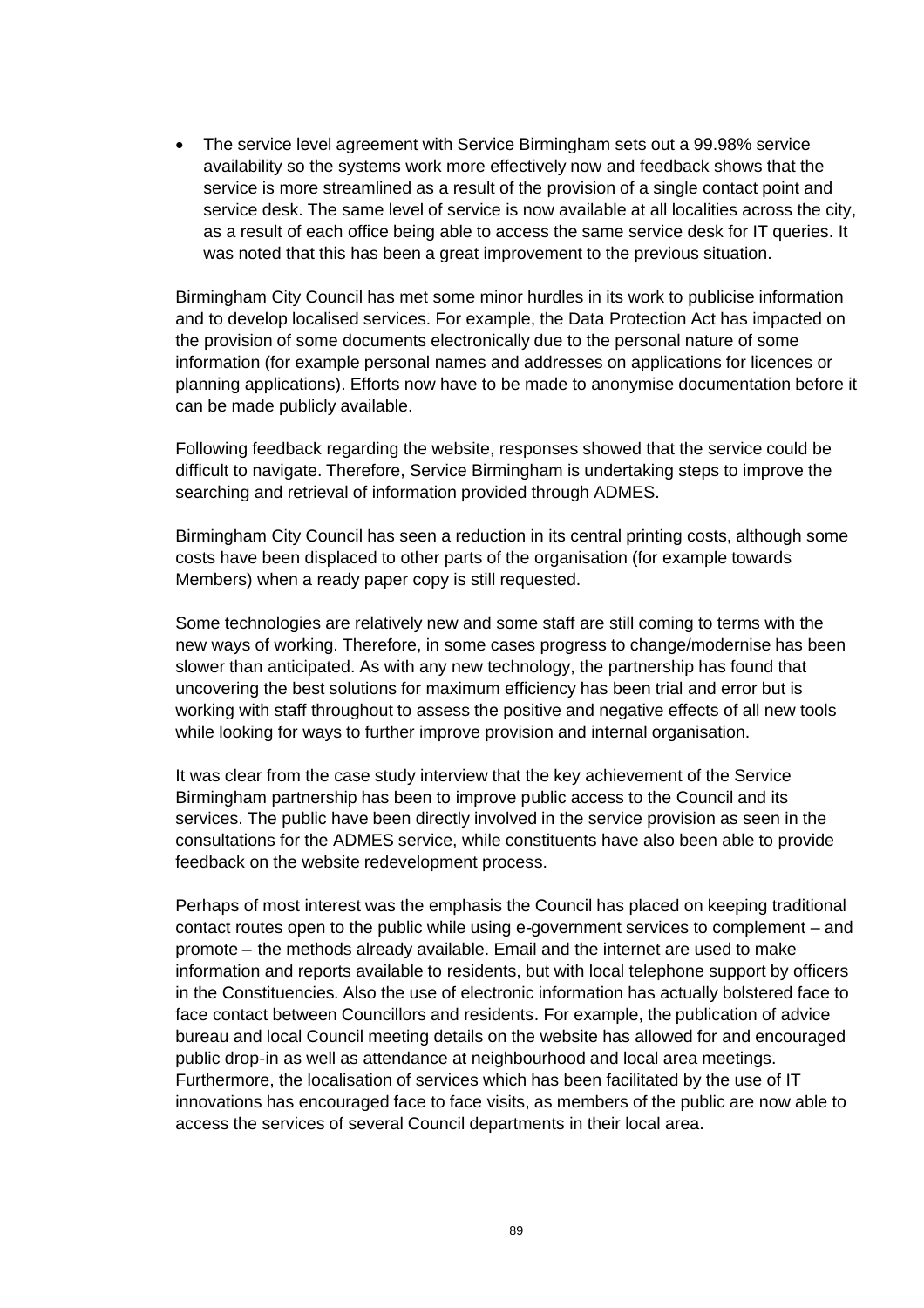Meanwhile, all electronic meeting reports have contact details attached enabling constituents to make contact should they have further queries. All such methods have been developed in order to encourage the public of Birmingham to have a greater and more 'convenient' voice.

## *8.20 UK - Service Transformation*

This meeting involved a broad-ranging discussion about where service transformation is being enacted, and the extent to which organisational change and citizen-centricity are embedded into the transformation. In 2000 the Strategic Framework was explicit about this: "*The Prime Minister's vision is of modernised, efficient government, alive to the latest developments in e-business, and meeting the needs of citizens and* businesses. There is no one blueprint for achieving it<sup>1258</sup>. This is hardly surprising, given the fact that the complexity of service development and delivery for 'UK plc' (if we use a business metaphor) is far more complex that any multi-national business, in particular because the connection between service demand and provision cannot, as with business, be mediated directly through price. This makes it very challenging when devising strategies to radically improve the customer experience of public services.

We focused initially on non-technical issues where citizen-centricity has been improved. For example, where English is not the first language, family intermediaries have been used in Tower Hamlets (London). This contrasts with, or maybe complements, other approaches such as the provision of translators (often anonymous, and therefore perhaps not as trusted in contexts where sensitive personal information is being imparted, such as in a GP surgery), remote translation services (a saving on staff and travel costs), or even attempts to develop fully automated translation facilities online<sup>259</sup>. The use of families and social organisations adds significant organisational capacity in a way that adds value to local and individual needs $^{26\hskip-2.5pt\bar{\hskip-1.2pt\bar{\hskip-1.2pt\bar{\hskip-1.2pt\bar{\hskip-1.2pt\bar{\hskip-1.2pt\bar{\hskip-1.2pt\bar{\hskip-1.2pt\bar{\hskip-1.2pt\bar{\hskip-1.2pt\bar{\hskip-1.2pt\bar{\hskip-1.2pt\bar{\hskip-1.2pt\bar{\hskip-1.2pt\bar{\hskip-1.2pt\bar{\hskip-1.2pt\bar{\hskip-1.2pt\bar{\hskip-1.2pt\bar{\hskip-1.2pt\bar{\hskip-1.2pt\bar{\hskip-1.2pt\bar{\h$ 

We then discussed the role of messages and emotion in the context of citizencentricity. Citizens may be receiving mixed messages about the rationale for eGovernment, largely through disjointed reports in the media. On one hand they read

<sup>258</sup> CABINET. (2000b). *e-government: A Strategic Framework for Public Services in the Information Age*. London: Cabinet Office. April, i+34 p.

<sup>259</sup> Like many IT innovations, the push for investment in machine translation comes from military priorities, but has significant potential civilian benefits. See: RATLIFF, E. (2006). *Me Translate Pretty One Day.* (Issue 14.12, December) Wired.com, [cited December 1 2006].

http://www.wired.com/wired/archive/14.12/translate\_pr.html <sup>260</sup> In the promotion of the Third Sector as a partner in service creation and delivery, the Cabinet Office observed central government could "learn lessons from effective citizen involvement models in local government and disseminate those lessons across departments. See: CABINET. (2006e). *Partnership in Public Services: An action plan for third sector involvement*. London: Cabinet Office. December, 57 p. http://www.cabinetoffice.gov.uk/third\_sector/documents/public\_service\_delivery/psd\_action\_plan.pdf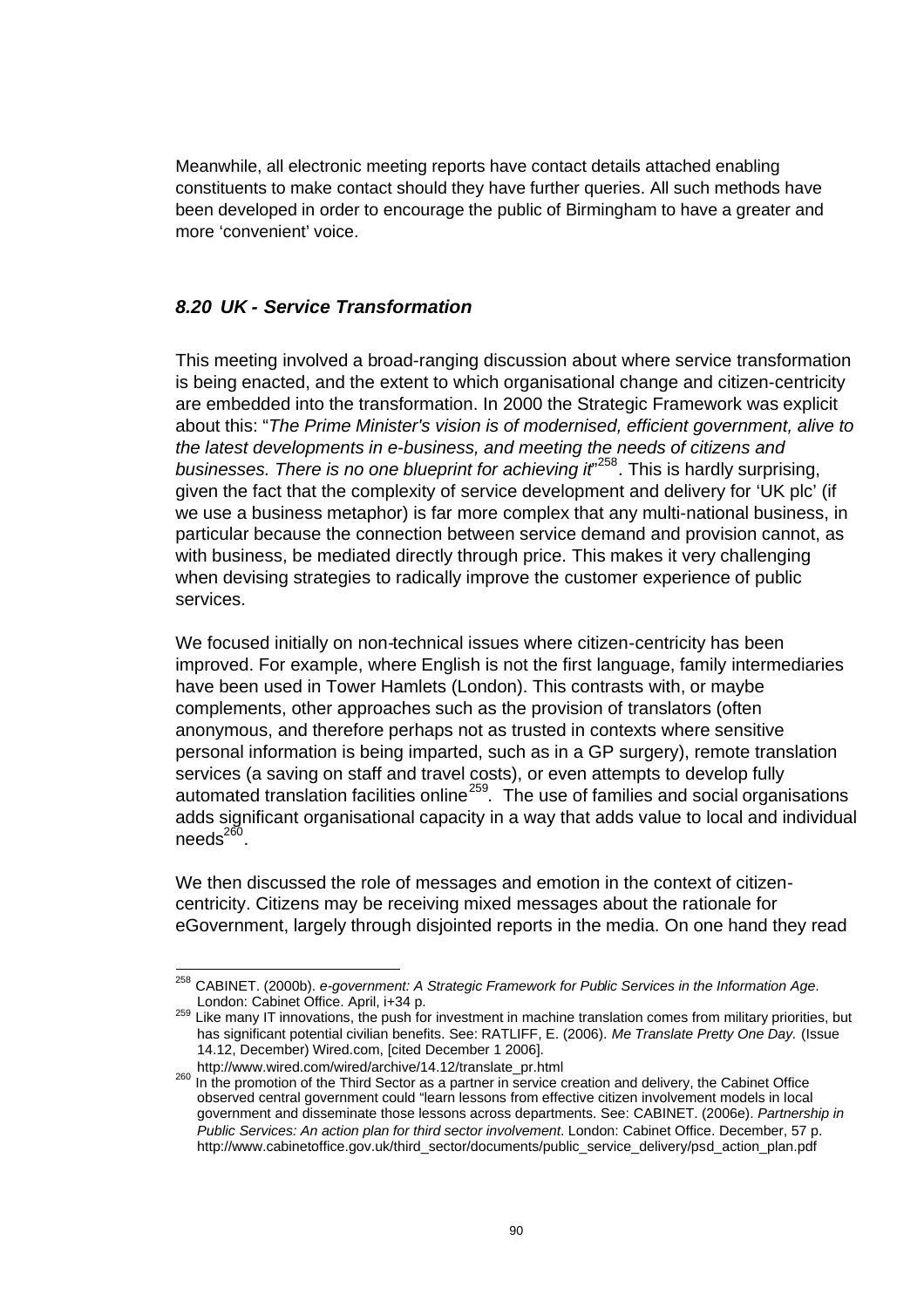about efficiency gains (The Gerson Review<sup>261</sup>, examining efficiency), about assessing the capabilities and competencies of government departments<sup>262</sup>, about service transformation (The Varney Review<sup>263</sup>, and now "*the Service Design Authority is now working on a service transformation delivery plan under the leadership of Sir Gus* O'Donnell<sup>264</sup>), about bottom-line cost savings through better use of technology and through overcoming legacy issues<sup>265</sup>, and about increasing the 'public value' in service delivery<sup>266</sup>. Against the messages of efficiency and cost-savings there then are experiences of paying more each year for local taxes ('Council Tax'), while having supported the better remuneration for local government staff (the current Government introduced a national minimum wage) which then consumes the majority of the funding increase. The same paradox exists in the National Health Service where better pay for staff consumes the majority of the extra budget allocation. In 2005 the Work Foundation concluded:

"*Improvements in public services also need to be better communicated to the public to improve customer satisfaction. When it comes to Information and Communication Technology, the focus is too often on the 'T', not enough on the 'I' and 'C'. ICT is one way to help provide the information the public needs to make choices and to communicate better. However, technology alone won't* improve communication or the information available"<sup>267</sup>.

Then there are mixed messages being received about the joined-up services requiring joined up data, ranging from sharing of Council Tax information<sup>268</sup>, to the paradox that people increasingly share personal information online through virtual communities $^{269}$ ,  $\gamma$ et often react adversely to the integration of personal information on identity cards<sup>270</sup>,

<sup>261</sup> GERSON, P. (2006). *Public Sector Efficiency – did the Gershon Review make a difference and what comes next?* (November 13) Egovmonitor.com, [cited November 26 2006].

http://www.egovmonitor.com/node/8570 <sup>262</sup> CABINET. (2006b). *Capability Reviews: The Findings of the First Four Reviews*. London: Cabinet Office. July, 26 p. http://www.civilservice.gov.uk/reform/capability\_reviews/publications/pdf/summary.pdf

<sup>263</sup> VARNEY, D. (2006). *Service transformation: A better service for citizens and businesses, a better deal for the taxpayer*. London: HM Treasury. December, v+90 p. http://www.hm-

treasury.gov.uk/pre\_budget\_report/prebud\_pbr06/other\_docs/prebud\_pbr06\_varney.cfm <sup>264</sup> ANON. (2007e). *Transformational Government annual report: the Executive summary.* (January 10) Public Technology, [cited January 10 2007].

http://www.publictechnology.net/modules.php?op=modload&name=News&file=article&sid=7356 <sup>265</sup> CABINET. (2005). *Transformational Government: Enabled by Technology*. London: Cabinet Office. November, Report Cm 6683, iii+22 p. http://www.cio.gov.uk/transformational\_government/strategy/contents/

<sup>266</sup> ANON. (2006a). *New report says the job of public sector managers is to maximise public value.* (November 2) New Scientist, [cited November 5 2006].

http://www.publictechnology.net/modules.php?op=modload&name=News&file=article&sid=6619 <sup>267</sup> WORK. (2005). *Mismatch, mismanagement and miscommunication. The three key challenges to using ICT to improve public services.* (March 29) The Work Foundation, [cited March 29 2005].

http://www.theworkfoundation.com/newsroom/pressreleases.jsp?ref=163 <sup>268</sup> KABLENET. (2007d). *ICO approves council tax data share.* (January 31) Kable Government Computing, [cited January 31 2007].

http://www.kablenet.com/kd.nsf/Frontpage/E456485EBEEAFCA0802572720061F411?OpenDocument <sup>269</sup> ANON.(2007f). *Web information-sharing the new force for social progress says Cabinet Office.* (February 8) Public Technology, [cited February 8 2007].

http://www.publictechnology.net/modules.php?op=modload&name=News&file=article&sid=7689 <sup>270</sup> This issue has recently become politicised, with the Conservative Opposition party proposing to abolish moves to create identity cards. See: HIGGINS, J. (2007). *ID Cards: IT trade association blasts*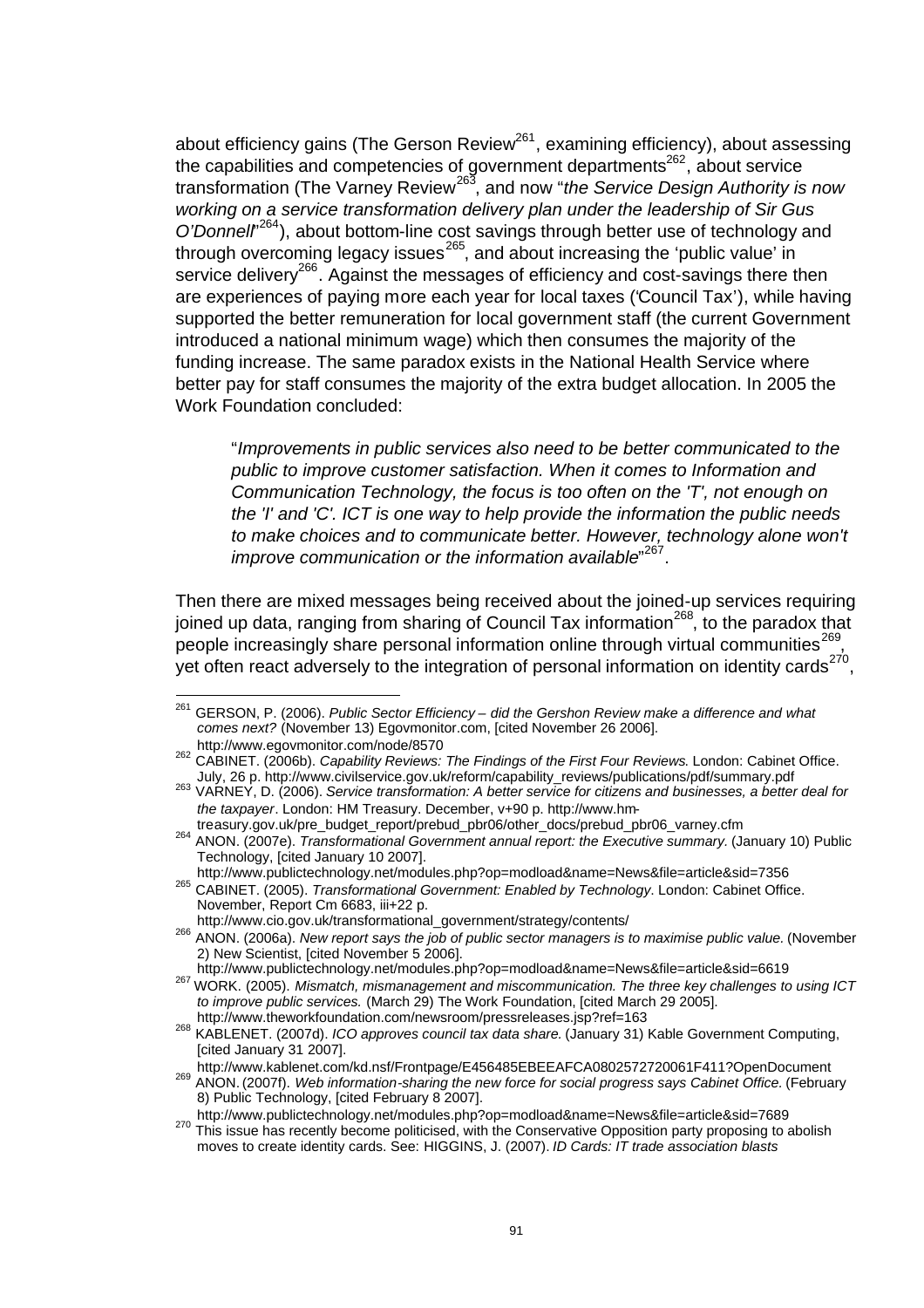even though there is clear public value in the use of electronic identity management in the health services – avoiding errors identifying patients for example<sup>271</sup>.

At the Central Government level there has been an emergent strategy with eGovernment. Nevertheless, while there may be an experience of volatility, there has been since 2000 some consistency in the goals, where: *"IT has to fit closely, for example, with the demands of the public and the new working practices needed to produce the desired changes*" <sup>272</sup>, thus emphasising the transformational agenda. Indeed, the eGovernment Strategic Framework of 2000 noted: "*There is no one blueprint for achieving it. But it is possible to envisage, on the basis of what we know will be feasible, how the public sector might be transformed by the end of the process*" <sup>273</sup>. This was direct and honest – 'we know what we want, and the road to it will often be experimental'. In 2000 there was considerable foresight in noting three strategic challenges:

- *"government is not yet doing enough to maximise use of its online services;*
- *government may be insufficiently open to private and voluntary sector service providers who have a crucial role to play in innovative electronic service delivery;*
- *the necessary incentives and institutional structures to realise the full potential of* electronic service delivery may be absent in the public sector<sup>"274</sup>.

At times there have been contradictory positions over how the cost-benefits are to be assessed. The National Audit Office (NAO) in 2002 acknowledged the link between efficiency and public value when it noted:

"*The Office of the e-Envoy should put in place an information base that meets the Public Accounts Committee's 2000 recommendations. It must be able to identify the value-added achieved both by the Office's centrally run campaigns and projects and by the efforts of departments and agencies to develop their egovernment policies and electronic service delivery. This information regime should focus on actual usage and take-up of electronic services.*" 275

But, when the e-Envoy was interviewed by the House of Commons Public Accounts Committee the focus was strongly on the 'bottom line' of monetary savings $276$ , which put pressure on the strategy to deliver cost savings at a time when it was being

*Conservative pledge to kill ID cards.* (February 8) Public Technology, [cited February 8 2007]. http://www.publictechnology.net/modules.php?op=modload&name=News&file=article&sid=7696

<sup>271</sup> BBC. (2007e). *Hospitals pick hi-tech clipboard.* (February 21) BBC, [cited February 21 2007]. http://news.bbc.co.uk/2/hi/technology/6383035.stm <sup>272</sup> CABINET. (2000c). *Successful IT: Modernising Government in Action*. London: Cabinet Office, 135 p.

http://www.ogc.gov.uk/embedded\_object.asp?docid=1005071

<sup>273</sup> CABINET. (2000b). *e-government: A Strategic Framework for Public Services in the Information Age*. London: Cabinet Office. April, i+34 p.

<sup>274</sup> CABINET. (2000a). *e-gov: Electronic government services for the 21st century*. London: HMSO. September, online p. http://www.cabinet-office.gov.uk/innovation/2000/delivery/foreward/frames.htm

<sup>275</sup> NAO. (2002). *Government on the Web II*. London: The Stationary Office, Report HC 764 Session 2001- 2002, v+85 p. http://www.nao.gov.uk/publications/nao\_reports/01-02/0102764.pdf <sup>276</sup> MCCUE, A. (2002). *E-envoy roasted over e-government.* (June 17) Network News, [cited June 17 2002].

http://www.networknews.co.uk/News/1132686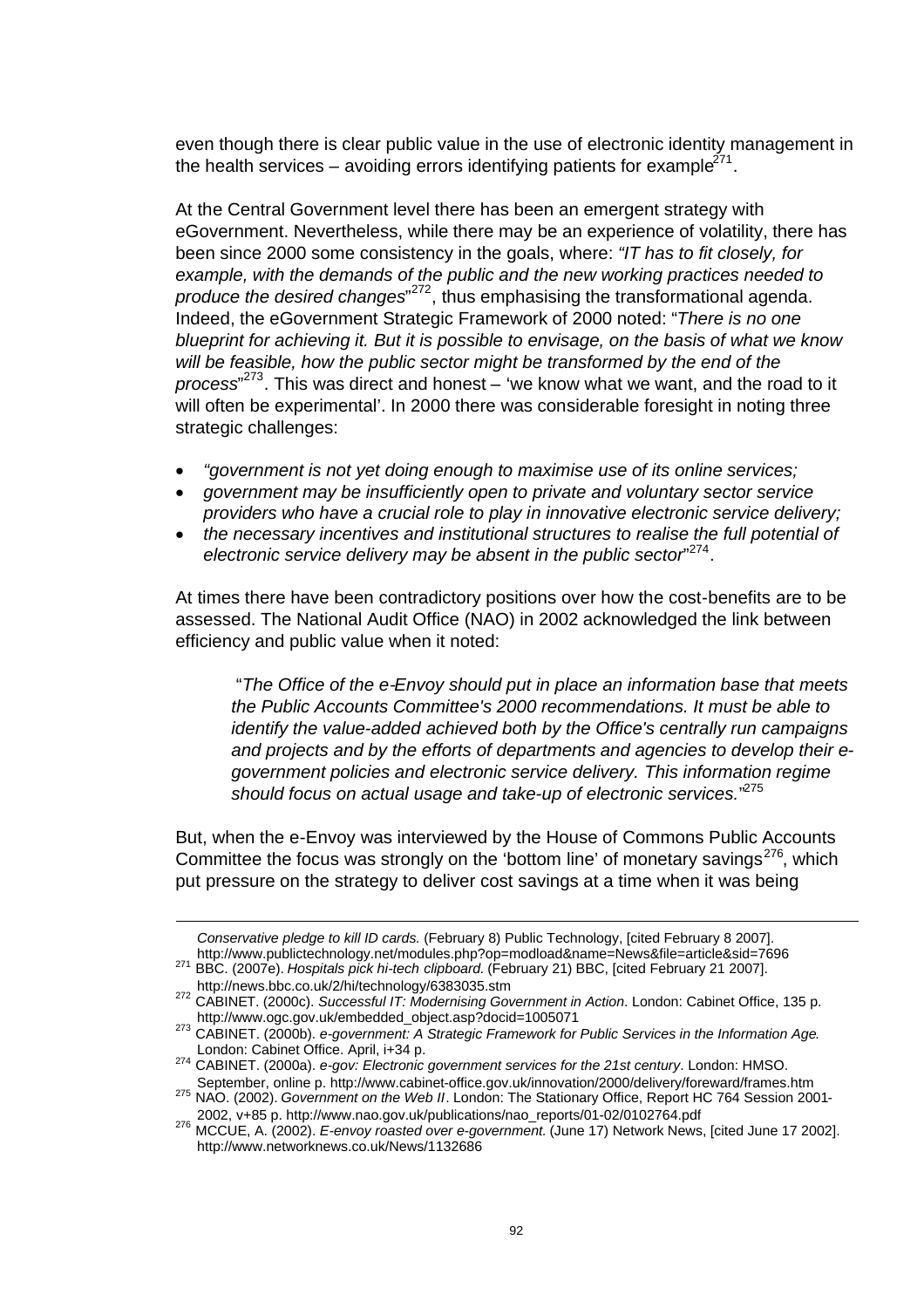broadened to understand the need for delivery of services through multiple channels<sup>277</sup>, and the NAO also acknowledged the need for shared service delivery: "*People are, however, most interested in services, such as how to obtain support or care for an elderly relative, which is often the shared responsibility of a number of organisations*" 278 .

The iterative development of eGovernment strategy, set within the context of complexity and delivering public value, embraced a number of issues in subsequent years. For example: delivering accessible eServices to elderly people<sup>279</sup>; the role in intermediaries in delivering services $^{280}$ ; the development of customer relationship management in service delivery<sup>281</sup>; channel delivery using interactive digital television<sup>282</sup>. By November 2005 the Government was reinforcing the strategy in the context of a 'Digitally United Kingdom', stating: "*To meet this need, the Government should seek ways to deliver services across a portfolio of traditional and digital channels. This would require government working in an innovative way, and in* partnership with industry and the voluntary sector<sup>"283</sup>.

What is generally evident is that while the strategy is clearly emergent, and was focused on the transformation and value agendas, the mechanism by which central government organisations would deliver transformation was less evident than in the local government area (discussed later in this paper) – the transforming of services was connected with difficulty to the transformation of the central government organisations involved in delivering them, and major changes to the structure of government departments (such as to the Office of the Deputy Prime Minister, and to the Home Office) were the result of externalities not core to eGovernment service delivery. Thus in November 2005 the strategy noted more that the organisations would be aided by IT in transforming services, rather than the organisations being radically transformed:

"*However the vision is not just about transforming government through technology. It is also about making government transformational through the use of technology - creating and retaining the capacity and capability to innovate and use technology effectively as technology itself develops. This is*

<sup>277</sup> E-ENVOY. (2002). *Channels framework: Delivering government services in the new economy*. London: e-Envoy, Cabinet Office. September 30, 39 p.

<sup>278</sup> COMMONS. (2002). *Public Accounts - Sixty-Sixth Report: Progress in Achieving Government on the Web.* (December) House of Commons, Public Accounts Committee, [cited December 14 2002]. http://www.publications.parliament.uk/pa/cm200102/cmselect/cmpubacc/936/93602.htm

<sup>279</sup> NAO. (2003). *Progress in making e-services accessible to all - encouraging use by older people*. London:

National Audit Office. February 20, Report HC 428 Session 2002-2003, vi+58 p. <sup>280</sup> E-ENVOY. (2003b). *Intermediaries: Creating a mixed economy in public services.* (May) e-Envoy, Cabinet Office, [cited June 9 2003]. http://www.e-envoy.gov.uk/intermediaries, E-ENVOY. (2003c). *Policy Framework for a Mixed Economy in the Supply of e-Government Services. Official Response to Public Consultation*. London: e-Envoy, Cabinet Office. October, iv+17 p.

<sup>281</sup> ODPM. (2003). *National CRM programme.* (June 18) Office of the Deputy Prime Minister, [cited June 18 2003]. http://www.crmnp.org/

<sup>282</sup> E-ENVOY. (2003a). *Digital Television: A policy framework for accessing e-government services*. London:

e-Envoy, Cabinet Office. December, ii+23pp p. http://www.govtalk.gov.uk/documents/digital\_tv.pdf <sup>283</sup> CABINET. (2004). *Enabling a Digitally United Kingdom: A Framework For Action*. London: Cabinet Office. November, iii+88 p.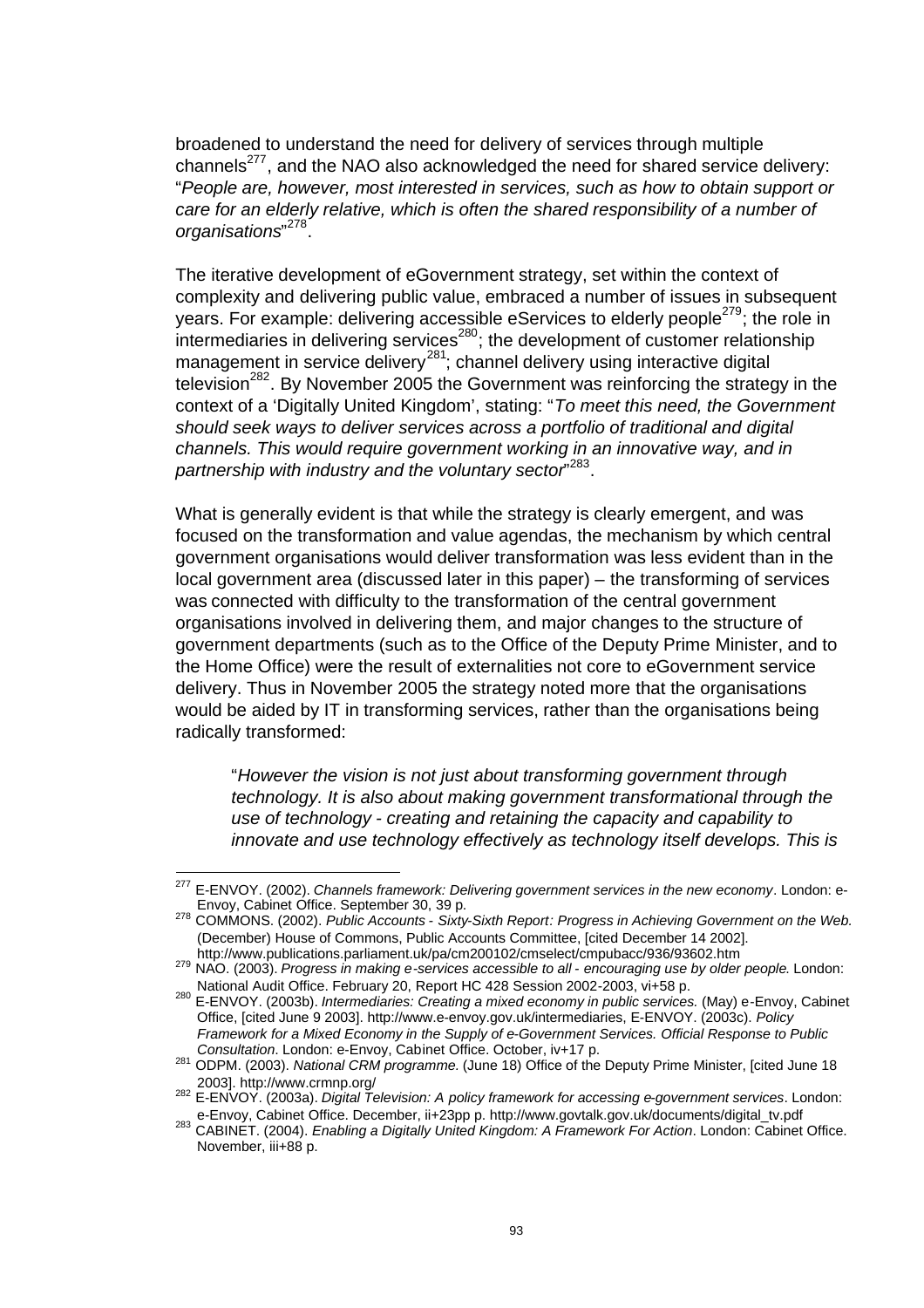*the only way in which public services can keep up with a continually changing,* globalised society<sup>284</sup>.

Although, there was a consistent focus on the evaluation of individual government departments in the 'Capability Reviews<sup>285</sup>. In July 2005 the Prime Minister had reemphasised the urgency for change, and was quoted in the 2006 Transformational Strategy document (focusing particularly on education) as having stated: "*This is a time to push forward, faster and on all fronts: open up the system, break down its monoliths, put the parent and pupil and patient and law-abiding citizen at the centre of* it<sup>286</sup>. Here the urgency for radical reform paradoxically contests with the citizens' desire for 'stability' within education. Hence the experiments with City Academies and the role of the private sector in education delivery often were viewed in the media as negatively, not positively disruptive.

Into 2006 the consumption side of service delivery continued to have a strong emphasis on choice and multi-channel delivery $^{287}$ , and a degree of fragmentation became evident at national level with separate transformational strategies for devolved administrations in Wales and Scotland<sup>288</sup>. Further context is provided by the individual ICT initiatives undertaken by individual government departments – something only to be expected since they each have ongoing service delivery challenges that cannot wait for the eventual emergence of transformed and shared services. The NHS National Programme for IT, a challenging programme to connect the information and services in one of the most emotionally-charged of services to citizens, has been persistently criticised for its complexity, cost, and delivery schedules<sup>289</sup>. For the Department of Work and Pensions there was an urgent need to

<sup>284</sup> CABINET. (2005). *Transformational Government: Enabled by Technology*. London: Cabinet Office. November, Report Cm 6683, iii+22 p.

http://www.cio.gov.uk/transformational\_government/strategy/contents/

<sup>285</sup> CABINET. (2006b). *Capability Reviews: The Findings of the First Four Reviews*. London: Cabinet Office. July, 26 p. http://www.civilservice.gov.uk/reform/capability\_reviews/publications/pdf/summary.pdf, CABINET. (2006a). *Capability Reviews Tranche 2: Common themes and summaries*. London: Cabinet Office. December, 32 p. www.civilservice.gov.uk/capabilityreviews

<sup>286</sup> CABINET. (2006f). *Transformational Government Strategy.* (March 30) Cabinet Office, [cited April 1 2006]. http://www.cio.gov.uk/transformational\_government/index.asp

<sup>287</sup> CABINET. (2006d). *Multichannel Transformation in the Public Sector: Principles and an Emerging Framework for Practical Use*. London: Cabinet Office, 28 p. http://www.cabinetoffice.gov.uk/publications/delivery\_council/multi\_channel\_trans/pdf/multi\_channel\_trans 061129.pdf

<sup>288</sup> SCOTLAND. (2006b). *Transforming Public Services: The Next Phase of Reform*. Edinburgh: Scottish Executive. June, iv+38 p. www.scotland.gov.uk/Publications/2006/06/15110925, WALES. (2006). *Beyond Boundaries: Citizen-Centred Local Services for Wales*. Cardiff: Welsh Assembly Government. June, iv+106 p.

http://new.wales.gov.uk/about/strategy/makingtheconnections/localservicedelivery/beechamrep?lang=en, SCOTLAND. (2006a). *The future of public services.* (July 15) Scottish Executive, [cited July 16 2006]. http://www.scotland.gov.uk/News/Releases/2006/06/15153531

<sup>289</sup> KABLENET. (2006d). *NAO says NPfIT costs £12.4bn.* (June 16) Kable Government Computing, [cited June 18 2006].

http://www.kablenet.com/kd.nsf/Frontpage/BADD10C3B20607448025718F00412A96?OpenDocument, KABLENET. (2006g). *Review criticises software for NPfIT.* (August 21) Kable Government Computing, [cited August 21 2006].

http://www.kablenet.com/kd.nsf/Frontpage/3A1B070EA98A5025802571D10049F577?OpenDocument, KABLENET. (2006e). *NHS urged to use more simple ICT.* (December 13) Kable Government Computing,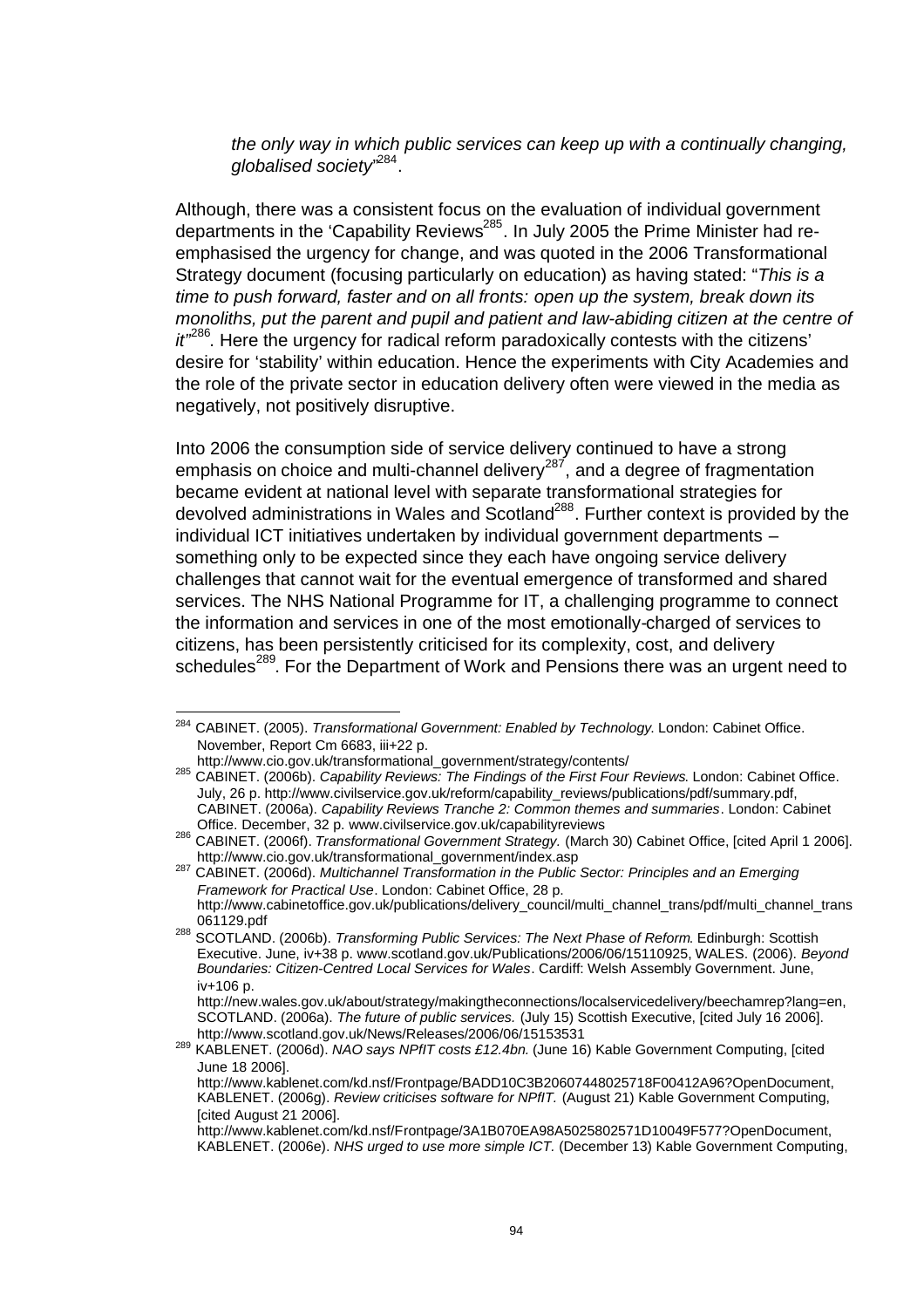overcome the inefficiencies of legacy IT systems<sup>290</sup>, yet when plans to join up information to predict benefit fraud, and deliver services more effectively, there were fears that this would further impose a 'surveillant society' on citizens<sup>291</sup>. So, it is only comparatively recently that government has come round the table collectively to discuss real organisational change and delivery issues, as opposed to policy ones.

The Varney Review variously refers and alludes to governance issues and the Cabinet Office is currently addressing the realisation that without proper co-ordination, individual initiatives, however sound, will not lead to joined up service transformation. Hence the creation of the Delivery Council<sup>292</sup> in June 2006, which like any activity that may affect the power and position of individual departments, needed first to agree common ground before it could start taking action on how services are really delivered at the frontline<sup>293</sup>. Informing this activity is a more direct engagement with service users, through the Customer Insight Forum "*as a network to help government gather, analyse and use information about the needs and preferences of citizens and* businesses more effectively<sup>"294</sup>.

Two aspects of the terms of reference for the CIF show the complexity of the tasks for linking customer needs with delivery. First there is the challenge of obtaining insight into the needs of the widest community of customers. Second, to overcome some of the departmental and organisational difficulties in the implementation of customer needs:

"*it is important that each of the main customer facing departments is actively represented and that the person nominated to attend carries sufficient weight in their organisation so as to influence colleagues. Forum members from particular departments should be endorsed, where appropriate, by Delivery Council members and their work on the Forum should be formally recognised in their job description and appraisal*"

[cited December 13 2006].

office.gov.uk/publications/delivery\_council/word/emerging\_principles.doc

http://www.kablenet.com/kd.nsf/Frontpage/7510483749B09EF680257242005E8BA3?OpenDocument <sup>290</sup> KABLENET. (2006c). *DWP computers 'unreliable'.* (November 2) Kable Government Computing, [cited November 3 2006].

http://www.kablenet.com/kd.nsf/Frontpage/AD3F5B315A0494B28025721A003391FE?OpenDocument

<sup>291</sup> WHITE, M. (2007). *Blair launches new drive to let officials share data on citizens.* (January 15) Guardian (London), [cited January 15 2007]. http://www.guardian.co.uk/guardianpolitics/story/0,,1990432,00.html, KABLENET. (2007b). *DWP aims to predict fraud.* (January 24) Kable Government Computing, [cited January 24 2007].

http://www.kablenet.com/kd.nsf/Frontpage/32D68DC6EB33C6B38025726D005A0445?OpenDocument

<sup>292</sup> http://www.nabieriet.com/namo/monetary.cz=cc=cc=c=c=c=c<br>http://www.cabinetoffice.gov.uk/public\_service\_reform/delivery\_council/

<sup>&</sup>lt;sup>293</sup> There is nothing new, or shocking, in the natural desire to protect departmental power in the face of dramatic change. See the discussion in: KAVANAGH, D. & RICHARDS, D. (2001) Departmentalism and Joined-Up Government: Back to the Future? *Hansard Society for Parliamentary Affairs,* 54**,** 1-18.

<sup>294</sup> CABINET. (2006c). *Customer insight in public services - A Primer*. London: Cabinet Office. October, 19 p. http://www.cabinetoffice.gov.uk/publications/delivery\_council/word/cust\_insight\_primer061128.doc, CABINET. (2007b). *Transformational Government: Enabled by Technology. Annual Report 2006*. London: Cabinet Office. January. http://www.cio.gov.uk/documents/annual\_report2006/trans\_gov2006.doc, CABINET. (2007a). *Establishing an effective Customer Insight Capability in Public Sector Organisations*. London: Cabinet Office. January, 18 p. http://www.cabinet-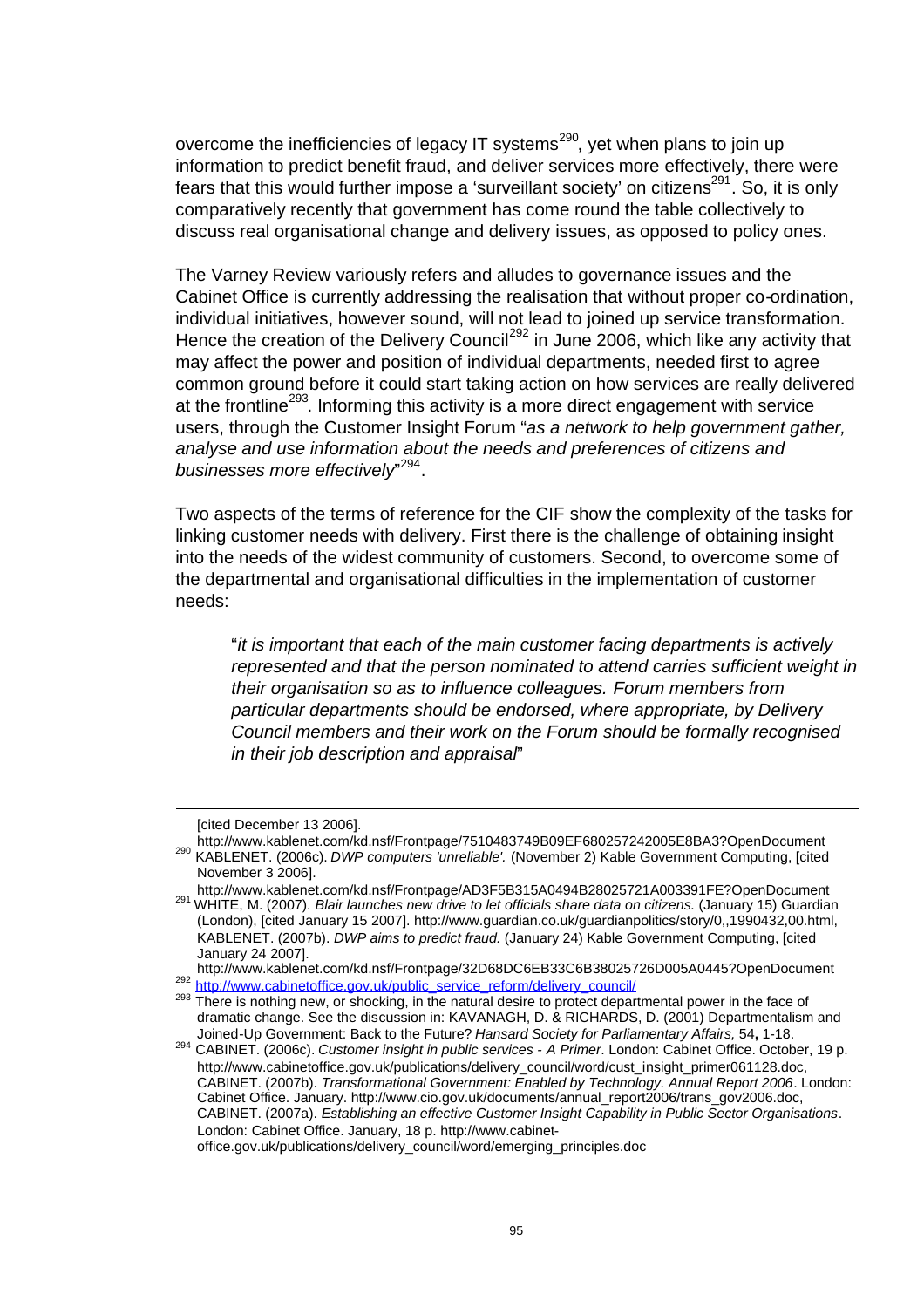In other words, the enactment of strategy to meet customer needs must matter both to the representative and the organisation they represent. This is a significant change from historical civil service representation at meetings, where 'reporting back' from a meeting often was the only action, and the person representing an organisation had no delegated power to make decisions. Post-Varney the governance framework is beginning to become even more structured with a new Contact Council to sit alongside the CIF, both feeding into the Delivery Council (itself to come under the governance of the new Civil Service Steering Board (CSSB). The role of the Contact Council will be:

"*to collect and assess departmental performance against agreed benchmarks and performance indicators, to promote cross departmental collaboration and to disseminate good practice arising from positive examples of innovation"*.

Customer needs will therefore be directly linked to strategy and organisational behaviour, and that will be directly assessed through performance and service quality.

The realistic picture at the Local Government level is of a timeline of realistic and iterative development of eGovernment strategy. Admittedly the primary agenda is set by Central Government, and Local Government then 'performs' within the framework set for it, such as uniform performance targets which initially focused on the 'production' of eGovernment such as the percentage of services available online<sup>295</sup>. The Local Government Act 2000<sup>296</sup> set an important context in which customercentric service delivery was highlighted and set as a target for the public sector. From this came the e Government programme and the Local Government On Line (LGOL) work programme<sup>297</sup>. The investments made through the LGOL consisted of £670m to help fund a series of Pathfinder projects as well as individual authorities. The successful Pathfinder projects became National Projects, which helped develop good practice models for the rest of the sector to adopt, for example, the LAWS project<sup>29</sup> which was the local authority website project or the Smart card project<sup>299</sup>. Both of these helped the sector explore options before then being promoted as examples of good practice throughout local government. Funding was also given directly to every local authority in England to help them make investments in technology and capacity building.

The LGOL programme also helped develop consistent standards of practice across the sector by introducing specific targets for delivery of services on the different channels as well as a requirement to deliver a range of identified priority service

<sup>295</sup> DETR. (2002). *e-gov@local: Towards a national strategy for local e-government: A consultation paper*. London: Department of Transport and the Regions. April, 77 p.

<sup>&</sup>lt;sup>296</sup> http://www.opsi.gov.uk/Acts/acts2000/20000022.htm and for a discussion of the issues see http://www.idea-knowledge.gov.uk/idk/core/page.do?pageId=73225

<sup>297</sup> DETR. (2001). *eGovernment. Delivering Local Government Online: Milestones and Resources for the 2005 Target*. London: Department for the Environment, Transport and the Regions and the Local Government Association. February, ii+16 p. and see also http://www.idea-

knowledge.gov.uk/idk/core/page.do?pageId=6001581

<sup>298</sup> http://www.idea-knowledge.gov.uk/idk/core/page.do?pageId=4682930

<sup>299</sup> http://www.idea-knowledge.gov.uk/idk/core/page.do?pageId=4682994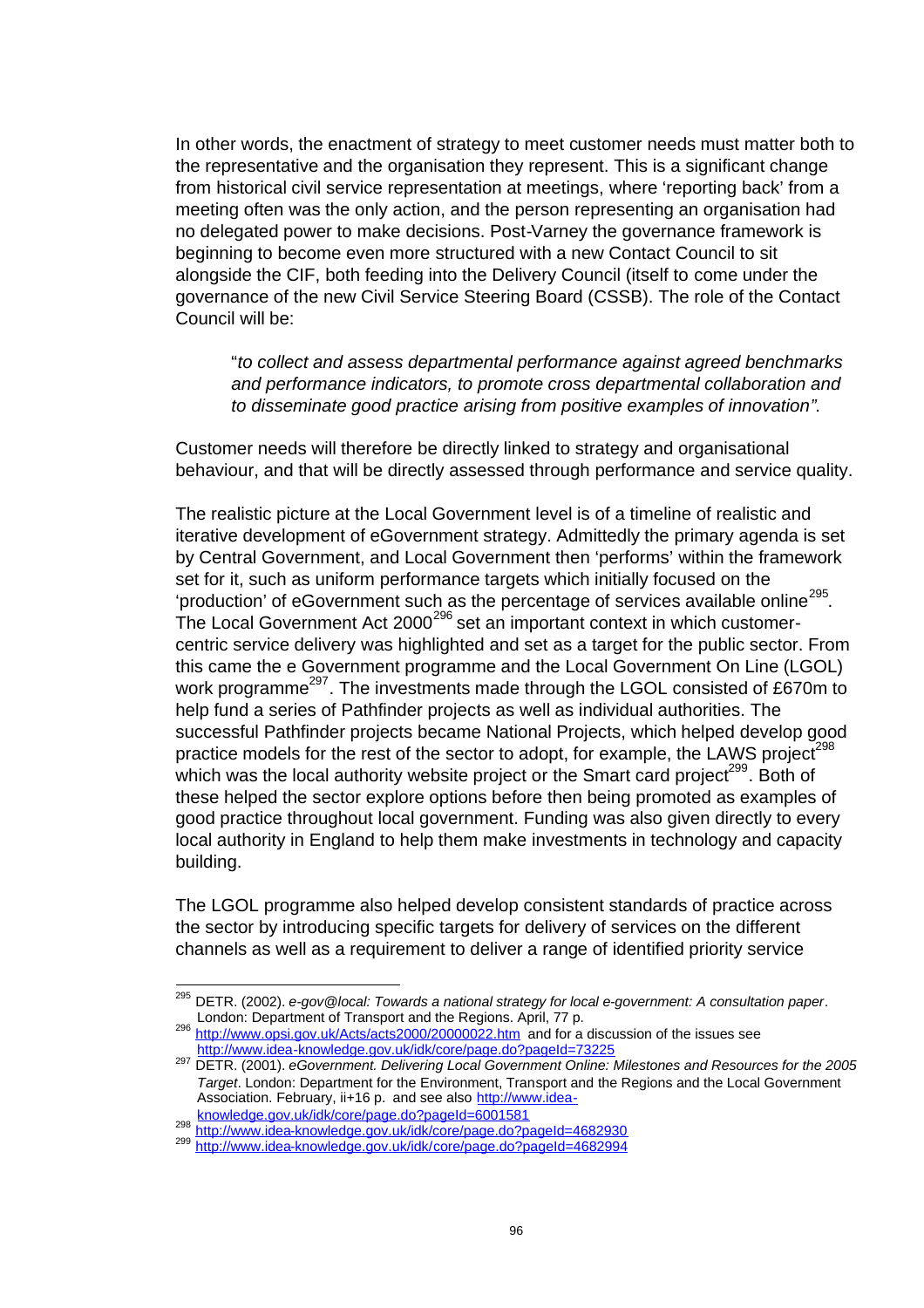outcomes (all of this was developed jointly by local and central government). A performance management process was introduced to help both individual Local Authorities (LA) and the sector monitor its progress and required annual self assessments. The progression of this programme brought into focus the challenge in meeting the urgency for change, the resources needed to underpin change, and the organisational capacity to restructure and deliver the change – the president of the Society of IT Management (SOCITM) in September 2002 "*urged the Government to use targets more effectively for measuring usage and the extent to which public bodies are joined up*", arguing for more, not less, change because "*the strategy has to be far more ambitious to deliver real benefits to users*" 300 .

The LGOL programme came to an end in March 2006 and resulted in significant improvements across local government for customers. Now every Local Authority has a website, and many of these are fully transactional enabling customers to book and pay for services online. All LAs have contact centres, most with extended opening hours and recruit and train staff specifically to work so they can deal with a range of enquires. There were initiatives to improve public awareness, such as advertisements on AOL and MSN (targeting key services where citizens access the Web and socialise on it), and the most used transactional services were "*applying to council jobs, checking school term dates and enquiries on child care. These were followed by renewing library books, getting domestic bins emptying and disposing of garden* waste<sup>"301</sup>. As well as the 'front office' visibility of services, there was much work on back-office efficiency, for example through initiatives to centrally licence key data such as statistics and national mapping, and to encourage information sharing  $302$ . Needless to say, the expectations of the customer continue to increase and the public sector has recognised the need to continue to strive for improvements.

In parallel there has also been the work to identify and obtain efficiency savings by introducing more effective management process both in terms of how services are organised and delivered and the capacity and skills required to deliver them. For example, the National Audit Office reviewed successful IT-led projects where efficiency gains were delivered, posing nine "*Key Questions for departments* embarking on major IT-enabled business change"<sup>303</sup>:

"*Ensuring senior level engagement:*

 *Is the board able to make informed judgements about the department's capacity to manage change?*

<sup>300</sup> KABLENET. (2002). *Warning for local e-strategy.* (September 24) Kable News Service, [cited September 24 2002].

http://www.kablenet.com/kd.nsf/Frontpage/D4526536510C079180256C3E00321C76?OpenDocument <sup>301</sup> KABLENET. (2006b). *DCLG claims take-up progress.* (July 14) Kable Government Computing, [cited July 14 2006].

http://www.kablenet.com/kd.nsf/Frontpage/B541C930BA4B8655802571AA005A8D70?OpenDocument <sup>302</sup> KABLENET. (2007a). *DCLG signs mapping contract.* (February 1) Kable Government Computing, [cited

February 1 2007].

http://www.kablenet.com/kd.nsf/Frontpage/1EFF5DC8A8C3372B80257275004412BB?OpenDocument <sup>303</sup> NAO. (2006). *Delivering successful IT-enabled business change.* (November) National Audit Office, [cited November 17 2006]. http://www.nao.org.uk/publications/nao\_reports/06-07/060733es.htm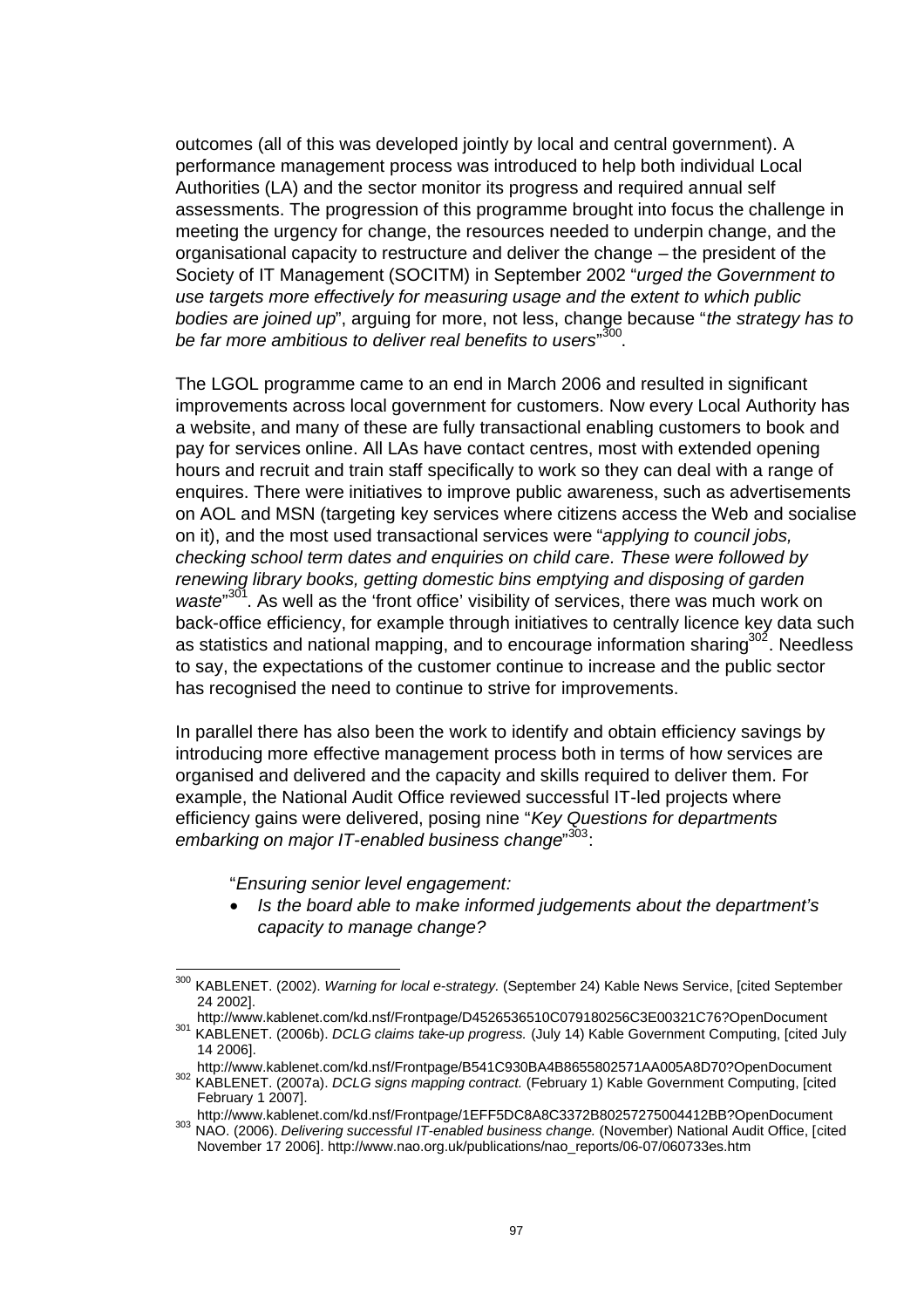- *Does the department have in place a decision making structure that will ensure strong and effective leadership of the IT-enabled business change?*
- *What incentives exist to drive performance?*

*Acting as an intelligent client:*

- *Does the department have the necessary programme management skills?*
- *What is the natural division of duties between the Programme and Project Management Centre of Excellence and the Chief Information Officer?*
- *How will the department establish and promote an open and constructive relationship with suppliers?*
- *How clear is the department about the business process that it is seeking to change or develop?*
- *Does the technology exist to deliver the change?*

#### *Realising the benefits of change*

*Beyond immediate technical success, how will wider benefits be secured?*"

Again, the Gershon efficiency savings targets set for local government are regarded as having been delivered $304$ .

Subsequent to the eGovernment Programme and the Gershon Review, LAs have the Transformational Government<sup>305</sup>, Varney Review<sup>306</sup> and the 2007 Comprehensive Spending Review<sup>307</sup> (CSR07) to maintain a focus on delivering efficient and effective services. There is in place a national strategic approach to help drive improvements across the public sector. Obviously there are variations in how this is implemented in different parts of the sector and across the country. Some of this variation is deliberate as particular organisations focus their efforts on meeting the needs of particular customer groups however, overall there has been significant improvements as well as recognition that is still much to do to both improve the experience for the customer particularly where this requires different parts of the public sector to be joined up around the customer to enable them to carry out their transaction. Also there in recognition for the need to continue to drive out efficiency savings by improving how services are designed and through cross sector partnerships.

Citizens consume uneven and inconsistent messages about the rationale, methodologies, and benefits of eGovernment, and often interpret information emotionally, rather than rationally. Perhaps a focus could move from 'service delivery', to 'service relationships', which then emphasises the role of individual citizen agency

<sup>304</sup> GERSON, P. (2006). *Public Sector Efficiency – did the Gershon Review make a difference and what comes next?* (November 13) Egovmonitor.com, [cited November 26 2006]. http://www.egovmonitor.com/node/8570

<sup>305</sup> CABINET. (2006f). *Transformational Government Strategy.* (March 30) Cabinet Office, [cited April 1 2006]. http://www.cio.gov.uk/transformational\_government/index.asp, CABINET. (2006g). *Transformational Government: Implementation Plan*. London: Cabinet Office, 32 p. http://www.cio.gov.uk/documents/pdf/transgov/transgovt.pdf

<sup>306</sup> VARNEY, D. (2006). *Service transformation: A better service for citizens and businesses, a better deal for the taxpayer*. London: HM Treasury. December, v+90 p. http://www.hm-

treasury.gov.uk/pre\_budget\_report/prebud\_pbr06/other\_docs/prebud\_pbr06\_varney.cfm <sup>307</sup> http://www.hm-treasury.gov.uk/spending\_review/spend\_csr07/spend\_csr07\_index.cfm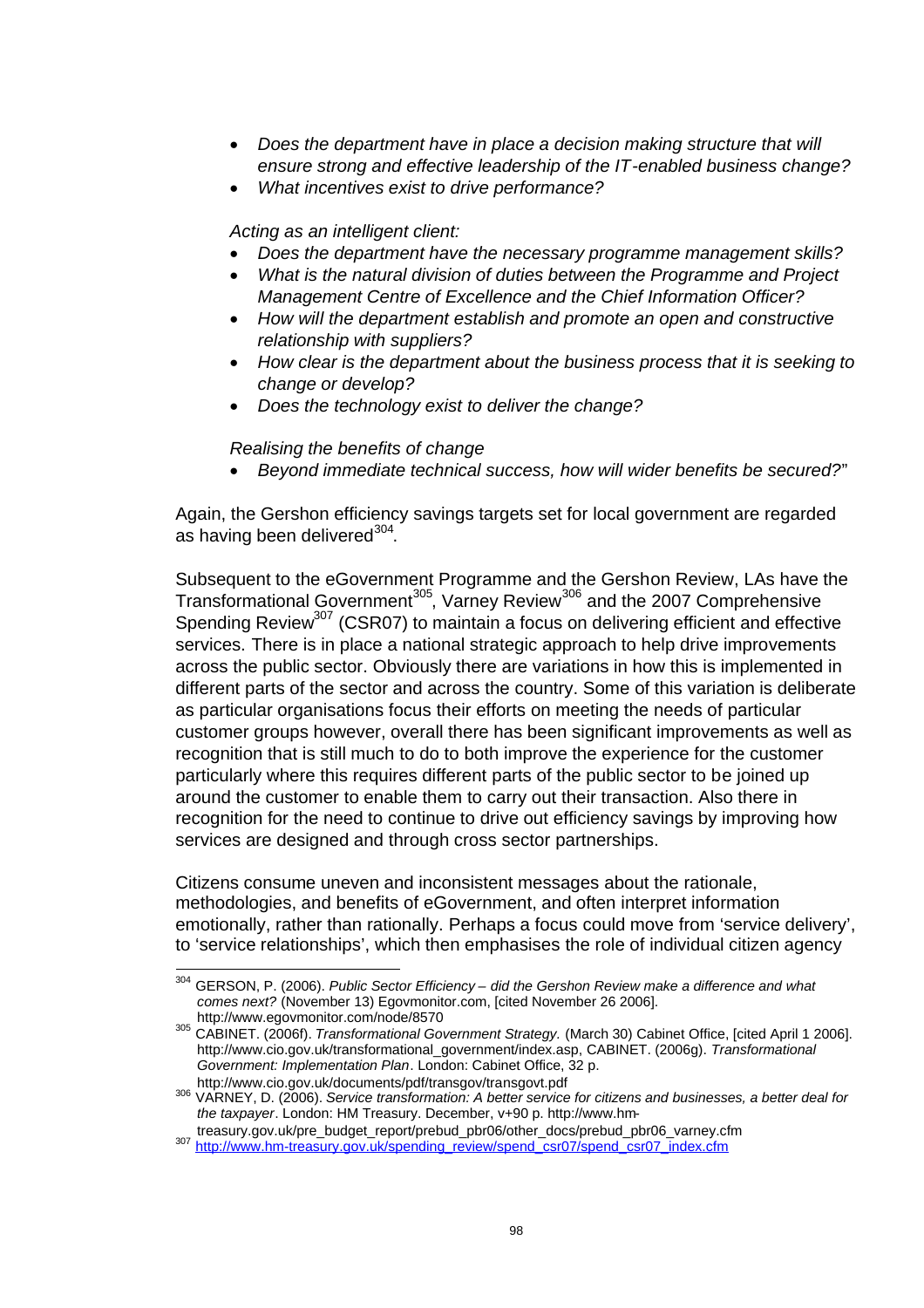in the consumption of services. There have been various attempts to engage citizens through 'Digital Dialogues'<sup>308</sup> which involved the Hansard Society's e-Democracy Programme as a trusted intermediary. The role of a trusted intermediary seems high, both in persuading citizens that the consultation is independent and objective, and in delivering coherent messages to government – something that the direct ePetition portal has found problematical in the context of adverse citizen responses to possible road pricing developments<sup>309</sup>.

There has been useful cross-over of some techniques used in the retail sector, for example 'mystery shoppers'<sup>310</sup>, and SOCITM carried out a survey where "*mystery shoppers, who contacted 50 councils for planning and building control or education enquiries, found only one – Clackmannanshire - that dealt with the enquiries* satisfactorily<sup>, 311</sup>. This approach is being considered within the Varney Review for the Dudley Channel Strategy.

A further approach involves a focus on 'customer journeys', for example looking at the costs and processes involved in successful transactions. One process being considered in the Varney review is bereavement: "*develop a change of circumstances service starting with bereavement, birth and change of address by 2010*" <sup>312</sup>. Here there may also be value in looking not at the cost of notifying bereavement in the public sector, but also at the costs across all sectors<sup>313</sup>, and also at the emotions involved in notification. Do people really want a single-stop service, or do they gain emotional benefit from talking to people who can offer sympathy as well as registering details?

Experiences such as bereavement are complex processes, and emotions, loneliness, and anxiety need to be factored into any decision about service transformation. It was clear from the discussions that the rapid, uneven, and fluctuating processes of transformation in government have made it difficult to maintain a coherent brand for

<sup>308</sup> KABLENET. (2007h). *Whitehall should share digital dialogues.* (February 20) Kable Government Computing, [cited February 21 2007].

http://www.kablenet.com/kd.nsf/Frontpage/5ADCF278D226DD1B80257287004C849D?OpenDocument 309 Indeed, the Prime Minister then felt the need to engage over one million people directly: "I will be sending out a response to everyone who has signed the petition against road charging, explaining the problems the country faces and why I believe road charging is surely part of the answer here as it is in many other countries". See: BLAIR, T. (2007). *The e-petition shows that my government is listening.* (February 18) Observer (London), [cited February 18 2007].

http://observer.guardian.co.uk/uk\_news/story/0,,2015740,00.html 310 And here we learn importantly that business is not necessarily better, or even more efficient, since an

expert mystery shopper observed that "nine out of 10 senior executives are not in touch with their customers". See: KNIGHT, J. (2007). *Mystery shopper takes it to extreme.* (February 2) BBC, [cited

February 2 2007]. http://news.bbc.co.uk/1/hi/business/6316617.stm <sup>311</sup> KABLENET. (2006a). *Councils fail to utilise websites.* (December 11) Kable Government Computing, [cited December 12 2006].

http://www.kablenet.com/kd.nsf/Frontpage/D3AC5CD6E2FFFA5780257241005358AE?OpenDocument <sup>312</sup> VARNEY, D. (2006). *Service transformation: A better service for citizens and businesses, a better deal for the taxpayer*. London: HM Treasury. December, v+90 p. http://www.hm-

treasury.gov.uk/pre\_budget\_report/prebud\_pbr06/other\_docs/prebud\_pbr06\_varney.cfm 313 For example, one of the main problems my mother experienced following the death of my father was that their joint credit and bank cards had to be cancelled, and new ones issued in her name. Thus, for some days, she was without access to finance. Problems exist as much in the private sector as in the public sector.